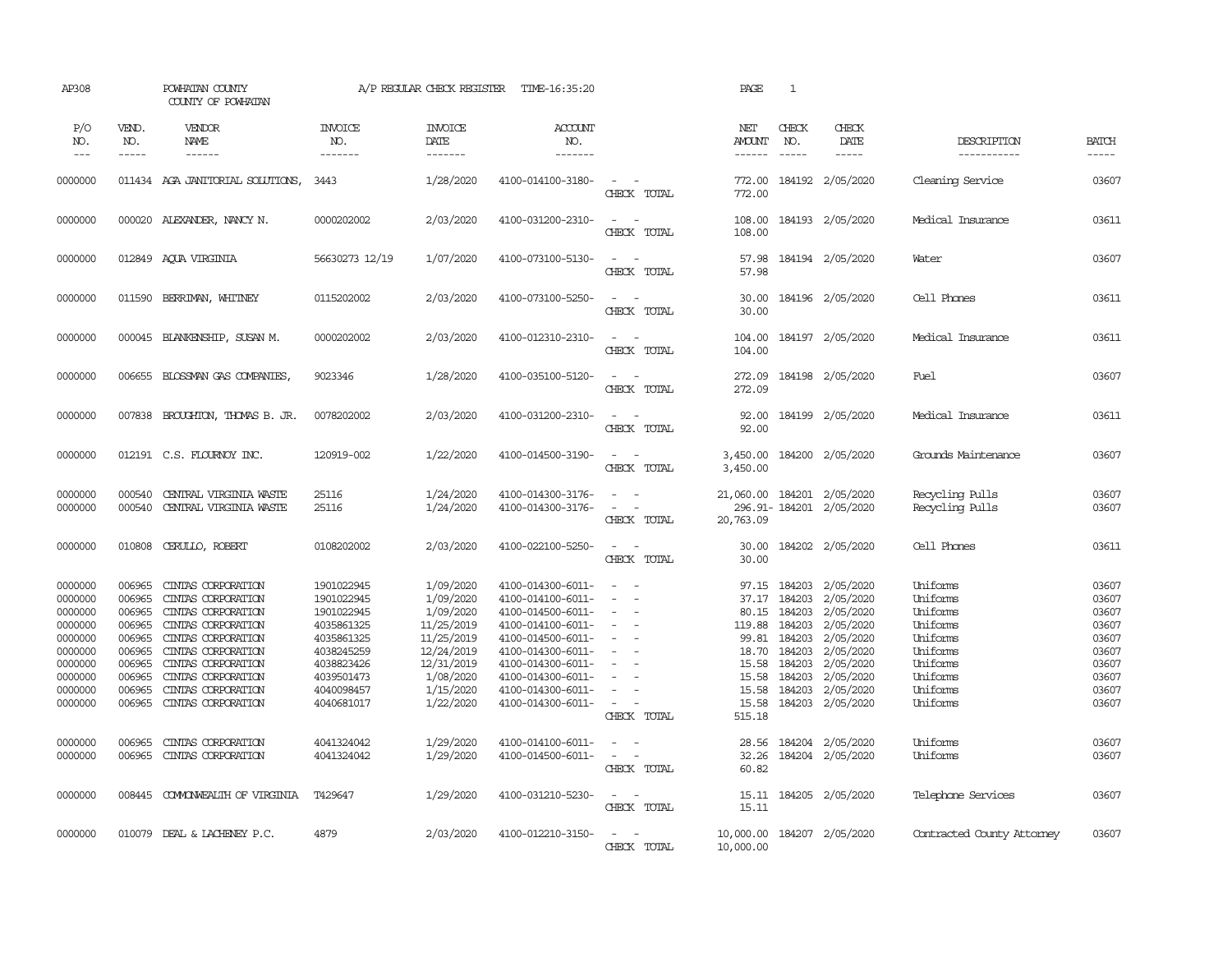| AP308                                                                                                                                                  |                                                                                                                                          | POWHATAN COUNTY<br>COUNTY OF POWHATAN                                                                                                                                                                                                |                                                                                                                                                                              | A/P REGULAR CHECK REGISTER                                                                                                                                                         | TIME-16:35:20                                                                                                                                                                                                                                                                                      |                                                                                                                                                                                                     | PAGE                                                                                                                                               | 2                          |                                                                                                                                                                                                                                                                                    |                                                                                                                                                                                                                                  |                                                                                                                            |
|--------------------------------------------------------------------------------------------------------------------------------------------------------|------------------------------------------------------------------------------------------------------------------------------------------|--------------------------------------------------------------------------------------------------------------------------------------------------------------------------------------------------------------------------------------|------------------------------------------------------------------------------------------------------------------------------------------------------------------------------|------------------------------------------------------------------------------------------------------------------------------------------------------------------------------------|----------------------------------------------------------------------------------------------------------------------------------------------------------------------------------------------------------------------------------------------------------------------------------------------------|-----------------------------------------------------------------------------------------------------------------------------------------------------------------------------------------------------|----------------------------------------------------------------------------------------------------------------------------------------------------|----------------------------|------------------------------------------------------------------------------------------------------------------------------------------------------------------------------------------------------------------------------------------------------------------------------------|----------------------------------------------------------------------------------------------------------------------------------------------------------------------------------------------------------------------------------|----------------------------------------------------------------------------------------------------------------------------|
| P/O<br>NO.                                                                                                                                             | VEND.<br>NO.                                                                                                                             | VENDOR<br>NAME                                                                                                                                                                                                                       | <b>INVOICE</b><br>NO.                                                                                                                                                        | <b>INVOICE</b><br>DATE                                                                                                                                                             | <b>ACCOUNT</b><br>NO.                                                                                                                                                                                                                                                                              |                                                                                                                                                                                                     | NET<br><b>AMOUNT</b>                                                                                                                               | CHECK<br>NO.               | CHECK<br>DATE                                                                                                                                                                                                                                                                      | DESCRIPTION                                                                                                                                                                                                                      | <b>BATCH</b>                                                                                                               |
| $---$                                                                                                                                                  | $- - - - -$                                                                                                                              | $- - - - - -$                                                                                                                                                                                                                        | -------                                                                                                                                                                      | --------                                                                                                                                                                           | --------                                                                                                                                                                                                                                                                                           |                                                                                                                                                                                                     | $- - - - - -$                                                                                                                                      | $\frac{1}{2}$              | $- - - - -$                                                                                                                                                                                                                                                                        | -----------                                                                                                                                                                                                                      | -----                                                                                                                      |
| 0000000                                                                                                                                                | 012487                                                                                                                                   | DEANE, LAYTON                                                                                                                                                                                                                        | FLSA PER DIEM                                                                                                                                                                | 1/02/2020                                                                                                                                                                          | 4100-032200-5815-                                                                                                                                                                                                                                                                                  | $\overline{\phantom{a}}$<br>$\sim$<br>CHECK TOTAL                                                                                                                                                   | 297.00<br>297.00                                                                                                                                   |                            | 184208 2/05/2020                                                                                                                                                                                                                                                                   | Training/Seminars                                                                                                                                                                                                                | 03607                                                                                                                      |
| 0000000                                                                                                                                                |                                                                                                                                          | 013377 EDWARDS, JAMES                                                                                                                                                                                                                | REFUND 12/20/19                                                                                                                                                              | 1/14/2020                                                                                                                                                                          | 3100-014020-0001-                                                                                                                                                                                                                                                                                  | $\sim$<br>$\overline{\phantom{a}}$<br>CHECK TOTAL                                                                                                                                                   | 4.99<br>4.99                                                                                                                                       |                            | 184209 2/05/2020                                                                                                                                                                                                                                                                   | Library Fines - Lost Books, Et 03607                                                                                                                                                                                             |                                                                                                                            |
| 0000000<br>0000000<br>0000000<br>0000000                                                                                                               | 009093<br>009093<br>009093<br>009093                                                                                                     | FARMVILLE WHOLESALE<br>FARMVILLE WHOLESALE<br>FARMVILLE WHOLESALE<br>FARMVILLE WHOLESALE                                                                                                                                             | 680066<br>680067<br>680148<br>680149                                                                                                                                         | 12/31/2019<br>12/31/2019<br>12/31/2019<br>12/31/2019                                                                                                                               | 4100-014100-3310-<br>4100-014100-6004-<br>4100-014100-3310-<br>4100-014100-6004-                                                                                                                                                                                                                   | $\equiv$<br>$\equiv$<br>$\sim$<br>$\equiv$<br>$\sim$<br>$\sim$<br>CHECK TOTAL                                                                                                                       | 107.00<br>15.62<br>103.13<br>31.41<br>257.16                                                                                                       | 184210<br>184210<br>184210 | 2/05/2020<br>2/05/2020<br>2/05/2020<br>184210 2/05/2020                                                                                                                                                                                                                            | Repairs & Maintenance<br>Tools and Equipment<br>Repairs & Maintenance<br>Tools and Equipment                                                                                                                                     | 03607<br>03607<br>03607<br>03607                                                                                           |
| 0000000                                                                                                                                                | 010916                                                                                                                                   | FIRST WITNESS SECURITY                                                                                                                                                                                                               | IN-3070                                                                                                                                                                      | 1/20/2020                                                                                                                                                                          | 4100-073100-3140-                                                                                                                                                                                                                                                                                  | $\overline{\phantom{a}}$<br>- -<br>CHECK TOTAL                                                                                                                                                      | 89.00<br>89.00                                                                                                                                     |                            | 184211 2/05/2020                                                                                                                                                                                                                                                                   | Professional Services                                                                                                                                                                                                            | 03607                                                                                                                      |
| 0000000                                                                                                                                                | 001380                                                                                                                                   | FORD, SUSAN P.                                                                                                                                                                                                                       | 0013202002                                                                                                                                                                   | 2/03/2020                                                                                                                                                                          | 4100-012310-2310-                                                                                                                                                                                                                                                                                  | $\overline{\phantom{a}}$<br>$\sim$<br>CHECK TOTAL                                                                                                                                                   | 104.00<br>104.00                                                                                                                                   |                            | 184213 2/05/2020                                                                                                                                                                                                                                                                   | Medical Insurance                                                                                                                                                                                                                | 03611                                                                                                                      |
| 0000000<br>0000000<br>0000000<br>0000000<br>0000000<br>0000000<br>0000000<br>0000000<br>0000000<br>0000000<br>0000000<br>0000000<br>0000000<br>0000000 | 012905<br>012905<br>012905<br>012905<br>012905<br>012905<br>012905<br>012905<br>012905<br>012905<br>012905<br>000120<br>000120<br>000120 | GALLS, LLC<br>GALLS, LLC<br>GALLS, LLC<br>GALLS, LLC<br>GALLS, LLC<br>GALLS, LLC<br>GALLS, LLC<br>GALLS, LLC<br>GALLS, LLC<br>GALLS, LLC<br>GALLS, LLC<br><b>JAMES RIVER AIR</b><br><b>JAMES RIVER AIR</b><br><b>JAMES RIVER AIR</b> | 014786879<br>014786880<br>014786881<br>014786882<br>014786883<br>014788728<br>014800337<br>014801734<br>014820708<br>014823880<br>014823887<br>C216211<br>C216213<br>S147958 | 1/17/2020<br>1/17/2020<br>7/17/2020<br>1/17/2020<br>1/17/2020<br>1/17/2020<br>1/20/2020<br>1/20/2020<br>1/22/2020<br>1/22/2020<br>1/22/2020<br>2/01/2020<br>1/02/2020<br>1/17/2020 | 4100-031200-6011-<br>4100-031200-6011-<br>4100-031200-6011-<br>4100-031200-6011-<br>4100-031200-6011-<br>4100-031200-6011-<br>4100-031200-6011-<br>4100-035100-6011-<br>4100-031200-6011-<br>4100-031200-6011-<br>4100-031200-6011-<br>4100-014100-3320-<br>4100-014100-3320-<br>4100-014100-3308- | $\sim$<br>$\equiv$<br>$\equiv$<br>$\sim$<br>$\equiv$<br>$\sim$<br>$\sim$<br>$\sim$<br>CHECK TOTAL<br>$\overline{\phantom{a}}$<br>$\sim$<br>CHECK TOTAL<br>$\sim$<br>$\sim$<br>$\sim$<br>CHECK TOTAL | 120.62<br>81.20<br>94.15<br>29.79<br>763.32<br>28.00<br>140.80<br>253.43<br>1,683.57<br>312.97<br>312.97<br>162.00<br>963.00<br>672.00<br>1,797.00 | 184214<br>184217           | 184214 2/05/2020<br>184214 2/05/2020<br>78.11 184214 2/05/2020<br>94.15 184214 2/05/2020<br>184214 2/05/2020<br>2/05/2020<br>184214 2/05/2020<br>184214 2/05/2020<br>184214 2/05/2020<br>184214 2/05/2020<br>184215 2/05/2020<br>184217 2/05/2020<br>2/05/2020<br>184217 2/05/2020 | Uniforms<br>Uniforms<br>Uniforms<br>Uniforms<br>Uniforms<br>Uniforms<br>Uniforms<br>Uniforms<br>Uniforms<br>Uniforms<br>Uniforms<br>Maintenance & Service Contract<br>Maintenance & Service Contract<br>HVAC Service and Repairs | 03607<br>03607<br>03607<br>03607<br>03607<br>03607<br>03607<br>03607<br>03607<br>03607<br>03607<br>03607<br>03607<br>03607 |
| 0000000                                                                                                                                                | 011973                                                                                                                                   | KURNOS, JULIANNE N.                                                                                                                                                                                                                  | 0119202002                                                                                                                                                                   | 2/03/2020                                                                                                                                                                          | 4100-081100-5250-                                                                                                                                                                                                                                                                                  | $\sim$<br>CHECK TOTAL                                                                                                                                                                               | 30.00<br>30.00                                                                                                                                     |                            | 184219 2/05/2020                                                                                                                                                                                                                                                                   | Cell Phones                                                                                                                                                                                                                      | 03611                                                                                                                      |
| 0000000                                                                                                                                                | 006629                                                                                                                                   | LANDSCAPE SUPPLY, INC.                                                                                                                                                                                                               | 0741609-IN                                                                                                                                                                   | 1/27/2020                                                                                                                                                                          | 4100-014600-3310-                                                                                                                                                                                                                                                                                  | $\sim$<br>CHECK TOTAL                                                                                                                                                                               | 588.00<br>588.00                                                                                                                                   |                            | 184220 2/05/2020                                                                                                                                                                                                                                                                   | Repairs and Maintenance                                                                                                                                                                                                          | 03607                                                                                                                      |
| 0000000                                                                                                                                                |                                                                                                                                          | 006943 LIBRARY CORPORATION, THE                                                                                                                                                                                                      | 2020040102                                                                                                                                                                   | 1/15/2020                                                                                                                                                                          | 4100-073100-3320-                                                                                                                                                                                                                                                                                  | $\sim$<br>$\sim$<br>CHECK TOTAL                                                                                                                                                                     | 3,634.00<br>3,634.00                                                                                                                               |                            | 184221 2/05/2020                                                                                                                                                                                                                                                                   | Maintenance & Service Contract                                                                                                                                                                                                   | 03607                                                                                                                      |
| 0000000                                                                                                                                                |                                                                                                                                          | 009164 LIBRARY IDEAS, LLC                                                                                                                                                                                                            | 74042                                                                                                                                                                        | 1/29/2020                                                                                                                                                                          | 4100-073100-6012-                                                                                                                                                                                                                                                                                  | $\overline{\phantom{a}}$<br>$\sim$<br>CHECK TOTAL                                                                                                                                                   | 497.62<br>497.62                                                                                                                                   |                            | 184222 2/05/2020                                                                                                                                                                                                                                                                   | Books & Subscriptions                                                                                                                                                                                                            | 03607                                                                                                                      |
| 0000000                                                                                                                                                |                                                                                                                                          | 013372 LOEWY, ANDREA CAROLE                                                                                                                                                                                                          | <b>ACTIVE AWARD</b>                                                                                                                                                          | 1/14/2020                                                                                                                                                                          | 4100-032200-6011-                                                                                                                                                                                                                                                                                  | $\overline{\phantom{a}}$<br>$\sim$<br>CHECK TOTAL                                                                                                                                                   | 588.71                                                                                                                                             |                            | 588.71 184223 2/05/2020                                                                                                                                                                                                                                                            | Protective Gear/Uniforms                                                                                                                                                                                                         | 03609                                                                                                                      |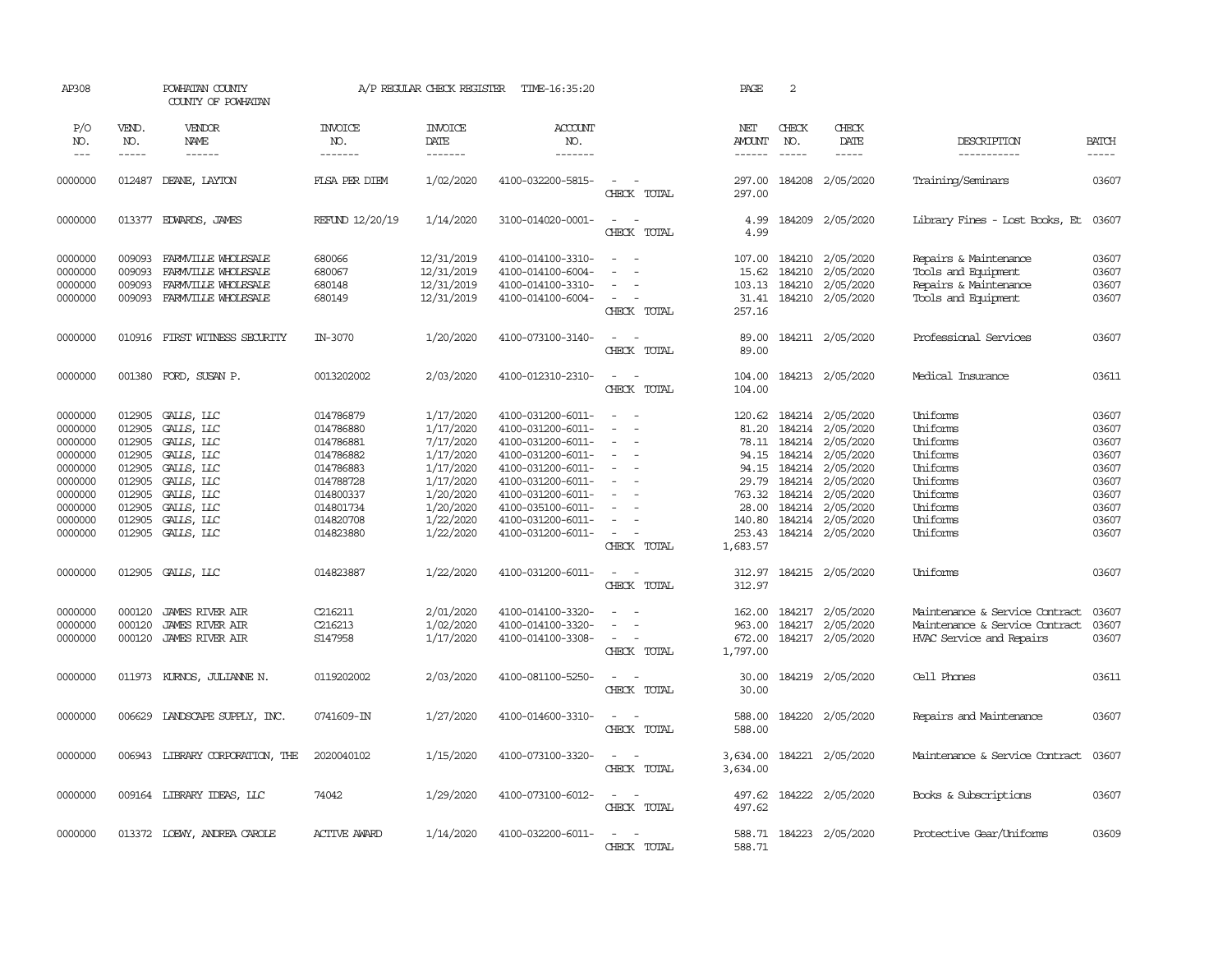| AP308                                                          |                                                          | POWHATAN COUNTY<br>COUNTY OF POWHATAN                                                                                                                    |                                        | A/P REGULAR CHECK REGISTER                                                 | TIME-16:35:20                                                                                                              |                                                       | PAGE                                                       | 3                                                        |                                                                            |                                                                                                           |                                                    |
|----------------------------------------------------------------|----------------------------------------------------------|----------------------------------------------------------------------------------------------------------------------------------------------------------|----------------------------------------|----------------------------------------------------------------------------|----------------------------------------------------------------------------------------------------------------------------|-------------------------------------------------------|------------------------------------------------------------|----------------------------------------------------------|----------------------------------------------------------------------------|-----------------------------------------------------------------------------------------------------------|----------------------------------------------------|
| P/O<br>NO.<br>$- - -$                                          | VEND.<br>NO.<br>-----                                    | VENDOR<br>NAME<br>$- - - - - -$                                                                                                                          | <b>INVOICE</b><br>NO.<br>-------       | <b>INVOICE</b><br>DATE<br>-------                                          | <b>ACCOUNT</b><br>NO.<br>-------                                                                                           |                                                       | NET<br><b>AMOUNT</b><br>------                             | CHECK<br>NO.<br>$- - - - -$                              | CHECK<br>DATE<br>-----                                                     | DESCRIPTION<br>-----------                                                                                | <b>BATCH</b><br>$- - - - -$                        |
| 0000000                                                        |                                                          | 009276 MCCREIGHT, FRAN                                                                                                                                   | 0092202002                             | 2/03/2020                                                                  | 4100-073100-5250-                                                                                                          | $\sim$<br>CHECK TOTAL                                 | 30.00<br>30.00                                             |                                                          | 184224 2/05/2020                                                           | Cell Phones                                                                                               | 03611                                              |
| 0000000                                                        |                                                          | 011840 MCI COMM SERVICE                                                                                                                                  | 2DG98147 1/20                          | 1/17/2020                                                                  | 4100-021100-5230-                                                                                                          | $\overline{\phantom{a}}$<br>$\sim$<br>CHECK TOTAL     | 32.06<br>32.06                                             |                                                          | 184225 2/05/2020                                                           | Telephone Services                                                                                        | 03607                                              |
| 0000000<br>0000000<br>0000000                                  | 011700<br>011700<br>011700                               | MERIDIAN ENVIRONMENTAL<br>MERIDIAN ENVIRONMENTAL<br>MERIDIAN ENVIRONMENTAL                                                                               | 662<br>662<br>662                      | 1/24/2020<br>1/24/2020<br>1/24/2020                                        | 4100-032210-5140-<br>4100-032220-5140-<br>4100-014100-5140-                                                                | $\sim$<br>$\sim$<br>$\sim$<br>CHECK TOTAL             | 135.00<br>135.00<br>405.00                                 | 135.00 184226<br>184226                                  | 2/05/2020<br>2/05/2020<br>184226 2/05/2020                                 | Sewer<br>Sewer<br>Sewer                                                                                   | 03607<br>03607<br>03607                            |
| 0000000<br>0000000<br>0000000                                  | 013176                                                   | 013176 MIDWEST TAPE, LLC<br>MIDWEST TAPE, LLC<br>013176 MIDWEST TAPE, LLC                                                                                | 98453040<br>98484770<br>98507966       | 1/10/2020<br>1/17/2020<br>1/22/2020                                        | 4100-073100-6012-<br>4100-073100-6012-<br>4100-073100-6012-                                                                | $\sim$<br>CHECK TOTAL                                 | 45.73<br>52.48<br>23.24<br>121.45                          | 184227<br>184227                                         | 2/05/2020<br>2/05/2020<br>184227 2/05/2020                                 | Books & Subscriptions<br>Books & Subscriptions<br>Books & Subscriptions                                   | 03607<br>03607<br>03607                            |
| 0000000<br>0000000<br>0000000                                  | 010924<br>010924<br>010924                               | MITCHELL PEST<br>MITCHELL PEST<br>MITCHELL PEST                                                                                                          | 130359<br>130360<br>130361             | 1/16/2020<br>1/16/2020<br>1/16/2020                                        | 4100-014100-3320-<br>4100-014100-3320-<br>4100-014100-3320-                                                                | $\equiv$<br>$\sim$<br>$\sim$<br>$\sim$<br>CHECK TOTAL | 60.00<br>60.00<br>60.00<br>180.00                          | 184228<br>184228                                         | 2/05/2020<br>2/05/2020<br>184228 2/05/2020                                 | Maintenance & Service Contract<br>Maintenance & Service Contract<br>Maintenance & Service Contract        | 03607<br>03607<br>03607                            |
| 0000000                                                        | 009638                                                   | POE, INEZ L                                                                                                                                              | 0096202002                             | 2/03/2020                                                                  | 4100-013200-2310-                                                                                                          | $\sim$<br>$\sim$<br>CHECK TOTAL                       | 120.00<br>120.00                                           | 184230                                                   | 2/05/2020                                                                  | Medical Insurance                                                                                         | 03611                                              |
| 0000000                                                        | 011929                                                   | POMPEI, ANDREW                                                                                                                                           | 0119202002                             | 2/03/2020                                                                  | 4100-081100-5250-                                                                                                          | $\sim$<br>$\sim$<br>CHECK TOTAL                       | 30.00<br>30.00                                             |                                                          | 184231 2/05/2020                                                           | Cell Phones                                                                                               | 03611                                              |
| 0000000                                                        | 001980                                                   | POORE, FRANCES                                                                                                                                           | 0019202002                             | 2/03/2020                                                                  | 4100-012100-2310-                                                                                                          | $\sim$<br>$\sim$<br>CHECK TOTAL                       | 88.00<br>88.00                                             |                                                          | 184232 2/05/2020                                                           | Medical Insurance                                                                                         | 03611                                              |
| 0000000                                                        | 006043                                                   | POWERS, KATHRYN C.                                                                                                                                       | 0060202002                             | 2/03/2020                                                                  | 4100-021600-2310-                                                                                                          | $\overline{\phantom{a}}$<br>$\sim$<br>CHECK TOTAL     | 120.00<br>120.00                                           |                                                          | 184233 2/05/2020                                                           | Medical Insurance                                                                                         | 03611                                              |
| 0000000<br>0000000                                             | 001250<br>001250                                         | POWHATAN AUTO & TRACTOR<br>POWHATAN AUTO & TRACTOR                                                                                                       | 574653<br>576537                       | 11/08/2019<br>11/22/2019                                                   | 4100-014100-3310-<br>4100-014100-3310-                                                                                     | $\equiv$<br>$\sim$<br>$\sim$<br>CHECK TOTAL           | 13.98<br>44.99<br>58.97                                    | 184234<br>184234                                         | 2/05/2020<br>2/05/2020                                                     | Repairs & Maintenance<br>Repairs & Maintenance                                                            | 03608<br>03608                                     |
| 0000000                                                        | 008579                                                   | POWHATAN COMMERCIAL                                                                                                                                      | 0085202002                             | 2/03/2020                                                                  | 4100-014400-5420-                                                                                                          | $\sim$<br>$\sim$<br>CHECK TOTAL                       | 2,634.00<br>2,634.00                                       |                                                          | 184235 2/05/2020                                                           | Rent - Office Space                                                                                       | 03611                                              |
| 0000000                                                        | 008294                                                   | POWHATAN COUNTY PUBLIC                                                                                                                                   | 0082202002                             | 2/03/2020                                                                  | 4100-031200-2310-                                                                                                          | $\sim$<br>$\sim$<br>CHECK TOTAL                       | 718.00<br>718.00                                           |                                                          | 184236 2/05/2020                                                           | Medical Insurance                                                                                         | 03611                                              |
| 0000000<br>0000000<br>0000000<br>0000000<br>0000000<br>0000000 | 012955<br>012955<br>012955<br>012955<br>012955<br>012955 | POWHATAN COUNTY PUBLIC<br>POWHATAN COUNTY PUBLIC<br>POWHATAN COUNTY PUBLIC<br>POWHATAN COUNTY PUBLIC<br>POWHATAN COUNTY PUBLIC<br>POWHATAN COUNTY PUBLIC | 131<br>131<br>131<br>131<br>131<br>131 | 1/24/2020<br>1/24/2020<br>1/24/2020<br>1/24/2020<br>1/24/2020<br>1/24/2020 | 4100-035100-6008-<br>4100-031200-6008-<br>4100-031210-6008-<br>4100-032200-5120-<br>4100-032200-5120-<br>4100-014300-6008- | $\equiv$<br>$\sim$<br>$\sim$<br>$\sim$                | 305.14<br>9,184.83<br>20.64<br>5,013.44<br>101.41<br>92.33 | 184237<br>184237<br>184237<br>184237<br>184237<br>184237 | 2/05/2020<br>2/05/2020<br>2/05/2020<br>2/05/2020<br>2/05/2020<br>2/05/2020 | Gas/Grease/Oil<br>Gas/Grease/Oil<br>Gas/Greases/Oil<br>Apparatus Fuel<br>Apparatus Fuel<br>Gas/Grease/Oil | 03613<br>03613<br>03613<br>03613<br>03613<br>03613 |
| 0000000<br>0000000                                             | 012955<br>012955                                         | POWHATAN COUNTY PUBLIC<br>POWHATAN COUNTY PUBLIC                                                                                                         | 131<br>131                             | 1/24/2020<br>1/24/2020                                                     | 4100-014500-6008-<br>4100-014100-6008-                                                                                     | $\equiv$<br>$\sim$                                    | 524.24                                                     | 184237                                                   | 2/05/2020<br>421.26 184237 2/05/2020                                       | Gas/Grease/Oil<br>Gas/Grease/Oil                                                                          | 03613<br>03613                                     |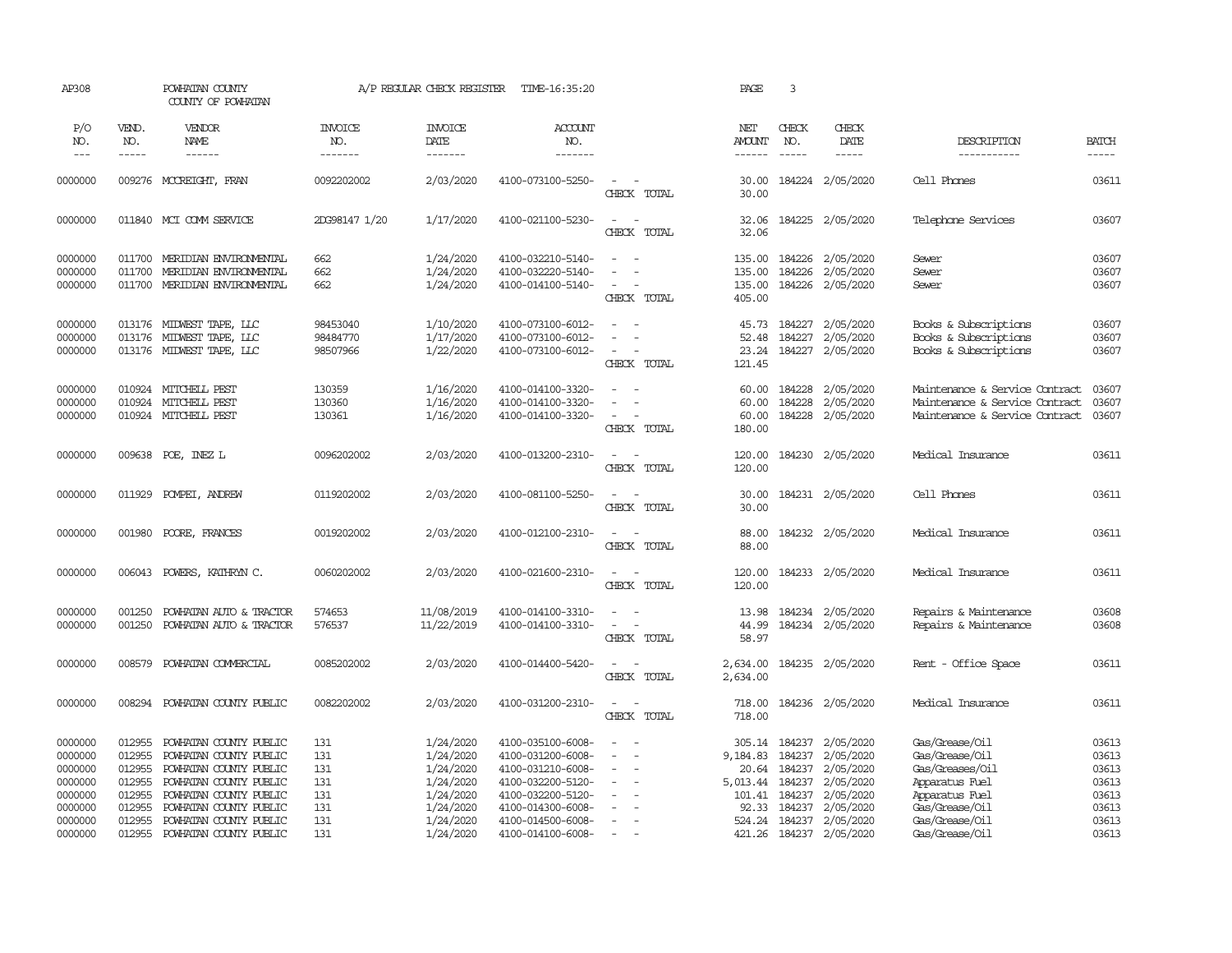| AP308                                                                                |                                      | POWHATAN COUNTY<br>COUNTY OF POWHATAN                                                                                                                                                                                                                          |                                                                                      | A/P REGULAR CHECK REGISTER                                                                              | TIME-16:35:20                                                                                                                                                        |                                                                                                                               | PAGE                                                            | $\overline{4}$                                                                  |                                                                                                             |                                                                                                                                                                                                      |                                                                      |
|--------------------------------------------------------------------------------------|--------------------------------------|----------------------------------------------------------------------------------------------------------------------------------------------------------------------------------------------------------------------------------------------------------------|--------------------------------------------------------------------------------------|---------------------------------------------------------------------------------------------------------|----------------------------------------------------------------------------------------------------------------------------------------------------------------------|-------------------------------------------------------------------------------------------------------------------------------|-----------------------------------------------------------------|---------------------------------------------------------------------------------|-------------------------------------------------------------------------------------------------------------|------------------------------------------------------------------------------------------------------------------------------------------------------------------------------------------------------|----------------------------------------------------------------------|
| P/O<br>NO.                                                                           | VEND.<br>NO.                         | VENDOR<br>NAME                                                                                                                                                                                                                                                 | <b>INVOICE</b><br>NO.                                                                | <b>INVOICE</b><br>DATE                                                                                  | ACCOUNT<br>NO.                                                                                                                                                       |                                                                                                                               | NET<br><b>AMOUNT</b>                                            | CHECK<br>NO.                                                                    | CHECK<br>DATE                                                                                               | DESCRIPTION                                                                                                                                                                                          | <b>BATCH</b>                                                         |
| $---$                                                                                | $- - - - -$                          | ------                                                                                                                                                                                                                                                         | -------                                                                              | $- - - - - - -$                                                                                         | --------                                                                                                                                                             |                                                                                                                               | $- - - - - -$                                                   | $\frac{1}{2}$                                                                   | $- - - - -$                                                                                                 | -----------                                                                                                                                                                                          | -----                                                                |
| 0000000<br>0000000                                                                   | 012955<br>012955                     | POWHATAN COUNTY PUBLIC<br>POWHATAN COUNTY PUBLIC                                                                                                                                                                                                               | 131<br>131                                                                           | 1/24/2020<br>1/24/2020                                                                                  | 4100-034100-6008-<br>4100-081100-6008-                                                                                                                               | $\overline{\phantom{a}}$<br>CHECK TOTAL                                                                                       | 347.66<br>69.88<br>16,080.83                                    | 184237<br>184237                                                                | 2/05/2020<br>2/05/2020                                                                                      | Gas/Grease/Oil<br>Gas/Grease/Oil                                                                                                                                                                     | 03613<br>03613                                                       |
| 0000000                                                                              | 012064                               | POWHATAN COUNTY TREASURER 191 10/28-01/03                                                                                                                                                                                                                      |                                                                                      | 1/15/2020                                                                                               | 4100-073100-5140-                                                                                                                                                    | $\overline{\phantom{a}}$<br>$\sim$ $-$<br>CHECK TOTAL                                                                         | 126.89<br>126.89                                                |                                                                                 | 184238 2/05/2020                                                                                            | Sewer                                                                                                                                                                                                | 03608                                                                |
| 0000000<br>0000000                                                                   | 005050<br>005050                     | POWHATAN LOCK SERVICES<br>POWHATAN LOCK SERVICES                                                                                                                                                                                                               | 1851<br>1857                                                                         | 1/13/2020<br>1/21/2020                                                                                  | 4100-014100-3310-<br>4100-032220-3310-                                                                                                                               | $\blacksquare$<br>$\sim$<br>$\sim$<br>CHECK TOTAL                                                                             | 66.00<br>1,067.23<br>1,133.23                                   | 184239<br>184239                                                                | 2/05/2020<br>2/05/2020                                                                                      | Repairs & Maintenance<br>Repairs & Maintenance                                                                                                                                                       | 03608<br>03608                                                       |
| 0000000                                                                              |                                      | 010777 PRESEARCH BACKGROUND                                                                                                                                                                                                                                    | 61611                                                                                | 1/01/2019                                                                                               | 4100-083500-7002-                                                                                                                                                    | $\sim$<br>$\sim$<br>CHECK TOTAL                                                                                               | 49.75<br>49.75                                                  |                                                                                 | 184240 2/05/2020                                                                                            | Criminal History/Background Ch                                                                                                                                                                       | 03608                                                                |
| 0000000<br>0000000                                                                   | 000780<br>000780                     | <b>CUILL CORPORATION</b><br><b>QUILL CORPORATION</b>                                                                                                                                                                                                           | 3730634<br>3810871                                                                   | 1/06/2020<br>1/06/2020                                                                                  | 4100-012410-6001-<br>4100-012410-6001-                                                                                                                               | $\sim$<br>$\sim$<br>$\overline{a}$<br>$\overline{\phantom{a}}$<br>CHECK TOTAL                                                 | 69.68<br>27.86<br>97.54                                         |                                                                                 | 184242 2/05/2020<br>184242 2/05/2020                                                                        | Office Supplies<br>Office Supplies                                                                                                                                                                   | 03608<br>03608                                                       |
| 0000000<br>0000000<br>0000000<br>0000000<br>0000000<br>0000000<br>0000000<br>0000000 | 000620<br>000620<br>000620<br>000620 | 000620 R.C. GOODWIN & SONS, INC<br>R. C. GOODWIN & SONS, INC<br>000620 R. C. GOODWIN & SONS, INC<br>R. C. GOODWIN & SONS, INC<br>R. C. GOODWYN & SONS, INC<br>R. C. GOODWYN & SONS, INC<br>000620 R.C. GOODWYN & SONS, INC<br>000620 R. C. GOODWIN & SONS, INC | 0887424<br>0887868<br>0887869<br>0888148<br>0888539<br>0888613<br>0889127<br>0889291 | 12/20/2019<br>12/30/2019<br>12/30/2019<br>1/02/2020<br>1/06/2020<br>1/07/2020<br>1/10/2020<br>1/13/2020 | 4100-035100-3310-<br>4100-014100-3310-<br>4100-014100-3310-<br>4100-014100-3310-<br>4100-014100-3310-<br>4100-014100-3310-<br>4100-014100-3310-<br>4100-014100-3310- | $\sim$<br>$\sim$<br>$\sim$<br>$\overline{\phantom{a}}$<br>$\overline{\phantom{a}}$<br>$\overline{\phantom{a}}$<br>CHECK TOTAL | 22.95<br>21.98<br>12.98<br>11.75<br>16.26<br>14.98<br>$36.13 -$ | 170.00-184243<br>184243<br>184243<br>184243<br>32.97 184243<br>184243<br>184243 | 2/05/2020<br>2/05/2020<br>2/05/2020<br>2/05/2020<br>2/05/2020<br>2/05/2020<br>2/05/2020<br>184243 2/05/2020 | Repairs & Maintenance<br>Repairs & Maintenance<br>Repairs & Maintenance<br>Repairs & Maintenance<br>Repairs & Maintenance<br>Repairs & Maintenance<br>Repairs & Maintenance<br>Repairs & Maintenance | 03608<br>03608<br>03608<br>03608<br>03608<br>03608<br>03608<br>03608 |
| 0000000<br>0000000<br>0000000                                                        | 000620                               | 000620 R. C. GOODWYN & SONS, INC<br>R. C. GOODWIN & SONS, INC<br>000620 R. C. GOODWIN & SONS, INC                                                                                                                                                              | 0889482<br>0889590<br>0889610                                                        | 1/14/2020<br>1/15/2020<br>1/15/2020                                                                     | 4100-014100-3310-<br>4100-014500-3190-<br>4100-014500-3190-                                                                                                          | $\overline{\phantom{a}}$<br>$\sim$<br>÷,<br>$\overline{\phantom{a}}$<br>$\sim$<br>CHECK TOTAL                                 | 5.99<br>13.98<br>10.65<br>30.62                                 | 184244                                                                          | 184244 2/05/2020<br>2/05/2020<br>184244 2/05/2020                                                           | Repairs & Maintenance<br>Grounds Maintenance<br>Grounds Maintenance                                                                                                                                  | 03608<br>03608<br>03608                                              |
| 0000000<br>0000000                                                                   | 009037<br>009037                     | REYNOLDS LIGHTING SUPPLY<br>REYNOLDS LIGHTING SUPPLY                                                                                                                                                                                                           | 135036<br>138058                                                                     | 7/15/2019<br>1/22/2020                                                                                  | 4100-014100-3310-<br>4100-014100-3310-                                                                                                                               | $\equiv$<br>$\sim$<br>$\sim$<br>$\sim$<br>CHECK TOTAL                                                                         | 39.00<br>131.30<br>170.30                                       | 184245                                                                          | 184245 2/05/2020<br>2/05/2020                                                                               | Repairs & Maintenance<br>Repairs & Maintenance                                                                                                                                                       | 03608<br>03608                                                       |
| 0000000                                                                              | 009077                               | REYNOLDS, SHIRLEY                                                                                                                                                                                                                                              | 0090202002                                                                           | 2/03/2020                                                                                               | 4100-031200-2310-                                                                                                                                                    | $\overline{\phantom{a}}$<br>- -<br>CHECK TOTAL                                                                                | 96.00<br>96.00                                                  |                                                                                 | 184246 2/05/2020                                                                                            | Medical Insurance                                                                                                                                                                                    | 03611                                                                |
| 0000000                                                                              |                                      | 009158 RICHWEB, INC.                                                                                                                                                                                                                                           | SSIR-20-017-1                                                                        | 1/26/2020                                                                                               | 4100-073100-6002-                                                                                                                                                    | $\sim$<br>$\overline{\phantom{a}}$<br>CHECK TOTAL                                                                             | 350.00<br>350.00                                                |                                                                                 | 184247 2/05/2020                                                                                            | Computer Equipment-non-capital                                                                                                                                                                       | 03608                                                                |
| 0000000                                                                              | 008819                               | ROSERUSH SERVICES, LLC                                                                                                                                                                                                                                         | 2020 RENEWAL                                                                         | 1/02/2020                                                                                               | 4100-035100-3321-                                                                                                                                                    | $\sim$<br>$\sim$<br>CHECK TOTAL                                                                                               | 495.00<br>495.00                                                |                                                                                 | 184248 2/05/2020                                                                                            | Maintenance/Service Contracts                                                                                                                                                                        | 03608                                                                |
| 0000000<br>0000000                                                                   | 007062                               | RUTHERFORD JANITOR SUPPLY<br>007062 RUIHERFORD JANITOR SUPPLY 1139213                                                                                                                                                                                          | 1134205                                                                              | 12/20/2019<br>1/27/2020                                                                                 | 4100-032210-6005-<br>4100-032220-6005-                                                                                                                               | $\overline{\phantom{a}}$<br>$\sim$<br>$\sim$<br>CHECK TOTAL                                                                   | 158.50<br>269.00<br>427.50                                      | 184249                                                                          | 2/05/2020<br>184249 2/05/2020                                                                               | Cleaning Supplies<br>Cleaning Supplies                                                                                                                                                               | 03608<br>03608                                                       |
| 0000000                                                                              |                                      | 012510 SALERNO, ROXANNE                                                                                                                                                                                                                                        | MILEAGE 1/2020                                                                       | 1/31/2020                                                                                               | 4100-081500-5510-                                                                                                                                                    | $\sim$<br>$\sim$<br>CHECK TOTAL                                                                                               | 156.86<br>156.86                                                |                                                                                 | 184250 2/05/2020                                                                                            | Travel/Mileage/Parking/Tolls                                                                                                                                                                         | 03608                                                                |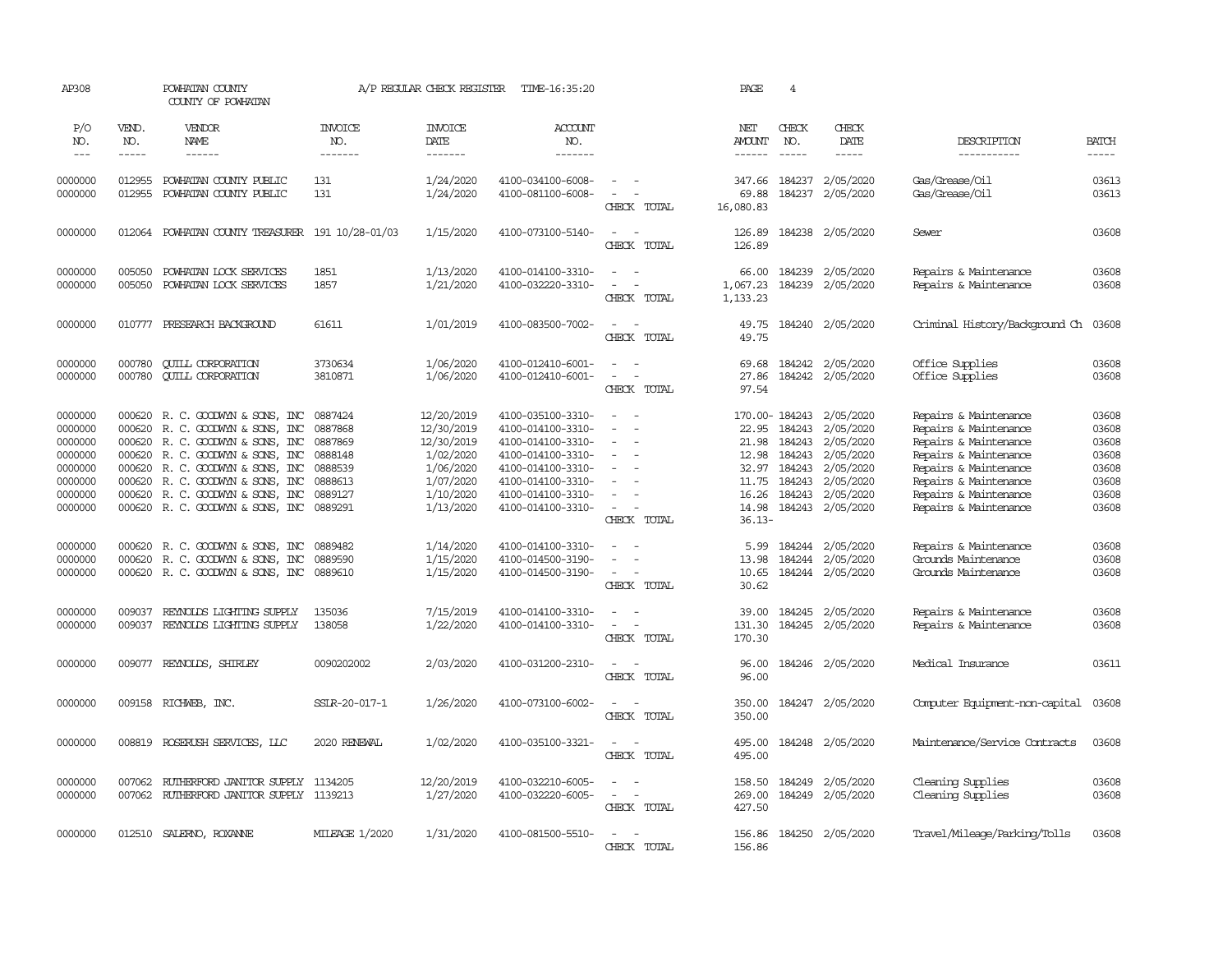| AP308                         |                               | POWHATAN COUNTY<br>COUNTY OF POWHATAN |                                        | A/P REGULAR CHECK REGISTER          | TIME-16:35:20                                              |                                                                                                                             | PAGE                              | 5                           |                                                   |                                                       |                         |
|-------------------------------|-------------------------------|---------------------------------------|----------------------------------------|-------------------------------------|------------------------------------------------------------|-----------------------------------------------------------------------------------------------------------------------------|-----------------------------------|-----------------------------|---------------------------------------------------|-------------------------------------------------------|-------------------------|
| P/O<br>NO.<br>$---$           | VEND.<br>NO.<br>$\frac{1}{2}$ | VENDOR<br>NAME                        | <b>INVOICE</b><br>NO.<br>-------       | <b>INVOICE</b><br>DATE<br>--------  | ACCOUNT<br>NO.<br>--------                                 |                                                                                                                             | NET<br>AMOUNT<br>$- - - - - -$    | CHECK<br>NO.<br>$- - - - -$ | CHECK<br>DATE<br>$\frac{1}{2}$                    | DESCRIPTION<br>-----------                            | <b>BATCH</b><br>-----   |
| 0000000                       | 011800                        | SCHARDEIN, BRET                       | 0118202002                             | 2/03/2020                           | 4100-081100-5250-                                          | $\sim$<br>$\sim$<br>CHECK TOTAL                                                                                             | 30.00<br>30.00                    |                             | 184251 2/05/2020                                  | Cell Phones                                           | 03611                   |
| 0000000<br>0000000            | 010282<br>010282              | SCHUBERT, CHARLA<br>SCHUBERT, CHARLA  | REIMB 1/22/20<br>0102202002            | 1/29/2020<br>2/03/2020              | 4100-012200-5540-<br>4100-012200-5250-                     | $\omega_{\rm{max}}$ and $\omega_{\rm{max}}$<br>$\equiv$<br>$\overline{\phantom{a}}$<br>CHECK TOTAL                          | 175.10<br>30.00<br>205.10         | 184252                      | 184252 2/05/2020<br>2/05/2020                     | Conferences & Training<br>Cell Phones                 | 03608<br>03611          |
| 0000000                       | 006921                        | SEA-CLEAR AQUARIUM                    | 6513                                   | 1/15/2020                           | 4100-073100-3320-                                          | $\sim$<br>$\sim$<br>CHECK TOTAL                                                                                             | 80.00<br>80.00                    |                             | 184253 2/05/2020                                  | Maintenance & Service Contract                        | 03608                   |
| 0000000                       | 007906                        | SERVPRO OF CHESTERFIELD               | 5154162                                | 1/23/2020                           | 4100-031210-3320-                                          | $\omega_{\rm{max}}$ and $\omega_{\rm{max}}$<br>CHECK TOTAL                                                                  | 2,034.69<br>2,034.69              |                             | 184254 2/05/2020                                  | Maintenance and Service Contra                        | 03608                   |
| 0000000                       | 006594                        | SOUTHSIDE ELECTRIC COOP               | 63504001 01/08                         | 1/13/2020                           | 4100-073100-5110-                                          | $\sim$ 100 $\sim$<br>CHECK TOTAL                                                                                            | 2,679.68<br>2,679.68              |                             | 184257 2/05/2020                                  | Electricity                                           | 03608                   |
| 0000000                       | 006569                        | STICKELS, RANDAL LEE                  | 0065202002                             | 2/03/2020                           | 4100-031200-2310-                                          | $\sim$ $ \sim$<br>CHECK TOTAL                                                                                               | 72.00<br>72.00                    |                             | 184258 2/05/2020                                  | Medical Insurance                                     | 03611                   |
| 0000000                       | 007115                        | STOKES, GARLAND KENNETH               | 0071202002                             | 2/03/2020                           | 4100-031200-2310-                                          | $\frac{1}{2} \left( \frac{1}{2} \right) \left( \frac{1}{2} \right) = \frac{1}{2} \left( \frac{1}{2} \right)$<br>CHECK TOTAL | 68.00<br>68.00                    |                             | 184259 2/05/2020                                  | Medical Insurance                                     | 03611                   |
| 0000000                       | 009520                        | STONE'S OFFICE EQUIPMENT              | 127060                                 | 1/13/2020                           | 4100-073100-3320-                                          | $\sim$<br>$\sim$<br>CHECK TOTAL                                                                                             | 532.51<br>532.51                  |                             | 184261 2/05/2020                                  | Maintenance & Service Contract                        | 03608                   |
| 0000000                       |                               | 009574 UNIQUE MANAGEMENT              | 575513                                 | 1/01/2020                           | 4100-073100-6012-                                          | $\sim$<br>$\sim$<br>CHECK TOTAL                                                                                             | 129.35<br>129.35                  |                             | 184266 2/05/2020                                  | Books & Subscriptions                                 | 03608                   |
| 0000000<br>0000000<br>0000000 | 008126<br>008126<br>008126    | VERIZON<br>VERIZON<br>VERIZON         | 9845710144<br>9845710144<br>9845710144 | 1/29/2020<br>1/29/2020<br>1/29/2020 | 100-000100-0006-<br>4100-012510-5260-<br>4100-035500-5260- | $\sim$<br>$\sim$<br>$\sim$<br>$\overline{\phantom{a}}$<br>CHECK TOTAL                                                       | 68.52<br>40.01<br>40.01<br>148.54 | 184267                      | 184267 2/05/2020<br>2/05/2020<br>184267 2/05/2020 | Due from Other Agencies<br>Internet Usage<br>Internet | 03608<br>03608<br>03608 |
| 0000000<br>0000000            | 011193<br>011193              | VERIZON<br>VERIZON                    | 914891786 1/20<br>921422421 1/20       | 12/31/2019<br>1/24/2020             | 4100-021100-5230-<br>4100-032220-5230-                     | $\sim$<br>$\overline{\phantom{a}}$<br>$\omega_{\rm{max}}$ and $\omega_{\rm{max}}$<br>CHECK TOTAL                            | 58.44<br>91.46<br>149.90          | 184268                      | 2/05/2020<br>184268 2/05/2020                     | Telephone Services<br>Telephone System                | 03608<br>03608          |
| 0000000                       | 010158                        | VIRGINIA LIBRARY                      | 2020 INVOICE                           | 1/20/2020                           | 4100-073100-5810-                                          | $\sim$ $ \sim$<br>CHECK TOTAL                                                                                               | 349.00<br>349.00                  |                             | 184270 2/05/2020                                  | Dues/Association Memberships                          | 03608                   |
| 0000000                       |                               | 011954 WALLACE, JEFF                  | FLSA PER DIEM                          | 2/03/2020                           | 4100-032200-5815-                                          | $\sim$<br>$\sim$<br>CHECK TOTAL                                                                                             | 297.00<br>297.00                  |                             | 184272 2/05/2020                                  | Training/Seminars                                     | 03608                   |
| 0000000                       | 007368                        | WARNER, PHIL                          | 0073202002                             | 2/03/2020                           | 4100-032200-5250-                                          | $\sim$<br>$\sim$<br>CHECK TOTAL                                                                                             | 30.00<br>30.00                    |                             | 184273 2/05/2020                                  | Cell Phones                                           | 03611                   |
| 0000000                       | 012063                        | WINDSTREAM                            | 012362171 1/20                         | 1/24/2020                           | 4100-012510-5230-                                          | $\sim$ $ -$<br>CHECK TOTAL                                                                                                  | 738.28<br>738.28                  |                             | 184274 2/05/2020                                  | Telephone Services                                    | 03608                   |
| 0000000                       |                               | 002080 WOODCOCK, LYNN T.              | 0020202002                             | 2/03/2020                           | 4100-031200-2310-                                          | $\sim$ $\sim$<br>CHECK TOTAL                                                                                                | 108.00<br>108.00                  |                             | 184275 2/05/2020                                  | Medical Insurance                                     | 03611                   |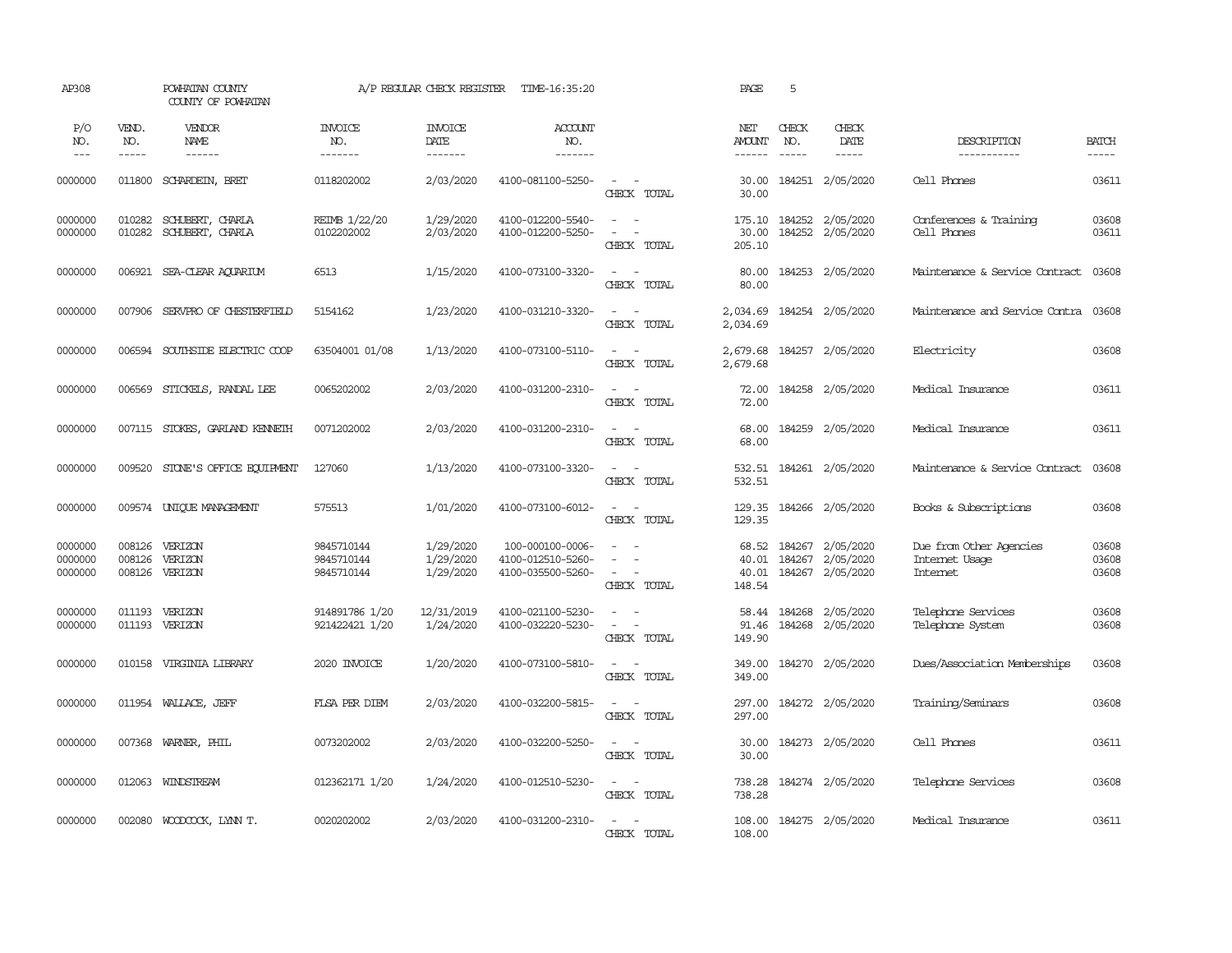| AP308   |        | POWHATAN COUNTY<br>COUNTY OF POWHATAN        |                | A/P REGULAR CHECK REGISTER | TIME-16:35:20     |                                                      | PAGE                  | 6             |                  |                                |              |
|---------|--------|----------------------------------------------|----------------|----------------------------|-------------------|------------------------------------------------------|-----------------------|---------------|------------------|--------------------------------|--------------|
| P/O     | VEND.  | VENDOR                                       | <b>INVOICE</b> | <b>INVOICE</b>             | <b>ACCOUNT</b>    |                                                      | NET                   | CHECK         | CHECK            |                                |              |
| NO.     | NO.    | NAME                                         | NO.            | DATE                       | NO.               |                                                      | AMOUNT                | NO.           | DATE             | DESCRIPTION                    | <b>BATCH</b> |
| $---$   | -----  | $- - - - - -$                                | -------        | --------                   | --------          |                                                      | $- - - - - -$         | $\frac{1}{2}$ | -----            | -----------                    | $- - - - -$  |
| 0000000 | 009183 | AIR, WATER & SOIL LABORA- V20000777          |                | 1/31/2020                  | 4100-032210-5140- |                                                      | 195.75                | 184276        | 2/13/2020        | Sewer                          | 03615        |
| 0000000 | 009183 | AIR, WATER & SOIL LABORA-                    | V20000778      | 1/31/2020                  | 4100-032220-5140- |                                                      | 195.75                | 184276        | 2/13/2020        | Sewer                          | 03615        |
| 0000000 | 009183 | AIR, WATER & SOIL LABORA- V20000779          |                | 1/31/2020                  | 4100-014100-5140- | $\equiv$                                             | 195.75                |               | 184276 2/13/2020 | Sewer                          | 03615        |
|         |        |                                              |                |                            |                   | CHECK TOTAL                                          | 587.25                |               |                  |                                |              |
|         |        |                                              |                |                            |                   |                                                      |                       |               |                  |                                |              |
| 0000000 | 006655 | BLOSSMAN GAS COMPANIES,                      | 8997152        | 1/21/2020                  | 4100-014100-5120- | $\overline{\phantom{a}}$<br>$\sim$                   | 237.91                |               | 184277 2/13/2020 | Fuel                           | 03615        |
|         |        |                                              |                |                            |                   | CHECK TOTAL                                          | 237.91                |               |                  |                                |              |
| 0000000 |        | 008713 BLUE RIDGE RESCUE                     | 48159          | 1/24/2020                  | 4100-032200-6016- |                                                      | 3,009.50              |               | 184278 2/13/2020 | <b>JET</b> Program             | 03615        |
| 0000000 | 008713 | BLUE RIDGE RESCUE                            | 48179          | 1/27/2020                  | 4100-032200-6011- |                                                      | 1,860.75              | 184278        | 2/13/2020        | Protective Gear/Uniforms       | 03615        |
| 0000000 |        | 008713 BLUE RIDGE RESCUE                     | 48180          | 1/27/2020                  | 4100-032200-6011- | $\sim$                                               | 2,945.25              | 184278        | 2/13/2020        | Protective Gear/Uniforms       | 03615        |
|         |        |                                              |                |                            |                   | CHECK TOTAL                                          | 7,815.50              |               |                  |                                |              |
|         |        |                                              |                |                            |                   |                                                      |                       |               |                  |                                |              |
| 0000000 |        | 009991 BMS DIRECT                            | 141726         | 1/31/2020                  | 4100-012320-3500- | $\overline{\phantom{a}}$<br>$\overline{\phantom{a}}$ | 322.83                |               | 184279 2/13/2020 | Printing & Binding             | 03615        |
|         |        |                                              |                |                            |                   | CHECK TOTAL                                          | 322.83                |               |                  |                                |              |
| 0000000 |        | 011010 BOX ALARM TEES LLC                    | 405            | 2/02/2020                  | 4100-032200-6016- | $\sim$<br>$\sim$                                     | 226.60                |               | 184282 2/13/2020 | <b>JET</b> Program             | 03615        |
|         |        |                                              |                |                            |                   | CHECK TOTAL                                          | 226.60                |               |                  |                                |              |
|         |        |                                              |                |                            |                   |                                                      |                       |               |                  |                                |              |
| 0000000 | 011439 | BUSINESS CARD                                | 01/27/2020     | 1/27/2020                  | 4100-031200-5210- |                                                      | .00                   | 184283        | 2/13/2020        | Postage                        | 03623        |
| 0000000 | 011439 | BUSINESS CARD                                | 01/27/2020     | 1/27/2020                  | 4100-031200-5210- | $\sim$<br>$\sim$                                     | 100.00                | 184283        | 2/13/2020        | Postage                        | 03623        |
| 0000000 | 011439 | BUSINESS CARD                                | 01/27/2020     | 1/27/2020                  | 4100-031200-5210- | $\equiv$                                             | 17.99                 | 184283        | 2/13/2020        | Postage                        | 03623        |
| 0000000 | 011439 | BUSINESS CARD                                | 01/27/2020     | 1/27/2020                  | 4100-031200-5210- |                                                      | 17.99                 | 184283        | 2/13/2020        | Postage                        | 03623        |
| 0000000 | 011439 | BUSINESS CARD                                | 01/27/2020     | 1/27/2020                  | 4100-031200-5210- | $\equiv$                                             | 27.43                 | 184283        | 2/13/2020        | Postage                        | 03623        |
| 0000000 | 011439 | BUSINESS CARD                                | 01/27/2020     | 1/27/2020                  | 4100-031710-5210- | $\sim$                                               | 17.99                 | 184283        | 2/13/2020        | Postage                        | 03623        |
| 0000000 | 011439 | BUSINESS CARD                                | 01/27/2020     | 1/27/2020                  | 4100-031710-5210- | $\sim$                                               | 17.99                 | 184283        | 2/13/2020        | Postage                        | 03623        |
| 0000000 | 011439 | BUSINESS CARD                                | 01/27/2020     | 1/27/2020                  | 4100-031200-6014- |                                                      | 33.68                 | 184283        | 2/13/2020        | Other Operating Supplies       | 03623        |
| 0000000 | 011439 | BUSINESS CARD                                | 01/27/2020     | 1/27/2020                  | 4100-031200-5140- | $\overline{a}$                                       | 450.00                | 184283        | 2/13/2020        | Sewer                          | 03623        |
| 0000000 | 011439 | BUSINESS CARD                                | 01/27/2020     | 1/27/2020                  | 4100-031200-6001- | $\overline{\phantom{a}}$                             | 56.87                 | 184283        | 2/13/2020        | Office Supplies                | 03623        |
| 0000000 | 011439 | BUSINESS CARD                                | 01/27/2020     | 1/27/2020                  | 4100-031200-6002- |                                                      | 183.28                | 184283        | 2/13/2020        | Computer Equipment-non-capital | 03623        |
| 0000000 | 011439 | BUSINESS CARD                                | 01/27/2020     | 1/27/2020                  | 4100-035100-5810- | $\sim$                                               | 77.25                 | 184283        | 2/13/2020        | Dues/Association Memberships   | 03623        |
| 0000000 | 011439 | <b>BUSINESS CARD</b>                         | 01/27/2020     | 1/27/2020                  | 4100-033400-3845- | $\equiv$                                             | 43.75                 | 184283        | 2/13/2020        | Detention of Adults - Health C | 03623        |
| 0000000 |        | 011439 BUSINESS CARD                         | 01/27/2020     | 1/27/2020                  | 4100-035100-6014- | $\sim$<br>$\sim$                                     | 13.62                 |               | 184283 2/13/2020 | Other Operating Supplies       | 03623        |
|         |        |                                              |                |                            |                   | CHECK TOTAL                                          | 1,057.84              |               |                  |                                |              |
| 0000000 | 011610 | BUSINESS CARD                                | 01/27/2020     | 1/27/2020                  | 4100-031200-6011- | $\equiv$                                             | .00                   | 184284        | 2/13/2020        | Uniforms                       | 03621        |
| 0000000 | 011610 | BUSINESS CARD                                | 01/27/2020     | 1/27/2020                  | 4100-031200-6011- |                                                      | 715.59                | 184284        | 2/13/2020        | Uniforms                       | 03621        |
| 0000000 | 011610 | BUSINESS CARD                                | 01/27/2020     | 1/27/2020                  | 4100-031200-6011- | $\sim$                                               | 46.89                 | 184284        | 2/13/2020        | Uniforms                       | 03621        |
| 0000000 | 011610 | BUSINESS CARD                                | 01/27/2020     | 1/27/2020                  | 4100-031200-6011- | $\equiv$                                             | 33.48                 | 184284        | 2/13/2020        | Uniforms                       | 03621        |
| 0000000 | 011610 | BUSINESS CARD                                | 01/27/2020     | 1/27/2020                  | 4100-031200-6011- | $\sim$                                               | 145.94                | 184284        | 2/13/2020        | Uniforms                       | 03621        |
| 0000000 | 011610 | BUSINESS CARD                                | 01/27/2020     | 1/27/2020                  | 4100-031200-6011- | $\blacksquare$                                       | 40.86                 | 184284        | 2/13/2020        | Uniforms                       | 03621        |
| 0000000 | 011610 | BUSINESS CARD                                | 01/27/2020     | 1/27/2020                  | 4100-031200-6011- | $\equiv$                                             | 34.06                 | 184284        | 2/13/2020        | Uniforms                       | 03621        |
| 0000000 | 011610 | BUSINESS CARD                                | 01/27/2020     | 1/27/2020                  | 4100-031200-6011- |                                                      | 250.58                | 184284        | 2/13/2020        | Uniforms                       | 03621        |
| 0000000 | 011610 | BUSINESS CARD                                | 01/27/2020     | 1/27/2020                  | 4100-031200-6011- |                                                      | 44.65                 | 184284        | 2/13/2020        | Uniforms                       | 03621        |
| 0000000 | 011610 | BUSINESS CARD                                | 01/27/2020     | 1/27/2020                  | 4100-035100-6011- | $\overline{\phantom{a}}$                             | 184.23                | 184284        | 2/13/2020        | Uniforms                       | 03621        |
| 0000000 | 011610 | BUSINESS CARD                                | 01/27/2020     | 1/27/2020                  | 4100-035100-6011- |                                                      | 123.24                | 184284        | 2/13/2020        | Uniforms                       | 03621        |
| 0000000 | 011610 | BUSINESS CARD                                | 01/27/2020     | 1/27/2020                  | 4100-031200-6011- | $\sim$<br>$\sim$                                     | 10.60                 |               | 184284 2/13/2020 | Uniforms                       | 03621        |
|         |        |                                              |                |                            |                   | CHECK TOTAL                                          | 1,630.12              |               |                  |                                |              |
| 0000000 |        |                                              | 01/27/2020     | 1/27/2020                  | 4100-031200-6011- | $\overline{\phantom{a}}$<br>$\overline{\phantom{a}}$ |                       |               | 184285 2/13/2020 | Uniforms                       | 03622        |
| 0000000 | 012919 | 012919 BUSINESS CARD<br><b>BUSINESS CARD</b> | 01/27/2020     | 1/27/2020                  | 4100-031200-6011- |                                                      | $.00 \times$<br>60.00 | 184285        | 2/13/2020        | Uniforms                       | 03622        |
|         |        |                                              |                |                            |                   |                                                      |                       |               |                  |                                |              |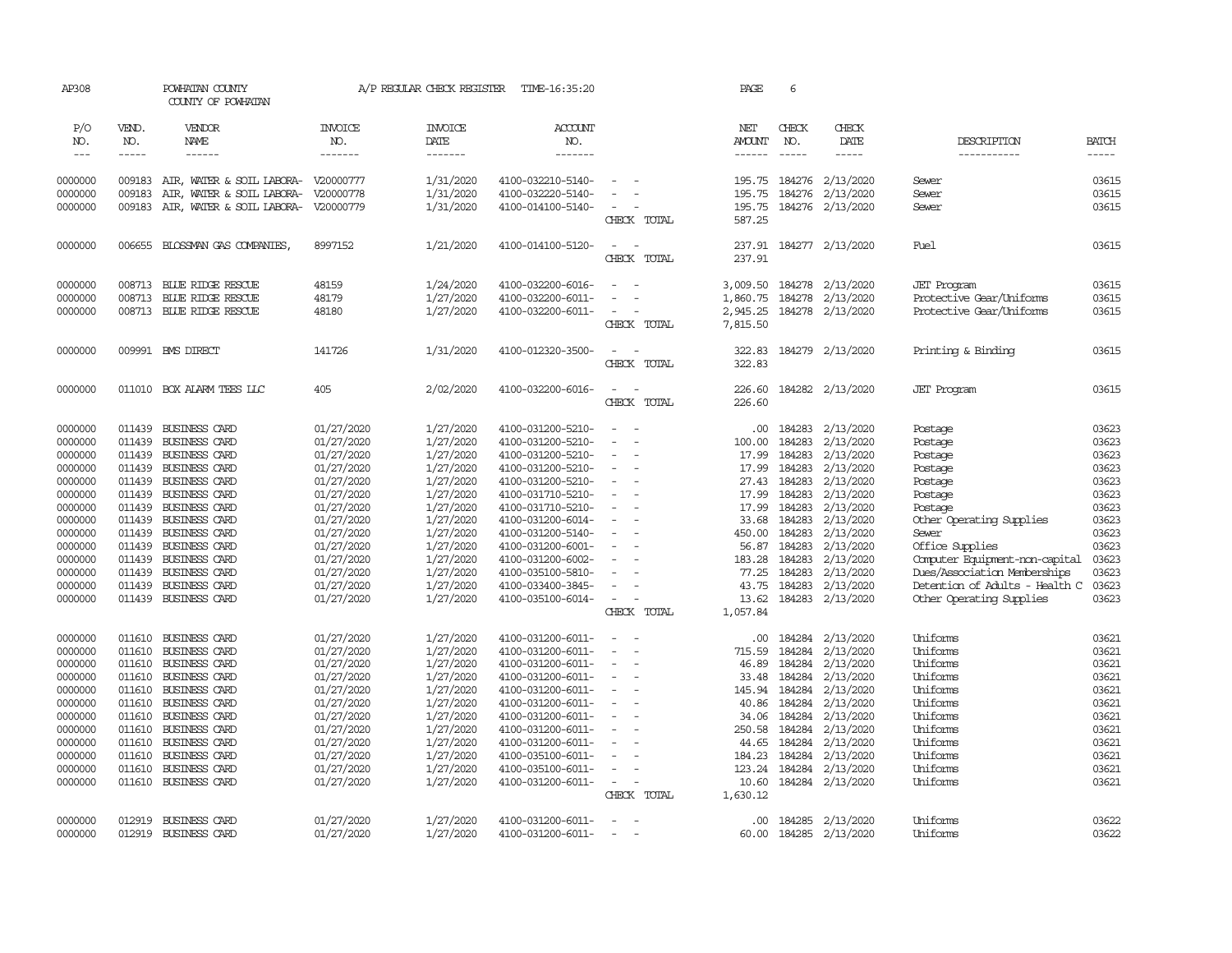| AP308                                    |                                      | POWHATAN COUNTY<br>COUNTY OF POWHATAN                                                                                                                                                                                                                                                                                                                                                                                                                                                                               |                                        | A/P REGULAR CHECK REGISTER                       | TIME-16:35:20                                                                    |                                                                                                                                          | PAGE                                       | $7\phantom{.0}$                                                                                                                                                                                                                                                                                                                                                                                                                                                        |                                                                                                                                                                                                                                                                                                                                                                                                                                                                                                      |                                                                                                      |                                  |
|------------------------------------------|--------------------------------------|---------------------------------------------------------------------------------------------------------------------------------------------------------------------------------------------------------------------------------------------------------------------------------------------------------------------------------------------------------------------------------------------------------------------------------------------------------------------------------------------------------------------|----------------------------------------|--------------------------------------------------|----------------------------------------------------------------------------------|------------------------------------------------------------------------------------------------------------------------------------------|--------------------------------------------|------------------------------------------------------------------------------------------------------------------------------------------------------------------------------------------------------------------------------------------------------------------------------------------------------------------------------------------------------------------------------------------------------------------------------------------------------------------------|------------------------------------------------------------------------------------------------------------------------------------------------------------------------------------------------------------------------------------------------------------------------------------------------------------------------------------------------------------------------------------------------------------------------------------------------------------------------------------------------------|------------------------------------------------------------------------------------------------------|----------------------------------|
| P/O<br>NO.<br>$---$                      | VEND.<br>NO.<br>$- - - - -$          | <b>VENDOR</b><br><b>NAME</b><br>$\begin{tabular}{ccccc} \multicolumn{2}{c}{} & \multicolumn{2}{c}{} & \multicolumn{2}{c}{} & \multicolumn{2}{c}{} & \multicolumn{2}{c}{} & \multicolumn{2}{c}{} & \multicolumn{2}{c}{} & \multicolumn{2}{c}{} & \multicolumn{2}{c}{} & \multicolumn{2}{c}{} & \multicolumn{2}{c}{} & \multicolumn{2}{c}{} & \multicolumn{2}{c}{} & \multicolumn{2}{c}{} & \multicolumn{2}{c}{} & \multicolumn{2}{c}{} & \multicolumn{2}{c}{} & \multicolumn{2}{c}{} & \multicolumn{2}{c}{} & \mult$ | <b>INVOICE</b><br>NO.<br>-------       | <b>INVOICE</b><br>DATE<br>-------                | <b>ACCOUNT</b><br>NO.                                                            |                                                                                                                                          | NET<br>AMOUNT<br>------                    | CHECK<br>NO.<br>$\begin{tabular}{ccccc} \multicolumn{2}{c }{\multicolumn{2}{c }{\multicolumn{2}{c }{\multicolumn{2}{c}}{\hspace{-2.2cm}}}} \multicolumn{2}{c }{\multicolumn{2}{c }{\hspace{-2.2cm}}\hline} \multicolumn{2}{c }{\hspace{-2.2cm}} \multicolumn{2}{c }{\hspace{-2.2cm}}\hline} \multicolumn{2}{c }{\hspace{-2.2cm}} \multicolumn{2}{c }{\hspace{-2.2cm}}\hline} \multicolumn{2}{c }{\hspace{-2.2cm}} \multicolumn{2}{c }{\hspace{-2.2cm}}\hline} \multic$ | CHECK<br>DATE<br>$\begin{tabular}{ccccc} \multicolumn{2}{c}{} & \multicolumn{2}{c}{} & \multicolumn{2}{c}{} & \multicolumn{2}{c}{} & \multicolumn{2}{c}{} & \multicolumn{2}{c}{} & \multicolumn{2}{c}{} & \multicolumn{2}{c}{} & \multicolumn{2}{c}{} & \multicolumn{2}{c}{} & \multicolumn{2}{c}{} & \multicolumn{2}{c}{} & \multicolumn{2}{c}{} & \multicolumn{2}{c}{} & \multicolumn{2}{c}{} & \multicolumn{2}{c}{} & \multicolumn{2}{c}{} & \multicolumn{2}{c}{} & \multicolumn{2}{c}{} & \mult$ | DESCRIPTION<br>-----------                                                                           | <b>BATCH</b><br>$- - - - -$      |
| 0000000                                  | 012919                               | BUSINESS CARD                                                                                                                                                                                                                                                                                                                                                                                                                                                                                                       | 01/27/2020                             | 1/27/2020                                        | 4100-031200-6011-                                                                | $\frac{1}{2} \left( \frac{1}{2} \right) \left( \frac{1}{2} \right) \left( \frac{1}{2} \right) \left( \frac{1}{2} \right)$<br>CHECK TOTAL | 189.54<br>249.54                           |                                                                                                                                                                                                                                                                                                                                                                                                                                                                        | 184285 2/13/2020                                                                                                                                                                                                                                                                                                                                                                                                                                                                                     | Uniforms                                                                                             | 03622                            |
| 0000000                                  | 000540                               | CENTRAL VIRGINIA WASTE                                                                                                                                                                                                                                                                                                                                                                                                                                                                                              | 25148                                  | 2/05/2020                                        | 4100-014300-3175-                                                                | $\sim$<br>$\sim$<br>CHECK TOTAL                                                                                                          | 330.00<br>330.00                           |                                                                                                                                                                                                                                                                                                                                                                                                                                                                        | 184286 2/13/2020                                                                                                                                                                                                                                                                                                                                                                                                                                                                                     | Waste Disposal                                                                                       | 03615                            |
| 0000000<br>0000000<br>0000000            | 006965<br>006965<br>006965           | CINIAS CORPORATION<br>CINIAS CORPORATION<br>CINIAS CORPORATION                                                                                                                                                                                                                                                                                                                                                                                                                                                      | 4041323939<br>4041865691<br>4041865691 | 1/29/2020<br>2/05/2020<br>2/05/2020              | 4100-014300-6011-<br>4100-014100-6011-<br>4100-014500-6011-                      | $\overline{\phantom{a}}$<br>CHECK TOTAL                                                                                                  | 15.58<br>31.38<br>35.08<br>82.04           |                                                                                                                                                                                                                                                                                                                                                                                                                                                                        | 184287 2/13/2020<br>184287 2/13/2020<br>184287 2/13/2020                                                                                                                                                                                                                                                                                                                                                                                                                                             | Uniforms<br>Uniforms<br>Uniforms                                                                     | 03615<br>03615<br>03615          |
| 0000000                                  | 008445                               | COMONWEALTH OF VIRGINIA                                                                                                                                                                                                                                                                                                                                                                                                                                                                                             | T429808                                | 1/29/2020                                        | 4100-012510-5260-                                                                | $\sim$ $ \sim$<br>CHECK TOTAL                                                                                                            | 295.38<br>295.38                           |                                                                                                                                                                                                                                                                                                                                                                                                                                                                        | 184288 2/13/2020                                                                                                                                                                                                                                                                                                                                                                                                                                                                                     | Internet Usage                                                                                       | 03615                            |
| 0000000<br>0000000<br>0000000<br>0000000 | 007294<br>007294<br>007294<br>007294 | CUMBERLAND FARM & AUTO<br>CUMBERLAND FARM & AUTO<br>CUMBERLAND FARM & AUTO<br>CUMBERLAND FARM & AUTO                                                                                                                                                                                                                                                                                                                                                                                                                | 036768<br>037090<br>037839<br>038187   | 1/06/2020<br>1/09/2020<br>1/16/2020<br>1/21/2020 | 4100-032200-6009-<br>4100-032200-6009-<br>4100-032200-6009-<br>4100-032200-6009- | $\sim$<br>$\sim$<br>CHECK TOTAL                                                                                                          | 7.29<br>41.07<br>30.28<br>142.14<br>220.78 | 184290                                                                                                                                                                                                                                                                                                                                                                                                                                                                 | 184290 2/13/2020<br>2/13/2020<br>184290 2/13/2020<br>184290 2/13/2020                                                                                                                                                                                                                                                                                                                                                                                                                                | Auto Repairs and Parts<br>Auto Repairs and Parts<br>Auto Repairs and Parts<br>Auto Repairs and Parts | 03615<br>03615<br>03615<br>03615 |
| 0000000                                  | 006879                               | DEMCO, INC.                                                                                                                                                                                                                                                                                                                                                                                                                                                                                                         | 6760375                                | 1/28/2020                                        | 4100-073100-6014-                                                                | $\sim$<br>$\sim$<br>CHECK TOTAL                                                                                                          | 139.72<br>139.72                           |                                                                                                                                                                                                                                                                                                                                                                                                                                                                        | 184291 2/13/2020                                                                                                                                                                                                                                                                                                                                                                                                                                                                                     | Library Supplies                                                                                     | 03615                            |
| 0000000                                  | 000860                               | DOMINION ENERGY VIRGINIA                                                                                                                                                                                                                                                                                                                                                                                                                                                                                            | 7765134072 1/20                        | 1/29/2020                                        | 4100-014100-5110-                                                                | $\sim$ $ -$<br>CHECK TOTAL                                                                                                               | 647.71                                     |                                                                                                                                                                                                                                                                                                                                                                                                                                                                        | 647.71 184292 2/13/2020                                                                                                                                                                                                                                                                                                                                                                                                                                                                              | Electricity                                                                                          | 03615                            |
| 0000000                                  | 006510                               | EMERGENCY SERVICES                                                                                                                                                                                                                                                                                                                                                                                                                                                                                                  | 397                                    | 2/02/2020                                        | 4100-032200-3140-                                                                | $\frac{1}{2} \left( \frac{1}{2} \right) \left( \frac{1}{2} \right) = \frac{1}{2} \left( \frac{1}{2} \right)$<br>CHECK TOTAL              | 22,608.00<br>22,608.00                     |                                                                                                                                                                                                                                                                                                                                                                                                                                                                        | 184294 2/13/2020                                                                                                                                                                                                                                                                                                                                                                                                                                                                                     | Professional Services                                                                                | 03615                            |
| 0000000                                  |                                      | 008314 FREE CLINIC OF POWHATAN                                                                                                                                                                                                                                                                                                                                                                                                                                                                                      | FY20 CONTRIB                           | 1/07/2020                                        | 4100-081200-5700-                                                                | $\frac{1}{2} \left( \frac{1}{2} \right) \left( \frac{1}{2} \right) = \frac{1}{2} \left( \frac{1}{2} \right)$<br>CHECK TOTAL              | 2,500.00<br>2,500.00                       |                                                                                                                                                                                                                                                                                                                                                                                                                                                                        | 184296 2/13/2020                                                                                                                                                                                                                                                                                                                                                                                                                                                                                     | Contribution: Powhatan Free Cli                                                                      | 03615                            |
| 0000000                                  | 012905                               | GALLS, LLC                                                                                                                                                                                                                                                                                                                                                                                                                                                                                                          | 014846667                              | 1/24/2020                                        | 4100-031200-6011-                                                                | $\sim$<br>$\sim$<br>CHECK TOTAL                                                                                                          | 113.74<br>113.74                           |                                                                                                                                                                                                                                                                                                                                                                                                                                                                        | 184297 2/13/2020                                                                                                                                                                                                                                                                                                                                                                                                                                                                                     | Uniforms                                                                                             | 03615                            |
| 0000000                                  | 012508                               | HEALTH EQUITY INC                                                                                                                                                                                                                                                                                                                                                                                                                                                                                                   | 2TRB94N                                | 1/07/2020                                        | 4100-012220-2313-                                                                | $\sim$<br>$\sim$<br>CHECK TOTAL                                                                                                          | 181.00<br>181.00                           |                                                                                                                                                                                                                                                                                                                                                                                                                                                                        | 184299 2/13/2020                                                                                                                                                                                                                                                                                                                                                                                                                                                                                     | HSA and FSA Admin Fees                                                                               | 03615                            |
| 0000000                                  | 011665                               | <b>TAAO</b>                                                                                                                                                                                                                                                                                                                                                                                                                                                                                                         | 20-10186731                            | 1/01/2020                                        | 4100-012310-5810-                                                                | $\sim$<br>$\overline{\phantom{a}}$<br>CHECK TOTAL                                                                                        | 220.00<br>220.00                           |                                                                                                                                                                                                                                                                                                                                                                                                                                                                        | 184300 2/13/2020                                                                                                                                                                                                                                                                                                                                                                                                                                                                                     | Dues/Association Memberships                                                                         | 03615                            |
| 0000000                                  | 010755                               | <b>INIOVATIVE TURF</b>                                                                                                                                                                                                                                                                                                                                                                                                                                                                                              | 4319-REISSUE                           | 7/31/2019                                        | 4100-014600-3320-                                                                | $\sim$<br>$\sim$<br>CHECK TOTAL                                                                                                          | 1,580.95<br>1,580.95                       |                                                                                                                                                                                                                                                                                                                                                                                                                                                                        | 184301 2/13/2020                                                                                                                                                                                                                                                                                                                                                                                                                                                                                     | Maintenance/Service Contracts                                                                        | 03615                            |
| 0000000<br>0000000                       | 000120<br>000120                     | <b>JAMES RIVER AIR</b><br><b>JAMES RIVER AIR</b>                                                                                                                                                                                                                                                                                                                                                                                                                                                                    | S153404<br>S216212                     | 1/31/2020<br>2/01/2020                           | 4100-014100-3308-<br>4100-014100-3320-                                           | $\overline{\phantom{a}}$<br>$\omega_{\rm{max}}$ and $\omega_{\rm{max}}$<br>CHECK TOTAL                                                   | 646.00<br>325.00<br>971.00                 |                                                                                                                                                                                                                                                                                                                                                                                                                                                                        | 184302 2/13/2020<br>184302 2/13/2020                                                                                                                                                                                                                                                                                                                                                                                                                                                                 | HVAC Service and Repairs<br>Maintenance & Service Contract                                           | 03615<br>03615                   |
| 0000000                                  |                                      | 013385 JOHNSON, DANAE ANN                                                                                                                                                                                                                                                                                                                                                                                                                                                                                           | <b>ACTIVE AWARD</b>                    | 1/14/2020                                        | 4100-032200-6011-                                                                | $\sim$<br>CHECK TOTAL                                                                                                                    | 588.71                                     |                                                                                                                                                                                                                                                                                                                                                                                                                                                                        | 588.71 184303 2/13/2020                                                                                                                                                                                                                                                                                                                                                                                                                                                                              | Protective Gear/Uniforms                                                                             | 03612                            |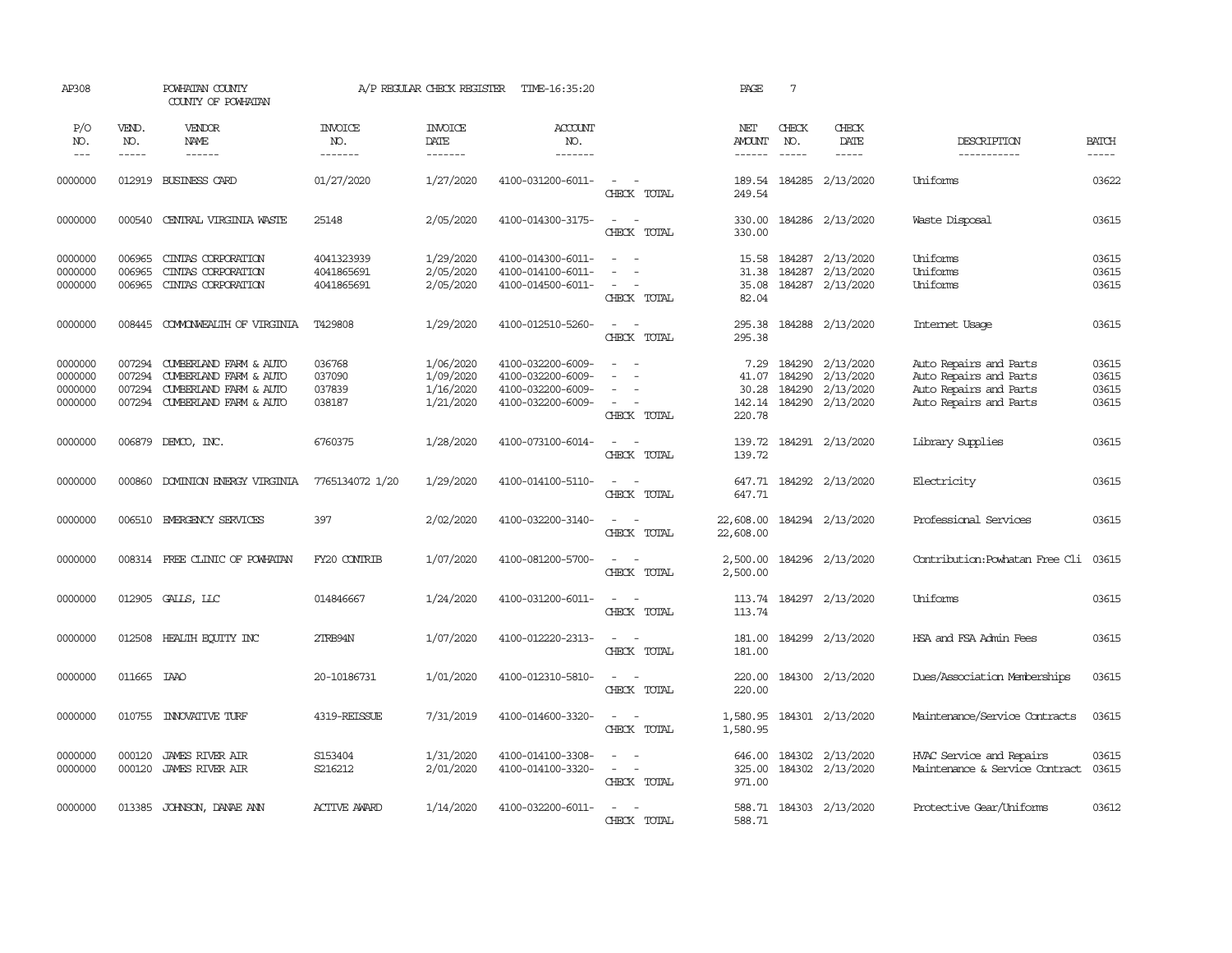| AP308                                               |                                                | POWHATAN COUNTY<br>COUNTY OF POWHATAN                                                                                                         |                                                                         | A/P REGULAR CHECK REGISTER                                     | TIME-16:35:20                                                                                         |                                                                        | PAGE                                                      | 8                             |                                                                                    |                                                                                                                               |                                           |
|-----------------------------------------------------|------------------------------------------------|-----------------------------------------------------------------------------------------------------------------------------------------------|-------------------------------------------------------------------------|----------------------------------------------------------------|-------------------------------------------------------------------------------------------------------|------------------------------------------------------------------------|-----------------------------------------------------------|-------------------------------|------------------------------------------------------------------------------------|-------------------------------------------------------------------------------------------------------------------------------|-------------------------------------------|
| P/O<br>NO.<br>$---$                                 | VEND.<br>NO.<br>$\cdots\cdots\cdots$           | VENDOR<br>NAME                                                                                                                                | <b>INVOICE</b><br>NO.<br>-------                                        | <b>INVOICE</b><br>DATE<br>-------                              | ACCOUNT<br>NO.<br>-------                                                                             |                                                                        | NET<br>AMOUNT<br>------                                   | CHECK<br>NO.<br>$\frac{1}{2}$ | CHECK<br>DATE<br>$\cdots\cdots\cdots$                                              | DESCRIPTION<br>-----------                                                                                                    | <b>BATCH</b><br>-----                     |
| 0000000                                             | 013383                                         | JONES, TRISTAN REED                                                                                                                           | <b>ACTIVE AWARD</b>                                                     | 1/14/2020                                                      | 4100-032200-6011-                                                                                     | $\sim$<br>$\sim$<br>CHECK TOTAL                                        | 588.71                                                    |                               | 588.71 184304 2/13/2020                                                            | Protective Gear/Uniforms                                                                                                      | 03612                                     |
| 0000000                                             | 009778                                         | KAESER COMPRESSORS, INC.                                                                                                                      | 913638735                                                               | 1/31/2020                                                      | 4100-032220-3310-                                                                                     | $\sim$<br>$\sim$<br>CHECK TOTAL                                        | 273.28<br>273.28                                          |                               | 184305 2/13/2020                                                                   | Repairs & Maintenance                                                                                                         | 03615                                     |
| 0000000                                             | 009552                                         | MANSFIEID OIL COMPANY                                                                                                                         | SOLCD-576221                                                            | 1/24/2020                                                      | 4100-032200-5120-                                                                                     | $\overline{\phantom{a}}$<br>$\overline{\phantom{a}}$<br>CHECK TOTAL    | 158.77<br>158.77                                          |                               | 184306 2/13/2020                                                                   | Apparatus Fuel                                                                                                                | 03615                                     |
| 0000000                                             | 013389                                         | MARTIN, MARSHALL                                                                                                                              | PERMIT REFUND                                                           | 1/27/2020                                                      | 3100-013030-0007-                                                                                     | $\overline{\phantom{a}}$<br>$\sim$<br>CHECK TOTAL                      | 600.00<br>600.00                                          |                               | 184307 2/13/2020                                                                   | Zoning Permits                                                                                                                | 03615                                     |
| 0000000                                             |                                                | 006146 MCCLELLAN, WENDY SUSAN                                                                                                                 | REIMB 1/20/20                                                           | 2/05/2020                                                      | 4100-031710-5510-                                                                                     | $\sim$<br>$\sim$<br>CHECK TOTAL                                        | 115.83<br>115.83                                          |                               | 184308 2/13/2020                                                                   | Travel/Mileage/Parking/Tolls                                                                                                  | 03615                                     |
| 0000000                                             |                                                | 013176 MIDWEST TAPE, LLC                                                                                                                      | 98568888                                                                | 1/04/2020                                                      | 4100-073100-6012-                                                                                     | $\sim$<br>$\sim$<br>CHECK TOTAL                                        | 116.18<br>116.18                                          |                               | 184309 2/13/2020                                                                   | Books & Subscriptions                                                                                                         | 03615                                     |
| 0000000                                             |                                                | 007297 NAFECO, INC.                                                                                                                           | 1020346                                                                 | 1/17/2020                                                      | 4100-032200-6011-                                                                                     | $\sim$<br>$\overline{\phantom{a}}$<br>CHECK TOTAL                      | 381.97<br>381.97                                          |                               | 184313 2/13/2020                                                                   | Protective Gear/Uniforms                                                                                                      | 03616                                     |
| 0000000                                             | 013397                                         | NELSON, RACHEL J.                                                                                                                             | PATRON REFUND                                                           | 1/31/2020                                                      | 3100-014020-0001-                                                                                     | $\sim$<br>$\sim$<br>CHECK TOTAL                                        | 7.99<br>7.99                                              |                               | 184314 2/13/2020                                                                   | Library Fines - Lost Books, Et                                                                                                | 03616                                     |
| 0000000                                             | 013387                                         | ORGAIN, PETER BLAND                                                                                                                           | <b>ACTIVE AWARD</b>                                                     | 1/14/2020                                                      | 4100-032200-6011-                                                                                     | $\sim$<br>$\sim$<br>CHECK TOTAL                                        | 588.71<br>588.71                                          |                               | 184315 2/13/2020                                                                   | Protective Gear/Uniforms                                                                                                      | 03612                                     |
| 0000000                                             | 005050                                         | POWHATAN LOCK SERVICES                                                                                                                        | 1865                                                                    | 1/24/2020                                                      | 4100-031210-3310-                                                                                     | $\sim$<br>$\sim$<br>CHECK TOTAL                                        | 1,149.00<br>1,149.00                                      |                               | 184316 2/13/2020                                                                   | Repairs and Maintenance                                                                                                       | 03616                                     |
| 0000000<br>0000000<br>0000000<br>0000000<br>0000000 | 012340<br>012340<br>012340<br>012340<br>012340 | PRICE SUPPLY COMPANY, INC<br>PRICE SUPPLY COMPANY, INC<br>PRICE SUPPLY COMPANY, INC<br>PRICE SUPPLY COMPANY, INC<br>PRICE SUPPLY COMPANY, INC | 1912-070943<br>2001-071821<br>2001-071823<br>2001-071827<br>2001-071828 | 12/27/2019<br>1/09/2020<br>1/09/2020<br>1/09/2020<br>1/09/2020 | 4100-014100-3310-<br>4100-014100-3310-<br>4100-014100-3310-<br>4100-031210-3310-<br>4100-031210-3310- | $\sim$<br>$\sim$<br>÷<br>$\equiv$<br>$\equiv$<br>$\sim$<br>CHECK TOTAL | 298.78<br>297.27<br>78.40<br>475.00<br>475.00<br>1,624.45 | 184317<br>184317              | 184317 2/13/2020<br>2/13/2020<br>184317 2/13/2020<br>2/13/2020<br>184317 2/13/2020 | Repairs & Maintenance<br>Repairs & Maintenance<br>Repairs & Maintenance<br>Repairs and Maintenance<br>Repairs and Maintenance | 03616<br>03616<br>03616<br>03616<br>03616 |
| 0000000                                             | 009518                                         | QUARLES PETROLEUM, INC.                                                                                                                       | CT-1199901                                                              | 1/31/2020                                                      | 4100-031200-6008-                                                                                     | $\sim$<br>CHECK TOTAL                                                  | 162.30<br>162.30                                          |                               | 184319 2/13/2020                                                                   | Gas/Grease/Oil                                                                                                                | 03616                                     |
| 0000000                                             | 000780                                         | <b>CUILL CORPORATION</b>                                                                                                                      | 4460557                                                                 | 1/31/2020                                                      | 4100-012100-6001-                                                                                     | $\overline{\phantom{a}}$<br>$\sim$<br>CHECK TOTAL                      | 599.99<br>599.99                                          |                               | 184320 2/13/2020                                                                   | Office Supplies                                                                                                               | 03616                                     |
| 0000000                                             |                                                | 000620 R. C. GOODWIN & SONS, INC                                                                                                              | 0890325                                                                 | 1/21/2020                                                      | 4100-014600-3310-                                                                                     | $\sim$<br>$\sim$<br>CHECK TOTAL                                        | 11.38<br>11.38                                            |                               | 184321 2/13/2020                                                                   | Repairs and Maintenance                                                                                                       | 03616                                     |
| 0000000                                             | 006959                                         | RAPID MANUFACTURING, INC. 56076                                                                                                               |                                                                         | 1/31/2020                                                      | 4100-031200-6022-                                                                                     | $\overline{\phantom{a}}$<br>$\sim$<br>CHECK TOTAL                      | 260.10<br>260.10                                          |                               | 184322 2/13/2020                                                                   | Dog Food & Supplies K9                                                                                                        | 03616                                     |
| 0000000<br>0000000                                  | 009158<br>009158                               | RICHWEB, INC.<br>RICHWEB, INC.                                                                                                                | 20-031-2<br>20-031-3                                                    | 2/01/2020<br>2/01/2020                                         | 4100-073100-3140-<br>4100-073100-6002-                                                                | CHECK TOTAL                                                            | 1,175.00<br>7,200.00<br>8,375.00                          |                               | 184323 2/13/2020<br>184323 2/13/2020                                               | Professional Services<br>Computer Equipment-non-capital                                                                       | 03616<br>03616                            |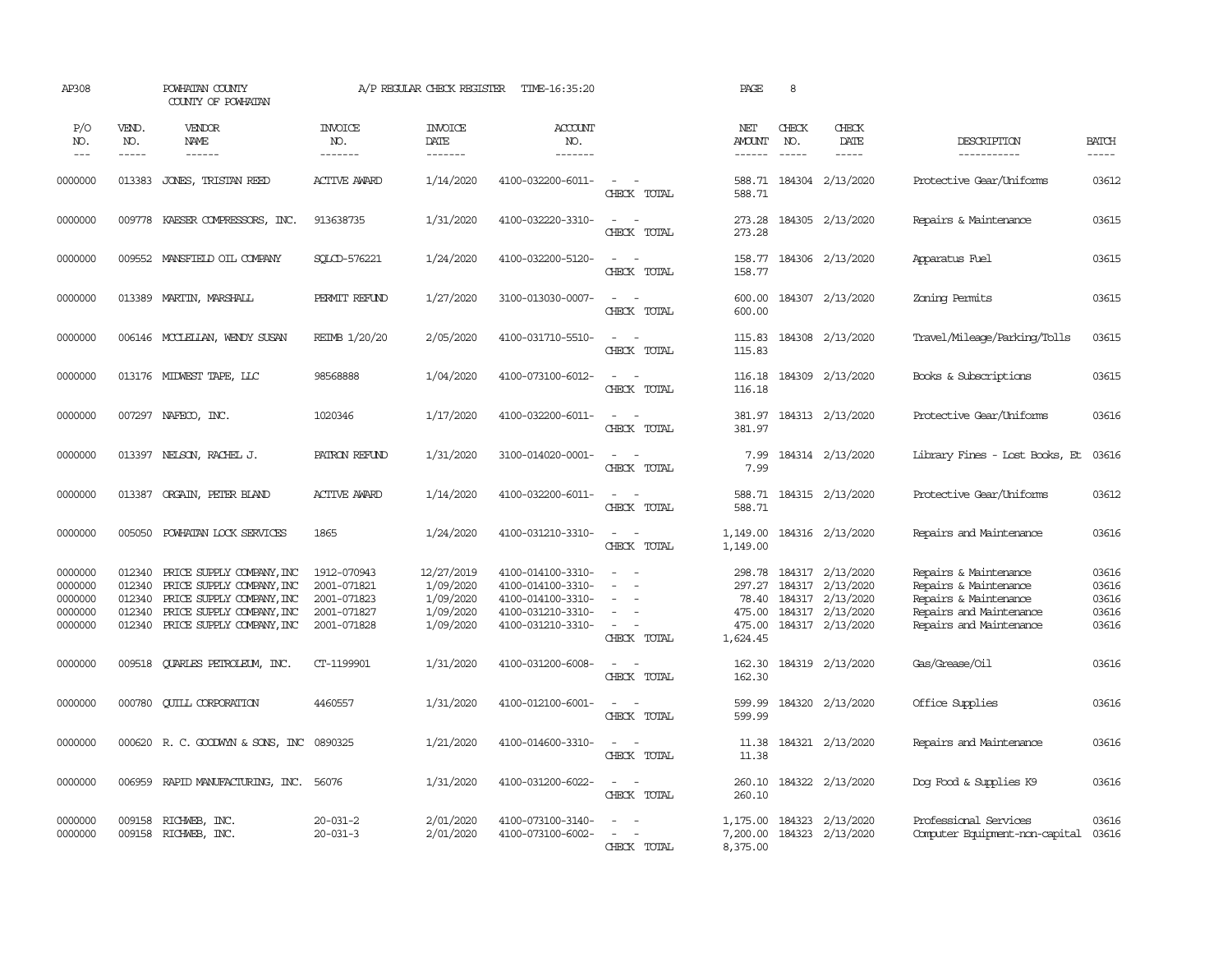| AP308                |              | POWHATAN COUNTY<br>COUNTY OF POWHATAN    |                       | A/P REGULAR CHECK REGISTER | TIME-16:35:20     |                                                      | PAGE                 | 9                      |                         |                               |              |
|----------------------|--------------|------------------------------------------|-----------------------|----------------------------|-------------------|------------------------------------------------------|----------------------|------------------------|-------------------------|-------------------------------|--------------|
| P/O<br>NO.           | VEND.<br>NO. | VENDOR<br>NAME                           | <b>INVOICE</b><br>NO. | <b>INVOICE</b><br>DATE     | ACCOUNT<br>NO.    |                                                      | NET<br><b>AMOUNT</b> | CHECK<br>NO.           | CHECK<br>DATE           | DESCRIPTION                   | <b>BATCH</b> |
| $\sim$ $\sim$ $\sim$ | $- - - - -$  | $- - - - - -$                            | -------               | -------                    | --------          |                                                      | $- - - - - -$        | $\cdots \cdots \cdots$ | $- - - - -$             | -----------                   | -----        |
| 0000000              |              | 007062 RUIHERFORD JANITOR SUPPLY 1139599 |                       | 1/29/2020                  | 4100-032210-6005- | $\sim$                                               | 90.25                | 184325                 | 2/13/2020               | Cleaning Supplies             | 03616        |
| 0000000              | 007062       | RUIHERFORD JANITOR SUPPLY                | 1139600               | 1/29/2020                  | 4100-014100-6005- |                                                      | 42.00                | 184325                 | 2/13/2020               | Cleaning Supplies             | 03616        |
| 0000000              | 007062       | RUIHERFORD JANITOR SUPPLY 1139609        |                       | 1/29/2020                  | 4100-032220-6005- | CHECK TOTAL                                          | 248.58<br>380.83     |                        | 184325 2/13/2020        | Cleaning Supplies             | 03616        |
| 0000000              |              | 007456 SCHOEFFEL, PATRICK M.             | REIMB FOOD LION       | 1/27/2020                  | 4100-032200-5815- | $\equiv$<br>$\overline{\phantom{a}}$<br>CHECK TOTAL  | 49.09<br>49.09       |                        | 184326 2/13/2020        | Training/Seminars             | 03616        |
| 0000000              | 009128       | SIGN DESIGN OF VA, LLC                   | 5140                  | 1/22/2020                  | 4100-034100-6001- | $\sim$<br>$\sim$<br>CHECK TOTAL                      | 360.00<br>360.00     |                        | 184328 2/13/2020        | Office Supplies               | 03616        |
| 0000000              |              | 012404 SOUTHSIDE ELECTRIC                | 104869002             | 2/04/2020                  | 4100-053910-5643- | $\sim$<br>$\overline{\phantom{a}}$                   | 205.49               |                        | 184330 2/13/2020        | POCAA Services - Federal CSBG | 03616        |
|                      |              |                                          |                       |                            |                   | CHECK TOTAL                                          | 205.49               |                        |                         |                               |              |
| 0000000              | 013065       | STAPLES INC                              | 7303615197-1-1        | 1/15/2020                  | 4100-083500-6001- | $\sim$<br>$\sim$                                     |                      |                        | 16.69-184331 2/13/2020  | Office Supplies               | 03616        |
| 0000000              | 013065       | STAPLES INC                              | 7303687666-0-1        | 1/22/2020                  | 4100-034100-6001- | $\equiv$<br>$\sim$                                   | 20.49                |                        | 184331 2/13/2020        | Office Supplies               | 03616        |
| 0000000              | 013065       | STAPLES INC                              | 7303752448-0-1        | 1/14/2020                  | 4100-012100-6001- | $\equiv$                                             | 35.49                | 184331                 | 2/13/2020               | Office Supplies               | 03616        |
| 0000000              | 013065       | STAPLES INC                              | 7303781134-0-1        | 1/14/2020                  | 4100-031200-6001- |                                                      |                      | 118.31 184331          | 2/13/2020               | Office Supplies               | 03616        |
| 0000000              | 013065       | STAPLES INC                              | 7303783647-0-1        | 1/15/2020                  | 4100-034100-6001- | $\sim$<br>÷.                                         | 45.18                | 184331                 | 2/13/2020               | Office Supplies               | 03616        |
| 0000000              | 013065       | STAPLES INC                              | 7303783647-0-1        | 1/15/2020                  | 4100-081100-6001- | $\sim$                                               | 10.02                | 184331                 | 2/13/2020               | Office Supplies               | 03616        |
| 0000000              | 013065       | STAPLES INC                              | 7303803629-0-1        | 1/15/2020                  | 4100-031200-6001- | $\equiv$                                             | 58.19                | 184331                 | 2/13/2020               | Office Supplies               | 03616        |
| 0000000              | 013065       | STAPLES INC                              | 7303811658-0-1        | 1/22/2020                  | 4100-012200-6001- | $\sim$                                               | 117.08               | 184331                 | 2/13/2020               | Office Supplies               | 03616        |
| 0000000              | 013065       | STAPLES INC                              | 7303811658-0-2        | 1/15/2020                  | 4100-012220-6001- | $\equiv$                                             | 12.09                | 184331                 | 2/13/2020               | Supplies                      | 03616        |
| 0000000              | 013065       | STAPLES INC                              | 7303811658-0-2        | 1/15/2020                  | 4100-012200-6001- | $\sim$                                               | 28.18                | 184331                 | 2/13/2020               | Office Supplies               | 03616        |
| 0000000              | 013065       | STAPLES INC                              | 7303857551-0-1        | 1/16/2020                  | 4100-031200-6001- | $\equiv$                                             | 62.97                | 184331                 | 2/13/2020               | Office Supplies               | 03616        |
| 0000000              | 013065       | STAPLES INC                              | 7304096432-0-1        | 1/24/2020                  | 4100-073100-6001- | $\sim$<br>$\overline{\phantom{a}}$<br>CHECK TOTAL    | 30.91<br>522.22      |                        | 184331 2/13/2020        | Office Supplies               | 03616        |
| 0000000              | 013065       | STAPLES INC                              | 7304200911-0-1        | 1/29/2020                  | 4100-022100-6001- |                                                      |                      |                        | 162.77 184332 2/13/2020 | Office Supplies               | 03616        |
| 0000000              | 013065       | STAPLES INC                              | 7304201276-0-1        | 1/29/2020                  | 4100-012100-6001- | $\equiv$<br>$\overline{\phantom{a}}$                 | 5.38                 |                        | 184332 2/13/2020        | Office Supplies               | 03616        |
| 0000000              | 013065       | STAPLES INC                              | 7304201276-0-1        | 1/29/2020                  | 4100-012200-6001- | $\equiv$                                             | 35.18                | 184332                 | 2/13/2020               | Office Supplies               | 03616        |
| 0000000              | 013065       | STAPLES INC                              | 7304214458-0-1        | 1/29/2020                  | 4100-081100-6001- | $\sim$<br>$\overline{\phantom{a}}$                   | 36.09                |                        | 184332 2/13/2020        | Office Supplies               | 03616        |
|                      |              |                                          |                       |                            |                   | CHECK TOTAL                                          | 239.42               |                        |                         |                               |              |
| 0000000              | 007397       | STONEWALL TECHNOLOGIES                   | 9410                  | 1/31/2020                  | 4100-012320-3140- | $\sim$<br>$\overline{\phantom{a}}$                   | 200.00               |                        | 184333 2/13/2020        | Professional Services         | 03616        |
|                      |              |                                          |                       |                            |                   | CHECK TOTAL                                          | 200.00               |                        |                         |                               |              |
| 0000000              | 007182       | SUPPLY ROOM COMPANIES INC                | 3938525-0             | 1/24/2020                  | 4100-021200-6001- | $\equiv$                                             | 195.44               |                        | 184334 2/13/2020        | Office Supplies               | 03616        |
| 0000000              | 007182       | SUPPLY ROOM COMPANIES INC                | 3945295-0             | 1/30/2020                  | 4100-021200-6001- | $\sim$<br>CHECK TOTAL                                | 28.00<br>223.44      |                        | 184334 2/13/2020        | Office Supplies               | 03616        |
| 0000000              | 011188       | TECH FIRE & SAFETY                       | 1643                  | 1/08/2020                  | 4100-032200-6011- | $\sim$                                               | 943.54               |                        | 184336 2/13/2020        | Protective Gear/Uniforms      | 03616        |
| 0000000              | 011188       | TECH FIRE & SAFETY                       | 1653                  | 1/27/2020                  | 4100-032200-6011- | $\sim$                                               | 299.00               | 184336                 | 2/13/2020               | Protective Gear/Uniforms      | 03616        |
| 0000000              | 011188       | TECH FIRE & SAFETY                       | 1660                  | 2/07/2020                  | 4100-032200-6011- | $\sim$                                               | 1,182.00             |                        | 184336 2/13/2020        | Protective Gear/Uniforms      | 03616        |
|                      |              |                                          |                       |                            |                   | CHECK TOTAL                                          | 2,424.54             |                        |                         |                               |              |
| 0000000              | 006501       | TREASURER OF VIRGINIA                    | 20-POWPC-0348         | 12/17/2019                 | 4100-021600-8107- | $\equiv$                                             | 1,350.00             |                        | 184337 2/13/2020        | Capital Outlay                | 03616        |
| 0000000              | 006501       | TREASURER OF VIRGINIA                    | 20-POWPC-0534         | 12/17/2019                 | 4100-021600-8107- | $\overline{\phantom{a}}$<br>$\overline{\phantom{a}}$ | 530.00               |                        | 184337 2/13/2020        | Capital Outlay                | 03616        |
|                      |              |                                          |                       |                            |                   | CHECK TOTAL                                          | 1,880.00             |                        |                         |                               |              |
| 0000000              |              | 013396 V.A.A.O.                          | ACCT# 105             | 1/31/2020                  | 4100-012310-5810- |                                                      | 35.00                |                        | 184338 2/13/2020        | Dues/Association Memberships  | 03616        |
|                      |              |                                          |                       |                            |                   | CHECK<br>TOTAL                                       | 35.00                |                        |                         |                               |              |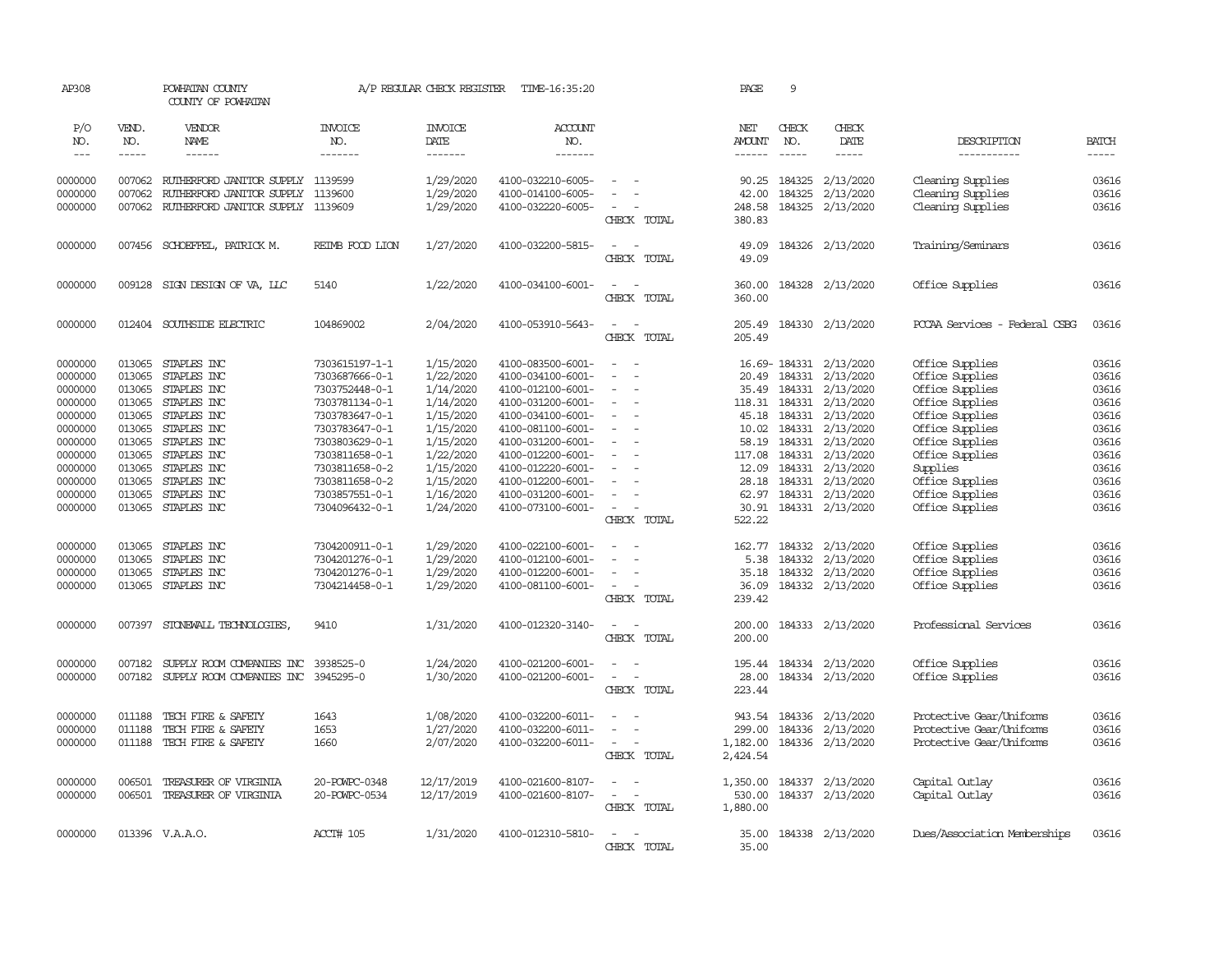| AP308            |              | POWHATAN COUNTY<br>COUNTY OF POWHATAN |                       | A/P REGULAR CHECK REGISTER | TIME-16:35:20                |                          | PAGE               | 10                            |                                 |                                |                      |
|------------------|--------------|---------------------------------------|-----------------------|----------------------------|------------------------------|--------------------------|--------------------|-------------------------------|---------------------------------|--------------------------------|----------------------|
| P/O<br>NO.       | VEND.<br>NO. | VENDOR<br><b>NAME</b>                 | <b>INVOICE</b><br>NO. | <b>INVOICE</b><br>DATE     | ACCOUNT<br>NO.               |                          | NET<br>AMOUNT      | CHECK<br>NO.<br>$\frac{1}{2}$ | CHECK<br>DATE                   | DESCRIPTION                    | <b>BATCH</b>         |
| $---$<br>0000000 | -----        | ------<br>008126 VERIZON              | -------<br>9846979948 | -------<br>1/23/2020       | -------<br>4100-031200-5250- |                          | ------<br>2,793.29 |                               | $- - - - -$<br>184339 2/13/2020 | -----------<br>Cell Phones     | $- - - - -$<br>03616 |
|                  |              |                                       |                       |                            |                              | CHECK TOTAL              | 2,793.29           |                               |                                 |                                |                      |
| 0000000          | 011193       | VERIZON                               | 000013574714          | 12/27/2019                 | 100-000100-0006-             |                          | 133.53             | 184340                        | 2/13/2020                       | Due from Other Agencies        | 03616                |
| 0000000          | 011193       | VERIZON                               | 000013574714          | 12/27/2019                 | 4100-012310-5230-            |                          | 57.45              | 184340                        | 2/13/2020                       | Telephone Services             | 03616                |
| 0000000          | 011193       | VERIZON                               | 000013574714          | 12/27/2019                 | 4100-012510-5230-            |                          | 60.95              | 184340                        | 2/13/2020                       | Telephone Services             | 03616                |
| 0000000          | 011193       | VERIZON                               | 000013574714          | 12/27/2019                 | 4100-014100-5230-            |                          | 241.02             | 184340                        | 2/13/2020                       | Telephone Services             | 03616                |
| 0000000          | 011193       | VERIZON                               | 000013574714          | 12/27/2019                 | 4100-014300-5230-            | $\sim$                   | 96.46              |                               | 184340 2/13/2020                | Telephone Services             | 03616                |
| 0000000          | 011193       | VERIZON                               | 000013574714          | 12/27/2019                 | 4100-021200-5230-            |                          | 50.77              | 184340                        | 2/13/2020                       | Telephone Services             | 03616                |
| 0000000          | 011193       | VERIZON                               | 000013574714          | 12/27/2019                 | 4100-031200-5230-            |                          | 200.81             | 184340                        | 2/13/2020                       | Telephone Services             | 03616                |
| 0000000          | 011193       | VERIZON                               | 000013574714          | 12/27/2019                 | 4100-031710-5230-            |                          | 56.60              | 184340                        | 2/13/2020                       | Telephone Services             | 03616                |
| 0000000          | 011193       | VERIZON                               | 000013574714          | 12/27/2019                 | 4100-021200-5230-            |                          | 16.84              | 184340                        | 2/13/2020                       | Telephone Services             | 03616                |
| 0000000          | 011193       | VERIZON                               | 000013574714          | 12/27/2019                 | 4100-031210-5230-            |                          | 52.78              | 184340                        | 2/13/2020                       | Telephone Services             | 03616                |
| 0000000          | 011193       | VERIZON                               | 000013574714          | 12/27/2019                 | 4100-032200-5230-            |                          | 339.61             | 184340                        | 2/13/2020                       | Telephone Services             | 03616                |
| 0000000          | 011193       | VERIZON                               | 000013574714          | 12/27/2019                 | 4100-032200-5260-            |                          | 231.05             | 184340                        | 2/13/2020                       | Internet                       | 03616                |
| 0000000          | 011193       | VERIZON                               | 000013574714          | 12/27/2019                 | 4100-032210-5230-            |                          | 89.05              | 184340                        | 2/13/2020                       | Telephone Services             | 03616                |
| 0000000          | 011193       | VERIZON                               | 000013574714          | 12/27/2019                 | 4100-035500-5230-            |                          | 49.92              | 184340                        | 2/13/2020                       | Telephone Services             | 03616                |
| 0000000          | 011193       | VERIZON                               | 000013574714          | 12/27/2019                 | 4100-071110-5230-            |                          | 52.45              | 184340                        | 2/13/2020                       | Telephone Services             | 03616                |
| 0000000          | 011193       | VERIZON                               | 000013574714          | 12/27/2019                 | 4100-073100-5230-            |                          | 117.42             | 184340                        | 2/13/2020                       | Telephone Services             | 03616                |
| 0000000          | 011193       | VERIZON                               | 000948451841          | 1/10/2020                  | 4100-073100-5230-            | $\overline{\phantom{a}}$ | 55.87              | 184340                        | 2/13/2020                       | Telephone Services             | 03616                |
|                  |              |                                       |                       |                            |                              | CHECK TOTAL              | 1,902.58           |                               |                                 |                                |                      |
| 0000000          |              | 013390 VERIZON                        | M55049170620025       | 1/25/2020                  | 4100-031210-5232-            | $\overline{\phantom{a}}$ | 864.21             |                               | 184341 2/13/2020                | Wireline 911                   | 03616                |
|                  |              |                                       |                       |                            |                              | CHECK TOTAL              | 864.21             |                               |                                 |                                |                      |
| 0000000          | 011181       | WEILS FARGO FINANCIAL                 | 5008901905            | 1/20/2020                  | 4100-012100-3320-            | $\overline{\phantom{a}}$ | 191.59             | 184345                        | 2/13/2020                       | Maintenance & Service Contract | 03616                |
| 0000000          | 011181       | WELLS FARGO FINANCIAL                 | 5008901905            | 1/20/2020                  | 4100-011010-3320-            |                          | 100.63             | 184345                        | 2/13/2020                       | Maintenance & Service Contract | 03616                |
| 0000000          | 011181       | WELLS FARGO FINANCIAL                 | 5008901905            | 1/20/2020                  | 4100-012200-3320-            |                          | 221.15             | 184345                        | 2/13/2020                       | Maintenance & Service Contract | 03616                |
| 0000000          | 011181       | WELLS FARGO FINANCIAL                 | 5008901905            | 1/20/2020                  | 4100-012310-3320-            | $\equiv$                 | 87.19              | 184345                        | 2/13/2020                       | Maintenance & Service Contract | 03616                |
| 0000000          | 011181       | WELLS FARGO FINANCIAL                 | 5008901905            | 1/20/2020                  | 4100-012320-3500-            |                          | 41.20              | 184345                        | 2/13/2020                       | Printing & Binding             | 03616                |
| 0000000          | 011181       | WELLS FARGO FINANCIAL                 | 5008901905            | 1/20/2020                  | 4100-012410-3320-            |                          | 7.86               | 184345                        | 2/13/2020                       | Maintenance & Service Contract | 03616                |
| 0000000          | 011181       | WELLS FARGO FINANCIAL                 | 5008901905            | 1/20/2020                  | 4100-012510-3320-            |                          | 26.65              | 184345                        | 2/13/2020                       | Maintenance & Service Contract | 03616                |
| 0000000          | 011181       | WELLS FARGO FINANCIAL                 | 5008901905            | 1/20/2020                  | 4100-013200-3320-            |                          | 63.72              | 184345                        | 2/13/2020                       | Maintenance & Service Contract | 03616                |
| 0000000          | 011181       | WELLS FARGO FINANCIAL                 | 5008901905            | 1/20/2020                  | 4100-022100-3320-            |                          | 179.56             | 184345                        | 2/13/2020                       | Maintenance & Service Contract | 03616                |
| 0000000          | 011181       | WELLS FARGO FINANCIAL                 | 5008901905            | 1/20/2020                  | 4100-031200-3320-            |                          | 204.78             | 184345                        | 2/13/2020                       | Maintenance & Service Contract | 03616                |
| 0000000          | 011181       | WELLS FARGO FINANCIAL                 | 5008901905            | 1/20/2020                  | 4100-031200-3320-            |                          |                    | 204.78 184345                 | 2/13/2020                       | Maintenance & Service Contract | 03616                |
| 0000000          | 011181       | WELLS FARGO FINANCIAL                 | 5008901905            | 1/20/2020                  | 4100-032200-3320-            |                          | 298.14             | 184345                        | 2/13/2020                       | Maintenance & Service Contract | 03616                |
| 0000000          | 011181       | WELLS FARGO FINANCIAL                 | 5008901905            | 1/20/2020                  | 4100-034100-3320-            |                          | 102.81             | 184345                        | 2/13/2020                       | Maintenance & Service Contract | 03616                |
| 0000000          | 011181       | WELLS FARGO FINANCIAL                 | 5008901905            | 1/20/2020                  | 4100-035100-3320-            |                          |                    | 61.54 184345                  | 2/13/2020                       | Landscaping - Animal Control   | 03616                |
| 0000000          | 011181       | WELLS FARGO FINANCIAL                 | 5008901905            | 1/20/2020                  | 4100-053120-3320-            |                          | 29.09              | 184345                        | 2/13/2020                       | Maint/Service Contract/Copying | 03616                |
| 0000000          | 011181       | WELLS FARGO FINANCIAL                 | 5008901905            | 1/20/2020                  | 4100-081100-3320-            |                          | 297.64             | 184345                        | 2/13/2020                       | Maintenance & Service Contract | 03616                |
| 0000000          | 011181       | WELLS FARGO FINANCIAL                 | 5008901905            | 1/20/2020                  | 4100-081500-3320-            |                          | 27.12              | 184345                        | 2/13/2020                       | Maintenance & Service Contract | 03616                |
| 0000000          |              | 011181 WELLS FARGO FINANCIAL          | 5008901905            | 1/20/2020                  | 4100-021200-8002-            | $\overline{\phantom{a}}$ | 190.66             |                               | 184345 2/13/2020                | Copier Lease Agreement         | 03616                |
|                  |              |                                       |                       |                            |                              | CHECK TOTAL              | 2,336.11           |                               |                                 |                                |                      |
| 0000000          | 010639       | WELLS FARGO HOME MORTGAGE             | 5008948123            | 1/23/2020                  | 4100-021600-8002-            | $\sim$<br>$\sim$         | 259.05             |                               | 184346 2/13/2020                | Copier Lease                   | 03616                |
|                  |              |                                       |                       |                            |                              | CHECK TOTAL              | 259.05             |                               |                                 |                                |                      |
| 0000000          | 012458       | WIMMER, WILLIE                        | 1451                  | 2/06/2020                  | 4100-032200-6009-            |                          | 1,495.00           | 184347                        | 2/13/2020                       | Auto Repairs and Parts         | 03616                |
| 0000000          |              | 012458 WIMMER, WILLIE                 | 1452                  | 2/06/2020                  | 4100-032200-6009-            |                          | 6,013.80           |                               | 184347 2/13/2020                | Auto Repairs and Parts         | 03616                |
|                  |              |                                       |                       |                            |                              | CHECK TOTAL              | 7,508.80           |                               |                                 |                                |                      |
|                  |              |                                       |                       |                            |                              |                          |                    |                               |                                 |                                |                      |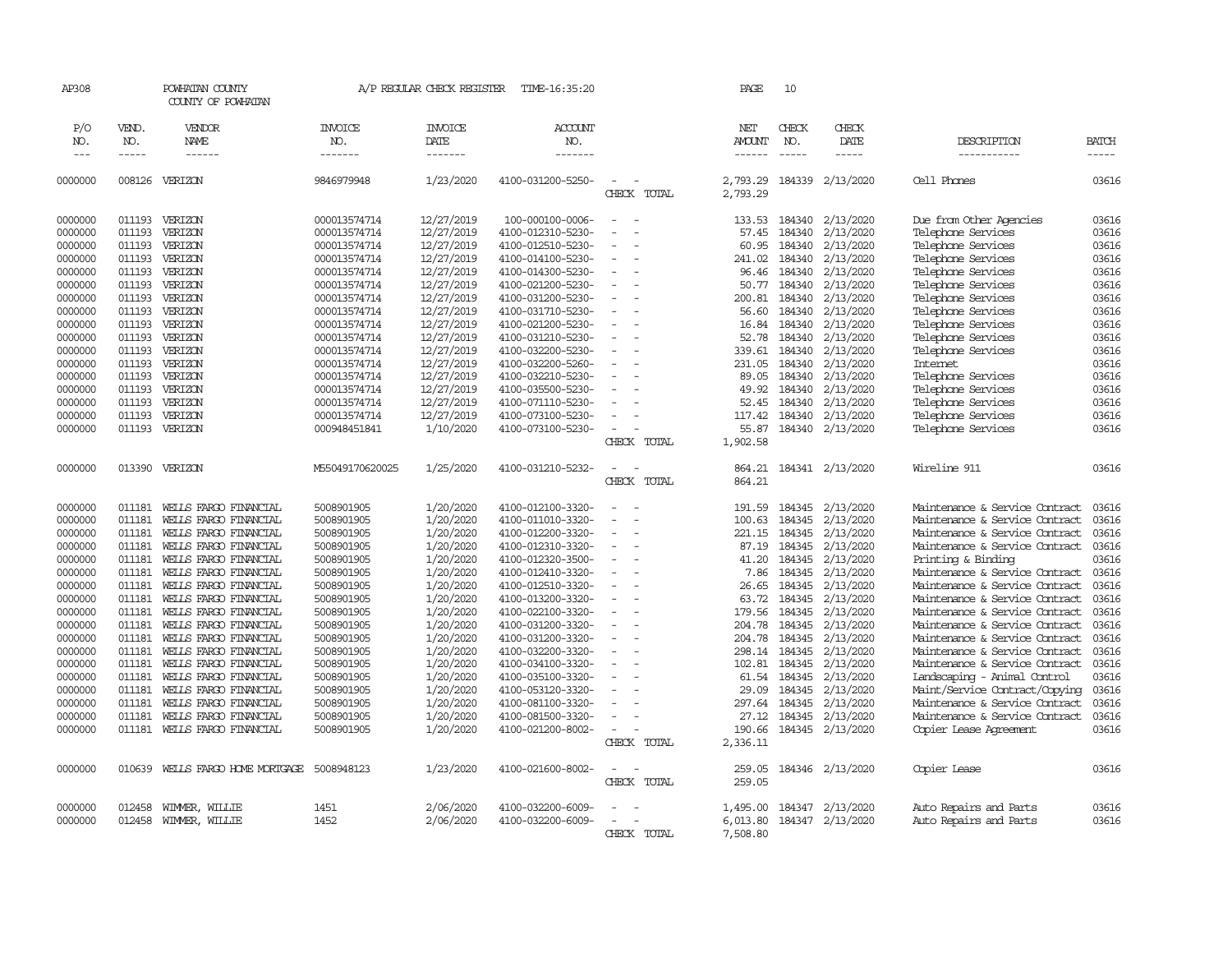| AP308         |        | POWHATAN COUNTY<br>COUNTY OF POWHATAN |                | A/P REGULAR CHECK REGISTER | TIME-16:35:20     |                  | PAGE     | 11            |                        |                              |              |
|---------------|--------|---------------------------------------|----------------|----------------------------|-------------------|------------------|----------|---------------|------------------------|------------------------------|--------------|
| P/O           | VEND.  | VENDOR                                | <b>INVOICE</b> | <b>INVOICE</b>             | ACCOUNT           |                  | NET      | CHECK         | CHECK                  |                              |              |
| NO.           | NO.    | NAME                                  | NO.            | DATE                       | NO.               |                  | AMOUNT   | NO.           | DATE                   | DESCRIPTION                  | <b>BATCH</b> |
| $\frac{1}{2}$ | -----  | ------                                | -------        | -------                    | -------           |                  | ------   | $\frac{1}{2}$ | -----                  | -----------                  | $- - - - -$  |
|               |        |                                       |                |                            |                   |                  |          |               |                        |                              |              |
| 0000000       |        | 007755 WITMER PUBLIC SAFETY           | E1895591       | 2/07/2020                  | 4100-032200-6016- | $\sim$           | 188.25   | 184348        | 2/13/2020              | <b>JET</b> Program           | 03616        |
| 0000000       | 007755 | WITMER PUBLIC SAFETY                  | E1895918       | 1/27/2020                  | 4100-032200-6011- |                  | 183.00   | 184348        | 2/13/2020              | Protective Gear/Uniforms     | 03616        |
| 0000000       | 007755 | WITMER PUBLIC SAFETY                  | E1896246       | 2/07/2020                  | 4100-032200-6016- |                  | 167.00   | 184348        | 2/13/2020              | <b>JET</b> Program           | 03616        |
| 0000000       | 007755 | WITMER PUBLIC SAFETY                  | E1896381       | 2/07/2020                  | 4100-032200-6016- | $\blacksquare$   | 168.00   | 184348        | 2/13/2020              | <b>JET</b> Program           | 03616        |
| 0000000       | 007755 | WITMER PUBLIC SAFETY                  | E1918648       | 1/31/2020                  | 4100-032200-6011- |                  | 1,615.00 | 184348        | 2/13/2020              | Protective Gear/Uniforms     | 03616        |
| 0000000       | 007755 | WITMER PUBLIC SAFETY                  | E1922831       | 1/31/2020                  | 4100-032200-6011- |                  | 666.00   | 184348        | 2/13/2020              | Protective Gear/Uniforms     | 03616        |
| 0000000       | 007755 | WITMER PUBLIC SAFETY                  | E1925386       | 2/07/2020                  | 4100-032200-6011- |                  | 447.00   | 184348        | 2/13/2020              | Protective Gear/Uniforms     | 03616        |
| 0000000       | 007755 | WITMER PUBLIC SAFETY                  | E1929246       | 2/05/2020                  | 4100-032200-6010- | $\equiv$         | 450.00   | 184348        | 2/13/2020              | Breathing Apparatus          | 03616        |
|               |        |                                       |                |                            |                   | CHECK TOTAL      | 3,884.25 |               |                        |                              |              |
| 0000000       |        | 006005 WORK ENVIRONMENT               | 6620           | 1/31/2020                  | 4100-014100-3310- | $\equiv$<br>. —  | 495.00   |               | 184349 2/13/2020       | Repairs & Maintenance        | 03616        |
|               |        |                                       |                |                            |                   | CHECK TOTAL      | 495.00   |               |                        |                              |              |
|               |        |                                       |                |                            |                   |                  |          |               |                        |                              |              |
| 0000000       | 012098 | AMERICAN FAMILY CARE-                 | 2603           | 1/10/2020                  | 4100-012220-3141- |                  | 69.00    | 184351        | 2/20/2020              | Drug Testing                 | 03618        |
| 0000000       | 012098 | AMERICAN FAMILY CARE-                 | 2626           | 2/06/2020                  | 4100-012220-3141- | $\equiv$         | 138.00   | 184351        | 2/20/2020              | Drug Testing                 | 03618        |
|               |        |                                       |                |                            |                   | CHECK TOTAL      | 207.00   |               |                        |                              |              |
| 0000000       | 012849 | AOUA VIRGINIA                         | 10076275 1/20  | 2/06/2020                  | 4100-014100-5130- | $\sim$<br>$\sim$ |          | 114.34 184352 | 2/20/2020              | Water                        | 03618        |
| 0000000       | 012849 | AOUA VIRGINIA                         | 14060698 1/20  | 2/06/2020                  | 4100-014100-5130- |                  | 62.24    | 184352        | 2/20/2020              | Water                        | 03618        |
| 0000000       | 012849 | AQUA VIRGINIA                         | 14072756 1/20  | 2/06/2020                  | 4100-014600-5130- |                  | 17.62    | 184352        | 2/20/2020              | Water - Field Irrigation     | 03618        |
| 0000000       | 012849 | AQUA VIRGINIA                         | 15015408 1/20  | 2/06/2020                  | 4100-014600-5130- | $\equiv$         |          | 17.62 184352  | 2/20/2020              | Water - Field Irrigation     | 03618        |
| 0000000       | 012849 | AQUA VIRGINIA                         | 56628066 1/20  | 2/06/2020                  | 4100-014100-5130- |                  | 23.20    | 184352        | 2/20/2020              | Water                        | 03618        |
| 0000000       | 012849 | AOUA VIRGINIA                         | 56629538 1/20  | 2/06/2020                  | 4100-014100-5130- |                  | 175.18   | 184352        | 2/20/2020              | Water                        | 03618        |
| 0000000       | 012849 | AQUA VIRGINIA                         | 56630272 1/20  | 2/06/2020                  | 4100-014100-5130- |                  | 126.93   | 184352        | 2/20/2020              | Water                        | 03618        |
| 0000000       | 012849 | AOUA VIRGINIA                         | 9056751 1/20   | 2/28/2020                  | 4100-014100-5130- | $\equiv$         | 64.06    | 184352        | 2/20/2020              | Water                        | 03618        |
|               |        |                                       |                |                            |                   | CHECK TOTAL      | 601.19   |               |                        |                              |              |
|               |        |                                       |                |                            |                   |                  |          |               |                        |                              |              |
| 0000000       | 012849 | AQUA VIRGINIA                         | 9056752 1/20   | 2/06/2020                  | 4100-014100-5130- | $\equiv$         | 34.15    | 184353        | 2/20/2020              | Water                        | 03618        |
| 0000000       | 012849 | AOUA VIRGINIA                         | 9056760 1/20   | 2/06/2020                  | 4100-032210-5130- | $\sim$           | 68.63    | 184353        | 2/20/2020              | Water                        | 03618        |
| 0000000       | 012849 | AQUA VIRGINIA                         | 9062821 1/20   | 2/06/2020                  | 4100-014600-5130- |                  |          | 98.71 184353  | 2/20/2020              | Water - Field Irrigation     | 03618        |
| 0000000       | 012849 | ACUA VIRGINIA                         | 9062838 1/20   | 2/06/2020                  | 4100-031200-5130- |                  |          | 97.73 184353  | 2/20/2020              | Water                        | 03618        |
| 0000000       | 012849 | AOUA VIRGINIA                         | 9062838 1/20   | 2/06/2020                  | 4100-014100-5130- |                  | 97.73    | 184353        | 2/20/2020              | Water                        | 03618        |
| 0000000       | 012849 | ACUA VIRGINIA                         | 9062840 1/20   | 2/06/2020                  | 4100-014600-5130- |                  | 109.27   | 184353        | 2/20/2020              | Water - Field Irrigation     | 03618        |
| 0000000       | 012849 | AQUA VIRGINIA                         | 9071915 1/20   | 2/06/2020                  | 4100-014100-5130- |                  | 48.63    | 184353        | 2/20/2020              | Water                        | 03618        |
| 0000000       |        | 012849 AQUA VIRGINIA                  | 9072586 12/19  | 1/07/2020                  | 4100-022100-5130- | $\sim$           |          |               | 25.62 184353 2/20/2020 | Water                        | 03618        |
|               |        |                                       |                |                            |                   | CHECK TOTAL      | 580.47   |               |                        |                              |              |
| 0000000       | 007941 | BAKER & TAYLOR                        | H43071250      | 1/15/2020                  | 4100-073100-6012- |                  |          |               | 12.41 184354 2/20/2020 | Books & Subscriptions        | 03618        |
| 0000000       | 007941 | BAKER & TAYLOR                        | 0003196663     | 1/08/2020                  | 4100-073100-6012- |                  |          | 32.20-184354  | 2/20/2020              | Books & Subscriptions        | 03618        |
| 0000000       | 007941 | BAKER & TAYLOR                        | 5015938461     | 1/02/2020                  | 4100-073100-6012- | $\equiv$         |          | 576.42 184354 | 2/20/2020              | Books & Subscriptions        | 03618        |
| 0000000       | 007941 | BAKER & TAYLOR                        | 5015953623     | 1/13/2020                  | 4100-073100-6012- |                  |          | 260.18 184354 | 2/20/2020              | Books & Subscriptions        | 03618        |
| 0000000       | 007941 | BAKER & TAYLOR                        | 5015961236     | 1/15/2020                  | 4100-073100-6012- | $\equiv$         |          | 510.76 184354 | 2/20/2020              | Books & Subscriptions        | 03618        |
| 0000000       | 007941 | BAKER & TAYLOR                        | 5015971403     | 1/20/2020                  | 4100-073100-6012- |                  | 178.58   | 184354        | 2/20/2020              | Books & Subscriptions        | 03618        |
| 0000000       | 007941 | BAKER & TAYLOR                        | 5015984909     | 1/27/2020                  | 4100-073100-6012- |                  | 154.92   | 184354        | 2/20/2020              | Books & Subscriptions        | 03618        |
| 0000000       |        | 007941 BAKER & TAYLOR                 | 5015987332     | 1/28/2020                  | 4100-073100-6012- | $\equiv$         | 809.43   |               | 184354 2/20/2020       | Books & Subscriptions        | 03618        |
|               |        |                                       |                |                            |                   | CHECK TOTAL      | 2,470.50 |               |                        |                              |              |
|               |        |                                       |                |                            |                   |                  |          |               |                        |                              |              |
| 0000000       | 008668 | BANK OF AMERICA                       | 02/03/2020     | 2/03/2020                  | 4100-081500-5540- |                  | .00      | 184355        | 2/20/2020              | Conferences & Training       | 03628        |
| 0000000       | 008668 | BANK OF AMERICA                       | 02/03/2020     | 2/03/2020                  | 4100-081500-5540- |                  | 10.00    | 184355        | 2/20/2020              | Conferences & Training       | 03628        |
| 0000000       | 008668 | BANK OF AMERICA                       | 02/03/2020     | 2/03/2020                  | 4100-081500-5540- |                  | 10.00    | 184355        | 2/20/2020              | Conferences & Training       | 03628        |
| 0000000       | 008668 | BANK OF AMERICA                       | 02/03/2020     | 2/03/2020                  | 4100-081500-5810- |                  | 75.00    |               | 184355 2/20/2020       | Dues/Association Memberships | 03628        |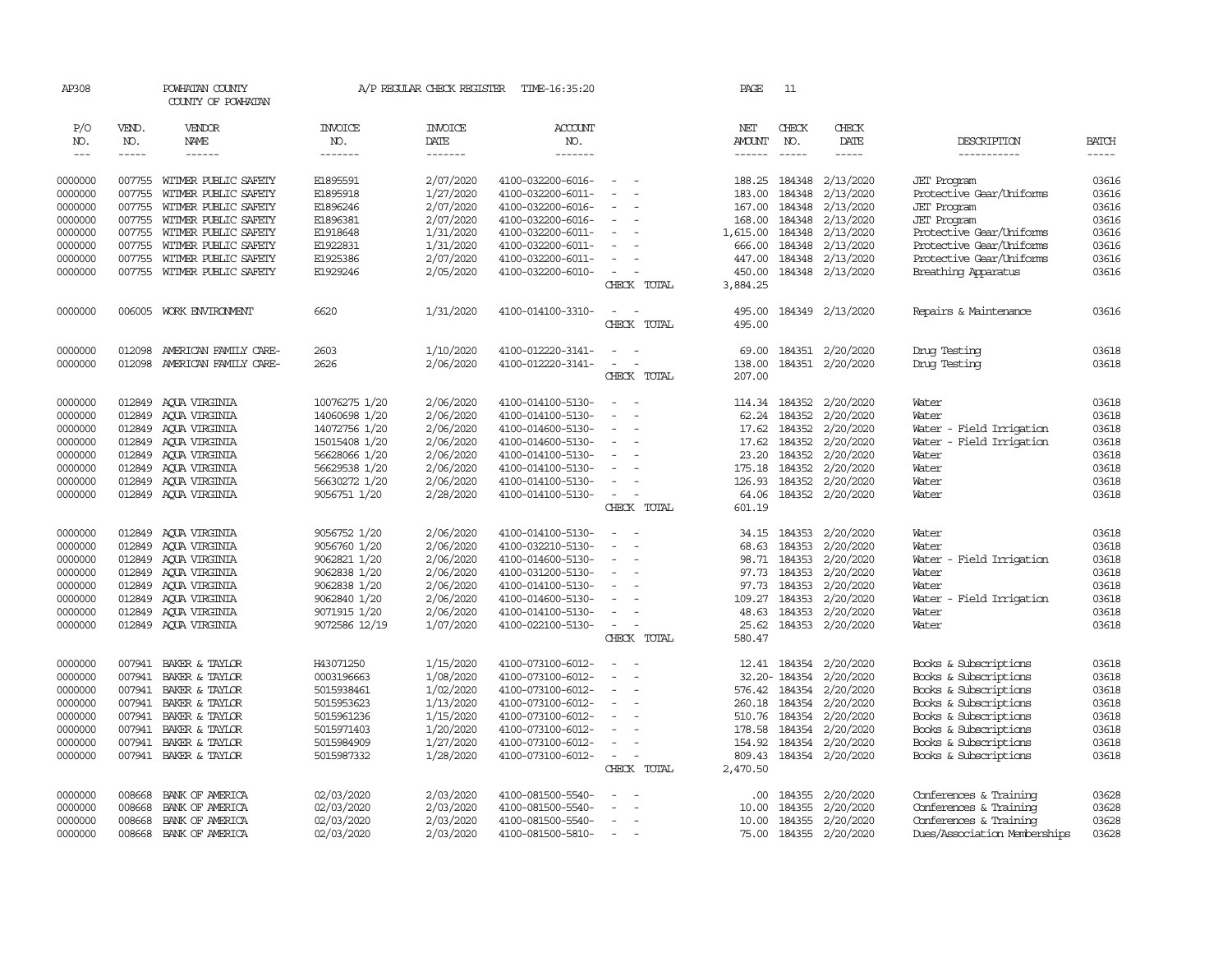| AP308               |                       | POWHATAN COUNTY<br>COUNTY OF POWHATAN |                                  |                                   | A/P REGULAR CHECK REGISTER TIME-16:35:20 |                          | PAGE                    | 12                            |                        |                              |                          |
|---------------------|-----------------------|---------------------------------------|----------------------------------|-----------------------------------|------------------------------------------|--------------------------|-------------------------|-------------------------------|------------------------|------------------------------|--------------------------|
| P/O<br>NO.<br>$---$ | VEND.<br>NO.<br>----- | <b>VENDOR</b><br>NAME<br>------       | <b>INVOICE</b><br>NO.<br>------- | <b>INVOICE</b><br>DATE<br>------- | <b>ACCOUNT</b><br>NO.<br>-------         |                          | NET<br>AMOUNT<br>------ | CHECK<br>NO.<br>$\frac{1}{2}$ | CHECK<br>DATE<br>----- | DESCRIPTION<br>-----------   | <b>BATCH</b><br>$\cdots$ |
|                     |                       |                                       |                                  |                                   |                                          |                          |                         |                               |                        |                              |                          |
| 0000000             | 008668                | BANK OF AMERICA                       | 02/03/2020                       | 2/03/2020                         | 4100-081500-5810-                        |                          | 75.00                   | 184355                        | 2/20/2020              | Dues/Association Memberships | 03628                    |
| 0000000             | 008668                | BANK OF AMERICA                       | 02/03/2020                       | 2/03/2020                         | 4100-012310-5540-                        |                          | 80.00                   | 184355                        | 2/20/2020              | Conferences & Training       | 03628                    |
| 0000000             | 008668                | BANK OF AMERICA                       | 02/03/2020                       | 2/03/2020                         | 4100-012410-3321-                        |                          | 19.95                   | 184355                        | 2/20/2020              | BAI.NET Credit Card Fees     | 03628                    |
| 0000000             | 008668                | BANK OF AMERICA                       | 02/03/2020                       | 2/03/2020                         | 4100-032200-5815-                        |                          | 416.10                  | 184355                        | 2/20/2020              | Training/Seminars            | 03628                    |
| 0000000             | 008668                | BANK OF AMERICA                       | 02/03/2020                       | 2/03/2020                         | 4100-034100-6001-                        |                          |                         | 25.11 184355                  | 2/20/2020              | Office Supplies              | 03628                    |
| 0000000             | 008668                | BANK OF AMERICA                       | 02/03/2020                       | 2/03/2020                         | 4100-032200-5815-                        |                          | 278.40                  | 184355                        | 2/20/2020              | Training/Seminars            | 03628                    |
| 0000000             | 008668                | BANK OF AMERICA                       | 02/03/2020                       | 2/03/2020                         | 4100-032200-5815-                        |                          | 278.40                  | 184355                        | 2/20/2020              | Training/Seminars            | 03628                    |
| 0000000             | 008668                | BANK OF AMERICA                       | 02/03/2020                       | 2/03/2020                         | 4100-032200-5815-                        |                          |                         | 278.40 184355                 | 2/20/2020              | Training/Seminars            | 03628                    |
| 0000000             | 008668                | BANK OF AMERICA                       | 02/03/2020                       | 2/03/2020                         | 4100-032200-5815-                        |                          | 278.40                  | 184355                        | 2/20/2020              | Training/Seminars            | 03628                    |
| 0000000             | 008668                | BANK OF AMERICA                       | 02/03/2020                       | 2/03/2020                         | 4100-032200-5815-                        | $\equiv$                 | 278.40                  | 184355                        | 2/20/2020              | Training/Seminars            | 03628                    |
| 0000000             | 008668                | BANK OF AMERICA                       | 02/03/2020                       | 2/03/2020                         | 4100-032200-5815-                        |                          | 278.40                  | 184355                        | 2/20/2020              | Training/Seminars            | 03628                    |
| 0000000             | 008668                | BANK OF AMERICA                       | 02/03/2020                       | 2/03/2020                         | 4100-032200-5815-                        | $\overline{\phantom{a}}$ |                         | 278.40 184355                 | 2/20/2020              | Training/Seminars            | 03628                    |
| 0000000             | 008668                | BANK OF AMERICA                       | 02/03/2020                       | 2/03/2020                         | 4100-032200-5815-                        |                          | 278.40                  | 184355                        | 2/20/2020              | Training/Seminars            | 03628                    |
| 0000000             | 008668                | BANK OF AMERICA                       | 02/03/2020                       | 2/03/2020                         | 4100-012200-5210-                        |                          | 6.85                    | 184355                        | 2/20/2020              | Postage                      | 03628                    |
| 0000000             | 008668                | BANK OF AMERICA                       | 02/03/2020                       | 2/03/2020                         | 4100-013200-5210-                        |                          | 180.00                  | 184355                        | 2/20/2020              | Postage                      | 03628                    |
| 0000000             | 008668                | BANK OF AMERICA                       | 02/03/2020                       | 2/03/2020                         | 4100-013200-5210-                        |                          | 2.75                    | 184355                        | 2/20/2020              | Postage                      | 03628                    |
| 0000000             | 008668                | BANK OF AMERICA                       | 02/03/2020                       | 2/03/2020                         | 4100-013200-5210-                        |                          | 110.00                  | 184355                        | 2/20/2020              | Postage                      | 03628                    |
| 0000000             | 008668                | BANK OF AMERICA                       | 02/03/2020                       | 2/03/2020                         | 4100-073100-5210-                        |                          | 5.71                    | 184355                        | 2/20/2020              | Postage                      | 03628                    |
| 0000000             | 008668                | BANK OF AMERICA                       | 02/03/2020                       | 2/03/2020                         | 4100-073100-5210-                        |                          | 15.01                   | 184355                        | 2/20/2020              | Postage                      | 03628                    |
| 0000000             | 008668                | BANK OF AMERICA                       | 02/03/2020                       | 2/03/2020                         | 4100-073100-5210-                        |                          | 13.25                   | 184355                        | 2/20/2020              | Postage                      | 03628                    |
| 0000000             | 008668                | BANK OF AMERICA                       | 02/03/2020                       | 2/03/2020                         | 4100-073100-5210-                        | $\sim$                   | 5.80                    | 184355                        | 2/20/2020              | Postage                      | 03628                    |
| 0000000             | 008668                | BANK OF AMERICA                       | 02/03/2020                       | 2/03/2020                         | 4100-073100-5210-                        |                          | 17.00                   | 184355                        | 2/20/2020              | Postage                      | 03628                    |
| 0000000             | 008668                | BANK OF AMERICA                       | 02/03/2020                       | 2/03/2020                         | 4100-083500-5210-                        | $\equiv$                 | 4.60                    | 184355                        | 2/20/2020              | Postage                      | 03628                    |
| 0000000             | 008668                | BANK OF AMERICA                       | 02/03/2020                       | 2/03/2020                         | 4100-073100-6001-                        |                          | 6.28                    | 184355                        | 2/20/2020              | Office Supplies              | 03628                    |
| 0000000             | 008668                | BANK OF AMERICA                       | 02/03/2020                       | 2/03/2020                         | 4100-012220-6001-                        |                          | 68.95                   | 184355                        | 2/20/2020              | Supplies                     | 03628                    |
| 0000000             | 008668                | BANK OF AMERICA                       | 02/03/2020                       | 2/03/2020                         | 4100-012220-6001-                        |                          | 18.90                   | 184355                        | 2/20/2020              | Supplies                     | 03628                    |
| 0000000             | 008668                | BANK OF AMERICA                       | 02/03/2020                       | 2/03/2020                         | 4100-012510-6014-                        |                          | 200.00                  | 184355                        | 2/20/2020              | Other Operating Supplies     | 03628                    |
| 0000000             | 008668                | BANK OF AMERICA                       | 02/03/2020                       | 2/03/2020                         | 4100-012510-6014-                        |                          | 527.56                  | 184355                        | 2/20/2020              | Other Operating Supplies     | 03628                    |
| 0000000             | 008668                | BANK OF AMERICA                       | 02/03/2020                       | 2/03/2020                         | 4100-012510-6014-                        |                          | 110.87                  | 184355                        | 2/20/2020              | Other Operating Supplies     | 03628                    |
| 0000000             | 008668                | BANK OF AMERICA                       | 02/03/2020                       | 2/03/2020                         | 4100-012510-6014-                        | $\equiv$                 |                         | 179.95 184355                 | 2/20/2020              | Other Operating Supplies     | 03628                    |
| 0000000             | 008668                | BANK OF AMERICA                       | 02/03/2020                       | 2/03/2020                         | 4100-012510-6014-                        |                          | 174.98                  | 184355                        | 2/20/2020              | Other Operating Supplies     | 03628                    |
| 0000000             | 008668                | BANK OF AMERICA                       | 02/03/2020                       | 2/03/2020                         | 4100-012510-6014-                        | $\equiv$                 | 159.00                  | 184355                        | 2/20/2020              | Other Operating Supplies     | 03628                    |
| 0000000             | 008668                | BANK OF AMERICA                       | 02/03/2020                       | 2/03/2020                         | 4100-012510-6014-                        |                          | 195.80                  | 184355                        | 2/20/2020              | Other Operating Supplies     | 03628                    |
| 0000000             | 008668                | BANK OF AMERICA                       | 02/03/2020                       | 2/03/2020                         | 4100-012510-6014-                        | $\sim$                   |                         | 135.92 184355                 | 2/20/2020              | Other Operating Supplies     | 03628                    |
| 0000000             | 008668                | BANK OF AMERICA                       | 02/03/2020                       | 2/03/2020                         | 4100-012510-6014-                        |                          | 795.00                  | 184355                        | 2/20/2020              | Other Operating Supplies     | 03628                    |
| 0000000             | 008668                | BANK OF AMERICA                       | 02/03/2020                       | 2/03/2020                         | 4100-012510-6014-                        |                          |                         | 200.00-184355                 | 2/20/2020              | Other Operating Supplies     | 03628                    |
| 0000000             | 008668                | BANK OF AMERICA                       | 02/03/2020                       | 2/03/2020                         | 4100-013200-6001-                        |                          |                         | 100.77 184355                 | 2/20/2020              | Office Supplies              | 03628                    |
| 0000000             | 008668                | BANK OF AMERICA                       | 02/03/2020                       | 2/03/2020                         | 4100-021600-6001-                        |                          | 253.39                  | 184355                        | 2/20/2020              | Office Supplies              | 03628                    |
| 0000000             | 008668                | BANK OF AMERICA                       | 02/03/2020                       | 2/03/2020                         | 4100-021600-6001-                        |                          | 24.21                   | 184355                        | 2/20/2020              | Office Supplies              | 03628                    |
| 0000000             | 008668                | BANK OF AMERICA                       | 02/03/2020                       | 2/03/2020                         | 4100-021600-6001-                        |                          |                         | 37.53 184355                  | 2/20/2020              | Office Supplies              | 03628                    |
| 0000000             | 008668                | BANK OF AMERICA                       | 02/03/2020                       | 2/03/2020                         | 4100-021600-6001-                        | $\overline{\phantom{a}}$ |                         | 13.47 184355                  | 2/20/2020              | Office Supplies              | 03628                    |
| 0000000             | 008668                | BANK OF AMERICA                       | 02/03/2020                       | 2/03/2020                         | 4100-021600-6001-                        |                          | 136.88                  | 184355                        | 2/20/2020              | Office Supplies              | 03628                    |
| 0000000             | 008668                | BANK OF AMERICA                       | 02/03/2020                       | 2/03/2020                         | 4100-031210-6001-                        |                          | 27.40                   | 184355                        | 2/20/2020              | Office Supplies              | 03628                    |
| 0000000             | 008668                | BANK OF AMERICA                       | 02/03/2020                       | 2/03/2020                         | 4100-031210-6001-                        |                          |                         | 113.85 184355                 | 2/20/2020              | Office Supplies              | 03628                    |
| 0000000             | 008668                | BANK OF AMERICA                       | 02/03/2020                       | 2/03/2020                         | 4100-031210-6001-                        | $\equiv$                 |                         | 32.68 184355                  | 2/20/2020              | Office Supplies              | 03628                    |
| 0000000             | 008668                | BANK OF AMERICA                       | 02/03/2020                       | 2/03/2020                         | 4100-031210-6001-                        |                          | 42.53                   | 184355                        | 2/20/2020              | Office Supplies              | 03628                    |
| 0000000             | 008668                | BANK OF AMERICA                       | 02/03/2020                       | 2/03/2020                         | 4100-031210-6001-                        |                          | 12.63                   | 184355                        | 2/20/2020              | Office Supplies              | 03628                    |
| 0000000             | 008668                | BANK OF AMERICA                       | 02/03/2020                       | 2/03/2020                         | 4100-031210-6001-                        |                          | 23.30                   | 184355                        | 2/20/2020              | Office Supplies              | 03628                    |
| 0000000             | 008668                | BANK OF AMERICA                       | 02/03/2020                       | 2/03/2020                         | 4100-032200-3310-                        |                          | 23.95                   | 184355                        | 2/20/2020              | Equipment Repair             | 03628                    |
| 0000000             | 008668                | BANK OF AMERICA                       | 02/03/2020                       | 2/03/2020                         | 4100-032200-5815-                        |                          | 1,179.22                | 184355                        | 2/20/2020              | Training/Seminars            | 03628                    |
| 0000000             | 008668                | BANK OF AMERICA                       | 02/03/2020                       | 2/03/2020                         | 4100-032200-5815-                        |                          | 938.08                  |                               | 184355 2/20/2020       | Training/Seminars            | 03628                    |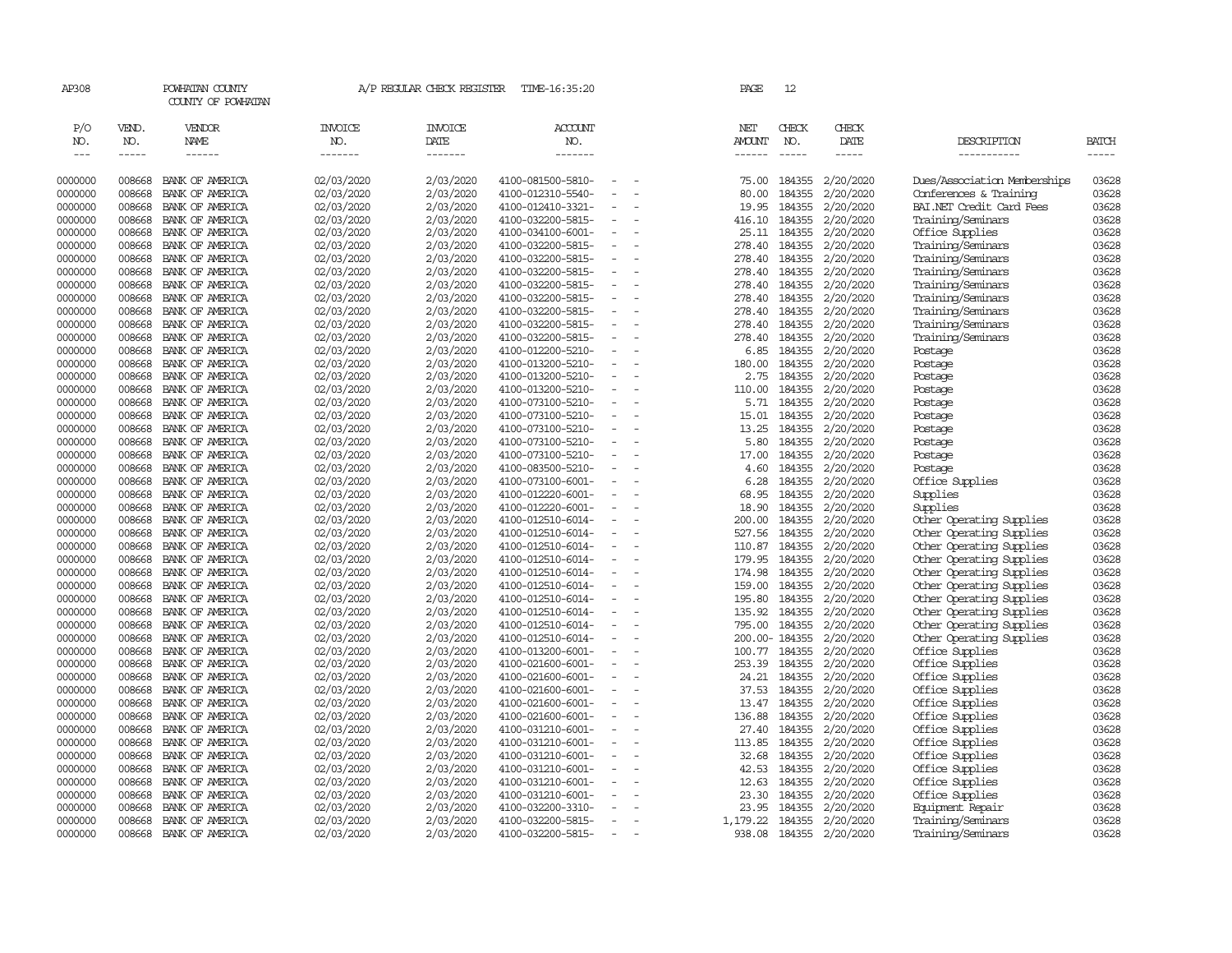| P/O<br>VEND.<br><b>VENDOR</b><br><b>INVOICE</b><br><b>INVOICE</b><br><b>ACCOUNT</b><br>NET<br>CHECK<br><b>CHECK</b><br>NO.<br>NO.<br>NAME<br>NO.<br>DATE<br>NO.<br><b>AMOUNT</b><br>NO.<br>DATE<br>DESCRIPTION<br>$- - - - - -$<br>-------<br>-------<br>-------<br>-----<br>-----------<br>$\frac{1}{2}$<br>$- - - - -$<br>$\frac{1}{2}$<br>$- - - - - -$<br>02/03/2020<br>2/03/2020<br>2/20/2020<br>Stationery/Office Supplies<br>0000000<br>008668<br>BANK OF AMERICA<br>4100-032200-6001-<br>75.95<br>184355<br>008668<br>02/03/2020<br>2/03/2020<br>4100-032200-6001-<br>184355<br>2/20/2020<br>Stationery/Office Supplies<br>0000000<br>BANK OF AMERICA<br>21.49<br>$\equiv$<br>02/03/2020<br>2/03/2020<br>2/20/2020<br>Computer Equipment-non-capital<br>0000000<br>008668<br>BANK OF AMERICA<br>4100-073100-6002-<br>194.91<br>184355<br>2/03/2020<br>2/20/2020<br>0000000<br>008668<br>BANK OF AMERICA<br>02/03/2020<br>4100-073100-6014-<br>29.98<br>184355<br>Library Supplies<br>$\equiv$<br>0000000<br>008668<br>BANK OF AMERICA<br>02/03/2020<br>2/03/2020<br>4100-073100-6012-<br>15.00<br>184355<br>2/20/2020<br>Books & Subscriptions<br>02/03/2020<br>2/03/2020<br>4100-012200-5130-<br>184355<br>2/20/2020<br>0000000<br>008668<br>BANK OF AMERICA<br>11.95<br>Water<br>$\sim$<br>2/03/2020<br>2/20/2020<br>Office Supplies<br>03628<br>0000000<br>008668<br>BANK OF AMERICA<br>02/03/2020<br>4100-022100-6001-<br>315.88<br>184355<br>$\blacksquare$<br>2/03/2020<br>184355<br>2/20/2020<br>03628<br>0000000<br>008668<br>BANK OF AMERICA<br>02/03/2020<br>4100-032200-6001-<br>12.60<br>Stationery/Office Supplies<br>2/03/2020<br>184355<br>2/20/2020<br>03628<br>0000000<br>008668<br>02/03/2020<br>19.99<br>Equipment Repairs and Maintena<br>BANK OF AMERICA<br>4100-014500-3319-<br>03628<br>008668<br>02/03/2020<br>2/03/2020<br>126.78<br>184355<br>2/20/2020<br>Training/Seminars<br>0000000<br>BANK OF AMERICA<br>4100-032200-5815-<br>$\overline{\phantom{a}}$<br>02/03/2020<br>2/03/2020<br>207.10<br>184355<br>2/20/2020<br>Training/Seminars<br>03628<br>0000000<br>008668<br>BANK OF AMERICA<br>4100-032200-5815-<br>008668<br>2/03/2020<br>5.99<br>184355<br>2/20/2020<br>03628<br>0000000<br>BANK OF AMERICA<br>02/03/2020<br>4100-012510-8205-<br>Hosting Fees<br>008668<br>02/03/2020<br>2/03/2020<br>4100-012510-8205-<br>184355<br>2/20/2020<br>Hosting Fees<br>03628<br>0000000<br>BANK OF AMERICA<br>17.49<br>$\equiv$<br>02/03/2020<br>2/03/2020<br>184355<br>2/20/2020<br>Gas/Grease/Oil<br>03628<br>0000000<br>008668<br>BANK OF AMERICA<br>4100-035500-6008-<br>48.33<br>2/03/2020<br>184355<br>2/20/2020<br>Gas/Grease/Oil<br>03628<br>0000000<br>008668<br>BANK OF AMERICA<br>02/03/2020<br>4100-035500-6008-<br>14.36<br>$\sim$<br>008668<br>02/03/2020<br>2/03/2020<br>4100-012510-8205-<br>184355<br>2/20/2020<br>03628<br>0000000<br>BANK OF AMERICA<br>15.99<br>Hosting Fees<br>2/03/2020<br>2/20/2020<br>03628<br>0000000<br>008668<br>BANK OF AMERICA<br>02/03/2020<br>4100-081100-3500-<br>165.53<br>184355<br>Printing & Binding<br>$\overline{\phantom{a}}$<br>2/03/2020<br>184355<br>2/20/2020<br>03628<br>0000000<br>008668<br>02/03/2020<br>4100-032200-6001-<br>115.59<br>Stationery/Office Supplies<br>BANK OF AMERICA<br>$\blacksquare$<br>03628<br>008668<br>02/03/2020<br>2/03/2020<br>20.00<br>184355<br>2/20/2020<br>Stationery/Office Supplies<br>0000000<br>BANK OF AMERICA<br>4100-032200-6001-<br>008668<br>02/03/2020<br>2/03/2020<br>184355<br>2/20/2020<br>Travel and Education<br>0000000<br>BANK OF AMERICA<br>4100-021600-5540-<br>53.60<br>0000000<br>008668<br>02/03/2020<br>2/03/2020<br>4100-073100-6002-<br>739.98<br>184355<br>2/20/2020<br>Computer Equipment-non-capital<br>BANK OF AMERICA<br>0000000<br>008668<br>02/03/2020<br>2/03/2020<br>739.98-184355<br>2/20/2020<br>BANK OF AMERICA<br>4100-073100-6002-<br>Computer Equipment-non-capital<br>$\sim$<br>0000000<br>008668<br>02/03/2020<br>2/03/2020<br>4100-035500-6014-<br>29.24 184355<br>2/20/2020<br>Other Operating Supplies<br>BANK OF AMERICA<br>02/03/2020<br>2/03/2020<br>184355<br>2/20/2020<br>0000000<br>008668<br>BANK OF AMERICA<br>4100-034100-3320-<br>49.00<br>Maintenance & Service Contract<br>$\equiv$<br>02/03/2020<br>2/03/2020<br>184355<br>2/20/2020<br>0000000<br>008668<br>4100-014500-5540-<br>70.00<br>Conferences & Training<br>BANK OF AMERICA<br>$\overline{\phantom{a}}$<br>2/03/2020<br>184355<br>2/20/2020<br>0000000<br>008668<br>02/03/2020<br>4100-031210-5540-<br>6.09<br>Conferences and Training<br>BANK OF AMERICA<br>184355<br>0000000<br>008668<br>02/03/2020<br>2/03/2020<br>4100-031210-5540-<br>200.00<br>2/20/2020<br>Conferences and Training<br>BANK OF AMERICA<br>$\equiv$<br>Training/Seminars<br>0000000<br>008668<br>BANK OF AMERICA<br>02/03/2020<br>2/03/2020<br>4100-032200-5815-<br>100.00<br>184355<br>2/20/2020<br>0000000<br>008668<br>BANK OF AMERICA<br>02/03/2020<br>2/03/2020<br>4100-012510-5260-<br>75.00<br>184355<br>2/20/2020<br>Internet Usage<br>$\equiv$<br>0000000<br>008668<br>02/03/2020<br>2/03/2020<br>4100-031200-6001-<br>184355<br>2/20/2020<br>Office Supplies<br>BANK OF AMERICA<br>33.84<br>0000000<br>008668<br>BANK OF AMERICA<br>02/03/2020<br>2/03/2020<br>4100-031210-6001-<br>3.67<br>184355<br>2/20/2020<br>Office Supplies<br>$\equiv$<br>0000000<br>008668<br>02/03/2020<br>2/03/2020<br>4100-034100-6001-<br>184355<br>2/20/2020<br>BANK OF AMERICA<br>91.93<br>Office Supplies<br>008668<br>02/03/2020<br>2/03/2020<br>184355<br>2/20/2020<br>0000000<br>BANK OF AMERICA<br>4100-073100-5210-<br>50.00<br>Postage<br>02/03/2020<br>2/03/2020<br>184355<br>2/20/2020<br>Travel and Education<br>0000000<br>008668<br>30.00<br>BANK OF AMERICA<br>4100-021600-5540-<br>$\overline{\phantom{a}}$<br>03628<br>008668<br>02/03/2020<br>2/03/2020<br>5.14<br>184355<br>2/20/2020<br>Office Supplies<br>0000000<br>BANK OF AMERICA<br>4100-073100-6001-<br>2/03/2020<br>03628<br>0000000<br>008668<br>BANK OF AMERICA<br>02/03/2020<br>4100-081100-5540-<br>550.00<br>184355<br>2/20/2020<br>Conferences & Training<br>$\equiv$<br>Conferences & Training<br>0000000<br>008668<br>BANK OF AMERICA<br>02/03/2020<br>2/03/2020<br>4100-081100-5540-<br>550.00<br>184355<br>2/20/2020<br>03628<br>184355<br>2/20/2020<br>03628<br>0000000<br>008668<br>BANK OF AMERICA<br>02/03/2020<br>2/03/2020<br>4100-081100-5540-<br>550.00<br>Conferences & Training<br>$\equiv$<br>0000000<br>008668<br>BANK OF AMERICA<br>02/03/2020<br>2/03/2020<br>4100-012220-5570-<br>60.00<br>184355<br>2/20/2020<br>Interview Expense<br>03628<br>0000000<br>008668<br>02/03/2020<br>2/03/2020<br>4100-073100-5840-<br>60.28<br>184355<br>2/20/2020<br>Miscellaneous<br>03628<br>BANK OF AMERICA<br>$\blacksquare$<br>2/03/2020<br>2/20/2020<br>03628<br>0000000<br>008668<br>02/03/2020<br>4100-012100-3600-<br>487.50<br>184355<br>Advertising<br>BANK OF AMERICA<br>008668<br>2/03/2020<br>184355<br>Books & Subscriptions<br>03628<br>0000000<br>BANK OF AMERICA<br>02/03/2020<br>4100-073100-6012-<br>25.00<br>2/20/2020<br>$\overline{\phantom{a}}$<br>2/03/2020<br>2/20/2020<br>Conferences & Training<br>03628<br>0000000<br>008668<br>BANK OF AMERICA<br>02/03/2020<br>4100-081500-5540-<br>30.00<br>184355<br>0000000<br>008668<br>BANK OF AMERICA<br>02/03/2020<br>2/03/2020<br>4100-012510-6003-<br>75.81<br>184355<br>2/20/2020<br>Computer Software<br>03628<br>Uniforms<br>03628<br>0000000<br>008668<br>BANK OF AMERICA<br>02/03/2020<br>2/03/2020<br>4100-034100-6011-<br>57.06<br>184355<br>2/20/2020<br>$\overline{\phantom{a}}$<br>2/03/2020<br>184355<br>2/20/2020<br>0000000<br>008668<br>BANK OF AMERICA<br>02/03/2020<br>4100-081500-5510-<br>3.00<br>Travel/Mileage/Parking/Tolls<br>03628<br>$\equiv$<br>0000000<br>008668<br>BANK OF AMERICA<br>02/03/2020<br>2/03/2020<br>4100-034100-5810-<br>135.00<br>184355<br>2/20/2020<br>Dues/Association Memberships<br>2/03/2020<br>184355<br>2/20/2020<br>0000000<br>008668<br>BANK OF AMERICA<br>02/03/2020<br>4100-073100-6014-<br>Library Supplies<br>109.84<br>008668<br>2/03/2020<br>23.99<br>184355<br>2/20/2020<br>Training/Seminars<br>0000000<br>BANK OF AMERICA<br>02/03/2020<br>4100-032200-5815-<br>0000000<br>02/03/2020<br>2/03/2020<br>184355<br>2/20/2020<br>Advertising<br>008668<br>BANK OF AMERICA<br>4100-012100-3600-<br>75.00<br>$\overline{\phantom{a}}$<br>0000000<br>008668<br>2/03/2020<br>4100-012320-5210-<br>351.30<br>184355<br>BANK OF AMERICA<br>$\overline{\phantom{a}}$ | AP308 | POWHATAN COUNTY<br>COUNTY OF POWHATAN |            | A/P REGULAR CHECK REGISTER | TIME-16:35:20 |  | PAGE | 13 |           |         |                |
|----------------------------------------------------------------------------------------------------------------------------------------------------------------------------------------------------------------------------------------------------------------------------------------------------------------------------------------------------------------------------------------------------------------------------------------------------------------------------------------------------------------------------------------------------------------------------------------------------------------------------------------------------------------------------------------------------------------------------------------------------------------------------------------------------------------------------------------------------------------------------------------------------------------------------------------------------------------------------------------------------------------------------------------------------------------------------------------------------------------------------------------------------------------------------------------------------------------------------------------------------------------------------------------------------------------------------------------------------------------------------------------------------------------------------------------------------------------------------------------------------------------------------------------------------------------------------------------------------------------------------------------------------------------------------------------------------------------------------------------------------------------------------------------------------------------------------------------------------------------------------------------------------------------------------------------------------------------------------------------------------------------------------------------------------------------------------------------------------------------------------------------------------------------------------------------------------------------------------------------------------------------------------------------------------------------------------------------------------------------------------------------------------------------------------------------------------------------------------------------------------------------------------------------------------------------------------------------------------------------------------------------------------------------------------------------------------------------------------------------------------------------------------------------------------------------------------------------------------------------------------------------------------------------------------------------------------------------------------------------------------------------------------------------------------------------------------------------------------------------------------------------------------------------------------------------------------------------------------------------------------------------------------------------------------------------------------------------------------------------------------------------------------------------------------------------------------------------------------------------------------------------------------------------------------------------------------------------------------------------------------------------------------------------------------------------------------------------------------------------------------------------------------------------------------------------------------------------------------------------------------------------------------------------------------------------------------------------------------------------------------------------------------------------------------------------------------------------------------------------------------------------------------------------------------------------------------------------------------------------------------------------------------------------------------------------------------------------------------------------------------------------------------------------------------------------------------------------------------------------------------------------------------------------------------------------------------------------------------------------------------------------------------------------------------------------------------------------------------------------------------------------------------------------------------------------------------------------------------------------------------------------------------------------------------------------------------------------------------------------------------------------------------------------------------------------------------------------------------------------------------------------------------------------------------------------------------------------------------------------------------------------------------------------------------------------------------------------------------------------------------------------------------------------------------------------------------------------------------------------------------------------------------------------------------------------------------------------------------------------------------------------------------------------------------------------------------------------------------------------------------------------------------------------------------------------------------------------------------------------------------------------------------------------------------------------------------------------------------------------------------------------------------------------------------------------------------------------------------------------------------------------------------------------------------------------------------------------------------------------------------------------------------------------------------------------------------------------------------------------------------------------------------------------------------------------------------------------------------------------------------------------------------------------------------------------------------------------------------------------------------------------------------------------------------------------------------------------------------------------------------------------------------------------------------------------------------------------------------------------------------------------------------------------------------------------------------------------------------------------------------------------------------------------------------------------------------------------------------------------------------------------------------------------------------------------------------------------------------------------------------------------------------------------------------------------------------------------------------------------------------------------------------------------------------------------------------------------------------------------------------------------------------------------------------------------------------------------------------------------------------------------------------------------------------------------------------------------------------------------------------------------------------------------------------------------------------------------------------------------------------------------------------------------------------------------------------------------------------------------------------------------------------------------------------------------------------------------------------------------------------------------------------------------------------------------------------------------------------------------------------------------------------------------------------------------------------------------------------------------------------------------------------------------------------------------------------------------------------------------------------------------------------------------------------------------------------------------------------|-------|---------------------------------------|------------|----------------------------|---------------|--|------|----|-----------|---------|----------------|
|                                                                                                                                                                                                                                                                                                                                                                                                                                                                                                                                                                                                                                                                                                                                                                                                                                                                                                                                                                                                                                                                                                                                                                                                                                                                                                                                                                                                                                                                                                                                                                                                                                                                                                                                                                                                                                                                                                                                                                                                                                                                                                                                                                                                                                                                                                                                                                                                                                                                                                                                                                                                                                                                                                                                                                                                                                                                                                                                                                                                                                                                                                                                                                                                                                                                                                                                                                                                                                                                                                                                                                                                                                                                                                                                                                                                                                                                                                                                                                                                                                                                                                                                                                                                                                                                                                                                                                                                                                                                                                                                                                                                                                                                                                                                                                                                                                                                                                                                                                                                                                                                                                                                                                                                                                                                                                                                                                                                                                                                                                                                                                                                                                                                                                                                                                                                                                                                                                                                                                                                                                                                                                                                                                                                                                                                                                                                                                                                                                                                                                                                                                                                                                                                                                                                                                                                                                                                                                                                                                                                                                                                                                                                                                                                                                                                                                                                                                                                                                                                                                                                                                                                                                                                                                                                                                                                                                                                                                                                                                                                                                                                                                                                                                                                                                                                                                                                                                                                                                                                                                                                                                                                    |       |                                       |            |                            |               |  |      |    |           |         | BATCH<br>----- |
|                                                                                                                                                                                                                                                                                                                                                                                                                                                                                                                                                                                                                                                                                                                                                                                                                                                                                                                                                                                                                                                                                                                                                                                                                                                                                                                                                                                                                                                                                                                                                                                                                                                                                                                                                                                                                                                                                                                                                                                                                                                                                                                                                                                                                                                                                                                                                                                                                                                                                                                                                                                                                                                                                                                                                                                                                                                                                                                                                                                                                                                                                                                                                                                                                                                                                                                                                                                                                                                                                                                                                                                                                                                                                                                                                                                                                                                                                                                                                                                                                                                                                                                                                                                                                                                                                                                                                                                                                                                                                                                                                                                                                                                                                                                                                                                                                                                                                                                                                                                                                                                                                                                                                                                                                                                                                                                                                                                                                                                                                                                                                                                                                                                                                                                                                                                                                                                                                                                                                                                                                                                                                                                                                                                                                                                                                                                                                                                                                                                                                                                                                                                                                                                                                                                                                                                                                                                                                                                                                                                                                                                                                                                                                                                                                                                                                                                                                                                                                                                                                                                                                                                                                                                                                                                                                                                                                                                                                                                                                                                                                                                                                                                                                                                                                                                                                                                                                                                                                                                                                                                                                                                                    |       |                                       |            |                            |               |  |      |    |           |         | 03628          |
|                                                                                                                                                                                                                                                                                                                                                                                                                                                                                                                                                                                                                                                                                                                                                                                                                                                                                                                                                                                                                                                                                                                                                                                                                                                                                                                                                                                                                                                                                                                                                                                                                                                                                                                                                                                                                                                                                                                                                                                                                                                                                                                                                                                                                                                                                                                                                                                                                                                                                                                                                                                                                                                                                                                                                                                                                                                                                                                                                                                                                                                                                                                                                                                                                                                                                                                                                                                                                                                                                                                                                                                                                                                                                                                                                                                                                                                                                                                                                                                                                                                                                                                                                                                                                                                                                                                                                                                                                                                                                                                                                                                                                                                                                                                                                                                                                                                                                                                                                                                                                                                                                                                                                                                                                                                                                                                                                                                                                                                                                                                                                                                                                                                                                                                                                                                                                                                                                                                                                                                                                                                                                                                                                                                                                                                                                                                                                                                                                                                                                                                                                                                                                                                                                                                                                                                                                                                                                                                                                                                                                                                                                                                                                                                                                                                                                                                                                                                                                                                                                                                                                                                                                                                                                                                                                                                                                                                                                                                                                                                                                                                                                                                                                                                                                                                                                                                                                                                                                                                                                                                                                                                                    |       |                                       |            |                            |               |  |      |    |           |         | 03628          |
|                                                                                                                                                                                                                                                                                                                                                                                                                                                                                                                                                                                                                                                                                                                                                                                                                                                                                                                                                                                                                                                                                                                                                                                                                                                                                                                                                                                                                                                                                                                                                                                                                                                                                                                                                                                                                                                                                                                                                                                                                                                                                                                                                                                                                                                                                                                                                                                                                                                                                                                                                                                                                                                                                                                                                                                                                                                                                                                                                                                                                                                                                                                                                                                                                                                                                                                                                                                                                                                                                                                                                                                                                                                                                                                                                                                                                                                                                                                                                                                                                                                                                                                                                                                                                                                                                                                                                                                                                                                                                                                                                                                                                                                                                                                                                                                                                                                                                                                                                                                                                                                                                                                                                                                                                                                                                                                                                                                                                                                                                                                                                                                                                                                                                                                                                                                                                                                                                                                                                                                                                                                                                                                                                                                                                                                                                                                                                                                                                                                                                                                                                                                                                                                                                                                                                                                                                                                                                                                                                                                                                                                                                                                                                                                                                                                                                                                                                                                                                                                                                                                                                                                                                                                                                                                                                                                                                                                                                                                                                                                                                                                                                                                                                                                                                                                                                                                                                                                                                                                                                                                                                                                                    |       |                                       |            |                            |               |  |      |    |           |         | 03628          |
|                                                                                                                                                                                                                                                                                                                                                                                                                                                                                                                                                                                                                                                                                                                                                                                                                                                                                                                                                                                                                                                                                                                                                                                                                                                                                                                                                                                                                                                                                                                                                                                                                                                                                                                                                                                                                                                                                                                                                                                                                                                                                                                                                                                                                                                                                                                                                                                                                                                                                                                                                                                                                                                                                                                                                                                                                                                                                                                                                                                                                                                                                                                                                                                                                                                                                                                                                                                                                                                                                                                                                                                                                                                                                                                                                                                                                                                                                                                                                                                                                                                                                                                                                                                                                                                                                                                                                                                                                                                                                                                                                                                                                                                                                                                                                                                                                                                                                                                                                                                                                                                                                                                                                                                                                                                                                                                                                                                                                                                                                                                                                                                                                                                                                                                                                                                                                                                                                                                                                                                                                                                                                                                                                                                                                                                                                                                                                                                                                                                                                                                                                                                                                                                                                                                                                                                                                                                                                                                                                                                                                                                                                                                                                                                                                                                                                                                                                                                                                                                                                                                                                                                                                                                                                                                                                                                                                                                                                                                                                                                                                                                                                                                                                                                                                                                                                                                                                                                                                                                                                                                                                                                                    |       |                                       |            |                            |               |  |      |    |           |         | 03628          |
|                                                                                                                                                                                                                                                                                                                                                                                                                                                                                                                                                                                                                                                                                                                                                                                                                                                                                                                                                                                                                                                                                                                                                                                                                                                                                                                                                                                                                                                                                                                                                                                                                                                                                                                                                                                                                                                                                                                                                                                                                                                                                                                                                                                                                                                                                                                                                                                                                                                                                                                                                                                                                                                                                                                                                                                                                                                                                                                                                                                                                                                                                                                                                                                                                                                                                                                                                                                                                                                                                                                                                                                                                                                                                                                                                                                                                                                                                                                                                                                                                                                                                                                                                                                                                                                                                                                                                                                                                                                                                                                                                                                                                                                                                                                                                                                                                                                                                                                                                                                                                                                                                                                                                                                                                                                                                                                                                                                                                                                                                                                                                                                                                                                                                                                                                                                                                                                                                                                                                                                                                                                                                                                                                                                                                                                                                                                                                                                                                                                                                                                                                                                                                                                                                                                                                                                                                                                                                                                                                                                                                                                                                                                                                                                                                                                                                                                                                                                                                                                                                                                                                                                                                                                                                                                                                                                                                                                                                                                                                                                                                                                                                                                                                                                                                                                                                                                                                                                                                                                                                                                                                                                                    |       |                                       |            |                            |               |  |      |    |           |         | 03628          |
|                                                                                                                                                                                                                                                                                                                                                                                                                                                                                                                                                                                                                                                                                                                                                                                                                                                                                                                                                                                                                                                                                                                                                                                                                                                                                                                                                                                                                                                                                                                                                                                                                                                                                                                                                                                                                                                                                                                                                                                                                                                                                                                                                                                                                                                                                                                                                                                                                                                                                                                                                                                                                                                                                                                                                                                                                                                                                                                                                                                                                                                                                                                                                                                                                                                                                                                                                                                                                                                                                                                                                                                                                                                                                                                                                                                                                                                                                                                                                                                                                                                                                                                                                                                                                                                                                                                                                                                                                                                                                                                                                                                                                                                                                                                                                                                                                                                                                                                                                                                                                                                                                                                                                                                                                                                                                                                                                                                                                                                                                                                                                                                                                                                                                                                                                                                                                                                                                                                                                                                                                                                                                                                                                                                                                                                                                                                                                                                                                                                                                                                                                                                                                                                                                                                                                                                                                                                                                                                                                                                                                                                                                                                                                                                                                                                                                                                                                                                                                                                                                                                                                                                                                                                                                                                                                                                                                                                                                                                                                                                                                                                                                                                                                                                                                                                                                                                                                                                                                                                                                                                                                                                                    |       |                                       |            |                            |               |  |      |    |           |         | 03628          |
|                                                                                                                                                                                                                                                                                                                                                                                                                                                                                                                                                                                                                                                                                                                                                                                                                                                                                                                                                                                                                                                                                                                                                                                                                                                                                                                                                                                                                                                                                                                                                                                                                                                                                                                                                                                                                                                                                                                                                                                                                                                                                                                                                                                                                                                                                                                                                                                                                                                                                                                                                                                                                                                                                                                                                                                                                                                                                                                                                                                                                                                                                                                                                                                                                                                                                                                                                                                                                                                                                                                                                                                                                                                                                                                                                                                                                                                                                                                                                                                                                                                                                                                                                                                                                                                                                                                                                                                                                                                                                                                                                                                                                                                                                                                                                                                                                                                                                                                                                                                                                                                                                                                                                                                                                                                                                                                                                                                                                                                                                                                                                                                                                                                                                                                                                                                                                                                                                                                                                                                                                                                                                                                                                                                                                                                                                                                                                                                                                                                                                                                                                                                                                                                                                                                                                                                                                                                                                                                                                                                                                                                                                                                                                                                                                                                                                                                                                                                                                                                                                                                                                                                                                                                                                                                                                                                                                                                                                                                                                                                                                                                                                                                                                                                                                                                                                                                                                                                                                                                                                                                                                                                                    |       |                                       |            |                            |               |  |      |    |           |         |                |
|                                                                                                                                                                                                                                                                                                                                                                                                                                                                                                                                                                                                                                                                                                                                                                                                                                                                                                                                                                                                                                                                                                                                                                                                                                                                                                                                                                                                                                                                                                                                                                                                                                                                                                                                                                                                                                                                                                                                                                                                                                                                                                                                                                                                                                                                                                                                                                                                                                                                                                                                                                                                                                                                                                                                                                                                                                                                                                                                                                                                                                                                                                                                                                                                                                                                                                                                                                                                                                                                                                                                                                                                                                                                                                                                                                                                                                                                                                                                                                                                                                                                                                                                                                                                                                                                                                                                                                                                                                                                                                                                                                                                                                                                                                                                                                                                                                                                                                                                                                                                                                                                                                                                                                                                                                                                                                                                                                                                                                                                                                                                                                                                                                                                                                                                                                                                                                                                                                                                                                                                                                                                                                                                                                                                                                                                                                                                                                                                                                                                                                                                                                                                                                                                                                                                                                                                                                                                                                                                                                                                                                                                                                                                                                                                                                                                                                                                                                                                                                                                                                                                                                                                                                                                                                                                                                                                                                                                                                                                                                                                                                                                                                                                                                                                                                                                                                                                                                                                                                                                                                                                                                                                    |       |                                       |            |                            |               |  |      |    |           |         |                |
|                                                                                                                                                                                                                                                                                                                                                                                                                                                                                                                                                                                                                                                                                                                                                                                                                                                                                                                                                                                                                                                                                                                                                                                                                                                                                                                                                                                                                                                                                                                                                                                                                                                                                                                                                                                                                                                                                                                                                                                                                                                                                                                                                                                                                                                                                                                                                                                                                                                                                                                                                                                                                                                                                                                                                                                                                                                                                                                                                                                                                                                                                                                                                                                                                                                                                                                                                                                                                                                                                                                                                                                                                                                                                                                                                                                                                                                                                                                                                                                                                                                                                                                                                                                                                                                                                                                                                                                                                                                                                                                                                                                                                                                                                                                                                                                                                                                                                                                                                                                                                                                                                                                                                                                                                                                                                                                                                                                                                                                                                                                                                                                                                                                                                                                                                                                                                                                                                                                                                                                                                                                                                                                                                                                                                                                                                                                                                                                                                                                                                                                                                                                                                                                                                                                                                                                                                                                                                                                                                                                                                                                                                                                                                                                                                                                                                                                                                                                                                                                                                                                                                                                                                                                                                                                                                                                                                                                                                                                                                                                                                                                                                                                                                                                                                                                                                                                                                                                                                                                                                                                                                                                                    |       |                                       |            |                            |               |  |      |    |           |         |                |
|                                                                                                                                                                                                                                                                                                                                                                                                                                                                                                                                                                                                                                                                                                                                                                                                                                                                                                                                                                                                                                                                                                                                                                                                                                                                                                                                                                                                                                                                                                                                                                                                                                                                                                                                                                                                                                                                                                                                                                                                                                                                                                                                                                                                                                                                                                                                                                                                                                                                                                                                                                                                                                                                                                                                                                                                                                                                                                                                                                                                                                                                                                                                                                                                                                                                                                                                                                                                                                                                                                                                                                                                                                                                                                                                                                                                                                                                                                                                                                                                                                                                                                                                                                                                                                                                                                                                                                                                                                                                                                                                                                                                                                                                                                                                                                                                                                                                                                                                                                                                                                                                                                                                                                                                                                                                                                                                                                                                                                                                                                                                                                                                                                                                                                                                                                                                                                                                                                                                                                                                                                                                                                                                                                                                                                                                                                                                                                                                                                                                                                                                                                                                                                                                                                                                                                                                                                                                                                                                                                                                                                                                                                                                                                                                                                                                                                                                                                                                                                                                                                                                                                                                                                                                                                                                                                                                                                                                                                                                                                                                                                                                                                                                                                                                                                                                                                                                                                                                                                                                                                                                                                                                    |       |                                       |            |                            |               |  |      |    |           |         |                |
|                                                                                                                                                                                                                                                                                                                                                                                                                                                                                                                                                                                                                                                                                                                                                                                                                                                                                                                                                                                                                                                                                                                                                                                                                                                                                                                                                                                                                                                                                                                                                                                                                                                                                                                                                                                                                                                                                                                                                                                                                                                                                                                                                                                                                                                                                                                                                                                                                                                                                                                                                                                                                                                                                                                                                                                                                                                                                                                                                                                                                                                                                                                                                                                                                                                                                                                                                                                                                                                                                                                                                                                                                                                                                                                                                                                                                                                                                                                                                                                                                                                                                                                                                                                                                                                                                                                                                                                                                                                                                                                                                                                                                                                                                                                                                                                                                                                                                                                                                                                                                                                                                                                                                                                                                                                                                                                                                                                                                                                                                                                                                                                                                                                                                                                                                                                                                                                                                                                                                                                                                                                                                                                                                                                                                                                                                                                                                                                                                                                                                                                                                                                                                                                                                                                                                                                                                                                                                                                                                                                                                                                                                                                                                                                                                                                                                                                                                                                                                                                                                                                                                                                                                                                                                                                                                                                                                                                                                                                                                                                                                                                                                                                                                                                                                                                                                                                                                                                                                                                                                                                                                                                                    |       |                                       |            |                            |               |  |      |    |           |         |                |
|                                                                                                                                                                                                                                                                                                                                                                                                                                                                                                                                                                                                                                                                                                                                                                                                                                                                                                                                                                                                                                                                                                                                                                                                                                                                                                                                                                                                                                                                                                                                                                                                                                                                                                                                                                                                                                                                                                                                                                                                                                                                                                                                                                                                                                                                                                                                                                                                                                                                                                                                                                                                                                                                                                                                                                                                                                                                                                                                                                                                                                                                                                                                                                                                                                                                                                                                                                                                                                                                                                                                                                                                                                                                                                                                                                                                                                                                                                                                                                                                                                                                                                                                                                                                                                                                                                                                                                                                                                                                                                                                                                                                                                                                                                                                                                                                                                                                                                                                                                                                                                                                                                                                                                                                                                                                                                                                                                                                                                                                                                                                                                                                                                                                                                                                                                                                                                                                                                                                                                                                                                                                                                                                                                                                                                                                                                                                                                                                                                                                                                                                                                                                                                                                                                                                                                                                                                                                                                                                                                                                                                                                                                                                                                                                                                                                                                                                                                                                                                                                                                                                                                                                                                                                                                                                                                                                                                                                                                                                                                                                                                                                                                                                                                                                                                                                                                                                                                                                                                                                                                                                                                                                    |       |                                       |            |                            |               |  |      |    |           |         |                |
|                                                                                                                                                                                                                                                                                                                                                                                                                                                                                                                                                                                                                                                                                                                                                                                                                                                                                                                                                                                                                                                                                                                                                                                                                                                                                                                                                                                                                                                                                                                                                                                                                                                                                                                                                                                                                                                                                                                                                                                                                                                                                                                                                                                                                                                                                                                                                                                                                                                                                                                                                                                                                                                                                                                                                                                                                                                                                                                                                                                                                                                                                                                                                                                                                                                                                                                                                                                                                                                                                                                                                                                                                                                                                                                                                                                                                                                                                                                                                                                                                                                                                                                                                                                                                                                                                                                                                                                                                                                                                                                                                                                                                                                                                                                                                                                                                                                                                                                                                                                                                                                                                                                                                                                                                                                                                                                                                                                                                                                                                                                                                                                                                                                                                                                                                                                                                                                                                                                                                                                                                                                                                                                                                                                                                                                                                                                                                                                                                                                                                                                                                                                                                                                                                                                                                                                                                                                                                                                                                                                                                                                                                                                                                                                                                                                                                                                                                                                                                                                                                                                                                                                                                                                                                                                                                                                                                                                                                                                                                                                                                                                                                                                                                                                                                                                                                                                                                                                                                                                                                                                                                                                                    |       |                                       |            |                            |               |  |      |    |           |         |                |
|                                                                                                                                                                                                                                                                                                                                                                                                                                                                                                                                                                                                                                                                                                                                                                                                                                                                                                                                                                                                                                                                                                                                                                                                                                                                                                                                                                                                                                                                                                                                                                                                                                                                                                                                                                                                                                                                                                                                                                                                                                                                                                                                                                                                                                                                                                                                                                                                                                                                                                                                                                                                                                                                                                                                                                                                                                                                                                                                                                                                                                                                                                                                                                                                                                                                                                                                                                                                                                                                                                                                                                                                                                                                                                                                                                                                                                                                                                                                                                                                                                                                                                                                                                                                                                                                                                                                                                                                                                                                                                                                                                                                                                                                                                                                                                                                                                                                                                                                                                                                                                                                                                                                                                                                                                                                                                                                                                                                                                                                                                                                                                                                                                                                                                                                                                                                                                                                                                                                                                                                                                                                                                                                                                                                                                                                                                                                                                                                                                                                                                                                                                                                                                                                                                                                                                                                                                                                                                                                                                                                                                                                                                                                                                                                                                                                                                                                                                                                                                                                                                                                                                                                                                                                                                                                                                                                                                                                                                                                                                                                                                                                                                                                                                                                                                                                                                                                                                                                                                                                                                                                                                                                    |       |                                       |            |                            |               |  |      |    |           |         |                |
|                                                                                                                                                                                                                                                                                                                                                                                                                                                                                                                                                                                                                                                                                                                                                                                                                                                                                                                                                                                                                                                                                                                                                                                                                                                                                                                                                                                                                                                                                                                                                                                                                                                                                                                                                                                                                                                                                                                                                                                                                                                                                                                                                                                                                                                                                                                                                                                                                                                                                                                                                                                                                                                                                                                                                                                                                                                                                                                                                                                                                                                                                                                                                                                                                                                                                                                                                                                                                                                                                                                                                                                                                                                                                                                                                                                                                                                                                                                                                                                                                                                                                                                                                                                                                                                                                                                                                                                                                                                                                                                                                                                                                                                                                                                                                                                                                                                                                                                                                                                                                                                                                                                                                                                                                                                                                                                                                                                                                                                                                                                                                                                                                                                                                                                                                                                                                                                                                                                                                                                                                                                                                                                                                                                                                                                                                                                                                                                                                                                                                                                                                                                                                                                                                                                                                                                                                                                                                                                                                                                                                                                                                                                                                                                                                                                                                                                                                                                                                                                                                                                                                                                                                                                                                                                                                                                                                                                                                                                                                                                                                                                                                                                                                                                                                                                                                                                                                                                                                                                                                                                                                                                                    |       |                                       |            |                            |               |  |      |    |           |         |                |
|                                                                                                                                                                                                                                                                                                                                                                                                                                                                                                                                                                                                                                                                                                                                                                                                                                                                                                                                                                                                                                                                                                                                                                                                                                                                                                                                                                                                                                                                                                                                                                                                                                                                                                                                                                                                                                                                                                                                                                                                                                                                                                                                                                                                                                                                                                                                                                                                                                                                                                                                                                                                                                                                                                                                                                                                                                                                                                                                                                                                                                                                                                                                                                                                                                                                                                                                                                                                                                                                                                                                                                                                                                                                                                                                                                                                                                                                                                                                                                                                                                                                                                                                                                                                                                                                                                                                                                                                                                                                                                                                                                                                                                                                                                                                                                                                                                                                                                                                                                                                                                                                                                                                                                                                                                                                                                                                                                                                                                                                                                                                                                                                                                                                                                                                                                                                                                                                                                                                                                                                                                                                                                                                                                                                                                                                                                                                                                                                                                                                                                                                                                                                                                                                                                                                                                                                                                                                                                                                                                                                                                                                                                                                                                                                                                                                                                                                                                                                                                                                                                                                                                                                                                                                                                                                                                                                                                                                                                                                                                                                                                                                                                                                                                                                                                                                                                                                                                                                                                                                                                                                                                                                    |       |                                       |            |                            |               |  |      |    |           |         |                |
|                                                                                                                                                                                                                                                                                                                                                                                                                                                                                                                                                                                                                                                                                                                                                                                                                                                                                                                                                                                                                                                                                                                                                                                                                                                                                                                                                                                                                                                                                                                                                                                                                                                                                                                                                                                                                                                                                                                                                                                                                                                                                                                                                                                                                                                                                                                                                                                                                                                                                                                                                                                                                                                                                                                                                                                                                                                                                                                                                                                                                                                                                                                                                                                                                                                                                                                                                                                                                                                                                                                                                                                                                                                                                                                                                                                                                                                                                                                                                                                                                                                                                                                                                                                                                                                                                                                                                                                                                                                                                                                                                                                                                                                                                                                                                                                                                                                                                                                                                                                                                                                                                                                                                                                                                                                                                                                                                                                                                                                                                                                                                                                                                                                                                                                                                                                                                                                                                                                                                                                                                                                                                                                                                                                                                                                                                                                                                                                                                                                                                                                                                                                                                                                                                                                                                                                                                                                                                                                                                                                                                                                                                                                                                                                                                                                                                                                                                                                                                                                                                                                                                                                                                                                                                                                                                                                                                                                                                                                                                                                                                                                                                                                                                                                                                                                                                                                                                                                                                                                                                                                                                                                                    |       |                                       |            |                            |               |  |      |    |           |         |                |
|                                                                                                                                                                                                                                                                                                                                                                                                                                                                                                                                                                                                                                                                                                                                                                                                                                                                                                                                                                                                                                                                                                                                                                                                                                                                                                                                                                                                                                                                                                                                                                                                                                                                                                                                                                                                                                                                                                                                                                                                                                                                                                                                                                                                                                                                                                                                                                                                                                                                                                                                                                                                                                                                                                                                                                                                                                                                                                                                                                                                                                                                                                                                                                                                                                                                                                                                                                                                                                                                                                                                                                                                                                                                                                                                                                                                                                                                                                                                                                                                                                                                                                                                                                                                                                                                                                                                                                                                                                                                                                                                                                                                                                                                                                                                                                                                                                                                                                                                                                                                                                                                                                                                                                                                                                                                                                                                                                                                                                                                                                                                                                                                                                                                                                                                                                                                                                                                                                                                                                                                                                                                                                                                                                                                                                                                                                                                                                                                                                                                                                                                                                                                                                                                                                                                                                                                                                                                                                                                                                                                                                                                                                                                                                                                                                                                                                                                                                                                                                                                                                                                                                                                                                                                                                                                                                                                                                                                                                                                                                                                                                                                                                                                                                                                                                                                                                                                                                                                                                                                                                                                                                                                    |       |                                       |            |                            |               |  |      |    |           |         |                |
|                                                                                                                                                                                                                                                                                                                                                                                                                                                                                                                                                                                                                                                                                                                                                                                                                                                                                                                                                                                                                                                                                                                                                                                                                                                                                                                                                                                                                                                                                                                                                                                                                                                                                                                                                                                                                                                                                                                                                                                                                                                                                                                                                                                                                                                                                                                                                                                                                                                                                                                                                                                                                                                                                                                                                                                                                                                                                                                                                                                                                                                                                                                                                                                                                                                                                                                                                                                                                                                                                                                                                                                                                                                                                                                                                                                                                                                                                                                                                                                                                                                                                                                                                                                                                                                                                                                                                                                                                                                                                                                                                                                                                                                                                                                                                                                                                                                                                                                                                                                                                                                                                                                                                                                                                                                                                                                                                                                                                                                                                                                                                                                                                                                                                                                                                                                                                                                                                                                                                                                                                                                                                                                                                                                                                                                                                                                                                                                                                                                                                                                                                                                                                                                                                                                                                                                                                                                                                                                                                                                                                                                                                                                                                                                                                                                                                                                                                                                                                                                                                                                                                                                                                                                                                                                                                                                                                                                                                                                                                                                                                                                                                                                                                                                                                                                                                                                                                                                                                                                                                                                                                                                                    |       |                                       |            |                            |               |  |      |    |           |         | 03628          |
|                                                                                                                                                                                                                                                                                                                                                                                                                                                                                                                                                                                                                                                                                                                                                                                                                                                                                                                                                                                                                                                                                                                                                                                                                                                                                                                                                                                                                                                                                                                                                                                                                                                                                                                                                                                                                                                                                                                                                                                                                                                                                                                                                                                                                                                                                                                                                                                                                                                                                                                                                                                                                                                                                                                                                                                                                                                                                                                                                                                                                                                                                                                                                                                                                                                                                                                                                                                                                                                                                                                                                                                                                                                                                                                                                                                                                                                                                                                                                                                                                                                                                                                                                                                                                                                                                                                                                                                                                                                                                                                                                                                                                                                                                                                                                                                                                                                                                                                                                                                                                                                                                                                                                                                                                                                                                                                                                                                                                                                                                                                                                                                                                                                                                                                                                                                                                                                                                                                                                                                                                                                                                                                                                                                                                                                                                                                                                                                                                                                                                                                                                                                                                                                                                                                                                                                                                                                                                                                                                                                                                                                                                                                                                                                                                                                                                                                                                                                                                                                                                                                                                                                                                                                                                                                                                                                                                                                                                                                                                                                                                                                                                                                                                                                                                                                                                                                                                                                                                                                                                                                                                                                                    |       |                                       |            |                            |               |  |      |    |           |         | 03628          |
|                                                                                                                                                                                                                                                                                                                                                                                                                                                                                                                                                                                                                                                                                                                                                                                                                                                                                                                                                                                                                                                                                                                                                                                                                                                                                                                                                                                                                                                                                                                                                                                                                                                                                                                                                                                                                                                                                                                                                                                                                                                                                                                                                                                                                                                                                                                                                                                                                                                                                                                                                                                                                                                                                                                                                                                                                                                                                                                                                                                                                                                                                                                                                                                                                                                                                                                                                                                                                                                                                                                                                                                                                                                                                                                                                                                                                                                                                                                                                                                                                                                                                                                                                                                                                                                                                                                                                                                                                                                                                                                                                                                                                                                                                                                                                                                                                                                                                                                                                                                                                                                                                                                                                                                                                                                                                                                                                                                                                                                                                                                                                                                                                                                                                                                                                                                                                                                                                                                                                                                                                                                                                                                                                                                                                                                                                                                                                                                                                                                                                                                                                                                                                                                                                                                                                                                                                                                                                                                                                                                                                                                                                                                                                                                                                                                                                                                                                                                                                                                                                                                                                                                                                                                                                                                                                                                                                                                                                                                                                                                                                                                                                                                                                                                                                                                                                                                                                                                                                                                                                                                                                                                                    |       |                                       |            |                            |               |  |      |    |           |         | 03628          |
|                                                                                                                                                                                                                                                                                                                                                                                                                                                                                                                                                                                                                                                                                                                                                                                                                                                                                                                                                                                                                                                                                                                                                                                                                                                                                                                                                                                                                                                                                                                                                                                                                                                                                                                                                                                                                                                                                                                                                                                                                                                                                                                                                                                                                                                                                                                                                                                                                                                                                                                                                                                                                                                                                                                                                                                                                                                                                                                                                                                                                                                                                                                                                                                                                                                                                                                                                                                                                                                                                                                                                                                                                                                                                                                                                                                                                                                                                                                                                                                                                                                                                                                                                                                                                                                                                                                                                                                                                                                                                                                                                                                                                                                                                                                                                                                                                                                                                                                                                                                                                                                                                                                                                                                                                                                                                                                                                                                                                                                                                                                                                                                                                                                                                                                                                                                                                                                                                                                                                                                                                                                                                                                                                                                                                                                                                                                                                                                                                                                                                                                                                                                                                                                                                                                                                                                                                                                                                                                                                                                                                                                                                                                                                                                                                                                                                                                                                                                                                                                                                                                                                                                                                                                                                                                                                                                                                                                                                                                                                                                                                                                                                                                                                                                                                                                                                                                                                                                                                                                                                                                                                                                                    |       |                                       |            |                            |               |  |      |    |           |         | 03628          |
|                                                                                                                                                                                                                                                                                                                                                                                                                                                                                                                                                                                                                                                                                                                                                                                                                                                                                                                                                                                                                                                                                                                                                                                                                                                                                                                                                                                                                                                                                                                                                                                                                                                                                                                                                                                                                                                                                                                                                                                                                                                                                                                                                                                                                                                                                                                                                                                                                                                                                                                                                                                                                                                                                                                                                                                                                                                                                                                                                                                                                                                                                                                                                                                                                                                                                                                                                                                                                                                                                                                                                                                                                                                                                                                                                                                                                                                                                                                                                                                                                                                                                                                                                                                                                                                                                                                                                                                                                                                                                                                                                                                                                                                                                                                                                                                                                                                                                                                                                                                                                                                                                                                                                                                                                                                                                                                                                                                                                                                                                                                                                                                                                                                                                                                                                                                                                                                                                                                                                                                                                                                                                                                                                                                                                                                                                                                                                                                                                                                                                                                                                                                                                                                                                                                                                                                                                                                                                                                                                                                                                                                                                                                                                                                                                                                                                                                                                                                                                                                                                                                                                                                                                                                                                                                                                                                                                                                                                                                                                                                                                                                                                                                                                                                                                                                                                                                                                                                                                                                                                                                                                                                                    |       |                                       |            |                            |               |  |      |    |           |         | 03628          |
|                                                                                                                                                                                                                                                                                                                                                                                                                                                                                                                                                                                                                                                                                                                                                                                                                                                                                                                                                                                                                                                                                                                                                                                                                                                                                                                                                                                                                                                                                                                                                                                                                                                                                                                                                                                                                                                                                                                                                                                                                                                                                                                                                                                                                                                                                                                                                                                                                                                                                                                                                                                                                                                                                                                                                                                                                                                                                                                                                                                                                                                                                                                                                                                                                                                                                                                                                                                                                                                                                                                                                                                                                                                                                                                                                                                                                                                                                                                                                                                                                                                                                                                                                                                                                                                                                                                                                                                                                                                                                                                                                                                                                                                                                                                                                                                                                                                                                                                                                                                                                                                                                                                                                                                                                                                                                                                                                                                                                                                                                                                                                                                                                                                                                                                                                                                                                                                                                                                                                                                                                                                                                                                                                                                                                                                                                                                                                                                                                                                                                                                                                                                                                                                                                                                                                                                                                                                                                                                                                                                                                                                                                                                                                                                                                                                                                                                                                                                                                                                                                                                                                                                                                                                                                                                                                                                                                                                                                                                                                                                                                                                                                                                                                                                                                                                                                                                                                                                                                                                                                                                                                                                                    |       |                                       |            |                            |               |  |      |    |           |         | 03628          |
|                                                                                                                                                                                                                                                                                                                                                                                                                                                                                                                                                                                                                                                                                                                                                                                                                                                                                                                                                                                                                                                                                                                                                                                                                                                                                                                                                                                                                                                                                                                                                                                                                                                                                                                                                                                                                                                                                                                                                                                                                                                                                                                                                                                                                                                                                                                                                                                                                                                                                                                                                                                                                                                                                                                                                                                                                                                                                                                                                                                                                                                                                                                                                                                                                                                                                                                                                                                                                                                                                                                                                                                                                                                                                                                                                                                                                                                                                                                                                                                                                                                                                                                                                                                                                                                                                                                                                                                                                                                                                                                                                                                                                                                                                                                                                                                                                                                                                                                                                                                                                                                                                                                                                                                                                                                                                                                                                                                                                                                                                                                                                                                                                                                                                                                                                                                                                                                                                                                                                                                                                                                                                                                                                                                                                                                                                                                                                                                                                                                                                                                                                                                                                                                                                                                                                                                                                                                                                                                                                                                                                                                                                                                                                                                                                                                                                                                                                                                                                                                                                                                                                                                                                                                                                                                                                                                                                                                                                                                                                                                                                                                                                                                                                                                                                                                                                                                                                                                                                                                                                                                                                                                                    |       |                                       |            |                            |               |  |      |    |           |         | 03628          |
|                                                                                                                                                                                                                                                                                                                                                                                                                                                                                                                                                                                                                                                                                                                                                                                                                                                                                                                                                                                                                                                                                                                                                                                                                                                                                                                                                                                                                                                                                                                                                                                                                                                                                                                                                                                                                                                                                                                                                                                                                                                                                                                                                                                                                                                                                                                                                                                                                                                                                                                                                                                                                                                                                                                                                                                                                                                                                                                                                                                                                                                                                                                                                                                                                                                                                                                                                                                                                                                                                                                                                                                                                                                                                                                                                                                                                                                                                                                                                                                                                                                                                                                                                                                                                                                                                                                                                                                                                                                                                                                                                                                                                                                                                                                                                                                                                                                                                                                                                                                                                                                                                                                                                                                                                                                                                                                                                                                                                                                                                                                                                                                                                                                                                                                                                                                                                                                                                                                                                                                                                                                                                                                                                                                                                                                                                                                                                                                                                                                                                                                                                                                                                                                                                                                                                                                                                                                                                                                                                                                                                                                                                                                                                                                                                                                                                                                                                                                                                                                                                                                                                                                                                                                                                                                                                                                                                                                                                                                                                                                                                                                                                                                                                                                                                                                                                                                                                                                                                                                                                                                                                                                                    |       |                                       |            |                            |               |  |      |    |           |         | 03628          |
|                                                                                                                                                                                                                                                                                                                                                                                                                                                                                                                                                                                                                                                                                                                                                                                                                                                                                                                                                                                                                                                                                                                                                                                                                                                                                                                                                                                                                                                                                                                                                                                                                                                                                                                                                                                                                                                                                                                                                                                                                                                                                                                                                                                                                                                                                                                                                                                                                                                                                                                                                                                                                                                                                                                                                                                                                                                                                                                                                                                                                                                                                                                                                                                                                                                                                                                                                                                                                                                                                                                                                                                                                                                                                                                                                                                                                                                                                                                                                                                                                                                                                                                                                                                                                                                                                                                                                                                                                                                                                                                                                                                                                                                                                                                                                                                                                                                                                                                                                                                                                                                                                                                                                                                                                                                                                                                                                                                                                                                                                                                                                                                                                                                                                                                                                                                                                                                                                                                                                                                                                                                                                                                                                                                                                                                                                                                                                                                                                                                                                                                                                                                                                                                                                                                                                                                                                                                                                                                                                                                                                                                                                                                                                                                                                                                                                                                                                                                                                                                                                                                                                                                                                                                                                                                                                                                                                                                                                                                                                                                                                                                                                                                                                                                                                                                                                                                                                                                                                                                                                                                                                                                                    |       |                                       |            |                            |               |  |      |    |           |         | 03628          |
|                                                                                                                                                                                                                                                                                                                                                                                                                                                                                                                                                                                                                                                                                                                                                                                                                                                                                                                                                                                                                                                                                                                                                                                                                                                                                                                                                                                                                                                                                                                                                                                                                                                                                                                                                                                                                                                                                                                                                                                                                                                                                                                                                                                                                                                                                                                                                                                                                                                                                                                                                                                                                                                                                                                                                                                                                                                                                                                                                                                                                                                                                                                                                                                                                                                                                                                                                                                                                                                                                                                                                                                                                                                                                                                                                                                                                                                                                                                                                                                                                                                                                                                                                                                                                                                                                                                                                                                                                                                                                                                                                                                                                                                                                                                                                                                                                                                                                                                                                                                                                                                                                                                                                                                                                                                                                                                                                                                                                                                                                                                                                                                                                                                                                                                                                                                                                                                                                                                                                                                                                                                                                                                                                                                                                                                                                                                                                                                                                                                                                                                                                                                                                                                                                                                                                                                                                                                                                                                                                                                                                                                                                                                                                                                                                                                                                                                                                                                                                                                                                                                                                                                                                                                                                                                                                                                                                                                                                                                                                                                                                                                                                                                                                                                                                                                                                                                                                                                                                                                                                                                                                                                                    |       |                                       |            |                            |               |  |      |    |           |         | 03628          |
|                                                                                                                                                                                                                                                                                                                                                                                                                                                                                                                                                                                                                                                                                                                                                                                                                                                                                                                                                                                                                                                                                                                                                                                                                                                                                                                                                                                                                                                                                                                                                                                                                                                                                                                                                                                                                                                                                                                                                                                                                                                                                                                                                                                                                                                                                                                                                                                                                                                                                                                                                                                                                                                                                                                                                                                                                                                                                                                                                                                                                                                                                                                                                                                                                                                                                                                                                                                                                                                                                                                                                                                                                                                                                                                                                                                                                                                                                                                                                                                                                                                                                                                                                                                                                                                                                                                                                                                                                                                                                                                                                                                                                                                                                                                                                                                                                                                                                                                                                                                                                                                                                                                                                                                                                                                                                                                                                                                                                                                                                                                                                                                                                                                                                                                                                                                                                                                                                                                                                                                                                                                                                                                                                                                                                                                                                                                                                                                                                                                                                                                                                                                                                                                                                                                                                                                                                                                                                                                                                                                                                                                                                                                                                                                                                                                                                                                                                                                                                                                                                                                                                                                                                                                                                                                                                                                                                                                                                                                                                                                                                                                                                                                                                                                                                                                                                                                                                                                                                                                                                                                                                                                                    |       |                                       |            |                            |               |  |      |    |           |         | 03628          |
|                                                                                                                                                                                                                                                                                                                                                                                                                                                                                                                                                                                                                                                                                                                                                                                                                                                                                                                                                                                                                                                                                                                                                                                                                                                                                                                                                                                                                                                                                                                                                                                                                                                                                                                                                                                                                                                                                                                                                                                                                                                                                                                                                                                                                                                                                                                                                                                                                                                                                                                                                                                                                                                                                                                                                                                                                                                                                                                                                                                                                                                                                                                                                                                                                                                                                                                                                                                                                                                                                                                                                                                                                                                                                                                                                                                                                                                                                                                                                                                                                                                                                                                                                                                                                                                                                                                                                                                                                                                                                                                                                                                                                                                                                                                                                                                                                                                                                                                                                                                                                                                                                                                                                                                                                                                                                                                                                                                                                                                                                                                                                                                                                                                                                                                                                                                                                                                                                                                                                                                                                                                                                                                                                                                                                                                                                                                                                                                                                                                                                                                                                                                                                                                                                                                                                                                                                                                                                                                                                                                                                                                                                                                                                                                                                                                                                                                                                                                                                                                                                                                                                                                                                                                                                                                                                                                                                                                                                                                                                                                                                                                                                                                                                                                                                                                                                                                                                                                                                                                                                                                                                                                                    |       |                                       |            |                            |               |  |      |    |           |         | 03628          |
|                                                                                                                                                                                                                                                                                                                                                                                                                                                                                                                                                                                                                                                                                                                                                                                                                                                                                                                                                                                                                                                                                                                                                                                                                                                                                                                                                                                                                                                                                                                                                                                                                                                                                                                                                                                                                                                                                                                                                                                                                                                                                                                                                                                                                                                                                                                                                                                                                                                                                                                                                                                                                                                                                                                                                                                                                                                                                                                                                                                                                                                                                                                                                                                                                                                                                                                                                                                                                                                                                                                                                                                                                                                                                                                                                                                                                                                                                                                                                                                                                                                                                                                                                                                                                                                                                                                                                                                                                                                                                                                                                                                                                                                                                                                                                                                                                                                                                                                                                                                                                                                                                                                                                                                                                                                                                                                                                                                                                                                                                                                                                                                                                                                                                                                                                                                                                                                                                                                                                                                                                                                                                                                                                                                                                                                                                                                                                                                                                                                                                                                                                                                                                                                                                                                                                                                                                                                                                                                                                                                                                                                                                                                                                                                                                                                                                                                                                                                                                                                                                                                                                                                                                                                                                                                                                                                                                                                                                                                                                                                                                                                                                                                                                                                                                                                                                                                                                                                                                                                                                                                                                                                                    |       |                                       |            |                            |               |  |      |    |           |         | 03628          |
|                                                                                                                                                                                                                                                                                                                                                                                                                                                                                                                                                                                                                                                                                                                                                                                                                                                                                                                                                                                                                                                                                                                                                                                                                                                                                                                                                                                                                                                                                                                                                                                                                                                                                                                                                                                                                                                                                                                                                                                                                                                                                                                                                                                                                                                                                                                                                                                                                                                                                                                                                                                                                                                                                                                                                                                                                                                                                                                                                                                                                                                                                                                                                                                                                                                                                                                                                                                                                                                                                                                                                                                                                                                                                                                                                                                                                                                                                                                                                                                                                                                                                                                                                                                                                                                                                                                                                                                                                                                                                                                                                                                                                                                                                                                                                                                                                                                                                                                                                                                                                                                                                                                                                                                                                                                                                                                                                                                                                                                                                                                                                                                                                                                                                                                                                                                                                                                                                                                                                                                                                                                                                                                                                                                                                                                                                                                                                                                                                                                                                                                                                                                                                                                                                                                                                                                                                                                                                                                                                                                                                                                                                                                                                                                                                                                                                                                                                                                                                                                                                                                                                                                                                                                                                                                                                                                                                                                                                                                                                                                                                                                                                                                                                                                                                                                                                                                                                                                                                                                                                                                                                                                                    |       |                                       |            |                            |               |  |      |    |           |         | 03628          |
|                                                                                                                                                                                                                                                                                                                                                                                                                                                                                                                                                                                                                                                                                                                                                                                                                                                                                                                                                                                                                                                                                                                                                                                                                                                                                                                                                                                                                                                                                                                                                                                                                                                                                                                                                                                                                                                                                                                                                                                                                                                                                                                                                                                                                                                                                                                                                                                                                                                                                                                                                                                                                                                                                                                                                                                                                                                                                                                                                                                                                                                                                                                                                                                                                                                                                                                                                                                                                                                                                                                                                                                                                                                                                                                                                                                                                                                                                                                                                                                                                                                                                                                                                                                                                                                                                                                                                                                                                                                                                                                                                                                                                                                                                                                                                                                                                                                                                                                                                                                                                                                                                                                                                                                                                                                                                                                                                                                                                                                                                                                                                                                                                                                                                                                                                                                                                                                                                                                                                                                                                                                                                                                                                                                                                                                                                                                                                                                                                                                                                                                                                                                                                                                                                                                                                                                                                                                                                                                                                                                                                                                                                                                                                                                                                                                                                                                                                                                                                                                                                                                                                                                                                                                                                                                                                                                                                                                                                                                                                                                                                                                                                                                                                                                                                                                                                                                                                                                                                                                                                                                                                                                                    |       |                                       |            |                            |               |  |      |    |           |         | 03628          |
|                                                                                                                                                                                                                                                                                                                                                                                                                                                                                                                                                                                                                                                                                                                                                                                                                                                                                                                                                                                                                                                                                                                                                                                                                                                                                                                                                                                                                                                                                                                                                                                                                                                                                                                                                                                                                                                                                                                                                                                                                                                                                                                                                                                                                                                                                                                                                                                                                                                                                                                                                                                                                                                                                                                                                                                                                                                                                                                                                                                                                                                                                                                                                                                                                                                                                                                                                                                                                                                                                                                                                                                                                                                                                                                                                                                                                                                                                                                                                                                                                                                                                                                                                                                                                                                                                                                                                                                                                                                                                                                                                                                                                                                                                                                                                                                                                                                                                                                                                                                                                                                                                                                                                                                                                                                                                                                                                                                                                                                                                                                                                                                                                                                                                                                                                                                                                                                                                                                                                                                                                                                                                                                                                                                                                                                                                                                                                                                                                                                                                                                                                                                                                                                                                                                                                                                                                                                                                                                                                                                                                                                                                                                                                                                                                                                                                                                                                                                                                                                                                                                                                                                                                                                                                                                                                                                                                                                                                                                                                                                                                                                                                                                                                                                                                                                                                                                                                                                                                                                                                                                                                                                                    |       |                                       |            |                            |               |  |      |    |           |         |                |
|                                                                                                                                                                                                                                                                                                                                                                                                                                                                                                                                                                                                                                                                                                                                                                                                                                                                                                                                                                                                                                                                                                                                                                                                                                                                                                                                                                                                                                                                                                                                                                                                                                                                                                                                                                                                                                                                                                                                                                                                                                                                                                                                                                                                                                                                                                                                                                                                                                                                                                                                                                                                                                                                                                                                                                                                                                                                                                                                                                                                                                                                                                                                                                                                                                                                                                                                                                                                                                                                                                                                                                                                                                                                                                                                                                                                                                                                                                                                                                                                                                                                                                                                                                                                                                                                                                                                                                                                                                                                                                                                                                                                                                                                                                                                                                                                                                                                                                                                                                                                                                                                                                                                                                                                                                                                                                                                                                                                                                                                                                                                                                                                                                                                                                                                                                                                                                                                                                                                                                                                                                                                                                                                                                                                                                                                                                                                                                                                                                                                                                                                                                                                                                                                                                                                                                                                                                                                                                                                                                                                                                                                                                                                                                                                                                                                                                                                                                                                                                                                                                                                                                                                                                                                                                                                                                                                                                                                                                                                                                                                                                                                                                                                                                                                                                                                                                                                                                                                                                                                                                                                                                                                    |       |                                       |            |                            |               |  |      |    |           |         |                |
|                                                                                                                                                                                                                                                                                                                                                                                                                                                                                                                                                                                                                                                                                                                                                                                                                                                                                                                                                                                                                                                                                                                                                                                                                                                                                                                                                                                                                                                                                                                                                                                                                                                                                                                                                                                                                                                                                                                                                                                                                                                                                                                                                                                                                                                                                                                                                                                                                                                                                                                                                                                                                                                                                                                                                                                                                                                                                                                                                                                                                                                                                                                                                                                                                                                                                                                                                                                                                                                                                                                                                                                                                                                                                                                                                                                                                                                                                                                                                                                                                                                                                                                                                                                                                                                                                                                                                                                                                                                                                                                                                                                                                                                                                                                                                                                                                                                                                                                                                                                                                                                                                                                                                                                                                                                                                                                                                                                                                                                                                                                                                                                                                                                                                                                                                                                                                                                                                                                                                                                                                                                                                                                                                                                                                                                                                                                                                                                                                                                                                                                                                                                                                                                                                                                                                                                                                                                                                                                                                                                                                                                                                                                                                                                                                                                                                                                                                                                                                                                                                                                                                                                                                                                                                                                                                                                                                                                                                                                                                                                                                                                                                                                                                                                                                                                                                                                                                                                                                                                                                                                                                                                                    |       |                                       |            |                            |               |  |      |    |           |         |                |
|                                                                                                                                                                                                                                                                                                                                                                                                                                                                                                                                                                                                                                                                                                                                                                                                                                                                                                                                                                                                                                                                                                                                                                                                                                                                                                                                                                                                                                                                                                                                                                                                                                                                                                                                                                                                                                                                                                                                                                                                                                                                                                                                                                                                                                                                                                                                                                                                                                                                                                                                                                                                                                                                                                                                                                                                                                                                                                                                                                                                                                                                                                                                                                                                                                                                                                                                                                                                                                                                                                                                                                                                                                                                                                                                                                                                                                                                                                                                                                                                                                                                                                                                                                                                                                                                                                                                                                                                                                                                                                                                                                                                                                                                                                                                                                                                                                                                                                                                                                                                                                                                                                                                                                                                                                                                                                                                                                                                                                                                                                                                                                                                                                                                                                                                                                                                                                                                                                                                                                                                                                                                                                                                                                                                                                                                                                                                                                                                                                                                                                                                                                                                                                                                                                                                                                                                                                                                                                                                                                                                                                                                                                                                                                                                                                                                                                                                                                                                                                                                                                                                                                                                                                                                                                                                                                                                                                                                                                                                                                                                                                                                                                                                                                                                                                                                                                                                                                                                                                                                                                                                                                                                    |       |                                       |            |                            |               |  |      |    |           |         |                |
|                                                                                                                                                                                                                                                                                                                                                                                                                                                                                                                                                                                                                                                                                                                                                                                                                                                                                                                                                                                                                                                                                                                                                                                                                                                                                                                                                                                                                                                                                                                                                                                                                                                                                                                                                                                                                                                                                                                                                                                                                                                                                                                                                                                                                                                                                                                                                                                                                                                                                                                                                                                                                                                                                                                                                                                                                                                                                                                                                                                                                                                                                                                                                                                                                                                                                                                                                                                                                                                                                                                                                                                                                                                                                                                                                                                                                                                                                                                                                                                                                                                                                                                                                                                                                                                                                                                                                                                                                                                                                                                                                                                                                                                                                                                                                                                                                                                                                                                                                                                                                                                                                                                                                                                                                                                                                                                                                                                                                                                                                                                                                                                                                                                                                                                                                                                                                                                                                                                                                                                                                                                                                                                                                                                                                                                                                                                                                                                                                                                                                                                                                                                                                                                                                                                                                                                                                                                                                                                                                                                                                                                                                                                                                                                                                                                                                                                                                                                                                                                                                                                                                                                                                                                                                                                                                                                                                                                                                                                                                                                                                                                                                                                                                                                                                                                                                                                                                                                                                                                                                                                                                                                                    |       |                                       |            |                            |               |  |      |    |           |         |                |
|                                                                                                                                                                                                                                                                                                                                                                                                                                                                                                                                                                                                                                                                                                                                                                                                                                                                                                                                                                                                                                                                                                                                                                                                                                                                                                                                                                                                                                                                                                                                                                                                                                                                                                                                                                                                                                                                                                                                                                                                                                                                                                                                                                                                                                                                                                                                                                                                                                                                                                                                                                                                                                                                                                                                                                                                                                                                                                                                                                                                                                                                                                                                                                                                                                                                                                                                                                                                                                                                                                                                                                                                                                                                                                                                                                                                                                                                                                                                                                                                                                                                                                                                                                                                                                                                                                                                                                                                                                                                                                                                                                                                                                                                                                                                                                                                                                                                                                                                                                                                                                                                                                                                                                                                                                                                                                                                                                                                                                                                                                                                                                                                                                                                                                                                                                                                                                                                                                                                                                                                                                                                                                                                                                                                                                                                                                                                                                                                                                                                                                                                                                                                                                                                                                                                                                                                                                                                                                                                                                                                                                                                                                                                                                                                                                                                                                                                                                                                                                                                                                                                                                                                                                                                                                                                                                                                                                                                                                                                                                                                                                                                                                                                                                                                                                                                                                                                                                                                                                                                                                                                                                                                    |       |                                       |            |                            |               |  |      |    |           |         |                |
|                                                                                                                                                                                                                                                                                                                                                                                                                                                                                                                                                                                                                                                                                                                                                                                                                                                                                                                                                                                                                                                                                                                                                                                                                                                                                                                                                                                                                                                                                                                                                                                                                                                                                                                                                                                                                                                                                                                                                                                                                                                                                                                                                                                                                                                                                                                                                                                                                                                                                                                                                                                                                                                                                                                                                                                                                                                                                                                                                                                                                                                                                                                                                                                                                                                                                                                                                                                                                                                                                                                                                                                                                                                                                                                                                                                                                                                                                                                                                                                                                                                                                                                                                                                                                                                                                                                                                                                                                                                                                                                                                                                                                                                                                                                                                                                                                                                                                                                                                                                                                                                                                                                                                                                                                                                                                                                                                                                                                                                                                                                                                                                                                                                                                                                                                                                                                                                                                                                                                                                                                                                                                                                                                                                                                                                                                                                                                                                                                                                                                                                                                                                                                                                                                                                                                                                                                                                                                                                                                                                                                                                                                                                                                                                                                                                                                                                                                                                                                                                                                                                                                                                                                                                                                                                                                                                                                                                                                                                                                                                                                                                                                                                                                                                                                                                                                                                                                                                                                                                                                                                                                                                                    |       |                                       |            |                            |               |  |      |    |           |         |                |
|                                                                                                                                                                                                                                                                                                                                                                                                                                                                                                                                                                                                                                                                                                                                                                                                                                                                                                                                                                                                                                                                                                                                                                                                                                                                                                                                                                                                                                                                                                                                                                                                                                                                                                                                                                                                                                                                                                                                                                                                                                                                                                                                                                                                                                                                                                                                                                                                                                                                                                                                                                                                                                                                                                                                                                                                                                                                                                                                                                                                                                                                                                                                                                                                                                                                                                                                                                                                                                                                                                                                                                                                                                                                                                                                                                                                                                                                                                                                                                                                                                                                                                                                                                                                                                                                                                                                                                                                                                                                                                                                                                                                                                                                                                                                                                                                                                                                                                                                                                                                                                                                                                                                                                                                                                                                                                                                                                                                                                                                                                                                                                                                                                                                                                                                                                                                                                                                                                                                                                                                                                                                                                                                                                                                                                                                                                                                                                                                                                                                                                                                                                                                                                                                                                                                                                                                                                                                                                                                                                                                                                                                                                                                                                                                                                                                                                                                                                                                                                                                                                                                                                                                                                                                                                                                                                                                                                                                                                                                                                                                                                                                                                                                                                                                                                                                                                                                                                                                                                                                                                                                                                                                    |       |                                       |            |                            |               |  |      |    |           |         |                |
|                                                                                                                                                                                                                                                                                                                                                                                                                                                                                                                                                                                                                                                                                                                                                                                                                                                                                                                                                                                                                                                                                                                                                                                                                                                                                                                                                                                                                                                                                                                                                                                                                                                                                                                                                                                                                                                                                                                                                                                                                                                                                                                                                                                                                                                                                                                                                                                                                                                                                                                                                                                                                                                                                                                                                                                                                                                                                                                                                                                                                                                                                                                                                                                                                                                                                                                                                                                                                                                                                                                                                                                                                                                                                                                                                                                                                                                                                                                                                                                                                                                                                                                                                                                                                                                                                                                                                                                                                                                                                                                                                                                                                                                                                                                                                                                                                                                                                                                                                                                                                                                                                                                                                                                                                                                                                                                                                                                                                                                                                                                                                                                                                                                                                                                                                                                                                                                                                                                                                                                                                                                                                                                                                                                                                                                                                                                                                                                                                                                                                                                                                                                                                                                                                                                                                                                                                                                                                                                                                                                                                                                                                                                                                                                                                                                                                                                                                                                                                                                                                                                                                                                                                                                                                                                                                                                                                                                                                                                                                                                                                                                                                                                                                                                                                                                                                                                                                                                                                                                                                                                                                                                                    |       |                                       |            |                            |               |  |      |    |           |         |                |
|                                                                                                                                                                                                                                                                                                                                                                                                                                                                                                                                                                                                                                                                                                                                                                                                                                                                                                                                                                                                                                                                                                                                                                                                                                                                                                                                                                                                                                                                                                                                                                                                                                                                                                                                                                                                                                                                                                                                                                                                                                                                                                                                                                                                                                                                                                                                                                                                                                                                                                                                                                                                                                                                                                                                                                                                                                                                                                                                                                                                                                                                                                                                                                                                                                                                                                                                                                                                                                                                                                                                                                                                                                                                                                                                                                                                                                                                                                                                                                                                                                                                                                                                                                                                                                                                                                                                                                                                                                                                                                                                                                                                                                                                                                                                                                                                                                                                                                                                                                                                                                                                                                                                                                                                                                                                                                                                                                                                                                                                                                                                                                                                                                                                                                                                                                                                                                                                                                                                                                                                                                                                                                                                                                                                                                                                                                                                                                                                                                                                                                                                                                                                                                                                                                                                                                                                                                                                                                                                                                                                                                                                                                                                                                                                                                                                                                                                                                                                                                                                                                                                                                                                                                                                                                                                                                                                                                                                                                                                                                                                                                                                                                                                                                                                                                                                                                                                                                                                                                                                                                                                                                                                    |       |                                       |            |                            |               |  |      |    |           |         |                |
|                                                                                                                                                                                                                                                                                                                                                                                                                                                                                                                                                                                                                                                                                                                                                                                                                                                                                                                                                                                                                                                                                                                                                                                                                                                                                                                                                                                                                                                                                                                                                                                                                                                                                                                                                                                                                                                                                                                                                                                                                                                                                                                                                                                                                                                                                                                                                                                                                                                                                                                                                                                                                                                                                                                                                                                                                                                                                                                                                                                                                                                                                                                                                                                                                                                                                                                                                                                                                                                                                                                                                                                                                                                                                                                                                                                                                                                                                                                                                                                                                                                                                                                                                                                                                                                                                                                                                                                                                                                                                                                                                                                                                                                                                                                                                                                                                                                                                                                                                                                                                                                                                                                                                                                                                                                                                                                                                                                                                                                                                                                                                                                                                                                                                                                                                                                                                                                                                                                                                                                                                                                                                                                                                                                                                                                                                                                                                                                                                                                                                                                                                                                                                                                                                                                                                                                                                                                                                                                                                                                                                                                                                                                                                                                                                                                                                                                                                                                                                                                                                                                                                                                                                                                                                                                                                                                                                                                                                                                                                                                                                                                                                                                                                                                                                                                                                                                                                                                                                                                                                                                                                                                                    |       |                                       |            |                            |               |  |      |    |           |         |                |
|                                                                                                                                                                                                                                                                                                                                                                                                                                                                                                                                                                                                                                                                                                                                                                                                                                                                                                                                                                                                                                                                                                                                                                                                                                                                                                                                                                                                                                                                                                                                                                                                                                                                                                                                                                                                                                                                                                                                                                                                                                                                                                                                                                                                                                                                                                                                                                                                                                                                                                                                                                                                                                                                                                                                                                                                                                                                                                                                                                                                                                                                                                                                                                                                                                                                                                                                                                                                                                                                                                                                                                                                                                                                                                                                                                                                                                                                                                                                                                                                                                                                                                                                                                                                                                                                                                                                                                                                                                                                                                                                                                                                                                                                                                                                                                                                                                                                                                                                                                                                                                                                                                                                                                                                                                                                                                                                                                                                                                                                                                                                                                                                                                                                                                                                                                                                                                                                                                                                                                                                                                                                                                                                                                                                                                                                                                                                                                                                                                                                                                                                                                                                                                                                                                                                                                                                                                                                                                                                                                                                                                                                                                                                                                                                                                                                                                                                                                                                                                                                                                                                                                                                                                                                                                                                                                                                                                                                                                                                                                                                                                                                                                                                                                                                                                                                                                                                                                                                                                                                                                                                                                                                    |       |                                       |            |                            |               |  |      |    |           |         | 03628          |
|                                                                                                                                                                                                                                                                                                                                                                                                                                                                                                                                                                                                                                                                                                                                                                                                                                                                                                                                                                                                                                                                                                                                                                                                                                                                                                                                                                                                                                                                                                                                                                                                                                                                                                                                                                                                                                                                                                                                                                                                                                                                                                                                                                                                                                                                                                                                                                                                                                                                                                                                                                                                                                                                                                                                                                                                                                                                                                                                                                                                                                                                                                                                                                                                                                                                                                                                                                                                                                                                                                                                                                                                                                                                                                                                                                                                                                                                                                                                                                                                                                                                                                                                                                                                                                                                                                                                                                                                                                                                                                                                                                                                                                                                                                                                                                                                                                                                                                                                                                                                                                                                                                                                                                                                                                                                                                                                                                                                                                                                                                                                                                                                                                                                                                                                                                                                                                                                                                                                                                                                                                                                                                                                                                                                                                                                                                                                                                                                                                                                                                                                                                                                                                                                                                                                                                                                                                                                                                                                                                                                                                                                                                                                                                                                                                                                                                                                                                                                                                                                                                                                                                                                                                                                                                                                                                                                                                                                                                                                                                                                                                                                                                                                                                                                                                                                                                                                                                                                                                                                                                                                                                                                    |       |                                       |            |                            |               |  |      |    |           |         | 03628          |
|                                                                                                                                                                                                                                                                                                                                                                                                                                                                                                                                                                                                                                                                                                                                                                                                                                                                                                                                                                                                                                                                                                                                                                                                                                                                                                                                                                                                                                                                                                                                                                                                                                                                                                                                                                                                                                                                                                                                                                                                                                                                                                                                                                                                                                                                                                                                                                                                                                                                                                                                                                                                                                                                                                                                                                                                                                                                                                                                                                                                                                                                                                                                                                                                                                                                                                                                                                                                                                                                                                                                                                                                                                                                                                                                                                                                                                                                                                                                                                                                                                                                                                                                                                                                                                                                                                                                                                                                                                                                                                                                                                                                                                                                                                                                                                                                                                                                                                                                                                                                                                                                                                                                                                                                                                                                                                                                                                                                                                                                                                                                                                                                                                                                                                                                                                                                                                                                                                                                                                                                                                                                                                                                                                                                                                                                                                                                                                                                                                                                                                                                                                                                                                                                                                                                                                                                                                                                                                                                                                                                                                                                                                                                                                                                                                                                                                                                                                                                                                                                                                                                                                                                                                                                                                                                                                                                                                                                                                                                                                                                                                                                                                                                                                                                                                                                                                                                                                                                                                                                                                                                                                                                    |       |                                       |            |                            |               |  |      |    |           |         | 03628          |
|                                                                                                                                                                                                                                                                                                                                                                                                                                                                                                                                                                                                                                                                                                                                                                                                                                                                                                                                                                                                                                                                                                                                                                                                                                                                                                                                                                                                                                                                                                                                                                                                                                                                                                                                                                                                                                                                                                                                                                                                                                                                                                                                                                                                                                                                                                                                                                                                                                                                                                                                                                                                                                                                                                                                                                                                                                                                                                                                                                                                                                                                                                                                                                                                                                                                                                                                                                                                                                                                                                                                                                                                                                                                                                                                                                                                                                                                                                                                                                                                                                                                                                                                                                                                                                                                                                                                                                                                                                                                                                                                                                                                                                                                                                                                                                                                                                                                                                                                                                                                                                                                                                                                                                                                                                                                                                                                                                                                                                                                                                                                                                                                                                                                                                                                                                                                                                                                                                                                                                                                                                                                                                                                                                                                                                                                                                                                                                                                                                                                                                                                                                                                                                                                                                                                                                                                                                                                                                                                                                                                                                                                                                                                                                                                                                                                                                                                                                                                                                                                                                                                                                                                                                                                                                                                                                                                                                                                                                                                                                                                                                                                                                                                                                                                                                                                                                                                                                                                                                                                                                                                                                                                    |       |                                       |            |                            |               |  |      |    |           |         | 03628          |
|                                                                                                                                                                                                                                                                                                                                                                                                                                                                                                                                                                                                                                                                                                                                                                                                                                                                                                                                                                                                                                                                                                                                                                                                                                                                                                                                                                                                                                                                                                                                                                                                                                                                                                                                                                                                                                                                                                                                                                                                                                                                                                                                                                                                                                                                                                                                                                                                                                                                                                                                                                                                                                                                                                                                                                                                                                                                                                                                                                                                                                                                                                                                                                                                                                                                                                                                                                                                                                                                                                                                                                                                                                                                                                                                                                                                                                                                                                                                                                                                                                                                                                                                                                                                                                                                                                                                                                                                                                                                                                                                                                                                                                                                                                                                                                                                                                                                                                                                                                                                                                                                                                                                                                                                                                                                                                                                                                                                                                                                                                                                                                                                                                                                                                                                                                                                                                                                                                                                                                                                                                                                                                                                                                                                                                                                                                                                                                                                                                                                                                                                                                                                                                                                                                                                                                                                                                                                                                                                                                                                                                                                                                                                                                                                                                                                                                                                                                                                                                                                                                                                                                                                                                                                                                                                                                                                                                                                                                                                                                                                                                                                                                                                                                                                                                                                                                                                                                                                                                                                                                                                                                                                    |       |                                       | 02/03/2020 |                            |               |  |      |    | 2/20/2020 | Postage | 03628          |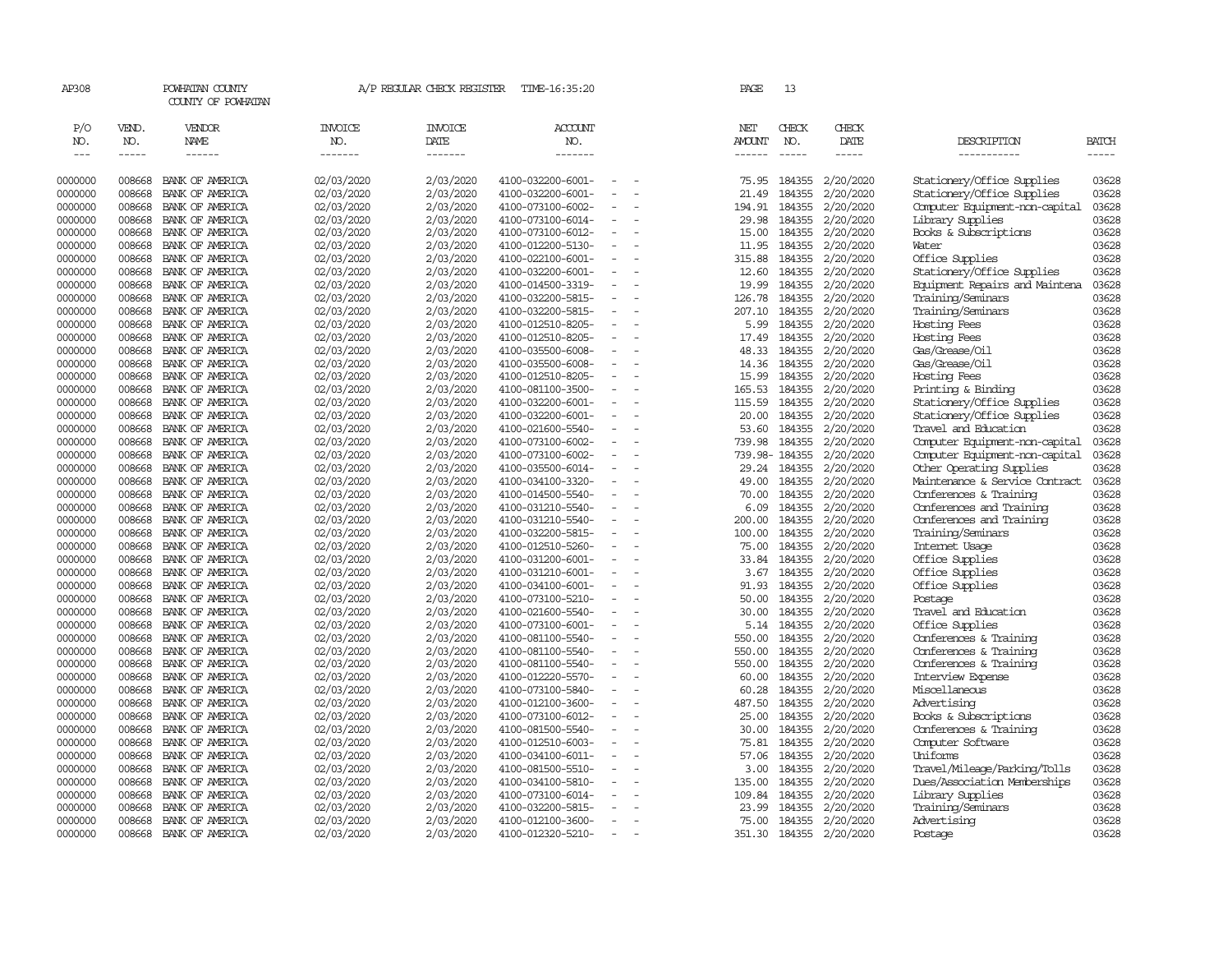| AP308                |              | POWHATAN COUNTY<br>COUNTY OF POWHATAN |                | A/P REGULAR CHECK REGISTER | TIME-16:35:20     |                                    | PAGE                    | 14                   |                  |                                |                          |
|----------------------|--------------|---------------------------------------|----------------|----------------------------|-------------------|------------------------------------|-------------------------|----------------------|------------------|--------------------------------|--------------------------|
| P/O                  | VEND.        | VENDOR                                | <b>INVOICE</b> | <b>INVOICE</b>             | <b>ACCOUNT</b>    |                                    | NET                     | CHECK                | CHECK            |                                |                          |
| NO.<br>$\frac{1}{2}$ | NO.<br>----- | NAME<br>------                        | NO.<br>------- | DATE<br>-------            | NO.<br>-------    |                                    | <b>AMOUNT</b><br>------ | NO.<br>$\frac{1}{2}$ | DATE<br>-----    | DESCRIPTION<br>-----------     | <b>BATCH</b><br>$\cdots$ |
|                      |              |                                       |                |                            |                   |                                    |                         |                      |                  |                                |                          |
| 0000000              | 008668       | BANK OF AMERICA                       | 02/03/2020     | 2/03/2020                  | 4100-012220-5540- | $\equiv$                           | 145.00                  | 184355               | 2/20/2020        | Travel and Education           | 03628                    |
| 0000000              | 008668       | BANK OF AMERICA                       | 02/03/2020     | 2/03/2020                  | 4100-021600-5540- |                                    | 14.61                   | 184355               | 2/20/2020        | Travel and Education           | 03628                    |
| 0000000              | 008668       | BANK OF AMERICA                       | 02/03/2020     | 2/03/2020                  | 4100-012220-6001- |                                    | 23.95                   | 184355               | 2/20/2020        | Supplies                       | 03628                    |
| 0000000              | 008668       | BANK OF AMERICA                       | 02/03/2020     | 2/03/2020                  | 4100-012200-5540- | $\sim$                             | 225.00                  | 184355               | 2/20/2020        | Conferences & Training         | 03628                    |
| 0000000              | 008668       | BANK OF AMERICA                       | 02/03/2020     | 2/03/2020                  | 4100-012200-5540- | $\equiv$                           | 65.00                   | 184355               | 2/20/2020        | Conferences & Training         | 03628                    |
| 0000000              | 008668       | BANK OF AMERICA                       | 02/03/2020     | 2/03/2020                  | 4100-012100-3600- | $\equiv$                           | 350.00                  | 184355               | 2/20/2020        | Advertising                    | 03628                    |
| 0000000              | 008668       | BANK OF AMERICA                       | 02/03/2020     | 2/03/2020                  | 4100-012220-5810- | $\equiv$                           | 50.00                   | 184355               | 2/20/2020        | Dues/Association Membership    | 03628                    |
| 0000000              | 008668       | BANK OF AMERICA                       | 02/03/2020     | 2/03/2020                  | 4100-012220-5810- | $\equiv$                           | 114.00                  | 184355               | 2/20/2020        | Dues/Association Membership    | 03628                    |
| 0000000              | 008668       | BANK OF AMERICA                       | 02/03/2020     | 2/03/2020                  | 4100-013200-6001- |                                    |                         | 278.45 184355        | 2/20/2020        | Office Supplies                | 03628                    |
| 0000000              | 008668       | BANK OF AMERICA                       | 02/03/2020     | 2/03/2020                  | 4100-032200-5120- | $\sim$                             | 12.00                   | 184355               | 2/20/2020        | Apparatus Fuel                 | 03628                    |
| 0000000              | 008668       | BANK OF AMERICA                       | 02/03/2020     | 2/03/2020                  | 4100-032200-5540- |                                    | 120.89                  | 184355               | 2/20/2020        | Travel - Convention & Educatio | 03628                    |
| 0000000              | 008668       | BANK OF AMERICA                       | 02/03/2020     | 2/03/2020                  | 4100-032200-5540- |                                    | 445.28                  | 184355               | 2/20/2020        | Travel - Convention & Educatio | 03628                    |
| 0000000              | 008668       | BANK OF AMERICA                       | 02/03/2020     | 2/03/2020                  | 4100-035100-3310- | $\sim$                             | 1,053.99                | 184355               | 2/20/2020        | Repairs & Maintenance          | 03628                    |
| 0000000              | 008668       | BANK OF AMERICA                       | 02/03/2020     | 2/03/2020                  | 4100-031210-5540- |                                    | 442.76                  | 184355               | 2/20/2020        | Conferences and Training       | 03628                    |
| 0000000              | 008668       | BANK OF AMERICA                       | 02/03/2020     | 2/03/2020                  | 4100-034100-6001- |                                    | 671.50                  | 184355               | 2/20/2020        | Office Supplies                | 03628                    |
| 0000000              | 008668       | BANK OF AMERICA                       | 02/03/2020     | 2/03/2020                  | 4100-012310-3320- | $\equiv$                           | 2,805.00                | 184355               | 2/20/2020        | Maintenance & Service Contract | 03628                    |
| 0000000              | 008668       | BANK OF AMERICA                       | 02/03/2020     | 2/03/2020                  | 4100-035500-6014- | $\overline{\phantom{a}}$           | 199.00                  | 184355               | 2/20/2020        | Other Operating Supplies       | 03628                    |
|                      |              |                                       |                |                            |                   | CHECK TOTAL                        | 21,025.06               |                      |                  |                                |                          |
| 0000000              |              | 009991 BMS DIRECT                     | 142379P        | 2/07/2020                  | 4100-012410-5210- | $\sim$                             | 2,134.42                | 184357               | 2/20/2020        | Postage                        | 03618                    |
| 0000000              |              | 009991 BMS DIRECT                     | 142380P        | 2/07/2020                  | 4100-012410-5210- | $\equiv$                           | 378.00                  | 184357               | 2/20/2020        | Postage                        | 03618                    |
|                      |              |                                       |                |                            |                   | CHECK TOTAL                        | 2,512.42                |                      |                  |                                |                          |
| 0000000              | 008276       | CENGAGE LEARNING INC. - GA 69169969   |                | 1/08/2020                  | 4100-073100-6012- |                                    | 26.59                   | 184360               | 2/20/2020        | Books & Subscriptions          | 03618                    |
| 0000000              | 008276       | CENGAGE LEARNING INC. -GA             | 69453596       | 1/22/2020                  | 4100-073100-6012- | $\equiv$                           | 157.23                  | 184360               | 2/20/2020        | Books & Subscriptions          | 03618                    |
| 0000000              | 008276       | CENGAGE LEARNING INC. - GA 69605947   |                | 1/28/2020                  | 4100-073100-6012- | $\sim$                             | 21.44                   | 184360               | 2/20/2020        | Books & Subscriptions          | 03618                    |
|                      |              |                                       |                |                            |                   | CHECK TOTAL                        | 205.26                  |                      |                  |                                |                          |
| 0000000              | 006965       | CINIAS CORPORATION                    | 4041865742     | 2/05/2020                  | 4100-014300-6011- | $\overline{\phantom{a}}$           | 20.00                   | 184362               | 2/20/2020        | Uniforms                       | 03618                    |
| 0000000              | 006965       | CINIAS CORPORATION                    | 4042528508     | 2/12/2020                  | 4100-014100-6011- |                                    | 31.39                   | 184362               | 2/20/2020        | Uniforms                       | 03618                    |
| 0000000              | 006965       | CINIAS CORPORATION                    | 4042528508     | 2/12/2020                  | 4100-014500-6011- | $\sim$                             | 35.07                   |                      | 184362 2/20/2020 | Uniforms                       | 03618                    |
|                      |              |                                       |                |                            |                   | CHECK TOTAL                        | 86.46                   |                      |                  |                                |                          |
| 0000000              | 010949       | COMCAST                               | 95571347       | 2/01/2020                  | 4100-012510-5260- | $\sim$<br>$\sim$                   | 1,127.00                |                      | 184363 2/20/2020 | Internet Usage                 | 03618                    |
|                      |              |                                       |                |                            |                   | CHECK TOTAL                        | 1,127.00                |                      |                  |                                |                          |
|                      |              |                                       |                |                            |                   |                                    |                         |                      |                  |                                |                          |
| 0000000              | 033130       | COUNTY OF HENRICO                     | 178199         | 2/01/2020                  | 4100-033400-3840- | $\overline{\phantom{a}}$<br>$\sim$ | 21,378.84               |                      | 184367 2/20/2020 | Detention of Juveniles         | 03618                    |
|                      |              |                                       |                |                            |                   | CHECK TOTAL                        | 21,378.84               |                      |                  |                                |                          |
| 0000000              | 006240       | DIAMOND SPRINGS WATER, INC 115079650  |                | 1/16/2020                  | 4100-014100-5130- | $\overline{\phantom{a}}$           | 7.35                    | 184368               | 2/20/2020        | Water                          | 03618                    |
| 0000000              | 006240       | DIAMOND SPRINGS WATER, INC 115079670  |                | 1/15/2020                  | 4100-014100-5130- | $\equiv$                           | 6.25                    | 184368               | 2/20/2020        | Water                          | 03618                    |
| 0000000              | 006240       | DIAMOND SPRINGS WATER, INC 1231079670 |                | 1/06/2020                  | 4100-014100-5130- | $\sim$                             | 14.50                   | 184368               | 2/20/2020        | Water                          | 03618                    |
| 0000000              | 006240       | DIAMOND SPRINGS WATER, INC 129079650  |                | 1/30/2020                  | 4100-014100-5130- |                                    | 14.70                   | 184368               | 2/20/2020        | Water                          | 03618                    |
| 0000000              | 006240       | DIAMOND SPRINGS WATER, INC 3315611    |                | 2/07/2020                  | 4100-014100-5130- | $\overline{\phantom{a}}$           | 9.95                    | 184368               | 2/20/2020        | Water                          | 03618                    |
| 0000000              | 006240       | DIAMOND SPRINGS WATER, INC            | 3315622        | 2/07/2020                  | 4100-014100-5130- | $\sim$                             | 9.95                    | 184368               | 2/20/2020        | Water                          | 03618                    |
| 0000000              | 006240       | DIAMOND SPRINGS WATER, INC 3315629    |                | 2/07/2020                  | 4100-014100-5130- | $\sim$<br>$\sim$                   | 11.95                   |                      | 184368 2/20/2020 | Water                          | 03618                    |
|                      |              |                                       |                |                            |                   | CHECK TOTAL                        | 74.65                   |                      |                  |                                |                          |
| 0000000              | 008787 DMV   |                                       | 202003100755   | 1/31/2020                  | 4100-012410-3320- | $\sim$                             | 2,025.00                |                      | 184369 2/20/2020 | Maintenance & Service Contract | 03618                    |
|                      |              |                                       |                |                            |                   | CHECK TOTAL                        | 2,025.00                |                      |                  |                                |                          |
|                      |              |                                       |                |                            |                   |                                    |                         |                      |                  |                                |                          |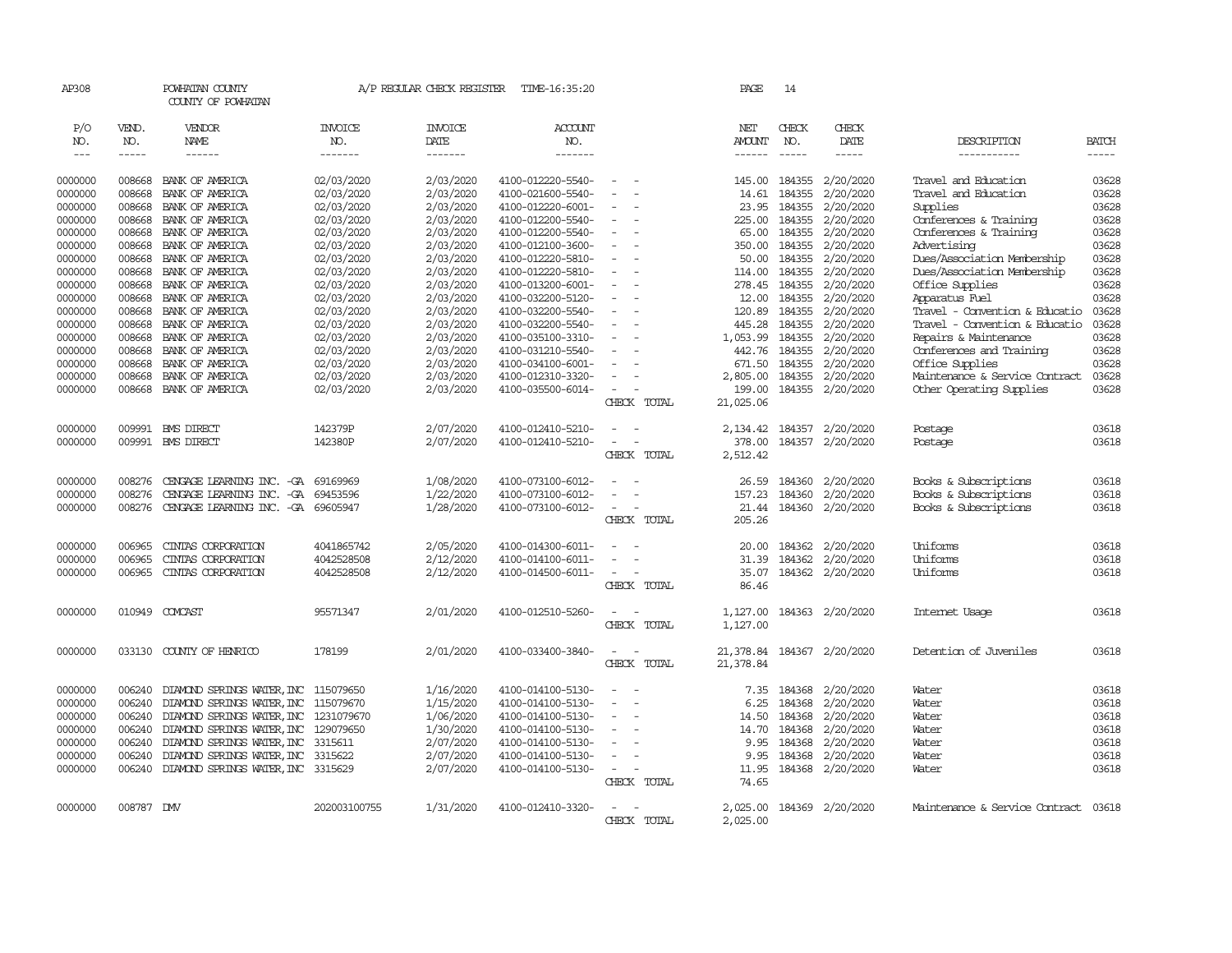| AP308              |                  | POWHATAN COUNTY<br>COUNTY OF POWHATAN                |                                    | A/P REGULAR CHECK REGISTER | TIME-16:35:20                          |                                    | PAGE                 | 15            |                                                  |                                      |                |
|--------------------|------------------|------------------------------------------------------|------------------------------------|----------------------------|----------------------------------------|------------------------------------|----------------------|---------------|--------------------------------------------------|--------------------------------------|----------------|
| P/O<br>NO.         | VEND.<br>NO.     | VENDOR<br>NAME                                       | <b>INVOICE</b><br>NO.              | <b>INVOICE</b><br>DATE     | <b>ACCOUNT</b><br>NO.                  |                                    | NET<br><b>AMOUNT</b> | CHECK<br>NO.  | CHECK<br>DATE                                    | DESCRIPTION                          | <b>BATCH</b>   |
| $---$              | -----            | $- - - - - -$                                        | -------                            | -------                    | --------                               |                                    | $- - - - - -$        |               | $- - - - -$                                      | -----------                          | $- - - - -$    |
| 0000000            |                  | 010404 DOBBINS, TERESA HASH                          | VCCA CDP 2020                      | 1/12/2020                  | 4100-021600-5540-                      | $\sim$<br>$\sim$<br>CHECK TOTAL    | 192.50<br>192.50     |               | 184370 2/20/2020                                 | Travel and Education                 | 03618          |
|                    |                  |                                                      |                                    |                            |                                        |                                    |                      |               |                                                  |                                      |                |
| 0000000            |                  | 000860 DOMINION ENERGY VIRGINIA                      | 0432180008 1/31                    | 2/06/2020                  | 4100-014600-5110-                      | $\sim$ $ \sim$                     |                      |               | 80.80 184371 2/20/2020                           | Electricity                          | 03618          |
| 0000000            | 000860           | DOMINION ENERGY VIRGINIA                             | 0863807277 2/03                    | 2/06/2020                  | 4100-014600-5110-                      | $\overline{\phantom{a}}$           | 13.84                | 184371        | 2/20/2020                                        | Electricity                          | 03618          |
| 0000000            | 000860           | DOMINION ENERGY VIRGINIA                             | 0962041034 1/31                    | 2/03/2020                  | 4100-032210-5110-                      | $\blacksquare$                     | 974.29               |               | 184371 2/20/2020                                 | Electricity                          | 03618          |
| 0000000            | 000860           | DOMINION ENERGY VIRGINIA                             | 1221667833 1/30                    | 2/04/2020                  | 4100-031210-5110-                      | $\sim$<br>$\sim$                   |                      |               | 230.97 184371 2/20/2020                          | Electricity - Comunications H        | 03618          |
| 0000000<br>0000000 | 000860<br>000860 | DOMINION ENERGY VIRGINIA<br>DOMINION ENERGY VIRGINIA | 1498464559 2/06<br>2142337506 2/03 | 2/06/2020<br>2/06/2020     | 4100-014600-5110-<br>4100-014600-5110- | $\sim$                             |                      |               | 20.29 184371 2/20/2020<br>13.18 184371 2/20/2020 | Electricity<br>Electricity           | 03618<br>03618 |
| 0000000            | 000860           | DOMINION ENERGY VIRGINIA                             | 2312285006 1/30                    | 2/03/2020                  | 4100-014100-5110-                      | $\sim$                             |                      |               | 317.41 184371 2/20/2020                          | Electricity                          | 03618          |
| 0000000            | 000860           | DOMINION ENERGY VIRGINIA                             | 2346327501 1/31                    | 2/03/2020                  | 4100-031200-5110-                      | $\overline{\phantom{a}}$           |                      |               | 1,852.96 184371 2/20/2020                        | Electricity                          | 03618          |
| 0000000            | 000860           | DOMINION ENERGY VIRGINIA                             | 2346327501 1/31                    | 2/03/2020                  | 4100-014100-5110-                      | $\sim$                             | 1,852.96             |               | 184371 2/20/2020                                 | Electricity                          | 03618          |
|                    |                  |                                                      |                                    |                            |                                        | CHECK TOTAL                        | 5,356.70             |               |                                                  |                                      |                |
| 0000000            | 000860           | DOMINION ENERGY VIRGINIA                             | 2352270009 1/30                    | 2/03/2020                  | 4100-014100-5110-                      | $\sim$<br>$\sim$ $\sim$            |                      |               | 384.07 184372 2/20/2020                          | Electricity                          | 03618          |
| 0000000            | 000860           | DOMINION ENERGY VIRGINIA                             | 2442170003 1/31                    | 2/03/2020                  | 4100-014100-5110-                      | $\sim$                             | 2,472.41 184372      |               | 2/20/2020                                        | Electricity                          | 03618          |
| 0000000            | 000860           | DOMINION ENERGY VIRGINIA                             | 2462222502 1/31                    | 2/03/2020                  | 4100-014100-5110-                      | $\sim$                             | 4,855.95 184372      |               | 2/20/2020                                        | Electricity                          | 03618          |
| 0000000            | 000860           | DOMINION ENERGY VIRGINIA                             | 2476067034 1/30                    | 2/03/2020                  | 4100-014100-5110-                      | $\sim$                             |                      |               | 354.84 184372 2/20/2020                          | Electricity                          | 03618          |
| 0000000            | 000860           | DOMINION ENERGY VIRGINIA                             | 2532167505 1/31                    | 2/03/2020                  | 4100-014100-5110-                      | $\overline{\phantom{a}}$           | 187.45               |               | 184372 2/20/2020                                 | Electricity                          | 03618          |
| 0000000            | 000860           | DOMINION ENERGY VIRGINIA                             | 2912605595 2/03                    | 2/03/2020                  | 4100-014100-5110-                      | $\overline{\phantom{a}}$           |                      |               | 167.32 184372 2/20/2020                          | Electricity                          | 03618          |
| 0000000            | 000860           | DOMINION ENERGY VIRGINIA                             | 2972120006 1/31                    | 2/03/2020                  | 4100-014100-5110-                      | $\sim$                             |                      |               | 1,831.60 184372 2/20/2020                        | Electricity                          | 03618          |
| 0000000            | 000860           | DOMINION ENERGY VIRGINIA                             | 3451094936 2/03                    | 2/06/2020                  | 4100-014600-5110-                      | $\sim$<br>$\sim$                   |                      |               | 61.21 184372 2/20/2020                           | Electricity                          | 03618          |
|                    |                  |                                                      |                                    |                            |                                        | CHECK TOTAL                        | 10,314.85            |               |                                                  |                                      |                |
| 0000000            | 000860           | DOMINION ENERGY VIRGINIA                             | 3496131156 2/03                    | 2/03/2020                  | 4100-014100-5110-                      | $\sim$                             |                      | 7.11 184373   | 2/20/2020                                        | Electricity                          | 03618          |
| 0000000            | 000860           | DOMINION ENERGY VIRGINIA                             | 3677489704                         | 2/10/2020                  | 4100-053910-5643-                      | $\equiv$                           | 372.90               | 184373        | 2/20/2020                                        | PCCAA Services - Federal CSBG        | 03618          |
| 0000000            | 000860           | DOMINION ENERGY VIRGINIA                             | 4062035391 1/30                    | 2/04/2020                  | 4100-031210-5110-                      | $\sim$                             |                      | 30.72 184373  | 2/20/2020                                        | Electricity - Comunications H        | 03618          |
| 0000000            | 000860           | DOMINION ENERGY VIRGINIA                             | 4165680929 1/31                    | 2/04/2020                  | 4100-031210-5110-                      | $\sim$                             |                      | 126.68 184373 | 2/20/2020                                        | Electricity - Comunications H        | 03618          |
| 0000000            | 000860           | DOMINION ENERGY VIRGINIA                             | 4691491015 1/31                    | 2/03/2020                  | 4100-014600-5110-                      | $\sim$                             | 6.81                 | 184373        | 2/20/2020                                        | Electricity                          | 03618          |
| 0000000            | 000860           | DOMINION ENERGY VIRGINIA                             | 5420366014                         | 2/04/2020                  | 4100-014600-5110-                      | $\overline{\phantom{a}}$           |                      | 140.50 184373 | 2/20/2020                                        | Electricity                          | 03618          |
| 0000000            | 000860           | DOMINION ENERGY VIRGINIA                             | 6024003557 1/31                    | 2/04/2020                  | 4100-014100-5110-                      | $\sim$<br>$\overline{\phantom{a}}$ |                      |               | 21.75 184373 2/20/2020                           | Electricity                          | 03618          |
| 0000000            | 000860           | DOMINION ENERGY VIRGINIA                             | 6211789810 1/30                    | 3/09/2020                  | 4100-031210-5110-                      | $\sim$ $ -$                        |                      | 125.62 184373 | 2/20/2020                                        | Electricity - Comunications H 03618  |                |
|                    |                  |                                                      |                                    |                            |                                        | CHECK TOTAL                        | 832.09               |               |                                                  |                                      |                |
| 0000000            | 000860           | DOMINION ENERGY VIRGINIA                             | 8009370571 1/31                    | 2/05/2020                  | 4100-031210-5110-                      | $\sim$ $ \sim$                     |                      |               | 29.60 184374 2/20/2020                           | Electricity - Comunications H 03618  |                |
| 0000000            | 000860           | DOMINION ENERGY VIRGINIA                             | 8971069334 1/30                    | 2/03/2020                  | 4100-014300-5110-                      | $\sim$ $ -$                        | 17.99                |               | 184374 2/20/2020                                 | Electricity                          | 03618          |
|                    |                  |                                                      |                                    |                            |                                        | CHECK TOTAL                        | 47.59                |               |                                                  |                                      |                |
| 0000000            |                  | 006842 EAGLE FIRE INC.                               | SRVCE129642                        | 1/28/2020                  | 4100-014100-3310-                      | $\sim$<br>$\sim$                   | 436.00               |               | 184376 2/20/2020                                 | Repairs & Maintenance                | 03618          |
|                    |                  |                                                      |                                    |                            |                                        | CHECK TOTAL                        | 436.00               |               |                                                  |                                      |                |
| 0000000            | 011224           | ELECTRONIC SYSTEMS, INC.                             | IN1506264                          | 2/03/2020                  | 4100-035100-3320-                      | $\overline{\phantom{a}}$           | 62.50                |               | 184377 2/20/2020                                 | Landscaping - Animal Control         | 03618          |
| 0000000            | 011224           | ELECTRONIC SYSTEMS, INC.                             | IN1506264                          | 2/03/2020                  | 4100-014300-3320-                      | $\equiv$                           | 14.00                |               | 184377 2/20/2020                                 | Maintenance and Service Contra       | 03618          |
| 0000000            | 011224           | ELECTRONIC SYSTEMS, INC.                             | IN1506264                          | 2/03/2020                  | 4100-012100-3320-                      | $\overline{\phantom{a}}$           |                      |               | 14.00 184377 2/20/2020                           | Maintenance & Service Contract       | 03618          |
| 0000000            | 011224           | ELECTRONIC SYSTEMS, INC.                             | IN1506264                          | 2/03/2020                  | 4100-012310-3320-                      | $\sim$                             |                      |               | 153.00 184377 2/20/2020                          | Maintenance & Service Contract       | 03618          |
| 0000000            | 011224           | ELECTRONIC SYSTEMS, INC.                             | IN1506264                          | 2/03/2020                  | 4100-013200-3320-                      | $\overline{\phantom{a}}$           | 31.25                | 184377        | 2/20/2020                                        | Maintenance & Service Contract       | 03618          |
| 0000000            | 011224           | ELECTRONIC SYSTEMS, INC.                             | IN1506264                          | 2/03/2020                  | 4100-031210-3320-                      | $\overline{\phantom{a}}$           | 120.88               |               | 184377 2/20/2020                                 | Maintenance and Service Contra       | 03618          |
| 0000000            | 011224           | ELECTRONIC SYSTEMS, INC.                             | IN1506264                          | 2/03/2020                  | 4100-012200-3320-                      | $\sim$                             | 31.25                |               | 184377 2/20/2020                                 | Maintenance & Service Contract       | 03618          |
| 0000000            | 011224           | ELECTRONIC SYSTEMS, INC.                             | IN1506264                          | 2/03/2020                  | 4100-012220-3320-                      |                                    | 31.25                | 184377        | 2/20/2020                                        | Maintenance and service contra 03618 |                |
| 0000000            | 011224           | ELECTRONIC SYSTEMS, INC.                             | IN1506264                          | 2/03/2020                  | 4100-071110-3320-                      | $\sim$<br>$\sim$                   |                      |               | 14.00 184377 2/20/2020                           | General Maintenance                  | 03618          |
| 0000000            |                  | 011224 ELECTRONIC SYSTEMS, INC.                      | IN1506264                          | 2/03/2020                  | 4100-014100-3320-                      |                                    |                      |               | 59.25 184377 2/20/2020                           | Maintenance & Service Contract 03618 |                |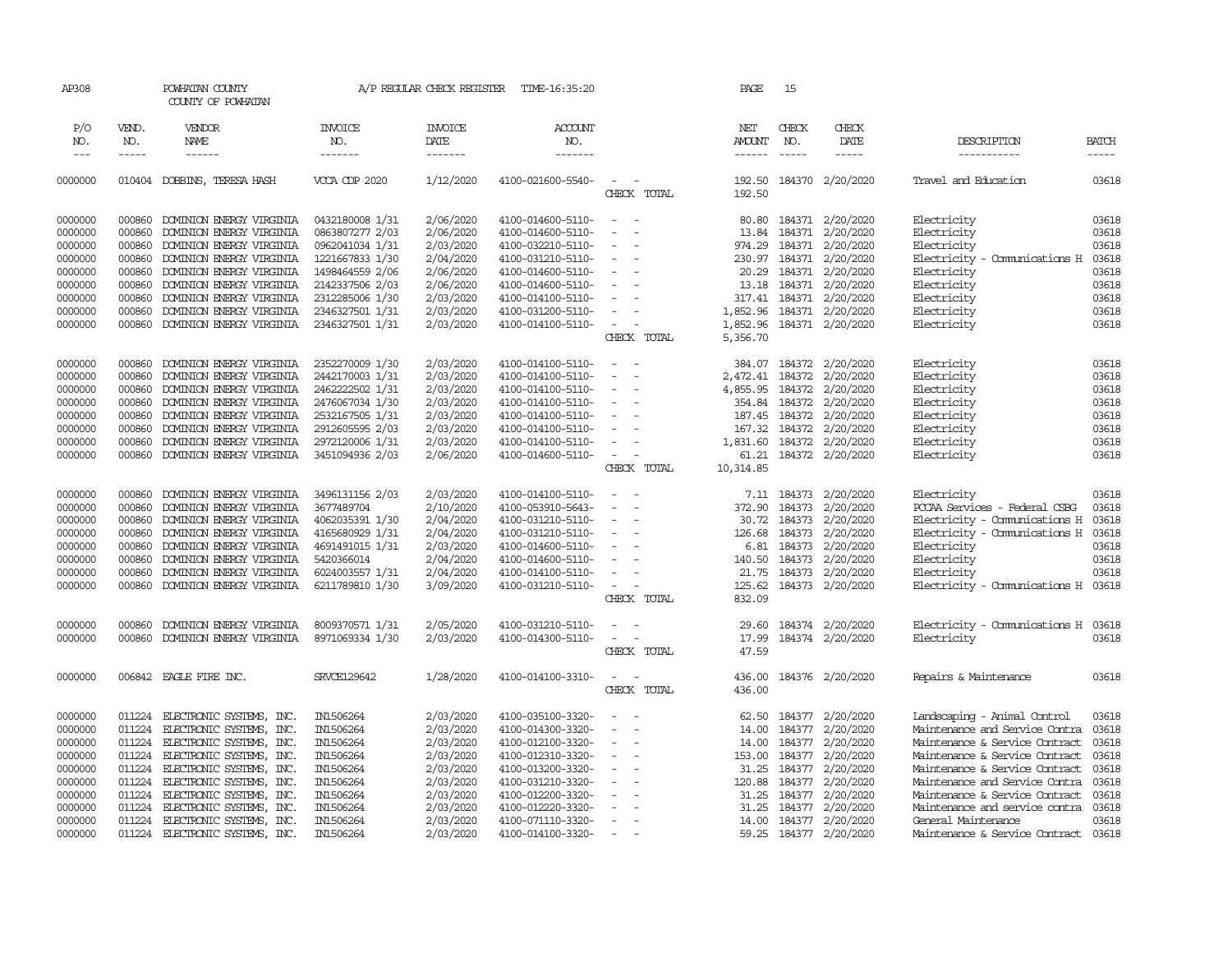| AP308              |                      | POWHATAN COUNTY<br>COUNTY OF POWHATAN                                |                                | A/P REGULAR CHECK REGISTER | TIME-16:35:20                          |                                                                                                                                           | PAGE                           | 16                                                                                                                                                                                                                                                                                                                                                                                           |                                      |                                                                  |                |
|--------------------|----------------------|----------------------------------------------------------------------|--------------------------------|----------------------------|----------------------------------------|-------------------------------------------------------------------------------------------------------------------------------------------|--------------------------------|----------------------------------------------------------------------------------------------------------------------------------------------------------------------------------------------------------------------------------------------------------------------------------------------------------------------------------------------------------------------------------------------|--------------------------------------|------------------------------------------------------------------|----------------|
| P/O<br>NO.         | VEND.<br>NO.         | VENDOR<br>NAME                                                       | <b>INVOICE</b><br>NO.          | <b>INVOICE</b><br>DATE     | ACCOUNT<br>NO.                         |                                                                                                                                           | NET<br><b>AMOUNT</b>           | CHECK<br>NO.                                                                                                                                                                                                                                                                                                                                                                                 | CHECK<br>DATE                        | DESCRIPTION                                                      | <b>BATCH</b>   |
| $\frac{1}{2}$      | $\cdots\cdots\cdots$ |                                                                      | -------                        | --------                   | -------                                |                                                                                                                                           | $- - - - - -$                  | $\frac{1}{2} \frac{1}{2} \frac{1}{2} \frac{1}{2} \frac{1}{2} \frac{1}{2} \frac{1}{2} \frac{1}{2} \frac{1}{2} \frac{1}{2} \frac{1}{2} \frac{1}{2} \frac{1}{2} \frac{1}{2} \frac{1}{2} \frac{1}{2} \frac{1}{2} \frac{1}{2} \frac{1}{2} \frac{1}{2} \frac{1}{2} \frac{1}{2} \frac{1}{2} \frac{1}{2} \frac{1}{2} \frac{1}{2} \frac{1}{2} \frac{1}{2} \frac{1}{2} \frac{1}{2} \frac{1}{2} \frac{$ | -----                                | -----------                                                      | $- - - - -$    |
| 0000000<br>0000000 | 011224               | 011224 ELECTRONIC SYSTEMS, INC.<br>ELECTRONIC SYSTEMS, INC.          | IN1506264<br>IN1506264         | 2/03/2020<br>2/03/2020     | 4100-031200-3320-<br>4100-034100-3320- | $\sim$                                                                                                                                    | 187.00<br>62.50                | 184377<br>184377                                                                                                                                                                                                                                                                                                                                                                             | 2/20/2020<br>2/20/2020               | Maintenance & Service Contract<br>Maintenance & Service Contract | 03618<br>03618 |
| 0000000            | 011224               | ELECTRONIC SYSTEMS, INC.                                             | IN1506264                      | 2/03/2020                  | 4100-012410-3320-                      |                                                                                                                                           | 223.00                         | 184377                                                                                                                                                                                                                                                                                                                                                                                       | 2/20/2020                            | Maintenance & Service Contract                                   | 03618          |
| 0000000            | 011224               | ELECTRONIC SYSTEMS, INC.                                             | IN1506264                      | 2/03/2020                  | 4100-021600-8002-                      | $\equiv$                                                                                                                                  | 31.25                          | 184377                                                                                                                                                                                                                                                                                                                                                                                       | 2/20/2020                            | Copier Lease                                                     | 03618          |
| 0000000            | 011224               | ELECTRONIC SYSTEMS, INC.                                             | IN1506264                      | 2/03/2020                  | 4100-022100-3320-                      | $\sim$<br>CHECK TOTAL                                                                                                                     | 31.25<br>1,066.38              | 184377                                                                                                                                                                                                                                                                                                                                                                                       | 2/20/2020                            | Maintenance & Service Contract                                   | 03618          |
| 0000000<br>0000000 | 012905<br>012905     | GALLS, LLC<br>GALLS, LLC                                             | 014680673<br>014762676         | 1/06/2020<br>1/15/2020     | 4100-031210-6011-<br>4100-031210-6011- | $\overline{\phantom{a}}$<br>$\equiv$                                                                                                      | 94.00<br>27.00                 | 184380<br>184380                                                                                                                                                                                                                                                                                                                                                                             | 2/20/2020<br>2/20/2020               | Uniforms - PPE<br>Uniforms - PPE                                 | 03618<br>03618 |
| 0000000            | 012905               | GALLS, LLC                                                           | 014829399                      | 1/23/2020                  | 4100-031210-6011-                      |                                                                                                                                           | 84.00                          | 184380                                                                                                                                                                                                                                                                                                                                                                                       | 2/20/2020                            | Uniforms - PPE                                                   | 03618          |
| 0000000            | 012905               | GALLS, LLC                                                           | 014863268                      | 1/27/2020                  | 4100-031210-6011-                      | $\overline{\phantom{a}}$                                                                                                                  | 14.00                          | 184380                                                                                                                                                                                                                                                                                                                                                                                       | 2/20/2020                            | Uniforms - PPE                                                   | 03618          |
| 0000000            | 012905               | GALLS, LLC                                                           | 014906100                      | 1/31/2020                  | 4100-035100-6011-                      | $\overline{\phantom{a}}$<br>CHECK TOTAL                                                                                                   | 93.72<br>312.72                | 184380                                                                                                                                                                                                                                                                                                                                                                                       | 2/20/2020                            | Uniforms                                                         | 03618          |
| 0000000            |                      | 006763 GREENBERG & ASSOCIATES                                        | 4365                           | 2/07/2020                  | 4100-031200-3310-                      | $\sim$<br>$\sim$<br>CHECK TOTAL                                                                                                           | 850.00<br>850.00               |                                                                                                                                                                                                                                                                                                                                                                                              | 184381 2/20/2020                     | Repairs & Maintenance                                            | 03618          |
| 0000000            |                      | 005075 GREENE, FLOYD, JR.                                            | #20                            | 2/12/2020                  | 4100-031210-3320-                      | $\sim$<br>$\sim$<br>CHECK TOTAL                                                                                                           | 135.00<br>135.00               |                                                                                                                                                                                                                                                                                                                                                                                              | 184382 2/20/2020                     | Maintenance and Service Contra                                   | 03618          |
| 0000000<br>0000000 | 008963               | INFOGROUP<br>008963 INFOGROUP                                        | 10003657624-A<br>10003657624-B | 2/11/2020<br>2/11/2020     | 4100-031200-3320-<br>4100-031210-3320- | $\overline{\phantom{a}}$<br>$\sim$<br>$\sim$<br>$\overline{\phantom{a}}$<br>CHECK TOTAL                                                   | 347.50<br>347.50<br>695.00     | 184383                                                                                                                                                                                                                                                                                                                                                                                       | 184383 2/20/2020<br>2/20/2020        | Maintenance & Service Contract<br>Maintenance and Service Contra | 03618<br>03618 |
| 0000000            | 010755               | <b>INXXATIVE TURF</b>                                                | 4502                           | 2/10/2020                  | 4100-014600-3320-                      | $\sim$<br>$\sim$<br>CHECK TOTAL                                                                                                           | 1,580.95<br>1,580.95           |                                                                                                                                                                                                                                                                                                                                                                                              | 184384 2/20/2020                     | Maintenance/Service Contracts                                    | 03618          |
| 0000000<br>0000000 | 000120<br>000120     | <b>JAMES RIVER AIR</b><br>JAMES RIVER AIR                            | C216316<br>S153642             | 2/01/2020<br>1/31/2020     | 4100-031210-3320-<br>4100-014100-3308- | $\equiv$<br>$\sim$<br>$\sim$<br>$\sim$<br>CHECK TOTAL                                                                                     | 1,400.00<br>576.00<br>1,976.00 | 184385<br>184385                                                                                                                                                                                                                                                                                                                                                                             | 2/20/2020<br>2/20/2020               | Maintenance and Service Contra<br>HVAC Service and Repairs       | 03618<br>03618 |
| 0000000<br>0000000 |                      | 000166 LUCK STONE CORP.<br>000166 LUCK STONE CORP.                   | 101167212<br>101167212         | 1/31/2020<br>1/31/2020     | 4100-014600-3310-<br>4100-014500-3190- | $\frac{1}{2} \left( \frac{1}{2} \right) \left( \frac{1}{2} \right) \left( \frac{1}{2} \right)$<br>$\overline{\phantom{a}}$<br>CHECK TOTAL | 166.95<br>43.73<br>210.68      |                                                                                                                                                                                                                                                                                                                                                                                              | 184386 2/20/2020<br>184386 2/20/2020 | Repairs and Maintenance<br>Grounds Maintenance                   | 03618<br>03618 |
| 0000000            |                      | 006146 MCCLELLAN, WENDY SUSAN                                        | MARCH 24-25CONF                | 2/14/2020                  | 4100-031710-5510-                      | $\sim$<br>$\sim$<br>CHECK TOTAL                                                                                                           | 80.00<br>80.00                 |                                                                                                                                                                                                                                                                                                                                                                                              | 184387 2/20/2020                     | Travel/Mileage/Parking/Tolls                                     | 03619          |
| 0000000            |                      | 007141 MIDLOTHIAN BUSINESS FORMS                                     | 2264                           | 2/09/2020                  | 4100-031200-6014-                      | $\sim$<br>$\sim$<br>CHECK TOTAL                                                                                                           | 372.11<br>372.11               |                                                                                                                                                                                                                                                                                                                                                                                              | 184388 2/20/2020                     | Other Operating Supplies                                         | 03618          |
| 0000000            |                      | 010924 MITCHELL PEST                                                 | 129804                         | 1/23/2020                  | 4100-014100-3320-                      | $\sim$<br>$\sim$<br>CHECK TOTAL                                                                                                           | 100.00<br>100.00               |                                                                                                                                                                                                                                                                                                                                                                                              | 184390 2/20/2020                     | Maintenance & Service Contract                                   | 03618          |
| 0000000            |                      | 012274 MITEL CLOUD SERVICES, INC                                     | 33303103                       | 2/05/2020                  | 4100-021100-5230-                      | $\sim$                                                                                                                                    | 5.51                           | 184391                                                                                                                                                                                                                                                                                                                                                                                       | 2/20/2020                            | Telephone Services                                               | 03618          |
| 0000000            |                      | 012274 MITEL CLOUD SERVICES, INC                                     | 33303103                       | 2/05/2020                  | 4100-031200-5230-                      | $\overline{\phantom{a}}$<br>$\sim$                                                                                                        | 5.51                           | 184391                                                                                                                                                                                                                                                                                                                                                                                       | 2/20/2020                            | Telephone Services                                               | 03618          |
| 0000000            |                      | 012274 MITEL CLOUD SERVICES, INC 33303103                            |                                | 2/05/2020                  | 4100-012410-5230-                      | $\overline{\phantom{a}}$                                                                                                                  | 5.51                           | 184391                                                                                                                                                                                                                                                                                                                                                                                       | 2/20/2020                            | Telephone Services                                               | 03618          |
| 0000000            |                      | 012274 MITEL CLOUD SERVICES, INC                                     | 33303103                       | 2/05/2020                  | 4100-012520-5230-                      |                                                                                                                                           |                                | 5.51 184391                                                                                                                                                                                                                                                                                                                                                                                  | 2/20/2020                            | Telephone Services                                               | 03618          |
| 0000000<br>0000000 |                      | 012274 MITEL CLOUD SERVICES, INC<br>012274 MITEL CLOUD SERVICES, INC | 33303103<br>33303103           | 2/05/2020<br>2/05/2020     | 4100-021100-5230-<br>4100-034100-5230- | $\equiv$<br>$\overline{\phantom{a}}$                                                                                                      |                                | 5.51 184391<br>5.51 184391                                                                                                                                                                                                                                                                                                                                                                   | 2/20/2020<br>2/20/2020               | Telephone Services<br>Telephone Services                         | 03618<br>03618 |
| 0000000            |                      | 012274 MITEL CLOUD SERVICES, INC 33303103                            |                                | 2/05/2020                  | 4100-031200-5230-                      | $\sim$<br>$\sim$                                                                                                                          |                                |                                                                                                                                                                                                                                                                                                                                                                                              | 5.51 184391 2/20/2020                | Telephone Services                                               | 03618          |
|                    |                      |                                                                      |                                |                            |                                        |                                                                                                                                           |                                |                                                                                                                                                                                                                                                                                                                                                                                              |                                      |                                                                  |                |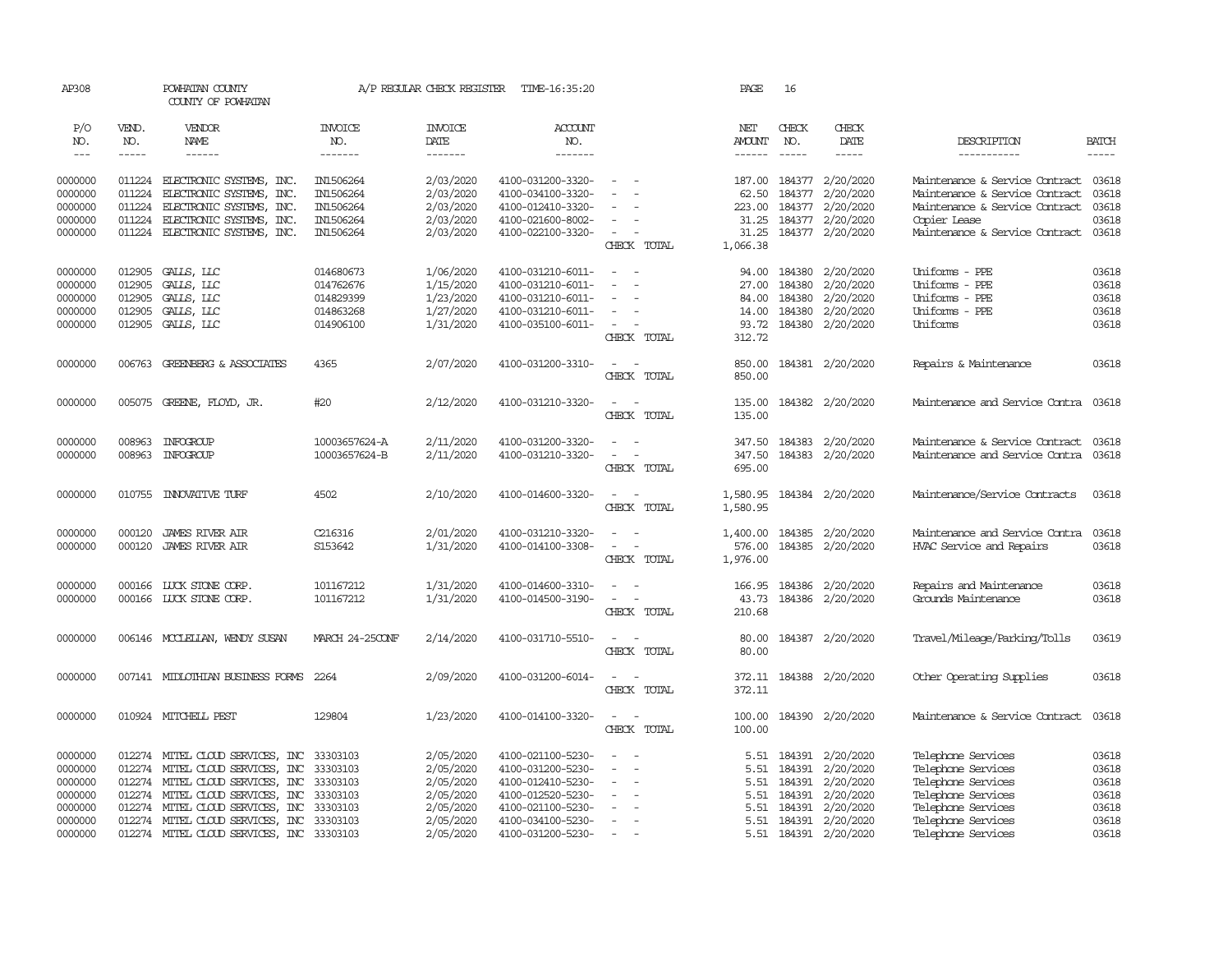| AP308   |               | POWHATAN COUNTY<br>COUNTY OF POWHATAN                                                                                                                                                                                                                                                                                                                                                                                                                                                  |                | A/P REGULAR CHECK REGISTER | TIME-16:35:20     |                                                      | PAGE          | 17            |                           |                                |              |
|---------|---------------|----------------------------------------------------------------------------------------------------------------------------------------------------------------------------------------------------------------------------------------------------------------------------------------------------------------------------------------------------------------------------------------------------------------------------------------------------------------------------------------|----------------|----------------------------|-------------------|------------------------------------------------------|---------------|---------------|---------------------------|--------------------------------|--------------|
| P/O     | VEND.         | VENDOR                                                                                                                                                                                                                                                                                                                                                                                                                                                                                 | <b>INVOICE</b> | <b>INVOICE</b>             | ACCOUNT           |                                                      | NET           | CHECK         | CHECK                     |                                |              |
| NO.     | NO.           | NAME                                                                                                                                                                                                                                                                                                                                                                                                                                                                                   | NO.            | DATE                       | NO.               |                                                      | <b>AMOUNT</b> | NO.           | DATE                      | DESCRIPTION                    | <b>BATCH</b> |
| $---$   | $\frac{1}{2}$ | $\begin{array}{cccccccccc} \multicolumn{2}{c}{} & \multicolumn{2}{c}{} & \multicolumn{2}{c}{} & \multicolumn{2}{c}{} & \multicolumn{2}{c}{} & \multicolumn{2}{c}{} & \multicolumn{2}{c}{} & \multicolumn{2}{c}{} & \multicolumn{2}{c}{} & \multicolumn{2}{c}{} & \multicolumn{2}{c}{} & \multicolumn{2}{c}{} & \multicolumn{2}{c}{} & \multicolumn{2}{c}{} & \multicolumn{2}{c}{} & \multicolumn{2}{c}{} & \multicolumn{2}{c}{} & \multicolumn{2}{c}{} & \multicolumn{2}{c}{} & \mult$ | -------        | -------                    | -------           |                                                      | $- - - - - -$ | $\frac{1}{2}$ | $- - - - -$               | -----------                    | $\cdots$     |
| 0000000 |               | 012274 MITEL CLOUD SERVICES, INC 33303103                                                                                                                                                                                                                                                                                                                                                                                                                                              |                | 2/05/2020                  | 4100-021100-5230- | $\sim$                                               |               | 5.61 184391   | 2/20/2020                 | Telephone Services             | 03618        |
| 0000000 | 012274        | MITEL CLOUD SERVICES, INC                                                                                                                                                                                                                                                                                                                                                                                                                                                              | 33303103       | 2/05/2020                  | 4100-031200-5230- | $\sim$                                               | 5.61          | 184391        | 2/20/2020                 | Telephone Services             | 03618        |
| 0000000 |               | 012274 MITEL CLOUD SERVICES, INC 33303103                                                                                                                                                                                                                                                                                                                                                                                                                                              |                | 2/05/2020                  | 4100-012410-5230- |                                                      | 5.60          | 184391        | 2/20/2020                 | Telephone Services             | 03618        |
| 0000000 |               | 012274 MITEL CLOUD SERVICES, INC 33303103                                                                                                                                                                                                                                                                                                                                                                                                                                              |                | 2/05/2020                  | 4100-012520-5230- | $\equiv$                                             | 5.60          | 184391        | 2/20/2020                 | Telephone Services             | 03618        |
| 0000000 |               | 012274 MITEL CLOUD SERVICES, INC 33303103                                                                                                                                                                                                                                                                                                                                                                                                                                              |                | 2/05/2020                  | 4100-021100-5230- | $\sim$                                               | 5.60          | 184391        | 2/20/2020                 | Telephone Services             | 03618        |
| 0000000 |               | 012274 MITEL CLOUD SERVICES, INC 33303103                                                                                                                                                                                                                                                                                                                                                                                                                                              |                | 2/05/2020                  | 4100-034100-5230- | $\overline{\phantom{a}}$                             | 5.59          | 184391        | 2/20/2020                 | Telephone Services             | 03618        |
| 0000000 |               | 012274 MITEL CLOUD SERVICES, INC 33303103                                                                                                                                                                                                                                                                                                                                                                                                                                              |                | 2/05/2020                  | 4100-031200-5230- | $\sim$                                               | 5.60          |               | 184391 2/20/2020          | Telephone Services             | 03618        |
|         |               |                                                                                                                                                                                                                                                                                                                                                                                                                                                                                        |                |                            |                   | CHECK TOTAL                                          | 77.78         |               |                           |                                |              |
| 0000000 |               | 006610 MO-JOHNS SANITATION                                                                                                                                                                                                                                                                                                                                                                                                                                                             | 125038         | 2/04/2020                  | 4100-014600-3311- | $\sim$<br>$\sim$                                     | 228.00        |               | 184392 2/20/2020          | Portable Bathrooms             | 03618        |
|         |               |                                                                                                                                                                                                                                                                                                                                                                                                                                                                                        |                |                            |                   | CHECK TOTAL                                          | 228.00        |               |                           |                                |              |
| 0000000 | 008967        | PACIELLO, BRIGID                                                                                                                                                                                                                                                                                                                                                                                                                                                                       | VARIOUS TRAVEL | 2/07/2020                  | 4100-012510-5510- | $\sim$<br>$\sim$                                     | 133.63        |               | 184395 2/20/2020          | Travel/Mileage/Parking/Tolls   | 03619        |
|         |               |                                                                                                                                                                                                                                                                                                                                                                                                                                                                                        |                |                            |                   | CHECK TOTAL                                          | 133.63        |               |                           |                                |              |
| 0000000 |               | 013411 PEARSON, JUDY                                                                                                                                                                                                                                                                                                                                                                                                                                                                   | REIMB POSTAGE  | 2/14/2020                  | 4100-012510-5210- | $\sim$<br>$\overline{\phantom{a}}$                   | 20.90         |               | 184396 2/20/2020          | Postage                        | 03624        |
|         |               |                                                                                                                                                                                                                                                                                                                                                                                                                                                                                        |                |                            |                   | CHECK TOTAL                                          | 20.90         |               |                           |                                |              |
| 0000000 | 001250        | POWHATAN AUTO & TRACTOR                                                                                                                                                                                                                                                                                                                                                                                                                                                                | 579511         | 12/19/2020                 | 4100-014300-3310- | $\sim$                                               | 392.18        | 184397        | 2/20/2020                 | Repairs & Maintenance          | 03619        |
| 0000000 | 001250        | POWHATAN AUTO & TRACTOR                                                                                                                                                                                                                                                                                                                                                                                                                                                                | 581782         | 1/10/2020                  | 4100-014500-3319- |                                                      | 40.54         | 184397        | 2/20/2020                 | Equipment Repairs and Maintena | 03619        |
| 0000000 | 001250        | POWHATAN AUTO & TRACTOR                                                                                                                                                                                                                                                                                                                                                                                                                                                                | 583091         | 1/22/2020                  | 4100-014300-6014- | $\blacksquare$                                       | 38.94         | 184397        | 2/20/2020                 | Other Operating Supplies       | 03619        |
| 0000000 | 001250        | POWHATAN AUTO & TRACTOR                                                                                                                                                                                                                                                                                                                                                                                                                                                                | 583106         | 1/22/2020                  | 4100-014300-6014- |                                                      | 4.99          |               | 184397 2/20/2020          | Other Operating Supplies       | 03619        |
| 0000000 | 001250        | POWHATAN AUTO & TRACTOR                                                                                                                                                                                                                                                                                                                                                                                                                                                                | 584325         | 1/31/2020                  | 4100-031200-6009- | $\sim$                                               | 46.98         |               | 184397 2/20/2020          | Auto Parts/Repairs             | 03619        |
|         |               |                                                                                                                                                                                                                                                                                                                                                                                                                                                                                        |                |                            |                   | CHECK TOTAL                                          | 523.63        |               |                           |                                |              |
| 0000000 | 006928        | POWHATAN COUNTY DEPT. OF                                                                                                                                                                                                                                                                                                                                                                                                                                                               | 3RD OIR CAP    | 2/10/2020                  | 4100-053910-5643- | $\overline{\phantom{a}}$                             | 74.49         |               | 184398 2/20/2020          | PCCAA Services - Federal CSBG  | 03619        |
|         |               |                                                                                                                                                                                                                                                                                                                                                                                                                                                                                        |                |                            |                   | CHECK TOTAL                                          | 74.49         |               |                           |                                |              |
| 0000000 | 012064        | POWHATAN COUNTY TREASURER 113 10/28-1/06                                                                                                                                                                                                                                                                                                                                                                                                                                               |                | 1/15/2020                  | 4100-032220-5130- | $\equiv$                                             | 320.43        | 184399        | 2/20/2020                 | Water                          | 03619        |
| 0000000 | 012064        | POWHATAN COUNTY TREASURER 113 10/28-1/06                                                                                                                                                                                                                                                                                                                                                                                                                                               |                | 1/15/2020                  | 4100-032220-5140- | $\equiv$                                             | 362.79        | 184399        | 2/20/2020                 | Sewer                          | 03619        |
| 0000000 | 012064        | POWHATAN COUNTY TREASURER 153 10/28-1/03                                                                                                                                                                                                                                                                                                                                                                                                                                               |                | 1/15/2020                  | 4100-032210-5140- | $\sim$                                               | 152.08        |               | 184399 2/20/2020          | Sewer                          | 03619        |
|         |               |                                                                                                                                                                                                                                                                                                                                                                                                                                                                                        |                |                            |                   | CHECK TOTAL                                          | 835.30        |               |                           |                                |              |
| 0000000 | 000780        | <b>CUILL CORPORATION</b>                                                                                                                                                                                                                                                                                                                                                                                                                                                               | 4560722        | 2/05/2020                  | 4100-031710-6001- | $\overline{\phantom{a}}$<br>$\sim$                   | 60.41         |               | 184400 2/20/2020          | Office Supplies                | 03619        |
|         |               |                                                                                                                                                                                                                                                                                                                                                                                                                                                                                        |                |                            |                   | CHECK TOTAL                                          | 60.41         |               |                           |                                |              |
| 0000000 | 013259        | RED WING BUSINESS ADVANIA 20200210079687                                                                                                                                                                                                                                                                                                                                                                                                                                               |                | 2/10/2020                  | 4100-014500-6100- | $\sim$<br>$\sim$                                     | 135.29        |               | 184402 2/20/2020          | Personal Protective Equipment  | 03619        |
|         |               |                                                                                                                                                                                                                                                                                                                                                                                                                                                                                        |                |                            |                   | CHECK TOTAL                                          | 135.29        |               |                           |                                |              |
| 0000000 | 012509        | RICHMOND SUBURBAN NEWS                                                                                                                                                                                                                                                                                                                                                                                                                                                                 | 3272193 01/01  | 2/02/2020                  | 4100-081100-3600- | $\overline{\phantom{a}}$                             | 234.00        | 184403        | 2/20/2020                 | Advertising                    | 03619        |
| 0000000 | 012509        | RICHMOND SUBURBAN NEWS                                                                                                                                                                                                                                                                                                                                                                                                                                                                 | 6001086-0115   | 2/02/2020                  | 4100-031200-3600- | $\sim$<br>$\sim$                                     | 363.25        |               | 184403 2/20/2020          | Advertising                    | 03619        |
|         |               |                                                                                                                                                                                                                                                                                                                                                                                                                                                                                        |                |                            |                   | CHECK TOTAL                                          | 597.25        |               |                           |                                |              |
| 0000000 | 013065        | STAPLES INC                                                                                                                                                                                                                                                                                                                                                                                                                                                                            | 7304340052-0-1 | 2/03/2020                  | 4100-022100-6001- | $\equiv$                                             | 56.49         | 184410        | 2/20/2020                 | Office Supplies                | 03619        |
| 0000000 | 013065        | STAPLES INC                                                                                                                                                                                                                                                                                                                                                                                                                                                                            | 7304340103-0-1 | 2/03/2020                  | 4100-013200-6001- |                                                      | 74.35         | 184410        | 2/20/2020                 | Office Supplies                | 03619        |
| 0000000 | 013065        | STAPLES INC                                                                                                                                                                                                                                                                                                                                                                                                                                                                            | 7304386243-0-1 | 2/04/2020                  | 4100-012520-6001- | $\sim$                                               | 101.60        | 184410        | 2/20/2020                 | Office Supplies                | 03619        |
| 0000000 | 013065        | STAPLES INC                                                                                                                                                                                                                                                                                                                                                                                                                                                                            | 7304432613-0-1 | 2/06/2020                  | 4100-073100-6001- |                                                      | 29.54         | 184410        | 2/20/2020                 | Office Supplies                | 03619        |
| 0000000 | 013065        | STAPLES INC                                                                                                                                                                                                                                                                                                                                                                                                                                                                            | 7304432613-0-2 | 2/05/2020                  | 4100-073100-6001- | $\sim$                                               | 53.70         |               | 184410 2/20/2020          | Office Supplies                | 03619        |
|         |               |                                                                                                                                                                                                                                                                                                                                                                                                                                                                                        |                |                            |                   | CHECK TOTAL                                          | 315.68        |               |                           |                                |              |
| 0000000 |               | 008346 SYCOM TECHNOLOGIES                                                                                                                                                                                                                                                                                                                                                                                                                                                              | AT53554        | 12/23/2019                 | 4100-012510-3320- | $\overline{\phantom{a}}$<br>$\overline{\phantom{a}}$ |               |               | 1,400.47 184411 2/20/2020 | Maintenance & Service Contract | 03619        |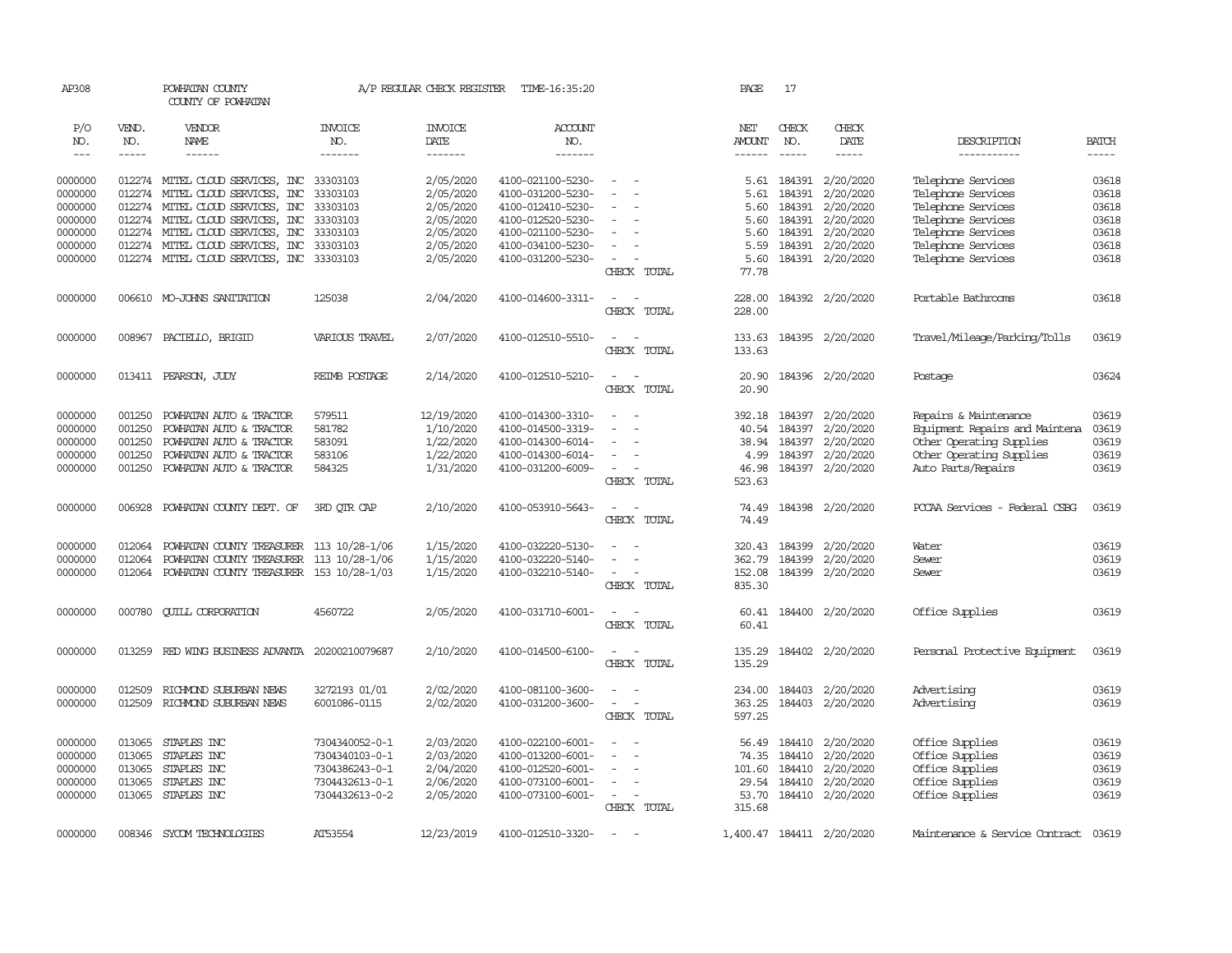| AP308                                    |                                      | POWHATAN COUNTY<br>COUNTY OF POWHATAN                                                                    |                                          | A/P REGULAR CHECK REGISTER                       | TIME-16:35:20                                                                    |                                                                       | PAGE                                        | 18                            |                                                          |                                                                       |                                  |
|------------------------------------------|--------------------------------------|----------------------------------------------------------------------------------------------------------|------------------------------------------|--------------------------------------------------|----------------------------------------------------------------------------------|-----------------------------------------------------------------------|---------------------------------------------|-------------------------------|----------------------------------------------------------|-----------------------------------------------------------------------|----------------------------------|
| P/O<br>NO.<br>$---$                      | VEND.<br>NO.<br>$- - - - -$          | VENDOR<br>NAME<br>$- - - - - -$                                                                          | <b>INVOICE</b><br>NO.<br>-------         | <b>INVOICE</b><br>DATE<br>--------               | <b>ACCOUNT</b><br>NO.<br>--------                                                |                                                                       | NET<br><b>AMOUNT</b><br>------              | CHECK<br>NO.<br>$\frac{1}{2}$ | CHECK<br>DATE<br>$- - - - -$                             | DESCRIPTION<br>-----------                                            | <b>BATCH</b><br>$- - - - -$      |
| 0000000                                  | 008346                               | SYCOM TECHNOLOGIES                                                                                       | AT54135                                  | 1/30/2020                                        | 4100-012510-3320-                                                                | $\sim$ $ \sim$<br>CHECK TOTAL                                         | 2,828.95                                    |                               | 1,428.48 184411 2/20/2020                                | Maintenance & Service Contract 03619                                  |                                  |
| 0000000                                  | 007450                               | THOMSON REUTERS -                                                                                        | 841778044                                | 2/01/2020                                        | 4100-031200-3320-                                                                | $\sim$<br>$\overline{\phantom{a}}$<br>CHECK TOTAL                     | 307.45<br>307.45                            |                               | 184413 2/20/2020                                         | Maintenance & Service Contract 03619                                  |                                  |
| 0000000                                  | 000845                               | TOWN POLICE SUPPLY OF                                                                                    | 002854-0                                 | 2/06/2020                                        | 4100-031200-6011-                                                                | $\sim$ $ \sim$<br>CHECK TOTAL                                         | 61.00<br>61.00                              |                               | 184415 2/20/2020                                         | Uniforms                                                              | 03619                            |
| 0000000<br>0000000<br>0000000            | 008565<br>008565<br>008565           | TRACTOR SUPPLY CREDIT<br>TRACTOR SUPPLY CREDIT<br>TRACTOR SUPPLY CREDIT                                  | 200778610<br>200778641<br>200781723      | 1/16/2020<br>1/16/2020<br>1/27/2020              | 4100-031200-6022-<br>4100-035100-6022-<br>4100-031200-6022-                      | $\sim$<br>$\sim$<br>$\equiv$<br>$\sim$<br>CHECK TOTAL                 | 44.99<br>52.96<br>72.93<br>170.88           |                               | 184416 2/20/2020<br>184416 2/20/2020<br>184416 2/20/2020 | Dog Food & Supplies K9<br>Dog Food/Supplies<br>Dog Food & Supplies K9 | 03619<br>03619<br>03619          |
| 0000000<br>0000000                       | 009954<br>009954                     | ULLOA, SANDRA<br>ULLOA, SANDRA                                                                           | 8953152<br>8953152                       | 1/31/2020<br>1/31/2020                           | 4100-021200-3150-<br>4100-021200-3150-                                           | $\sim$<br>$\sim$<br>$\sim$<br>$\sim$<br>CHECK TOTAL                   | 120.00<br>120.00<br>240.00                  |                               | 184417 2/20/2020<br>184417 2/20/2020                     | Outside Counsel<br>Outside Counsel                                    | 03619<br>03619                   |
| 0000000                                  |                                      | 009574 UNIQUE MANAGEMENT                                                                                 | 590596                                   | 2/01/2020                                        | 4100-073100-6012-                                                                | $\sim$<br>$\sim$<br>CHECK TOTAL                                       | 79.60<br>79.60                              |                               | 184418 2/20/2020                                         | Books & Subscriptions                                                 | 03619                            |
| 0000000<br>0000000                       | 011193                               | VERIZON<br>011193 VERIZON                                                                                | 000617343425<br>000914891786             | 1/31/2020<br>1/31/2020                           | 4100-031210-5230-<br>4100-021100-5230-                                           | $\sim$<br>$\sim$<br>$\sim$ $ \sim$<br>CHECK TOTAL                     | 13.60<br>57.16<br>70.76                     | 184419                        | 2/20/2020<br>184419 2/20/2020                            | Telephone Services<br>Telephone Services                              | 03619<br>03619                   |
| 0000000                                  | 001680                               | WASTE MANAGEMENT OF                                                                                      | 3415415-2424-3                           | 2/03/2020                                        | 4100-014300-3175-                                                                | $\sim$<br>$\sim$ $-$<br>CHECK TOTAL                                   | 306.74                                      |                               | 306.74 184421 2/20/2020                                  | Waste Disposal                                                        | 03619                            |
| 0000000                                  |                                      | 011181 WELLS FARGO FINANCIAL                                                                             | 5008948123                               | 1/23/2020                                        | 4100-021600-8002-                                                                | $\sim$<br>$\sim$<br>CHECK TOTAL                                       | 259.05<br>259.05                            |                               | 184422 2/20/2020                                         | Copier Lease                                                          | 03619                            |
| 0000000                                  |                                      | 007755 WITMER PUBLIC SAFETY                                                                              | E1896672                                 | 2/07/2020                                        | 4100-032200-6016-                                                                | $\sim$<br>$\sim$<br>CHECK TOTAL                                       | 194.00<br>194.00                            |                               | 184424 2/20/2020                                         | <b>JET</b> Program                                                    | 03619                            |
| 0000000                                  | 010688                               | A&B CLEANING SERVICE, INC.                                                                               | 32511                                    | 2/16/2020                                        | 4100-014100-3180-                                                                | $\sim$<br>$\sim$<br>CHECK TOTAL                                       | 4,696.18<br>4,696.18                        |                               | 184443 2/26/2020                                         | Cleaning Service                                                      | 03625                            |
| 0000000<br>0000000                       | 012849<br>012849                     | AQUA VIRGINIA<br>AQUA VIRGINIA                                                                           | 56630273 1/20<br>9072586 1/20            | 2/06/2020<br>2/06/2020                           | 4100-073100-5130-<br>4100-022100-5130-                                           | $\sim$<br>$\overline{\phantom{a}}$<br>$\sim$<br>$\sim$<br>CHECK TOTAL | 62.54<br>25.61<br>88.15                     |                               | 184445 2/26/2020<br>184445 2/26/2020                     | Water<br>Water                                                        | 03625<br>03625                   |
| 0000000                                  |                                      | 011585 ATLANTIC TACTICAL, INC.                                                                           | SI-80692096                              | 2/12/2020                                        | 4100-031200-6010-                                                                | $\sim$<br>CHECK TOTAL                                                 | 271.46<br>271.46                            |                               | 184446 2/26/2020                                         | Ammintion                                                             | 03625                            |
| 0000000                                  | 013420                               | BEACON ATHLETICS LLC                                                                                     | 0514093-IN                               | 2/07/2020                                        | 4100-014600-3310-                                                                | $\sim$ $ \sim$<br>CHECK TOTAL                                         | 401.36                                      |                               | 401.36 184447 2/26/2020                                  | Repairs and Maintenance                                               | 03625                            |
| 0000000<br>0000000<br>0000000<br>0000000 | 006655<br>006655<br>006655<br>006655 | BLOSSMAN GAS COMPANIES,<br>BLOSSMAN GAS COMPANIES,<br>BLOSSMAN GAS COMPANIES,<br>BLOSSMAN GAS COMPANIES, | 9095143<br>9217566<br>9250528<br>9281698 | 2/11/2020<br>2/03/2020<br>2/06/2020<br>2/18/2020 | 4100-032210-5120-<br>4100-032220-5120-<br>4100-073100-5120-<br>4100-035100-5120- | $\sim$<br>$\sim$<br>$\sim$<br>$\sim$<br>$\sim$<br>CHECK TOTAL         | 30.29<br>21.00<br>72.26<br>268.67<br>392.22 | 184448<br>184448<br>184448    | 2/26/2020<br>2/26/2020<br>2/26/2020<br>184448 2/26/2020  | Fuel<br>Fuel<br>Fuel<br>Fuel                                          | 03625<br>03625<br>03625<br>03625 |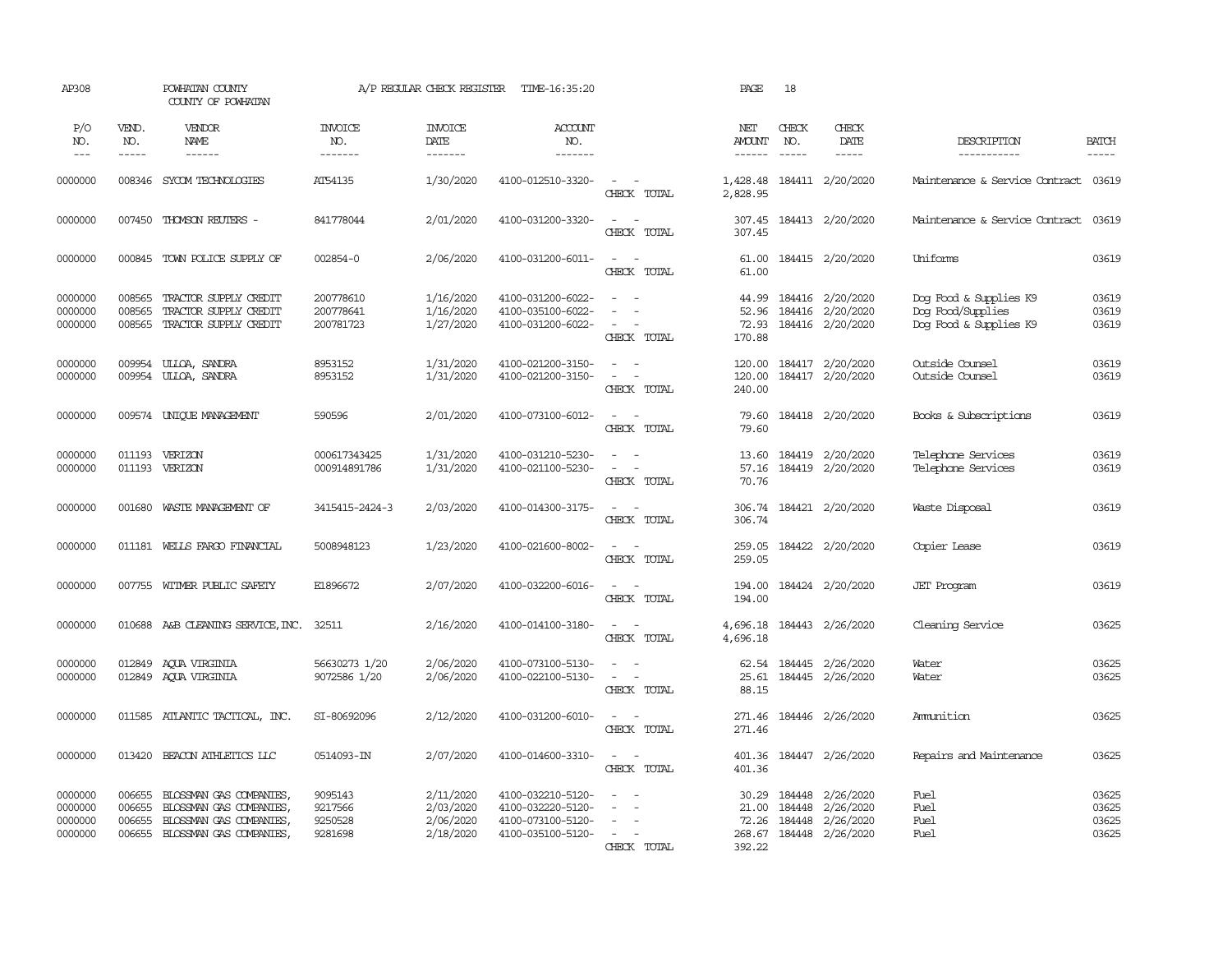| AP308                                                          |                                                          | POWHATAN COUNTY<br>COUNTY OF POWHATAN                                                                                                                                       |                                                           | A/P REGULAR CHECK REGISTER                                                 | TIME-16:35:20                                                                                                              |                                                                                                                                   | PAGE                                                              | 19                                             |                                                                                                              |                                                                                                                                                                                              |                                                    |
|----------------------------------------------------------------|----------------------------------------------------------|-----------------------------------------------------------------------------------------------------------------------------------------------------------------------------|-----------------------------------------------------------|----------------------------------------------------------------------------|----------------------------------------------------------------------------------------------------------------------------|-----------------------------------------------------------------------------------------------------------------------------------|-------------------------------------------------------------------|------------------------------------------------|--------------------------------------------------------------------------------------------------------------|----------------------------------------------------------------------------------------------------------------------------------------------------------------------------------------------|----------------------------------------------------|
| P/O<br>NO.<br>$---$                                            | VEND.<br>NO.<br>-----                                    | VENDOR<br>NAME<br>------                                                                                                                                                    | <b>INVOICE</b><br>NO.<br>-------                          | <b>INVOICE</b><br>DATE<br>--------                                         | ACCOUNT<br>NO.<br>--------                                                                                                 |                                                                                                                                   | NET<br><b>AMOUNT</b>                                              | CHECK<br>NO.<br>$\frac{1}{2}$                  | CHECK<br>DATE<br>$\frac{1}{2}$                                                                               | DESCRIPTION<br>-----------                                                                                                                                                                   | <b>BATCH</b><br>-----                              |
|                                                                |                                                          |                                                                                                                                                                             |                                                           |                                                                            |                                                                                                                            |                                                                                                                                   |                                                                   |                                                |                                                                                                              |                                                                                                                                                                                              |                                                    |
| 0000000                                                        | 009984                                                   | BRAME SPECIALITY CO., INC. 7496240                                                                                                                                          |                                                           | 2/21/2020                                                                  | 4100-014100-6005-                                                                                                          | $\sim$<br>$\sim$ $-$<br>CHECK TOTAL                                                                                               | 1,830.51                                                          |                                                | 1,830.51 184449 2/26/2020                                                                                    | Cleaning Supplies                                                                                                                                                                            | 03625                                              |
| 0000000                                                        |                                                          | 013422 CARLEY, CRYSTAL P                                                                                                                                                    | FEB 2020 JUROR                                            | 2/13/2020                                                                  | 4100-021100-1700-                                                                                                          | $\sim$<br>$\sim$ $-$<br>CHECK TOTAL                                                                                               | 30.00<br>30.00                                                    |                                                | 184451 2/26/2020                                                                                             | COMP: Jurors & Witnesses                                                                                                                                                                     | 03625                                              |
| 0000000<br>0000000                                             | 008276                                                   | CENGAGE LEARNING INC. - GA 69899721<br>008276 CENGAGE LEARNING INC. -GA 69913889                                                                                            |                                                           | 2/12/2020<br>2/13/2020                                                     | 4100-073100-6012-<br>4100-073100-6012-                                                                                     | $\sim$<br>$\sim$<br>$\sim$<br>$\sim$<br>CHECK TOTAL                                                                               | 18.19<br>40.29<br>58.48                                           |                                                | 184452 2/26/2020<br>184452 2/26/2020                                                                         | Books & Subscriptions<br>Books & Subscriptions                                                                                                                                               | 03625<br>03625                                     |
| 0000000                                                        | 013187                                                   | CENTRAL DISTRICT COR TREA 3/18/20 MTG                                                                                                                                       |                                                           | 2/21/2020                                                                  | 4100-012310-5540-                                                                                                          | $\sim$ $ -$<br>CHECK TOTAL                                                                                                        | 80.00<br>80.00                                                    |                                                | 184453 2/26/2020                                                                                             | Conferences & Training                                                                                                                                                                       | 03625                                              |
| 0000000<br>0000000<br>0000000<br>0000000<br>0000000<br>0000000 | 000540<br>000540<br>000540<br>000540<br>000540<br>000540 | CENTRAL VIRGINIA WASTE<br>CENTRAL VIRGINIA WASTE<br>CENTRAL VIRGINIA WASTE<br>CENTRAL VIRGINIA WASTE<br>CENTRAL VIRGINIA WASTE<br>CENTRAL VIRGINIA WASTE                    | 25195<br>25195<br>25195<br>25195<br>25195<br>25195        | 2/19/2020<br>2/19/2020<br>2/19/2020<br>2/19/2020<br>2/19/2020<br>2/19/2020 | 4100-014600-3185-<br>4100-014100-3185-<br>4100-035100-3185-<br>4100-073100-3185-<br>4100-032210-3185-<br>4100-032220-3185- | $\overline{\phantom{a}}$<br>$\sim$<br>$\sim$<br>$\sim$<br>$\sim$<br>$\sim$<br>$\overline{\phantom{a}}$<br>CHECK TOTAL             | 746.88<br>42.67<br>21.34<br>1,024.28                              | 170.71 184454<br>21.34 184454                  | 184454 2/26/2020<br>2/26/2020<br>2/26/2020<br>184454 2/26/2020<br>21.34 184454 2/26/2020<br>184454 2/26/2020 | Trash Removal<br>Trash Removal<br>Trash Removal<br>Trash Removal<br>Trash Removal<br>Trash Removal                                                                                           | 03625<br>03625<br>03625<br>03625<br>03625<br>03625 |
| 0000000<br>0000000<br>0000000<br>0000000                       | 006965<br>006965<br>006965<br>006965                     | CINTAS CORPORATION<br>CINIAS CORPORATION<br>CINIAS CORPORATION<br>CINTAS CORPORATION                                                                                        | 4042528537<br>4043060430<br>4043060454<br>4043060454      | 2/12/2020<br>2/19/2020<br>2/19/2020<br>2/19/2020                           | 4100-014300-6011-<br>4100-014300-6011-<br>4100-014100-6011-<br>4100-014500-6011-                                           | $\overline{\phantom{a}}$<br>$\sim$<br>$\sim$<br>$\sim$<br>$\overline{\phantom{a}}$<br>$\sim$<br>CHECK TOTAL                       | 22.52<br>22.52<br>35.33<br>111.50                                 | 184455<br>184455                               | 2/26/2020<br>2/26/2020<br>184455 2/26/2020<br>31.13 184455 2/26/2020                                         | Uniforms<br>Uniforms<br>Uniforms<br>Uniforms                                                                                                                                                 | 03625<br>03625<br>03625<br>03625                   |
| 0000000<br>0000000<br>0000000<br>0000000<br>0000000<br>0000000 | 007341<br>007341<br>007341<br>007341<br>007341           | CLAWS & PAWS ANIMAL CARE<br>CLAWS & PAWS ANIMAL CARE<br>CLAWS & PAWS ANIMAL CARE<br>CLAWS & PAWS ANIMAL CARE<br>CLAWS & PAWS ANIMAL CARE<br>007341 CLAWS & PAWS ANIMAL CARE | 100437<br>100595<br>100667<br>100800<br>1008885<br>100995 | 1/02/2020<br>1/17/2020<br>1/14/2020<br>1/21/2020<br>1/31/2020<br>1/29/2020 | 4100-035100-3110-<br>4100-035100-3110-<br>4100-035100-3110-<br>4100-035100-3110-<br>4100-035100-3110-<br>4100-035100-3110- | $\sim$<br>$\sim$<br>$\sim$<br>$\sim$<br>$\sim$<br>$\sim$<br>CHECK TOTAL                                                           | 15.95<br>1,108.09<br>60.00<br>25.00<br>79.15<br>25.00<br>1,313.19 | 184456<br>184456<br>184456<br>184456<br>184456 | 2/26/2020<br>2/26/2020<br>2/26/2020<br>2/26/2020<br>2/26/2020<br>184456 2/26/2020                            | Professional Health Services<br>Professional Health Services<br>Professional Health Services<br>Professional Health Services<br>Professional Health Services<br>Professional Health Services | 03625<br>03625<br>03625<br>03625<br>03625<br>03625 |
| 0000000                                                        |                                                          | 012756 COMCAST                                                                                                                                                              | 0089859 2/20                                              | 2/07/2020                                                                  | 4100-014300-5260-                                                                                                          | $\sim$ $\sim$<br>CHECK TOTAL                                                                                                      | 104.85<br>104.85                                                  |                                                | 184457 2/26/2020                                                                                             | <b>Internet</b>                                                                                                                                                                              | 03625                                              |
| 0000000                                                        |                                                          | 001760 COURTOIS SIGNS, GRAPHICS,                                                                                                                                            | 18430                                                     | 2/19/2020                                                                  | 4100-083500-6014-                                                                                                          | $\sim$<br>$\sim$<br>CHECK TOTAL                                                                                                   | 195.00<br>195.00                                                  |                                                | 184459 2/26/2020                                                                                             | Other Operating Supplies                                                                                                                                                                     | 03625                                              |
| 0000000                                                        |                                                          | 013424 DAVIS, JASON M                                                                                                                                                       | FEB 2020 JUROR                                            | 2/13/2020                                                                  | 4100-021100-1700-                                                                                                          | $\sim$<br>$\sim$<br>CHECK TOTAL                                                                                                   | 30.00<br>30.00                                                    |                                                | 184460 2/26/2020                                                                                             | COMP: Jurors & Witnesses                                                                                                                                                                     | 03625                                              |
| 0000000<br>0000000<br>0000000<br>0000000                       | 006240<br>006240<br>006240                               | DIAMOND SPRINGS WATER, INC 115079730<br>DIAMOND SPRINGS WATER, INC 1231079750<br>DIAMOND SPRINGS WATER, INC 129079699<br>006240 DIAMOND SPRINGS WATER, INC 3315607          |                                                           | 1/16/2020<br>1/06/2020<br>1/30/2020<br>2/07/2020                           | 4100-031200-5130-<br>4100-031200-5130-<br>4100-031200-5130-<br>4100-031200-5130-                                           | $\overline{\phantom{a}}$<br>$\sim$<br>$\sim$<br>$\sim$<br>$\sim$<br>$\mathcal{L} = \mathcal{L} \times \mathcal{L}$<br>CHECK TOTAL | 20.97<br>27.96<br>27.96<br>11.95<br>88.84                         | 184461                                         | 184461 2/26/2020<br>2/26/2020<br>184461 2/26/2020<br>184461 2/26/2020                                        | Water<br>Water<br>Water<br>Water                                                                                                                                                             | 03625<br>03625<br>03625<br>03625                   |
| 0000000                                                        |                                                          | 000860 DOMINION ENERGY VIRGINIA                                                                                                                                             | 2322252509 1/30                                           | 2/03/2020                                                                  | 4100-031200-5110-                                                                                                          | $\sim$ $-$                                                                                                                        |                                                                   |                                                | 279.23 184462 2/26/2020                                                                                      | Electricity                                                                                                                                                                                  | 03625                                              |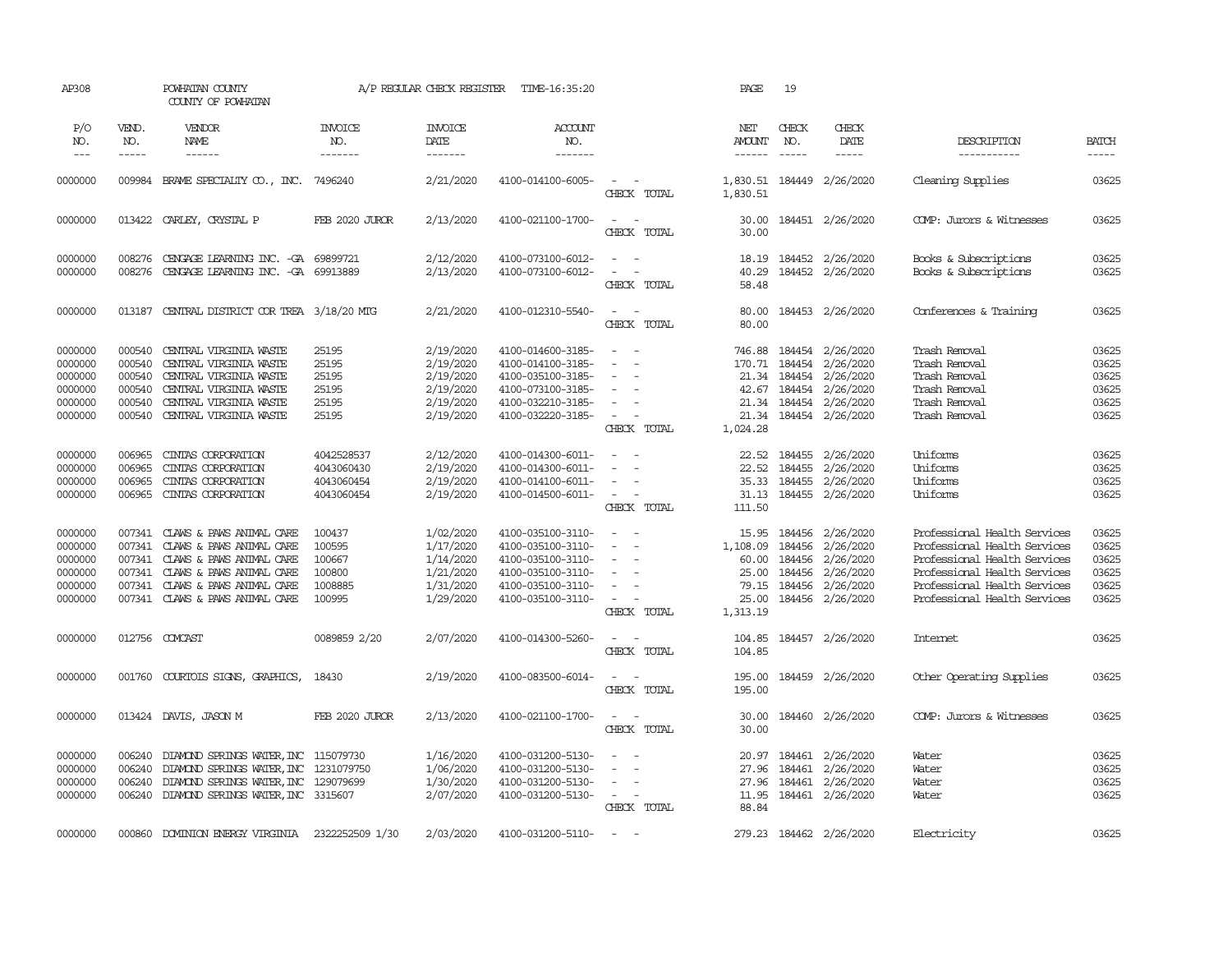| AP308                         |                             | POWHATAN COUNTY<br>COUNTY OF POWHATAN                                      |                                         | A/P REGULAR CHECK REGISTER          | TIME-16:35:20                                               |                                                                                                 | PAGE                            | 20                            |                                            |                                                                                  |                         |
|-------------------------------|-----------------------------|----------------------------------------------------------------------------|-----------------------------------------|-------------------------------------|-------------------------------------------------------------|-------------------------------------------------------------------------------------------------|---------------------------------|-------------------------------|--------------------------------------------|----------------------------------------------------------------------------------|-------------------------|
| P/O<br>NO.<br>$---$           | VEND.<br>NO.<br>$- - - - -$ | VENDOR<br><b>NAME</b><br>$- - - - - -$                                     | <b>INVOICE</b><br>NO.<br>-------        | <b>INVOICE</b><br>DATE<br>-------   | ACCOUNT<br>NO.<br>-------                                   |                                                                                                 | NET<br>AMOUNT<br>$- - - - - -$  | CHECK<br>NO.<br>$\frac{1}{2}$ | CHECK<br>DATE<br>$- - - - -$               | DESCRIPTION<br>-----------                                                       | <b>BATCH</b><br>-----   |
| 0000000<br>0000000            | 000860<br>000860            | DOMINION ENERGY VIRGINIA<br>DOMINION ENERGY VIRGINIA                       | 2613832712 1/31<br>3853612319 1/31      | 2/03/2020<br>2/05/2020              | 4100-022100-5110-<br>4100-014100-5110-                      | $\omega_{\rm{max}}$ and $\omega_{\rm{max}}$<br>$\sim$<br>$\sim$<br>CHECK TOTAL                  | 214.59<br>134.72<br>628.54      | 184462<br>184462              | 2/26/2020<br>2/26/2020                     | Electricity<br>Electricity                                                       | 03625<br>03625          |
| 0000000                       |                             | 001910 DUNN GAS COMPANY                                                    | 81343                                   | 2/07/2020                           | 4100-014100-5120-                                           | $\overline{\phantom{a}}$<br>$\sim$<br>CHECK TOTAL                                               | 2,779.22<br>2,779.22            | 184463                        | 2/26/2020                                  | Fuel                                                                             | 03625                   |
| 0000000                       | 011224                      | ELECTRONIC SYSTEMS, INC.                                                   | IN1506265                               | 2/03/2020                           | 4100-012100-3320-                                           | $\sim$<br>$\sim$<br>CHECK TOTAL                                                                 | 67.02<br>67.02                  |                               | 184464 2/26/2020                           | Maintenance & Service Contract                                                   | 03625                   |
| 0000000<br>0000000            | 010736<br>010736            | GALLS, LLC<br>GALLS, LLC                                                   | 014958388<br>014982636                  | 2/06/2020<br>2/10/2020              | 4100-031200-6011-<br>4100-035100-6011-                      | $\overline{\phantom{a}}$<br>$\sim$<br>$\blacksquare$<br>$\overline{\phantom{a}}$<br>CHECK TOTAL | 217.32<br>607.05<br>824.37      | 184465                        | 2/26/2020<br>184465 2/26/2020              | Uniforms<br>Uniforms                                                             | 03625<br>03625          |
| 0000000<br>0000000<br>0000000 | 006013<br>006013<br>006013  | GRAINGER<br><b>GRAINGER</b><br>GRAINGER                                    | 9430168600<br>9432356492<br>99436049739 | 1/31/2020<br>2/04/2020<br>2/06/2020 | 4100-014100-3310-<br>4100-014100-3310-<br>4100-014100-3310- | $\overline{\phantom{a}}$<br>$\overline{\phantom{a}}$<br>$\overline{\phantom{a}}$<br>CHECK TOTAL | 24.00<br>1.77<br>44.02<br>69.79 | 184466<br>184466              | 2/26/2020<br>2/26/2020<br>184466 2/26/2020 | Repairs & Maintenance<br>Repairs & Maintenance<br>Repairs & Maintenance          | 03625<br>03625<br>03625 |
| 0000000                       |                             | 011391 HALEY FORD                                                          | 44427811                                | 2/14/2020                           | 4100-031200-6009-                                           | $\sim$ $\sim$<br>CHECK TOTAL                                                                    | 220.50<br>220.50                |                               | 184467 2/26/2020                           | Auto Parts/Repairs                                                               | 03625                   |
| 0000000                       |                             | 013036 HILL MANUFACTURING CO., I 46923-54                                  |                                         | 2/10/2020                           | 4100-035100-6014-                                           | $\sim$<br>CHECK TOTAL                                                                           | 185.70<br>185.70                |                               | 184468 2/26/2020                           | Other Operating Supplies                                                         | 03625                   |
| 0000000                       |                             | 013421 HODGES, SHERRY N.                                                   | FEB 2020 JUROR                          | 2/13/2020                           | 4100-021100-1700-                                           | $\sim$<br>$\sim$<br>CHECK TOTAL                                                                 | 30.00<br>30.00                  |                               | 184469 2/26/2020                           | COMP: Jurors & Witnesses                                                         | 03625                   |
| 0000000                       |                             | 009067 HOWLAND, CATHY                                                      | DAIRY BOWL REIM                         | 2/19/2020                           | 4100-083500-6008-                                           | $\overline{\phantom{a}}$<br>CHECK TOTAL                                                         | 37.50<br>37.50                  |                               | 184470 2/26/2020                           | Gas/Grease/Oil                                                                   | 03625                   |
| 0000000                       |                             | 013419 HUNDLEY CHAD                                                        | 2606                                    | 12/21/2018                          | 4100-035100-3110-                                           | $\overline{\phantom{a}}$<br>$\sim$<br>CHECK TOTAL                                               | 616.00<br>616.00                |                               | 184471 2/26/2020                           | Professional Health Services                                                     | 03625                   |
| 0000000                       |                             | 001714 INTOXIMETERS, INC.                                                  | 650586                                  | 2/13/2020                           | 4100-031200-6014-                                           | $\overline{\phantom{a}}$<br>$\sim$<br>CHECK TOTAL                                               | 100.00<br>100.00                |                               | 184472 2/26/2020                           | Other Operating Supplies                                                         | 03625                   |
| 0000000<br>0000000<br>0000000 | 000120<br>000120<br>000120  | <b>JAMES RIVER AIR</b><br><b>JAMES RIVER AIR</b><br><b>JAMES RIVER AIR</b> | A152808<br>S152123<br>S155128           | 1/31/2020<br>1/31/2020<br>2/14/2020 | 4100-014100-3308-<br>4100-014100-3308-<br>4100-014100-3308- | $\sim$<br>$\overline{\phantom{a}}$<br>$\equiv$<br>CHECK TOTAL                                   | 839.98<br>718.92<br>1,654.90    | 96.00 184473<br>184473        | 2/26/2020<br>2/26/2020<br>184473 2/26/2020 | HVAC Service and Repairs<br>HVAC Service and Repairs<br>HVAC Service and Repairs | 03625<br>03625<br>03625 |
| 0000000                       | 012827                      | JORDAN, LINDSEY ELIZABETH REIMB EMT TEST                                   |                                         | 2/10/2020                           | 4100-032200-5815-                                           | $\sim$<br>$\overline{\phantom{a}}$<br>CHECK TOTAL                                               | 80.00<br>80.00                  |                               | 184474 2/26/2020                           | Training/Seminars                                                                | 03625                   |
| 0000000<br>0000000            |                             | 010811 LAND AND COATES, INC<br>010811 LAND AND COATES, INC                 | 3331415<br>3331415                      | 2/05/2020<br>2/05/2020              | 4100-014500-6008-<br>4100-014500-3190-                      | $\sim$ $ \sim$<br>CHECK TOTAL                                                                   | 56.34<br>49.95<br>106.29        |                               | 184475 2/26/2020<br>184475 2/26/2020       | Gas/Grease/Oil<br>Grounds Maintenance                                            | 03625<br>03625          |
| 0000000                       |                             | 009238 LOCAL GOVERNMENT                                                    | 1184                                    | 8/19/2019                           | 4100-012210-5810-                                           | $\sim$<br>$\sim$<br>CHECK TOTAL                                                                 | 425.00<br>425.00                |                               | 184476 2/26/2020                           | Dues/Association Memberships                                                     | 03625                   |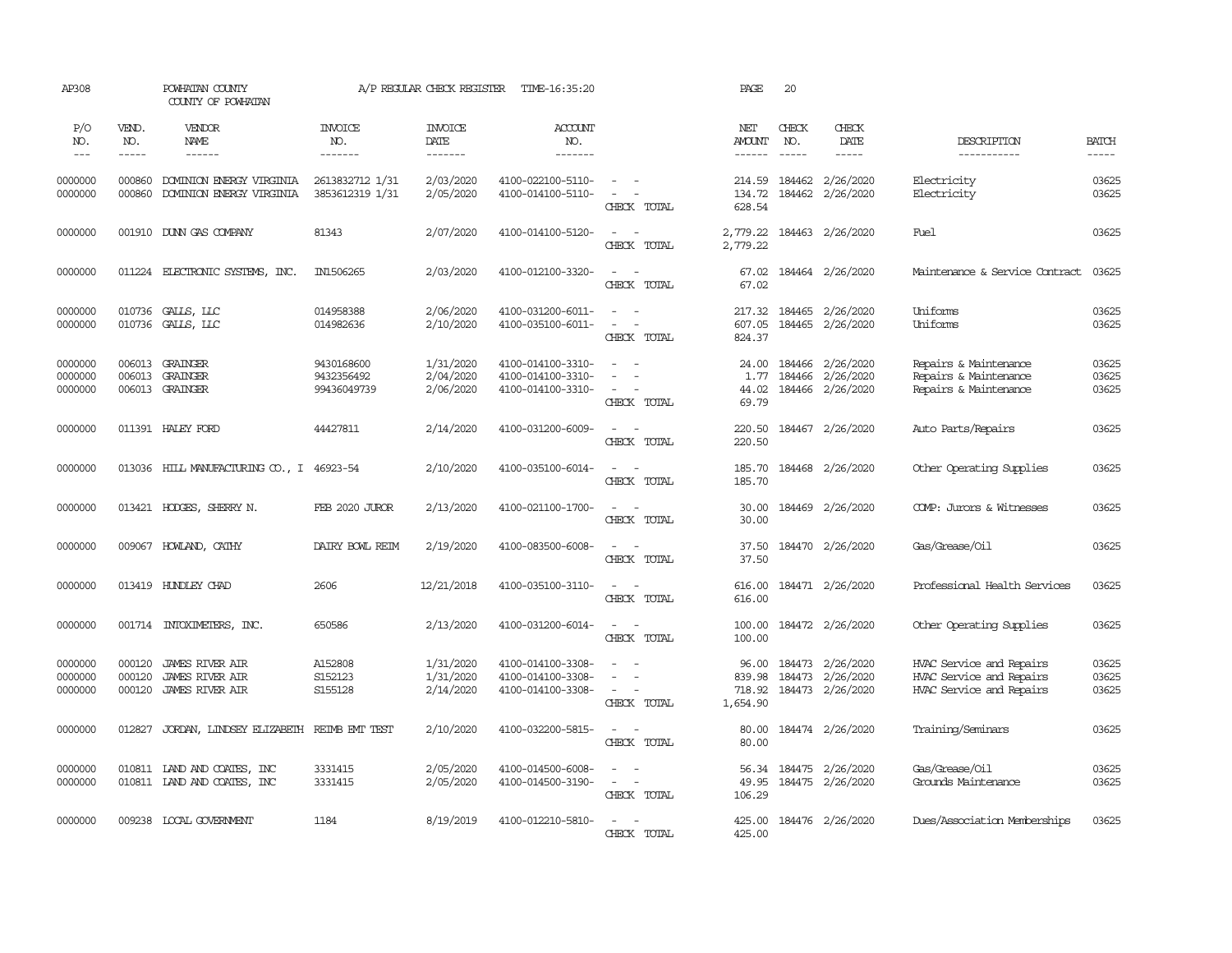| AP308                                                                                           |                                                                                        | POWHATAN COUNTY<br>COUNTY OF POWHATAN                                                                                                                                                                                                  |                                                                                                                                                                         | A/P REGULAR CHECK REGISTER                                                                                                 | TIME-16:35:20                                                                                                                                                                             |                                                                                               | PAGE                                                                                       | 21                                                                                 |                                                                                                                          |                                                                                                                                                                                                                  |                                                                               |
|-------------------------------------------------------------------------------------------------|----------------------------------------------------------------------------------------|----------------------------------------------------------------------------------------------------------------------------------------------------------------------------------------------------------------------------------------|-------------------------------------------------------------------------------------------------------------------------------------------------------------------------|----------------------------------------------------------------------------------------------------------------------------|-------------------------------------------------------------------------------------------------------------------------------------------------------------------------------------------|-----------------------------------------------------------------------------------------------|--------------------------------------------------------------------------------------------|------------------------------------------------------------------------------------|--------------------------------------------------------------------------------------------------------------------------|------------------------------------------------------------------------------------------------------------------------------------------------------------------------------------------------------------------|-------------------------------------------------------------------------------|
| P/O<br>NO.<br>$\frac{1}{2}$                                                                     | VEND.<br>NO.<br>$- - - - -$                                                            | VENDOR<br>NAME<br>------                                                                                                                                                                                                               | <b>INVOICE</b><br>NO.<br>-------                                                                                                                                        | INVOICE<br>DATE<br>-------                                                                                                 | ACCOUNT<br>NO.<br>-------                                                                                                                                                                 |                                                                                               | NET<br><b>AMOUNT</b><br>$- - - - - -$                                                      | CHECK<br>NO.                                                                       | CHECK<br>DATE<br>$- - - - -$                                                                                             | DESCRIPTION<br>-----------                                                                                                                                                                                       | <b>BATCH</b><br>$- - - - -$                                                   |
| 0000000                                                                                         |                                                                                        | 013423 LOEHLEIN, DANIELLE A                                                                                                                                                                                                            | FEB 2020 JUROR                                                                                                                                                          | 2/13/2020                                                                                                                  | 4100-021100-1700-                                                                                                                                                                         | $\sim$<br>CHECK TOTAL                                                                         | 30.00<br>30.00                                                                             |                                                                                    | 184477 2/26/2020                                                                                                         | COMP: Jurors & Witnesses                                                                                                                                                                                         | 03625                                                                         |
| 0000000                                                                                         |                                                                                        | 013425 MAINE, THOMAS H                                                                                                                                                                                                                 | FEB 2020 JUROR                                                                                                                                                          | 2/13/2020                                                                                                                  | 4100-021100-1700-                                                                                                                                                                         | $\overline{\phantom{a}}$<br>CHECK TOTAL                                                       | 30.00<br>30.00                                                                             |                                                                                    | 184478 2/26/2020                                                                                                         | COMP: Jurors & Witnesses                                                                                                                                                                                         | 03625                                                                         |
| 0000000<br>0000000<br>0000000<br>0000000<br>0000000                                             |                                                                                        | 013176 MIDWEST TAPE, LLC<br>013176 MIDWEST TAPE, LLC<br>013176 MIDWEST TAPE, LLC<br>013176 MIDWEST TAPE, LLC<br>013176 MIDWEST TAPE, LLC                                                                                               | 97782670<br>97909239<br>97937870<br>98000167<br>98598738                                                                                                                | 8/13/2019<br>9/10/2019<br>9/16/2019<br>9/03/2019<br>2/11/2020                                                              | 4100-073100-6012-<br>4100-073100-6012-<br>4100-073100-6012-<br>4100-073100-6012-<br>4100-073100-6012-                                                                                     | $\sim$<br>$\sim$<br>$\equiv$<br>$\sim$<br>$\sim$ $ \sim$<br>CHECK TOTAL                       | 151.92<br>90.70<br>537.24                                                                  | 41.22 184479<br>184479<br>174.69 184479<br>78.71 184479                            | 2/26/2020<br>2/26/2020<br>2/26/2020<br>2/26/2020<br>184479 2/26/2020                                                     | Books & Subscriptions<br>Books & Subscriptions<br>Books & Subscriptions<br>Books & Subscriptions<br>Books & Subscriptions                                                                                        | 03625<br>03625<br>03625<br>03625<br>03625                                     |
| 0000000                                                                                         |                                                                                        | 011716 MILLS, MARY                                                                                                                                                                                                                     | FEB 2020 JUROR                                                                                                                                                          | 2/13/2020                                                                                                                  | 4100-021100-1700-                                                                                                                                                                         | $\sim$<br>$\sim$<br>CHECK TOTAL                                                               | 30.00<br>30.00                                                                             |                                                                                    | 184480 2/26/2020                                                                                                         | COMP: Jurors & Witnesses                                                                                                                                                                                         | 03625                                                                         |
| 0000000                                                                                         |                                                                                        | 011231 NEOFUNDS BY NEOPOST                                                                                                                                                                                                             | PPLN01 1/28/20                                                                                                                                                          | 2/07/2020                                                                                                                  | 100-000100-0016-                                                                                                                                                                          | $\sim$<br>CHECK TOTAL                                                                         | 700.00<br>700.00                                                                           |                                                                                    | 184481 2/26/2020                                                                                                         | Prepaid Postage                                                                                                                                                                                                  | 03626                                                                         |
| 0000000                                                                                         | 001250                                                                                 | POWHATAN AUTO & TRACTOR                                                                                                                                                                                                                | 581405                                                                                                                                                                  | 1/08/2020                                                                                                                  | 4100-031210-3310-                                                                                                                                                                         | $\overline{\phantom{a}}$<br>$\sim$<br>CHECK TOTAL                                             | 23.37<br>23.37                                                                             |                                                                                    | 184482 2/26/2020                                                                                                         | Repairs and Maintenance                                                                                                                                                                                          | 03626                                                                         |
| 0000000<br>0000000<br>0000000<br>0000000<br>0000000<br>0000000<br>0000000<br>0000000<br>0000000 | 008294<br>008294<br>008294<br>008294<br>008294<br>008294<br>008294<br>008294<br>008294 | POWHATAN COUNTY PUBLIC<br>POWHATAN COUNTY PUBLIC<br>POWHATAN COUNTY PUBLIC<br>POWHATAN COUNTY PUBLIC<br>POWHATAN COUNTY PUBLIC<br>POWHATAN COUNTY PUBLIC<br>POWHATAN COUNTY PUBLIC<br>POWHATAN COUNTY PUBLIC<br>POWHATAN COUNTY PUBLIC | FACILITIES12/19<br>FACILITIES12/19<br>FACILITIES12/19<br>FACILITIES12/19<br>FIRE&RES12/2019<br>SHERIFF 12/2019<br>SHERIFF 12/2019<br>SHERIFF 12/2019<br>SHERIFF 12/2019 | 12/12/2019<br>12/12/2019<br>12/12/2019<br>12/12/2019<br>12/31/2019<br>12/31/2019<br>12/31/2019<br>12/31/2019<br>12/31/2019 | 4100-014100-6009-<br>4100-014500-3319-<br>4100-014500-6009-<br>4100-014100-6009-<br>4100-032200-6009-<br>4100-035100-6008-<br>4100-035100-6009-<br>4100-031200-6008-<br>4100-031200-6009- | $\equiv$<br>$\sim$<br>$\equiv$<br>$\sim$<br>$\sim$<br>$\blacksquare$<br>$\sim$<br>CHECK TOTAL | 176.45<br>152.75<br>655.80<br>2,541.72<br>124.23<br>225.74<br>508.50<br>960.23<br>5,423.42 | 184483<br>78.00 184483<br>184483<br>184483<br>184483<br>184483<br>184483<br>184483 | 2/26/2020<br>2/26/2020<br>2/26/2020<br>2/26/2020<br>2/26/2020<br>2/26/2020<br>2/26/2020<br>2/26/2020<br>184483 2/26/2020 | Auto Parts & Repairs<br>Equipment Repairs and Maintena<br>Auto Parts & Repairs<br>Auto Parts & Repairs<br>Auto Repairs and Parts<br>Gas/Grease/Oil<br>Auto Parts/Repairs<br>Gas/Grease/Oil<br>Auto Parts/Repairs | 03620<br>03620<br>03620<br>03620<br>03620<br>03620<br>03620<br>03620<br>03620 |
| 0000000                                                                                         |                                                                                        | 007314 POWHATAN OVERHEAD DOORS,                                                                                                                                                                                                        | 9386                                                                                                                                                                    | 1/20/2020                                                                                                                  | 4100-014100-3310-                                                                                                                                                                         | $\sim$<br>$\sim$<br>CHECK TOTAL                                                               | 135.00<br>135.00                                                                           |                                                                                    | 184484 2/26/2020                                                                                                         | Repairs & Maintenance                                                                                                                                                                                            | 03626                                                                         |
| 0000000                                                                                         | 000780                                                                                 | <b>CUILL CORPORATION</b>                                                                                                                                                                                                               | 4768193                                                                                                                                                                 | 2/13/2020                                                                                                                  | 4100-012310-6001-                                                                                                                                                                         | $\sim$ $ \sim$<br>CHECK TOTAL                                                                 | 61.57<br>61.57                                                                             |                                                                                    | 184486 2/26/2020                                                                                                         | Office Supplies                                                                                                                                                                                                  | 03626                                                                         |
| 0000000<br>0000000                                                                              |                                                                                        | 000620 R. C. GOODWIN & SONS, INC<br>000620 R. C. GOODWIN & SONS, INC                                                                                                                                                                   | 0890993<br>0891451                                                                                                                                                      | 1/28/2020<br>1/30/2020                                                                                                     | 4100-014100-3310-<br>4100-014100-3310-                                                                                                                                                    | $\equiv$<br>CHECK TOTAL                                                                       | 27.54<br>10.99<br>38.53                                                                    |                                                                                    | 184487 2/26/2020<br>184487 2/26/2020                                                                                     | Repairs & Maintenance<br>Repairs & Maintenance                                                                                                                                                                   | 03626<br>03626                                                                |
| 0000000<br>0000000                                                                              | 006466<br>006466                                                                       | RADIO COMMUNICATION OF VA 301004016-2<br>RADIO COMMUNICATION OF VA 602001805-1                                                                                                                                                         |                                                                                                                                                                         | 2/13/2020<br>2/13/2020                                                                                                     | 4100-031200-3310-<br>4100-031200-3310-                                                                                                                                                    | $\equiv$<br>$\sim$ $ -$<br>CHECK TOTAL                                                        | 300.00<br>1,024.50<br>1,324.50                                                             | 184488                                                                             | 2/26/2020<br>184488 2/26/2020                                                                                            | Repairs & Maintenance<br>Repairs & Maintenance                                                                                                                                                                   | 03626<br>03626                                                                |
| 0000000<br>0000000                                                                              | 011644                                                                                 | SANTANDER LEASING, LLC<br>011644 SANTANDER LEASING, LLC                                                                                                                                                                                | 2443001<br>2443001                                                                                                                                                      | 2/10/2020<br>2/10/2020                                                                                                     | 4100-095101-9190-<br>4100-095101-9191-                                                                                                                                                    | $\overline{\phantom{a}}$<br>$\equiv$<br>CHECK TOTAL                                           | 147,688.60<br>22,969.40<br>170,658.00                                                      |                                                                                    | 184489 2/26/2020<br>184489 2/26/2020                                                                                     | Bus Lease - Principal<br>Bus Lease - Interest                                                                                                                                                                    | 03626<br>03626                                                                |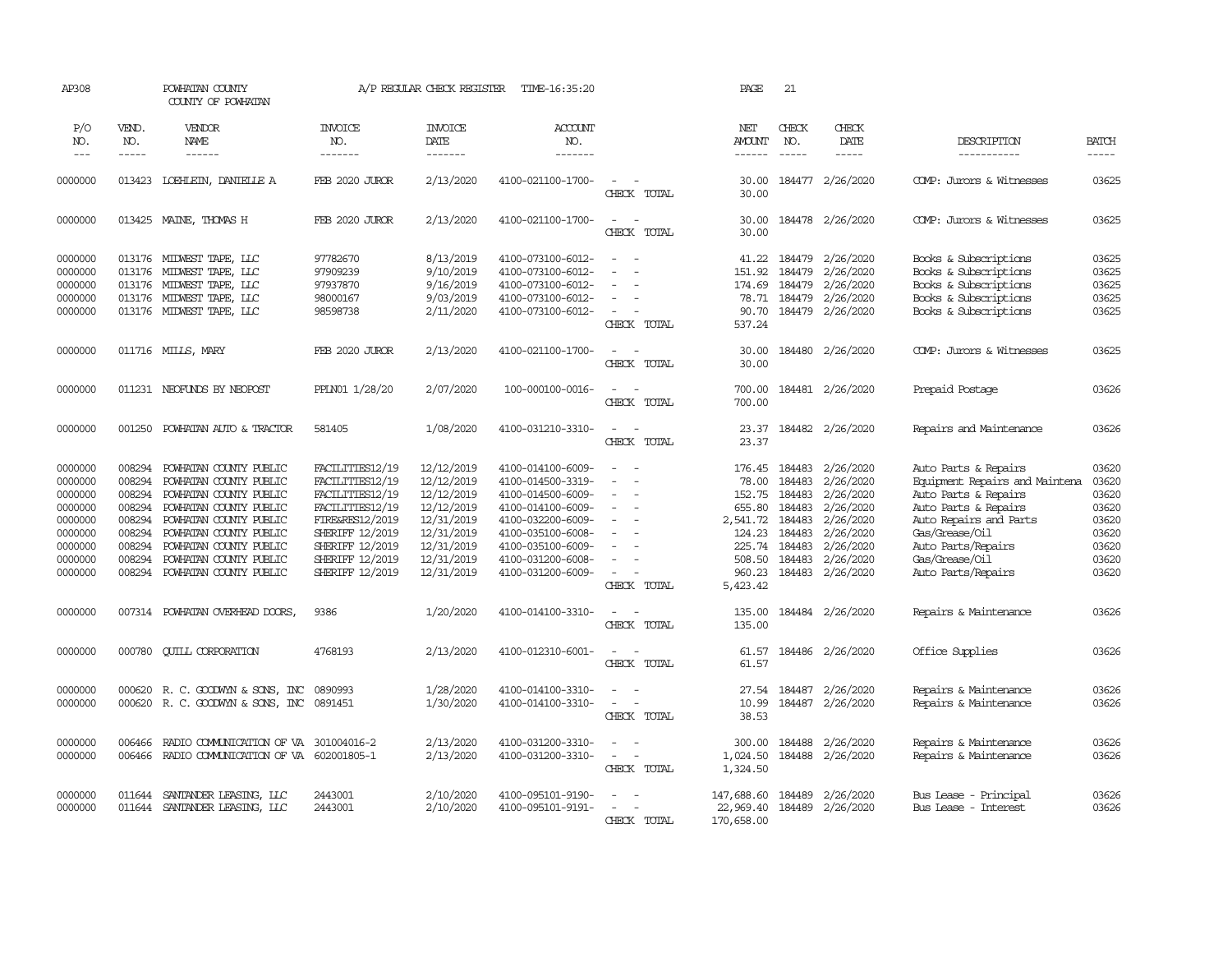| AP308                                                                                                                                                                                                                                                                                                                                                                                                      |                       | POWHATAN COUNTY<br>COUNTY OF POWHATAN      |                                  |                                   | A/P REGULAR CHECK REGISTER TIME-16:35:20 |                                                                                                                             | PAGE                           | 22                       |                           |                                     |                             |
|------------------------------------------------------------------------------------------------------------------------------------------------------------------------------------------------------------------------------------------------------------------------------------------------------------------------------------------------------------------------------------------------------------|-----------------------|--------------------------------------------|----------------------------------|-----------------------------------|------------------------------------------|-----------------------------------------------------------------------------------------------------------------------------|--------------------------------|--------------------------|---------------------------|-------------------------------------|-----------------------------|
| P/O<br>NO.<br>$\frac{1}{2} \frac{1}{2} \frac{1}{2} \frac{1}{2} \frac{1}{2} \frac{1}{2} \frac{1}{2} \frac{1}{2} \frac{1}{2} \frac{1}{2} \frac{1}{2} \frac{1}{2} \frac{1}{2} \frac{1}{2} \frac{1}{2} \frac{1}{2} \frac{1}{2} \frac{1}{2} \frac{1}{2} \frac{1}{2} \frac{1}{2} \frac{1}{2} \frac{1}{2} \frac{1}{2} \frac{1}{2} \frac{1}{2} \frac{1}{2} \frac{1}{2} \frac{1}{2} \frac{1}{2} \frac{1}{2} \frac{$ | VEND.<br>NO.<br>----- | VENDOR<br>NAME<br>------                   | <b>INVOICE</b><br>NO.<br>------- | <b>INVOICE</b><br>DATE<br>------- | ACCOUNT<br>NO.<br>-------                |                                                                                                                             | NET<br><b>AMOUNT</b><br>------ | CHECK<br>NO.<br>$\cdots$ | CHECK<br>DATE<br>-----    | DESCRIPTION<br>-----------          | <b>BATCH</b><br>$- - - - -$ |
| 0000000                                                                                                                                                                                                                                                                                                                                                                                                    |                       | 012404 SOUTHSIDE ELECTRIC                  | 566288001                        | 2/20/2020                         | 4100-053910-5643-                        | $\frac{1}{2} \left( \frac{1}{2} \right) \left( \frac{1}{2} \right) \left( \frac{1}{2} \right)$<br>CHECK TOTAL               | 144.65<br>144.65               |                          | 184490 2/26/2020          | POCAA Services - Federal CSBG       | 03626                       |
| 0000000                                                                                                                                                                                                                                                                                                                                                                                                    |                       | 006594 SOUTHSIDE ELECTRIC COOP             | 63504005 02/08                   | 2/13/2020                         | 4100-031210-5110-                        | $\sim$ $ -$<br>CHECK TOTAL                                                                                                  | 104.63                         |                          | 104.63 184491 2/26/2020   | Electricity - Comunications H 03626 |                             |
| 0000000                                                                                                                                                                                                                                                                                                                                                                                                    |                       | 012058 SPOSA, JOSEPH                       | 2020-001                         | 2/10/2020                         | 4100-032200-5815-                        | $\frac{1}{2} \left( \frac{1}{2} \right) \left( \frac{1}{2} \right) = \frac{1}{2} \left( \frac{1}{2} \right)$<br>CHECK TOTAL | 2,500.00<br>2,500.00           |                          | 184492 2/26/2020          | Training/Seminars                   | 03626                       |
| 0000000                                                                                                                                                                                                                                                                                                                                                                                                    |                       | 001940 STANDBY SYSTEMS, INC.               | 02200225                         | 2/07/2020                         | 4100-032220-3310-                        | $\frac{1}{2} \left( \frac{1}{2} \right) \left( \frac{1}{2} \right) = \frac{1}{2} \left( \frac{1}{2} \right)$<br>CHECK TOTAL | 183.60                         |                          | 183.60 184493 2/26/2020   | Repairs & Maintenance               | 03626                       |
| 0000000                                                                                                                                                                                                                                                                                                                                                                                                    | 013427                | STEVENS, ERNEST J                          | FEB 2020 JUROR                   | 2/13/2020                         | 4100-021100-1700-                        | $\frac{1}{2} \left( \frac{1}{2} \right) \left( \frac{1}{2} \right) \left( \frac{1}{2} \right)$<br>CHECK TOTAL               | 30.00<br>30.00                 |                          | 184494 2/26/2020          | COMP: Jurors & Witnesses            | 03626                       |
| 0000000                                                                                                                                                                                                                                                                                                                                                                                                    |                       | 007182 SUPPLY ROOM COMPANIES INC 3955084-0 |                                  | 2/07/2020                         | 4100-021200-6001-                        | $\sim$ 100 $\sim$<br>CHECK TOTAL                                                                                            | 75.35                          |                          | 75.35 184495 2/26/2020    | Office Supplies                     | 03626                       |
| 0000000                                                                                                                                                                                                                                                                                                                                                                                                    |                       | 013107 T-MOBILE                            | 965938308 1/20                   | 2/29/2020                         | 4100-073100-6002-                        | $\frac{1}{2} \left( \frac{1}{2} \right) \left( \frac{1}{2} \right) = \frac{1}{2} \left( \frac{1}{2} \right)$<br>CHECK TOTAL | 82.00<br>82.00                 |                          | 184496 2/26/2020          | Computer Equipment-non-capital      | 03626                       |
| 0000000                                                                                                                                                                                                                                                                                                                                                                                                    |                       | 009519 TREASURER                           | 2ND OTR FY20                     | 2/11/2020                         | 4100-021100-5840-                        | $\frac{1}{2} \left( \frac{1}{2} \right) \left( \frac{1}{2} \right) = \frac{1}{2} \left( \frac{1}{2} \right)$<br>CHECK TOTAL | 2,302.87                       |                          | 2,302.87 184498 2/26/2020 | Court Administrator-Shared          | 03626                       |
| 0000000                                                                                                                                                                                                                                                                                                                                                                                                    |                       | 011193 VERIZON                             | 0001-89 2/20                     | 2/10/2020                         | 4100-073100-5230-                        | $\sim$<br>CHECK TOTAL                                                                                                       | 54.44                          |                          | 54.44 184499 2/26/2020    | Telephone Services                  | 03626                       |
| 0000000                                                                                                                                                                                                                                                                                                                                                                                                    |                       | 013426 WELLS, MICHELLE L                   | FEB 2020 JUROR                   | 2/13/2020                         | 4100-021100-1700-                        | $\sim$ 100 $\sim$<br>CHECK TOTAL                                                                                            | 30.00<br>30.00                 |                          | 184500 2/26/2020          | COMP: Jurors & Witnesses            | 03626                       |
| 0000000                                                                                                                                                                                                                                                                                                                                                                                                    |                       | 007755 WITMER PUBLIC SAFETY                | E1924732                         | 2/13/2020                         | 4100-032200-6011-                        | $\frac{1}{2} \left( \frac{1}{2} \right) \left( \frac{1}{2} \right) = \frac{1}{2} \left( \frac{1}{2} \right)$<br>CHECK TOTAL | 469.00<br>469.00               |                          | 184501 2/26/2020          | Protective Gear/Uniforms            | 03626                       |
|                                                                                                                                                                                                                                                                                                                                                                                                            |                       |                                            |                                  |                                   |                                          | CHECK TYPE TOTAL                                                                                                            | 449,588.04                     |                          |                           |                                     |                             |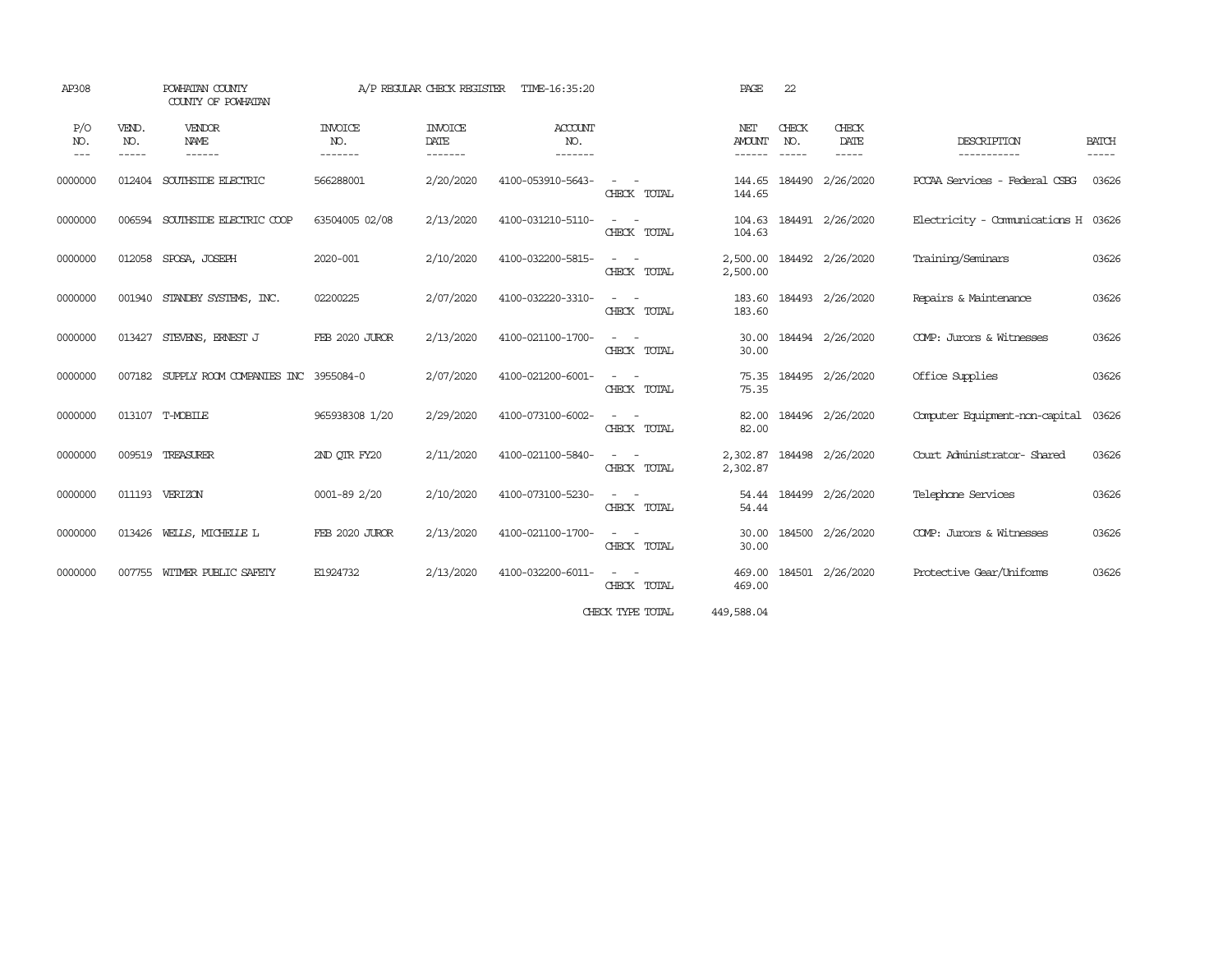| AP308               |              | POWHATAN COUNTY<br>COUNTY OF POWHATAN |                            | A/P VOID CHECK REGISTER           | TIME-16:35:20                    |                                                                                                                             | PAGE<br>-23                          |                           |                               |                       |
|---------------------|--------------|---------------------------------------|----------------------------|-----------------------------------|----------------------------------|-----------------------------------------------------------------------------------------------------------------------------|--------------------------------------|---------------------------|-------------------------------|-----------------------|
| P/O<br>NO.<br>$---$ | VEND.<br>NO. | VENDOR<br>NAME<br>------              | <b>INVOICE</b><br>NO.<br>. | <b>INVOICE</b><br>DATE<br>------- | <b>ACCOUNT</b><br>NO.<br>------- |                                                                                                                             | CHECK<br>NET<br><b>AMOUNT</b><br>NO. | CHECK<br>DATE<br>-----    | DESCRIPTION                   | <b>BATCH</b><br>----- |
| 0000000             | 010755       | INNOVATIVE TURF                       | 4319                       | 8/01/2019                         | 4100-014600-3320-                | $\sim$ $\sim$<br>CHECK TOTAL                                                                                                | 1,580.95-                            | 1,580.95-181613 8/14/2019 | Maintenance/Service Contracts | 00491                 |
| 0000000             | 012774       | LOEWY, ANDREW CAROLE                  | <b>ACTIVE AWARD</b>        | 1/27/2020                         | 4100-032200-6011-                | $\sim$ $\sim$<br>CHECK TOTAL                                                                                                | 588.71-                              | 588.71-184147 1/28/2020   | Protective Gear/Uniforms      | 00490                 |
| 0000000             | 010639       | WEILS FARGO HOME MORTGAGE 5008948123  |                            | 1/23/2020                         | 4100-021600-8002-                | $\frac{1}{2} \left( \frac{1}{2} \right) \left( \frac{1}{2} \right) = \frac{1}{2} \left( \frac{1}{2} \right)$<br>CHECK TOTAL | $259.05 -$                           | 259.05-184346 2/13/2020   | Copier Lease                  | 00492                 |
|                     |              |                                       |                            |                                   |                                  | CHECK TYPE TOTAL                                                                                                            | $2,428.71-$                          |                           |                               |                       |
|                     |              |                                       |                            |                                   |                                  | FINAL TOTAL                                                                                                                 | 447, 159.33                          |                           |                               |                       |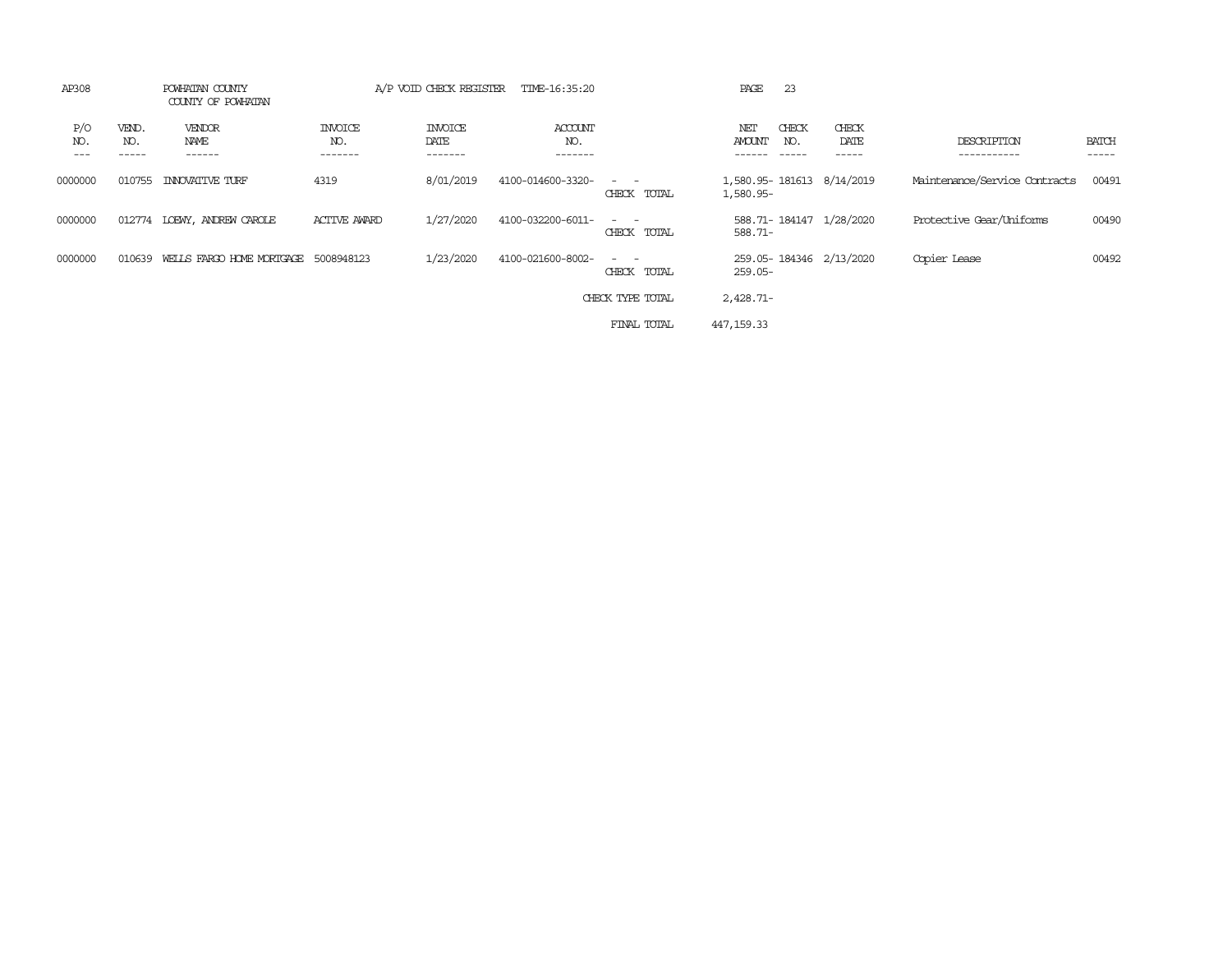| AP308                                                          |                             | POWHATAN COUNTY<br>COUNTY OF POWHATAN                                                                               |                                                                      | A/P REGULAR CHECK REGISTER                                                 | TIME-16:36:55                                                                                                              |                                                                                               | PAGE                                                                  | $\mathbf{1}$                  |                                                                                                          |                                                                                                                                  |                                                    |
|----------------------------------------------------------------|-----------------------------|---------------------------------------------------------------------------------------------------------------------|----------------------------------------------------------------------|----------------------------------------------------------------------------|----------------------------------------------------------------------------------------------------------------------------|-----------------------------------------------------------------------------------------------|-----------------------------------------------------------------------|-------------------------------|----------------------------------------------------------------------------------------------------------|----------------------------------------------------------------------------------------------------------------------------------|----------------------------------------------------|
| P/O<br>NO.<br>$\frac{1}{2}$                                    | VEND.<br>NO.<br>$- - - - -$ | VENDOR<br>NAME<br>------                                                                                            | <b>INVOICE</b><br>NO.<br>-------                                     | <b>INVOICE</b><br>DATE<br>--------                                         | <b>ACCOUNT</b><br>NO.<br>-------                                                                                           |                                                                                               | NET<br><b>AMOUNT</b><br>------                                        | CHECK<br>NO.<br>$\frac{1}{2}$ | CHECK<br>DATE<br>$- - - - -$                                                                             | DESCRIPTION<br>-----------                                                                                                       | <b>BATCH</b><br>-----                              |
| 0000000<br>0000000                                             | 013130                      | 013130 BALL OFFICE PRODUCTS, LLC<br>BALL OFFICE PRODUCTS, LLC                                                       | 0480339-001<br>0480356-001                                           | 1/29/2020<br>1/29/2020                                                     | 4301-014500-0029-<br>4301-014500-0029-                                                                                     | $\sim$ $  -$<br>$\sim$<br>$\sim$<br>CHECK TOTAL                                               | 1,825.00<br>14,018.30<br>15,843.30                                    | 184195<br>184195              | 2/05/2020<br>2/05/2020                                                                                   | Offie Upgrades JDR<br>Offie Upgrades JDR                                                                                         | 03607<br>03607                                     |
| 0000000<br>0000000<br>0000000                                  | 006965<br>006965<br>006965  | CINIAS CORPORATION<br>CINIAS CORPORATION<br>CINIAS CORPORATION                                                      | 4039501326<br>4040098231<br>4040680959                               | 1/08/2020<br>1/15/2020<br>1/22/2020                                        | 4501-043400-6011-<br>4501-043400-6011-<br>4501-043400-6011-                                                                | $\sim$<br>$\overline{\phantom{a}}$<br>CHECK TOTAL                                             | 10.18<br>10.18<br>5.85<br>26.21                                       | 184203<br>184203              | 2/05/2020<br>2/05/2020<br>184203 2/05/2020                                                               | <b>Uniforms</b><br>Uniforms<br>Uniforms                                                                                          | 03607<br>03607<br>03607                            |
| 0000000                                                        | 013054 CTSI                 |                                                                                                                     | 36663CS                                                              | 12/31/2019                                                                 | 4301-062100-8304-                                                                                                          | $\sim$<br>$\sim$ $-$<br>CHECK TOTAL                                                           | 65,674.00<br>65,674.00                                                |                               | 184206 2/05/2020                                                                                         | PMS Repurpose                                                                                                                    | 03607                                              |
| 0000000                                                        |                             | 010544 FOLKES ELECTRICAL                                                                                            | $20 - 1 - 022$                                                       | 1/10/2020                                                                  | 4301-071120-0011-                                                                                                          | $\sim$ $-$<br>$\sim$<br>CHECK TOTAL                                                           | 17,900.00<br>17,900.00                                                |                               | 184212 2/05/2020                                                                                         | FCP Lighting Upgrade                                                                                                             | 03607                                              |
| 0000000<br>0000000<br>0000000<br>0000000<br>0000000<br>0000000 | 011391                      | 011391 HALEY FORD<br>011391 HALEY FORD<br>HALEY FORD<br>011391 HALEY FORD<br>011391 HALEY FORD<br>011391 HALEY FORD | 44427199<br>44427200<br>44427242<br>44427243<br>44427245<br>44427246 | 1/02/2020<br>1/02/2020<br>1/15/2020<br>1/08/2020<br>1/08/2020<br>1/17/2020 | 4301-012500-8301-<br>4301-012500-8301-<br>4301-012500-8301-<br>4301-012500-8301-<br>4301-012500-8301-<br>4301-012500-8301- | $\sim$<br>$\sim$<br>$\sim$<br>$\sim$<br>$\equiv$<br>$\sim$<br>$\sim$<br>$\sim$<br>CHECK TOTAL | 7,378.70<br>5,762.16<br>5,762.16<br>6,847.41<br>7,060.16<br>39,545.03 | 184216<br>184216<br>184216    | 6,734.44 184216 2/05/2020<br>2/05/2020<br>2/05/2020<br>2/05/2020<br>184216 2/05/2020<br>184216 2/05/2020 | Sheriff's Vehicles<br>Sheriff's Vehicles<br>Sheriff's Vehicles<br>Sheriff's Vehicles<br>Sheriff's Vehicles<br>Sheriff's Vehicles | 03607<br>03607<br>03607<br>03607<br>03607<br>03607 |
| 0000000                                                        |                             | 012161 JMS GROUP, LLC                                                                                               | 60676B                                                               | 1/21/2020                                                                  | 4301-062100-8304-                                                                                                          | $\sim$<br>. —<br>CHECK TOTAL                                                                  | 4,853.00<br>4,853.00                                                  |                               | 184218 2/05/2020                                                                                         | PMS Repurpose                                                                                                                    | 03607                                              |
| 0000000                                                        |                             | 010924 MITCHELL PEST                                                                                                | 129801                                                               | 1/09/2020                                                                  | 4501-043600-3320-                                                                                                          | $\overline{\phantom{a}}$<br>CHECK TOTAL                                                       | 95.00<br>95.00                                                        |                               | 184228 2/05/2020                                                                                         | Maintenance and Svc Contracts                                                                                                    | 03607                                              |
| 0000000                                                        |                             | 011110 MOSELEY ARCHITECTS                                                                                           | 550492-034                                                           | 4/30/2019                                                                  | 4301-014500-0021-                                                                                                          | $\sim$<br>$\overline{\phantom{a}}$<br>CHECK TOTAL                                             | 1,046.64<br>1,046.64                                                  |                               | 184229 2/05/2020                                                                                         | Courthouse Exterior Painting                                                                                                     | 03607                                              |
| 0000000                                                        |                             | 012955 POWHATAN COUNTY PUBLIC                                                                                       | 131                                                                  | 1/24/2020                                                                  | 4501-043400-6008-                                                                                                          | $\sim$<br>$\sim$<br>CHECK TOTAL                                                               | 173.82<br>173.82                                                      |                               | 184237 2/05/2020                                                                                         | Gas/Grease/Oil/Vehicle Repairs                                                                                                   | 03613                                              |
| 0000000                                                        | 005050                      | POWHATAN LOCK SERVICES                                                                                              | 1850                                                                 | 1/13/2020                                                                  | 4301-014500-0029-                                                                                                          | $\sim$<br>$\sim$<br>CHECK TOTAL                                                               | 66.00<br>66.00                                                        |                               | 184239 2/05/2020                                                                                         | Offie Upgrades JDR                                                                                                               | 03608                                              |
| 0000000                                                        |                             | 012964 PROS CONSULTING, INC                                                                                         | <b>PROS 4620</b>                                                     | 1/21/2020                                                                  | 4301-071110-8305-                                                                                                          | $\omega_{\rm{max}}$ and $\omega_{\rm{max}}$<br>CHECK TOTAL                                    | 12,000.00<br>12,000.00                                                |                               | 184241 2/05/2020                                                                                         | Recreation Plan                                                                                                                  | 03608                                              |
| 0000000<br>0000000                                             |                             | 000620 R. C. GOODWIN & SONS, INC<br>000620 R. C. GOODWYN & SONS, INC                                                | 0887227<br>0888257                                                   | 12/19/2019<br>1/03/2020                                                    | 4301-071120-8304-<br>4501-043600-3310-                                                                                     | $\sim$<br>$\sim$<br>$\sim$<br>$\sim$<br>CHECK TOTAL                                           | 47.21<br>14.99<br>62.20                                               | 184243                        | 2/05/2020<br>184243 2/05/2020                                                                            | Field Improvements - 2018 Bond<br>Repairs and Maintenance                                                                        | 03608<br>03608                                     |
| 0000000                                                        |                             | 013375 SIGN CRAFTERS, INC                                                                                           | DEPOSIT19 16287                                                      | 4/05/2019                                                                  | 4301-014100-0003-                                                                                                          | $\sim$ $ -$<br>CHECK TOTAL                                                                    | 14,612.20<br>14,612.20                                                |                               | 184255 2/05/2020                                                                                         | Courthouse Village Signs                                                                                                         | 03609                                              |
| 0000000                                                        |                             | 012954 SMART DESIGN CONTRACTING                                                                                     | 190246                                                               | 1/23/2020                                                                  | 4502-044000-0009-                                                                                                          | CHECK TOTAL                                                                                   | 31,449.50<br>31,449.50                                                |                               | 184256 2/05/2020                                                                                         | WNTP Security Upgrades                                                                                                           | 03608                                              |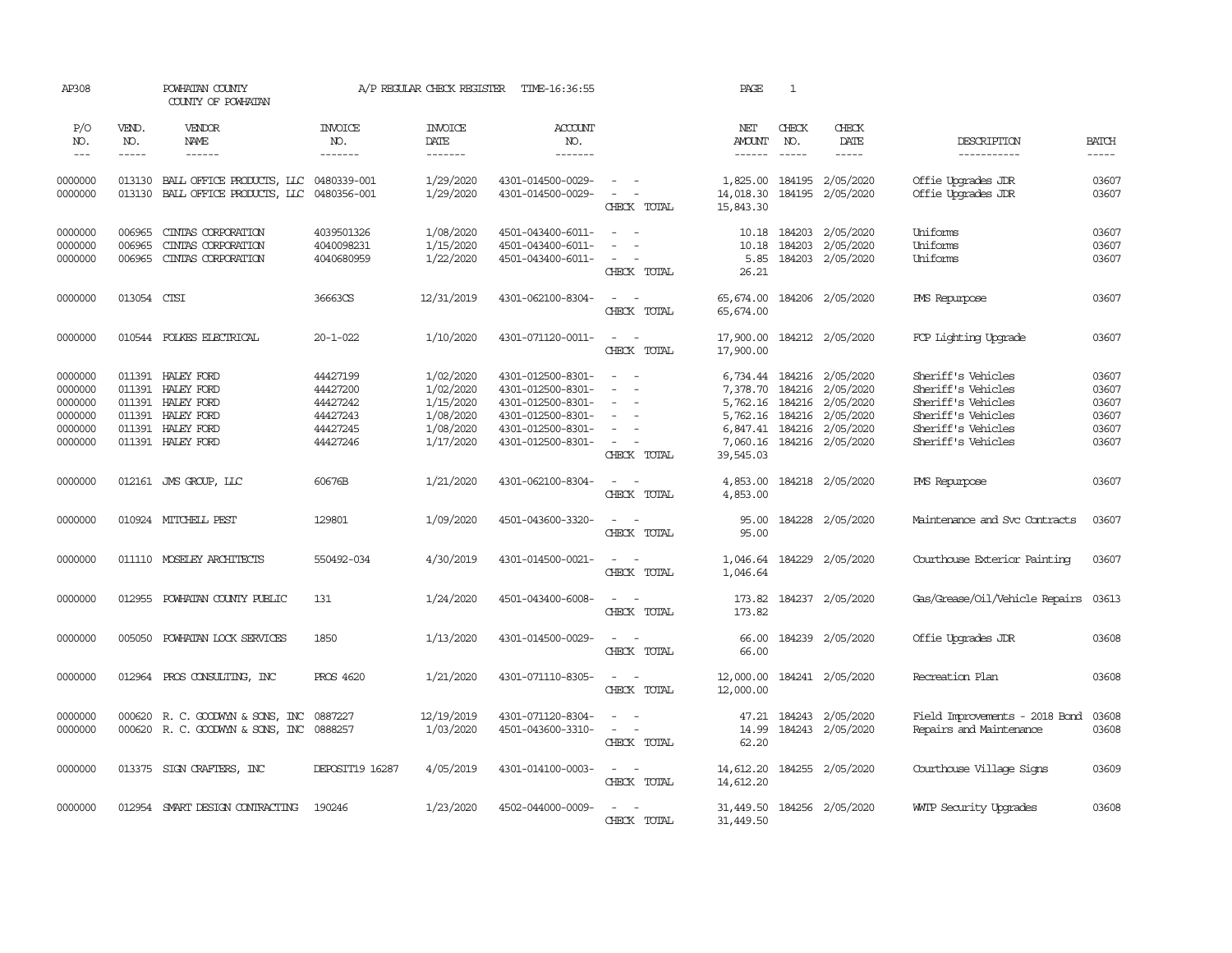| AP308   |             | POWHATAN COUNTY<br>COUNTY OF POWHATAN         |                | A/P REGULAR CHECK REGISTER | TIME-16:36:55     |                                    | PAGE          | 2             |                         |                               |              |
|---------|-------------|-----------------------------------------------|----------------|----------------------------|-------------------|------------------------------------|---------------|---------------|-------------------------|-------------------------------|--------------|
| P/O     | VEND.       | VENDOR                                        | <b>INVOICE</b> | <b>INVOICE</b>             | ACCOUNT           |                                    | NET           | CHECK         | CHECK                   |                               |              |
| NO.     | NO.         | NAME                                          | NO.            | <b>DATE</b>                | NO.               |                                    | AMOUNT        | NO.           | DATE                    | DESCRIPTION                   | <b>BATCH</b> |
| $---$   | $- - - - -$ | ------                                        | -------        | -------                    | -------           |                                    | $- - - - - -$ | $\frac{1}{2}$ | $\cdots \cdots \cdots$  | -----------                   | -----        |
| 0000000 | 012758      | STONE CENTER RICHMOND, INC 0144596-00         |                | 1/22/2020                  | 4301-014200-6004- | $\equiv$                           |               | 219.84 184260 | 2/05/2020               | Paving Village Building       | 03608        |
| 0000000 | 012758      | STONE CENTER RICHMOND, INC                    | 0144604-00     | 1/22/2020                  | 4301-014200-6004- |                                    | 217.65        | 184260        | 2/05/2020               | Paving Village Building       | 03608        |
| 0000000 | 012758      | STONE CENTER RICHMOND, INC 0144608-00         |                | 1/22/2020                  | 4301-014200-6004- |                                    |               | 214.38 184260 | 2/05/2020               | Paving Village Building       | 03608        |
| 0000000 | 012758      | STONE CENTER RICHMOND, INC 0144614-00         |                | 1/23/2020                  | 4301-014200-6004- |                                    |               | 225.29 184260 | 2/05/2020               | Paving Village Building       | 03608        |
| 0000000 | 012758      | STONE CENTER RICHMOND, INC 0144623-00         |                | 1/23/2020                  | 4301-014200-6004- |                                    |               | 217.11 184260 | 2/05/2020               | Paving Village Building       | 03608        |
| 0000000 | 012758      | STONE CENTER RICHMOND, INC 0144628-00         |                | 1/23/2020                  | 4301-014200-6004- |                                    | 212.20        | 184260        | 2/05/2020               | Paving Village Building       | 03608        |
| 0000000 | 012758      | STONE CENTER RICHMOND, INC 0144635-00         |                | 1/23/2020                  | 4301-014200-6004- |                                    |               | 222.56 184260 | 2/05/2020               | Paving Village Building       | 03608        |
| 0000000 | 012758      | STONE CENTER RICHMOND, INC 0144643-00         |                | 1/24/2020                  | 4301-014200-6004- |                                    | 218.75        | 184260        | 2/05/2020               | Paving Village Building       | 03608        |
| 0000000 | 012758      | STONE CENTER RICHMOND, INC                    | 0144644-00     | 1/24/2020                  | 4301-014200-6004- |                                    | 229.11        | 184260        | 2/05/2020               | Paving Village Building       | 03608        |
| 0000000 | 012758      | STONE CENTER RICHMOND, INC 0144649-00         |                | 1/24/2020                  | 4301-014200-6004- |                                    | 165.83        |               | 184260 2/05/2020        | Paving Village Building       | 03608        |
|         |             |                                               |                |                            |                   | CHECK TOTAL                        | 2,142.72      |               |                         |                               |              |
|         |             |                                               |                |                            |                   |                                    |               |               |                         |                               |              |
| 0000000 | 007450      | THOMSON REUTERS -                             | 841583658      | 1/01/2020                  | 4116-021100-6012- | $\overline{\phantom{a}}$<br>$\sim$ | 462.90        |               | 184262 2/05/2020        | Law Library Expenses          | 03608        |
|         |             |                                               |                |                            |                   | CHECK TOTAL                        | 462.90        |               |                         |                               |              |
| 0000000 | 010088      | TREASURER                                     | 02/04/2020     | 2/04/2020                  | 4116-032200-0010- |                                    | $.00 \times$  | 184263        | 2/05/2020               | SAFER Expenses                | 03617        |
| 0000000 | 010088      | TREASURER                                     | 02/04/2020     | 2/04/2020                  | 4116-032200-0010- |                                    | 35.00         | 184263        | 2/05/2020               | SAFER Expenses                | 03617        |
| 0000000 | 010088      | TREASURER                                     | 02/04/2020     | 2/04/2020                  | 4116-032200-0010- | $\sim$                             | 35.00         | 184263        | 2/05/2020               | SAFER Expenses                | 03617        |
|         |             |                                               |                |                            |                   | CHECK TOTAL                        | 70.00         |               |                         |                               |              |
| 0000000 |             | 013379 TREASURER, CHESTERFIELD C 2015393 1/22 |                | 1/22/2020                  | 4501-043500-5112- | $\sim$<br>$\sim$                   | 40,613.93     |               | 184264 2/05/2020        | Chesterfield Bi-monthly Fees  | 03608        |
|         |             |                                               |                |                            |                   | CHECK TOTAL                        | 40,613.93     |               |                         |                               |              |
|         |             |                                               |                |                            |                   |                                    |               |               |                         |                               |              |
| 0000000 | 013378      | TREEHAUSPITALITY, LLC                         | 5177182        | 9/06/2019                  | 4116-031212-6015- | $\sim$                             | 99.00         |               | 184265 2/05/2020        | Ancillary Expenses            | 03608        |
|         |             |                                               |                |                            |                   | CHECK TOTAL                        | 99.00         |               |                         |                               |              |
| 0000000 |             | 011767 VILLAGE BUILDING COMPANY, 116          |                | 1/24/2020                  | 4301-014500-0029- | $\sim$<br>$\sim$                   | 7,448.00      |               | 184269 2/05/2020        | Offie Upgrades JDR            | 03608        |
|         |             |                                               |                |                            |                   | CHECK TOTAL                        | 7,448.00      |               |                         |                               |              |
|         |             |                                               |                |                            |                   |                                    |               |               |                         |                               |              |
| 0000000 | 007415      | VIRGINIA UTILITY                              | 10190350       | 10/31/2019                 | 4501-043500-3140- |                                    |               |               | 32.55 184271 2/05/2020  | Professional Services - Water | 03608        |
| 0000000 |             | 007415 VIRGINIA UTILITY                       | 10190350       | 10/31/2019                 | 4501-043600-3142- | $\sim$<br>$\overline{\phantom{a}}$ | 32.55         |               | 184271 2/05/2020        | Professional Services - Sewer | 03608        |
|         |             |                                               |                |                            |                   | CHECK TOTAL                        | 65.10         |               |                         |                               |              |
| 0000000 | 009183      | AIR, WATER & SOIL LABORA-                     | V20000591      | 1/22/2020                  | 4501-043500-3140- |                                    | 40.00         | 184276        | 2/13/2020               | Professional Services - Water | 03615        |
| 0000000 | 009183      | AIR, WATER & SOIL LABORA- V20000626           |                | 1/23/2020                  | 4501-043600-3142- | $\blacksquare$                     | 40.00         | 184276        | 2/13/2020               | Professional Services - Sewer | 03615        |
| 0000000 | 009183      | AIR, WATER & SOIL LABORA- V20000627           |                | 1/23/2020                  | 4501-043600-3142- |                                    | 40.00         |               | 184276 2/13/2020        | Professional Services - Sewer | 03615        |
| 0000000 | 009183      | AIR, WATER & SOIL LABORA- V20000679           |                | 1/28/2020                  | 4501-043600-3142- |                                    | 133.60        | 184276        | 2/13/2020               | Professional Services - Sewer | 03615        |
| 0000000 | 009183      | AIR, WATER & SOIL LABORA- V20000704           |                | 1/28/2020                  | 4501-043600-3142- | $\sim$                             |               |               | 111.80 184276 2/13/2020 | Professional Services - Sewer | 03615        |
| 0000000 | 009183      | AIR, WATER & SOIL LABORA-                     | V20000802      | 2/04/2020                  | 4501-043600-3142- |                                    | 111.80        | 184276        | 2/13/2020               | Professional Services - Sewer | 03615        |
| 0000000 | 009183      | AIR, WATER & SOIL LABORA- V20000827           |                | 2/04/2020                  | 4501-043600-3142- |                                    | 133.60        |               | 184276 2/13/2020        | Professional Services - Sewer | 03615        |
|         |             |                                               |                |                            |                   | CHECK TOTAL                        | 610.80        |               |                         |                               |              |
| 0000000 | 006655      | BLOSSMAN GAS COMPANIES,                       | 9064908        | 1/28/2020                  | 4501-043600-5120- |                                    | 353.22        |               | 184277 2/13/2020        | Fuel (htg)                    | 03615        |
| 0000000 | 006655      | BLOSSMAN GAS COMPANIES,                       | 9065022        | 1/29/2020                  | 4501-043600-5120- | $\sim$<br>$\sim$                   | 299.25        |               | 184277 2/13/2020        | Fuel (htg)                    | 03615        |
|         |             |                                               |                |                            |                   | CHECK TOTAL                        | 652.47        |               |                         |                               |              |
|         |             |                                               |                |                            |                   |                                    |               |               |                         |                               |              |
| 0000000 |             | 009991 BMS DIRECT                             | 141973         | 1/24/2020                  | 4501-043400-5210- | $\sim$<br>$\sim$                   | 139.29        |               | 184279 2/13/2020        | Postage                       | 03615        |
|         |             |                                               |                |                            |                   | CHECK TOTAL                        | 139.29        |               |                         |                               |              |
| 0000000 |             | 007296 BOUND TREE MEDICAL, LLC                | 83480645       | 1/21/2020                  | 4120-032301-6013- | $\sim$<br>$\sim$                   |               |               | 724.56 184280 2/13/2020 | Medical Supplies              | 03615        |
|         |             |                                               |                |                            |                   | CHECK TOTAL                        | 724.56        |               |                         |                               |              |
|         |             |                                               |                |                            |                   |                                    |               |               |                         |                               |              |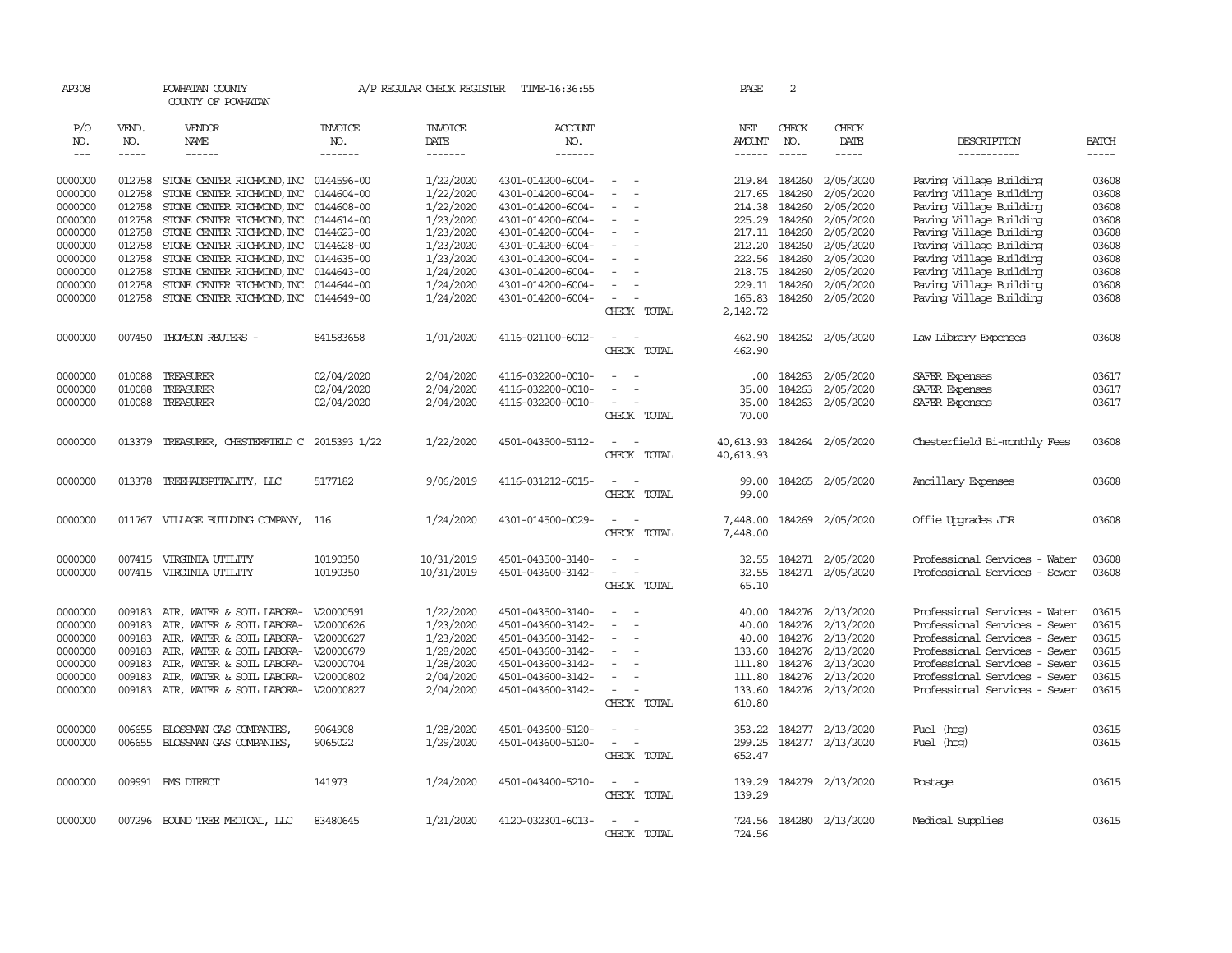| AP308              |                       | POWHATAN COUNTY<br>COUNTY OF POWHATAN                  |                                  | A/P REGULAR CHECK REGISTER        | TIME-16:36:55                          |                                                                                                                                               | PAGE                              | $\overline{3}$                |                               |                                                    |                       |
|--------------------|-----------------------|--------------------------------------------------------|----------------------------------|-----------------------------------|----------------------------------------|-----------------------------------------------------------------------------------------------------------------------------------------------|-----------------------------------|-------------------------------|-------------------------------|----------------------------------------------------|-----------------------|
| P/O<br>NO.<br>$--$ | VEND.<br>NO.<br>----- | <b>VENDOR</b><br>NAME<br>$- - - - - -$                 | <b>INVOICE</b><br>NO.<br>------- | <b>INVOICE</b><br>DATE<br>------- | ACCOUNT<br>NO.<br>-------              |                                                                                                                                               | NET<br>AMOUNT<br>------           | CHECK<br>NO.<br>$\frac{1}{2}$ | CHECK<br>DATE<br>-----        | DESCRIPTION<br>-----------                         | <b>BATCH</b><br>----- |
| 0000000            | 013293                | BOWAN CONSULTING GROUP L                               | 286997                           | 1/31/2020                         | 4301-032200-6002-                      | $\sim$ $ \sim$<br>CHECK TOTAL                                                                                                                 | 201.00<br>201.00                  | 184281                        | 2/13/2020                     | Fire Station Driveway Improvem                     | 03615                 |
| 0000000<br>0000000 | 011389<br>011389      | COSTEN FLOORS<br>COSTEN FLOORS                         | CG006846<br>CG906566             | 1/30/2020<br>1/28/2020            | 4301-014500-0029-<br>4301-014500-0017- | $\sim$ $ \sim$<br>$\overline{\phantom{a}}$<br>$\overline{\phantom{a}}$<br>CHECK TOTAL                                                         | 3,004.00<br>7,865.00<br>10,869.00 | 184289<br>184289              | 2/13/2020<br>2/13/2020        | Offie Upgrades JDR<br>Library Renovations          | 03615<br>03615        |
| 0000000            |                       | 013174 EAST COAST EMERGENCY VEHI                       | 15932                            | 1/31/2020                         | 4301-012400-8301-                      | $\sim$<br>$\sim$<br>CHECK TOTAL                                                                                                               | 19,030.00<br>19,030.00            |                               | 184293 2/13/2020              | Fire Department Equipment                          | 03615                 |
| 0000000            | 006510                | EMERGENCY SERVICES                                     | 397                              | 2/02/2020                         | 4120-032300-3110-                      | $\sim$<br>$\sim$<br>CHECK TOTAL                                                                                                               | 31,266.00<br>31,266.00            |                               | 184294 2/13/2020              | Contract Services-Daytime Cove                     | 03615                 |
| 0000000<br>0000000 | 007537<br>007537      | FERGUSON ENTERPRISES, INC<br>FERGUSON ENTERPRISES, INC | 2090158<br>2091294               | 1/21/2020<br>1/27/2020            | 4501-043600-3310-<br>4501-043600-3310- | $\frac{1}{2} \left( \frac{1}{2} \right) \left( \frac{1}{2} \right) = \frac{1}{2} \left( \frac{1}{2} \right)$<br>$\sim$ $ \sim$<br>CHECK TOTAL | 109.55<br>52.80<br>162.35         | 184295                        | 184295 2/13/2020<br>2/13/2020 | Repairs and Maintenance<br>Repairs and Maintenance | 03615<br>03615        |
| 0000000            |                       | 013381 GLASS, JONATHAN D                               | <b>ACTIVE AWARD</b>              | 1/14/2020                         | 4116-032200-0010-                      | $\sim$ $ \sim$<br>CHECK TOTAL                                                                                                                 | 588.71<br>588.71                  |                               | 184298 2/13/2020              | SAFER Expenses                                     | 03612                 |
| 0000000            |                       | 013384 MILBURN, JACOB E                                | <b>ACTIVE AWARD</b>              | 1/14/2020                         | 4116-032200-0010-                      | $\sim$ $ \sim$<br>CHECK TOTAL                                                                                                                 | 588.71                            |                               | 588.71 184310 2/13/2020       | SAFER Expenses                                     | 03612                 |
| 0000000            |                       | 013386 MUELLER, PATRICK KEITH                          | <b>ACTIVE AWARD</b>              | 1/14/2020                         | 4116-032200-0010-                      | $\sim$ $ \sim$<br>CHECK TOTAL                                                                                                                 | 553.71                            |                               | 553.71 184311 2/13/2020       | SAFER Expenses                                     | 03612                 |
| 0000000            |                       | 010963 MUSCO SPORTS LIGHTING, LLC 331323               |                                  | 12/27/2019                        | 4301-071120-0011-                      | $\sim$ $ \sim$<br>CHECK TOTAL                                                                                                                 | 26,334.25<br>26, 334.25           |                               | 184312 2/13/2020              | FCP Lighting Upgrade                               | 03615                 |
| 0000000            |                       | 012964 PROS CONSULTING, INC                            | <b>PROS 4632</b>                 | 1/31/2020                         | 4301-071110-8305-                      | $\sim$ $\sim$<br>CHECK TOTAL                                                                                                                  | 3,877.88<br>3,877.88              |                               | 184318 2/13/2020              | Recreation Plan                                    | 03616                 |
| 0000000            |                       | 013391 ROBINS, PAUL                                    | TRIP# 19-001856                  | 1/06/2020                         | 3120-016050-0001-                      | $\sim$ $ -$<br>CHECK TOTAL                                                                                                                    | 540.18<br>540.18                  |                               | 184324 2/13/2020              | Fees for Rescue Transport Serv 03616               |                       |
| 0000000            | 013382                | SEARS, NICHOLAS                                        | <b>ACTIVE AWARD</b>              | 1/14/2020                         | 4116-032200-0010-                      | $\sim$ 100 $\sim$<br>CHECK TOTAL                                                                                                              | 588.71<br>588.71                  |                               | 184327 2/13/2020              | SAFER Expenses                                     | 03612                 |
| 0000000            | 012283                | SMARTSITES                                             | 0008038                          | 1/01/2020                         | 4116-032200-0010-                      | $\sim$<br>$\sim$<br>CHECK TOTAL                                                                                                               | 973.65<br>973.65                  |                               | 184329 2/13/2020              | SAFER Expenses                                     | 03616                 |
| 0000000            | 012214                | TARGETSOLUTIONS LEARNING                               | INV00000033148                   | 12/18/2019                        | 4120-032200-8215-                      | $\sim$ $ \sim$<br>CHECK TOTAL                                                                                                                 | 20,095.00<br>20,095.00            |                               | 184335 2/13/2020              | State Dept of Fire Programs Fu 03616               |                       |
| 0000000            |                       | 011193 VERIZON                                         | 000013574714                     | 12/27/2019                        | 4501-043400-5230-                      | $\sim$ $ -$<br>CHECK TOTAL                                                                                                                    | 53.84<br>53.84                    |                               | 184340 2/13/2020              | Telephone System                                   | 03616                 |
| 0000000            |                       | 011767 VILLAGE BUILDING COMPANY, 119                   |                                  | 2/03/2020                         | 4301-014500-0017-                      | $\sim$ $ -$<br>CHECK TOTAL                                                                                                                    | 4,715.00<br>4,715.00              |                               | 184342 2/13/2020              | Library Renovations                                | 03616                 |
| 0000000            |                       | 007415 VIRGINIA UTILITY                                | 01200345                         | 1/31/2020                         | 4501-043500-3140-                      | $\sim$                                                                                                                                        |                                   |                               | 24.68 184343 2/13/2020        | Professional Services - Water                      | 03616                 |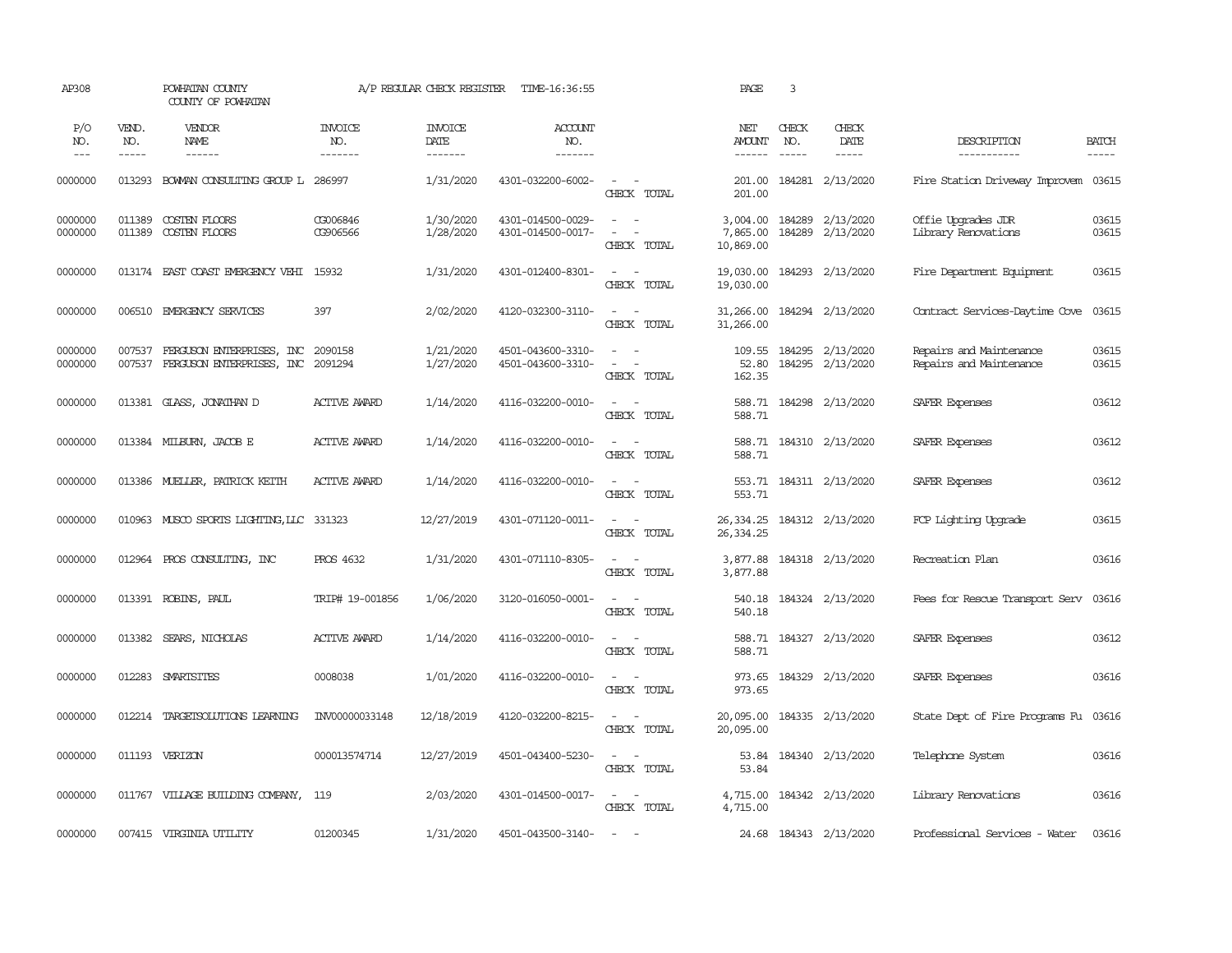| AP308      |               | POWHATAN COUNTY<br>COUNTY OF POWHATAN |                       | A/P REGULAR CHECK REGISTER | TIME-16:36:55     |                                                   | PAGE                   | $\overline{4}$ |                  |                                |              |
|------------|---------------|---------------------------------------|-----------------------|----------------------------|-------------------|---------------------------------------------------|------------------------|----------------|------------------|--------------------------------|--------------|
| P/O<br>NO. | VEND.<br>NO.  | VENDOR<br>NAME                        | <b>INVOICE</b><br>NO. | <b>INVOICE</b><br>DATE     | ACCOUNT<br>NO.    |                                                   | NET<br><b>AMOUNT</b>   | CHECK<br>NO.   | CHECK<br>DATE    | DESCRIPTION                    | <b>BATCH</b> |
| $---$      | $\frac{1}{2}$ | ------                                | -------               | -------                    | --------          |                                                   |                        | $\frac{1}{2}$  | -----            | -----------                    | -----        |
| 0000000    |               | 007415 VIRGINIA UTILITY               | 01200345              | 1/31/2020                  | 4501-043600-3142- | CHECK TOTAL                                       | 24.67<br>49.35         |                | 184343 2/13/2020 | Professional Services - Sewer  | 03616        |
| 0000000    | 012845        | WARD, MATTHEW CHANNING                | <b>ACTIVE AWARD</b>   | 1/14/2020                  | 4116-032200-0010- | $\sim$<br>$\sim$<br>CHECK TOTAL                   | 553.71<br>553.71       |                | 184344 2/13/2020 | SAFER Expenses                 | 03612        |
| 0000000    | 011181        | WELLS FARGO FINANCIAL                 | 5008901905            | 1/20/2020                  | 4501-043400-3320- | $\sim$<br>$\sim$<br>CHECK TOTAL                   | 257.79<br>257.79       |                | 184345 2/13/2020 | Maintenance and Service Contra | 03616        |
| 0000000    |               | 011931 ALTAIRIS TECHNOLOGY            | 33-POW                | 2/10/2020                  | 4301-031200-6001- | $\overline{\phantom{a}}$<br>$\sim$<br>CHECK TOTAL | 29,328.00<br>29,328.00 |                | 184350 2/20/2020 | Public Safety Radio System     | 03618        |
| 0000000    | 012849        | AQUA VIRGINIA                         | 10050310 1/20         | 2/06/2020                  | 4501-043600-5130- |                                                   | 17.62                  | 184352         | 2/20/2020        | Water - Sewer Facilities       | 03618        |
| 0000000    | 012849        | AQUA VIRGINIA                         | 14072759 1/20         | 2/06/2020                  | 4501-043400-5130- |                                                   | 24.72                  |                | 184352 2/20/2020 | Water                          | 03618        |
|            |               |                                       |                       |                            |                   | CHECK TOTAL                                       | 42.34                  |                |                  |                                |              |
| 0000000    | 008668        | BANK OF AMERICA                       | 02/03/2020            | 2/03/2020                  | 4116-035500-0008- | $\equiv$<br>$\sim$                                | 47.98                  | 184355         | 2/20/2020        | Emerg Perform Grant            | 03628        |
| 0000000    | 008668        | BANK OF AMERICA                       | 02/03/2020            | 2/03/2020                  | 4116-035500-0008- |                                                   | 279.81                 | 184355         | 2/20/2020        | Emerg Perform Grant            | 03628        |
| 0000000    | 008668        | BANK OF AMERICA                       | 02/03/2020            | 2/03/2020                  | 4116-035500-0008- | $\overline{\phantom{a}}$                          | 337.77                 | 184355         | 2/20/2020        | Emerg Perform Grant            | 03628        |
| 0000000    | 008668        | BANK OF AMERICA                       | 02/03/2020            | 2/03/2020                  | 4116-035500-0008- | ÷.                                                | 64.95                  | 184355         | 2/20/2020        | Emerg Perform Grant            | 03628        |
| 0000000    | 008668        | BANK OF AMERICA                       | 02/03/2020            | 2/03/2020                  | 4116-035500-0008- |                                                   | 207.05                 | 184355         | 2/20/2020        | Emerg Perform Grant            | 03628        |
| 0000000    | 008668        | BANK OF AMERICA                       | 02/03/2020            | 2/03/2020                  | 4116-035500-0008- | $\overline{\phantom{a}}$<br>÷,                    | 640.83                 | 184355         | 2/20/2020        | Emerg Perform Grant            | 03628        |
| 0000000    | 008668        | BANK OF AMERICA                       | 02/03/2020            | 2/03/2020                  | 4116-035500-0008- |                                                   | 25.10                  | 184355         | 2/20/2020        | Emerg Perform Grant            | 03628        |
| 0000000    | 008668        | BANK OF AMERICA                       | 02/03/2020            | 2/03/2020                  | 4116-035500-0008- | $\blacksquare$                                    | 339.58                 | 184355         | 2/20/2020        | Emerg Perform Grant            | 03628        |
| 0000000    | 008668        | BANK OF AMERICA                       | 02/03/2020            | 2/03/2020                  | 4116-035500-0008- |                                                   | 69.98                  | 184355         | 2/20/2020        | Emerg Perform Grant            | 03628        |
| 0000000    | 008668        | BANK OF AMERICA                       | 02/03/2020            | 2/03/2020                  | 4116-035500-0008- | $\equiv$                                          | 49.45                  | 184355         | 2/20/2020        | Emerg Perform Grant            | 03628        |
| 0000000    | 008668        | BANK OF AMERICA                       | 02/03/2020            | 2/03/2020                  | 4301-012400-8301- | $\equiv$                                          | 2,049.24               | 184355         | 2/20/2020        | Fire Department Equipment      | 03628        |
| 0000000    | 008668        | BANK OF AMERICA                       | 02/03/2020            | 2/03/2020                  | 4301-012400-8301- |                                                   | 59.81                  | 184355         | 2/20/2020        | Fire Department Equipment      | 03628        |
| 0000000    | 008668        | BANK OF AMERICA                       | 02/03/2020            | 2/03/2020                  | 4501-043400-5210- | $\overline{a}$<br>$\overline{\phantom{a}}$        | 27.80                  | 184355         | 2/20/2020        | Postage                        | 03628        |
| 0000000    | 008668        | BANK OF AMERICA                       | 02/03/2020            | 2/03/2020                  | 4501-043400-5130- | $\overline{a}$                                    | 20.02                  | 184355         | 2/20/2020        | Water                          | 03628        |
| 0000000    | 008668        | BANK OF AMERICA                       | 02/03/2020            | 2/03/2020                  | 4501-043500-3310- |                                                   | 26.93                  | 184355         | 2/20/2020        | Repairs and Maintenance        | 03628        |
| 0000000    | 008668        | BANK OF AMERICA                       | 02/03/2020            | 2/03/2020                  | 4501-043600-3310- |                                                   | 83.00                  | 184355         | 2/20/2020        | Repairs and Maintenance        | 03628        |
| 0000000    | 008668        | BANK OF AMERICA                       | 02/03/2020            | 2/03/2020                  | 4501-043600-3310- | $\equiv$<br>$\overline{\phantom{a}}$              |                        | 83.00-184355   | 2/20/2020        | Repairs and Maintenance        | 03628        |
| 0000000    | 008668        | BANK OF AMERICA                       | 02/03/2020            | 2/03/2020                  | 4501-043600-6015- |                                                   | 84.00                  | 184355         | 2/20/2020        | Lab Supplies                   | 03628        |
| 0000000    | 008668        | BANK OF AMERICA                       | 02/03/2020            | 2/03/2020                  | 4501-043600-6015- | $\blacksquare$                                    | 867.22                 | 184355         | 2/20/2020        | Lab Supplies                   | 03628        |
| 0000000    | 008668        | BANK OF AMERICA                       | 02/03/2020            | 2/03/2020                  | 4501-043600-6015- | ÷                                                 | 757.77                 | 184355         | 2/20/2020        | Lab Supplies                   | 03628        |
| 0000000    | 008668        | BANK OF AMERICA                       | 02/03/2020            | 2/03/2020                  | 4501-043600-3310- |                                                   | 57.52                  | 184355         | 2/20/2020        | Repairs and Maintenance        | 03628        |
| 0000000    | 008668        | BANK OF AMERICA                       | 02/03/2020            | 2/03/2020                  | 4501-043600-6016- |                                                   | 1,925.00               | 184355         | 2/20/2020        | Chemicals                      | 03628        |
| 0000000    | 008668        | BANK OF AMERICA                       | 02/03/2020            | 2/03/2020                  | 4501-043400-5810- |                                                   | 75.00                  | 184355         | 2/20/2020        | Dues/Association Membership    | 03628        |
| 0000000    | 008668        | BANK OF AMERICA                       | 02/03/2020            | 2/03/2020                  | 4501-043400-5810- |                                                   | 50.00                  | 184355         | 2/20/2020        | Dues/Association Membership    | 03628        |
| 0000000    | 008668        | BANK OF AMERICA                       | 02/03/2020            | 2/03/2020                  | 4501-043400-5810- |                                                   | 50.00                  | 184355         | 2/20/2020        | Dues/Association Membership    | 03628        |
| 0000000    | 008668        | BANK OF AMERICA                       | 02/03/2020            | 2/03/2020                  | 4501-043400-5810- | ÷                                                 | 50.00                  | 184355         | 2/20/2020        | Dues/Association Membership    | 03628        |
| 0000000    | 008668        | BANK OF AMERICA                       | 02/03/2020            | 2/03/2020                  | 4501-043600-3310- | $\overline{\phantom{a}}$                          | 3,241.14               |                | 184355 2/20/2020 | Repairs and Maintenance        | 03628        |
|            |               |                                       |                       |                            |                   | CHECK TOTAL                                       | 11,403.95              |                |                  |                                |              |
| 0000000    | 008723        | CAS SEVERN                            | 435675                | 1/31/2020                  | 4301-012510-8309- |                                                   | 2,225.25               | 184359         | 2/20/2020        | High Speed Connection          | 03618        |
| 0000000    | 008723        | CAS SEVERN                            | 435676                | 1/31/2020                  | 4301-012510-8300- | $\overline{\phantom{a}}$                          | 4,482.84               | 184359         | 2/20/2020        | IT and Phone Infrastructure    | 03618        |
|            |               |                                       |                       |                            |                   | CHECK TOTAL                                       | 6,708.09               |                |                  |                                |              |
|            |               |                                       |                       |                            |                   |                                                   |                        |                |                  |                                |              |
| 0000000    | 006965        | CINIAS CORPORATION                    | 4041323988            | 1/29/2020                  | 4501-043400-6011- | - 14                                              | 41.56                  |                | 184362 2/20/2020 | Uniforms                       | 03618        |
|            |               |                                       |                       |                            |                   | CHECK TOTAL                                       | 41.56                  |                |                  |                                |              |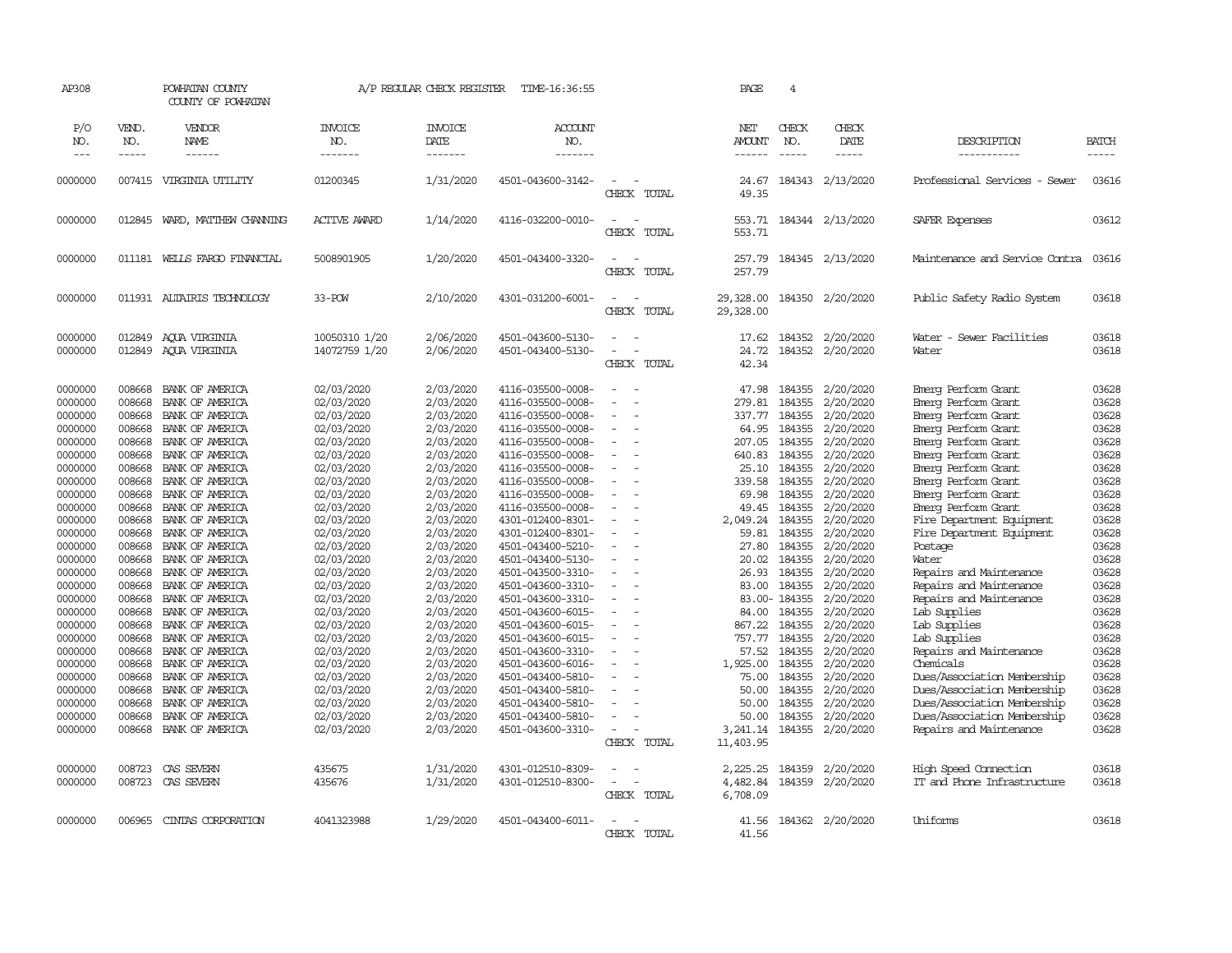| AP308              |                  | POWHATAN COUNTY<br>COUNTY OF POWHATAN                    |                                    | A/P REGULAR CHECK REGISTER | TIME-16:36:55                          |                                                                                                           | PAGE                              | 5             |                                             |                                                                |                |
|--------------------|------------------|----------------------------------------------------------|------------------------------------|----------------------------|----------------------------------------|-----------------------------------------------------------------------------------------------------------|-----------------------------------|---------------|---------------------------------------------|----------------------------------------------------------------|----------------|
| P/O<br>NO.         | VEND.<br>NO.     | VENDOR<br>NAME                                           | <b>INVOICE</b><br>NO.              | <b>INVOICE</b><br>DATE     | <b>ACCOUNT</b><br>NO.                  |                                                                                                           | NET<br>AMOUNT                     | CHECK<br>NO.  | CHECK<br>DATE                               | DESCRIPTION                                                    | <b>BATCH</b>   |
| $---$              | $- - - - -$      | ------                                                   | -------                            | -------                    | --------                               |                                                                                                           | $- - - - - -$                     | $\frac{1}{2}$ | $- - - - -$                                 | -----------                                                    | $- - - - -$    |
| 0000000<br>0000000 | 012805<br>012805 | COMONWEALTH SPECTRUM<br>COMONWEALTH SPECTRUM             | 02062020-01<br>02072020-01         | 2/06/2020<br>2/07/2020     | 4301-031200-6001-<br>4301-031200-6001- | $\sim$ $ \sim$<br>$\sim$ $ \sim$<br>CHECK TOTAL                                                           | 275.00 184364<br>606.25<br>881.25 | 184364        | 2/20/2020<br>2/20/2020                      | Public Safety Radio System<br>Public Safety Radio System       | 03618<br>03618 |
| 0000000<br>0000000 | 000860<br>000860 | DOMINION ENERGY VIRGINIA<br>DOMINION ENERGY VIRGINIA     | 1223507334 1/31<br>1875198911 2/03 | 2/03/2020<br>2/04/2020     | 4501-043400-5110-<br>4501-043500-5110- | $\sim$ $ \sim$<br>$\omega_{\rm{max}}$ and $\omega_{\rm{max}}$<br>CHECK TOTAL                              | 226.20<br>66.12<br>292.32         |               | 184371 2/20/2020<br>184371 2/20/2020        | Electricity<br>Electricity                                     | 03618<br>03618 |
| 0000000<br>0000000 | 000860<br>000860 | DOMINION ENERGY VIRGINIA<br>DOMINION ENERGY VIRGINIA     | 2907028530 1/30<br>3085476897 1/31 | 2/03/2020<br>2/03/2020     | 4501-043400-5110-<br>4501-043600-5110- | $\sim$ $ -$<br>$\overline{\phantom{a}}$<br>$\sim$<br>CHECK TOTAL                                          | 166.74<br>221.53                  |               | 54.79 184372 2/20/2020<br>184372 2/20/2020  | Electricity<br>Electricity                                     | 03618<br>03618 |
| 0000000<br>0000000 | 000860<br>000860 | DOMINION ENERGY VIRGINIA<br>DOMINION ENERGY VIRGINIA     | 6656300552 2/03<br>7897055856 2/03 | 2/02/2020<br>2/03/2020     | 4501-043500-5110-<br>4501-043600-5110- | $\sim$<br>$\sim$<br>$\sim$ $-$<br>CHECK TOTAL                                                             | 2,910.41<br>3,260.13              |               | 349.72 184373 2/20/2020<br>184373 2/20/2020 | Electricity<br>Electricity                                     | 03618<br>03618 |
| 0000000            | 000860           | DOMINION ENERGY VIRGINIA                                 | 9052426195 2/03                    | 2/03/2020                  | 4501-043600-5110-                      | $\sim$ $ -$<br>CHECK TOTAL                                                                                | 148.85<br>148.85                  |               | 184374 2/20/2020                            | Electricity                                                    | 03618          |
| 0000000<br>0000000 | 007147           | 007147 DRAPER ADEN ASSOCIATES<br>DRAPER ADEN ASSOCIATES, | 2020010188<br>2020010188           | 1/31/2020<br>1/31/2020     | 4501-043500-3140-<br>4501-043600-3142- | $\omega_{\rm{max}}$ and $\omega_{\rm{max}}$<br>$\omega_{\rm{max}}$ and $\omega_{\rm{max}}$<br>CHECK TOTAL | 890.00<br>1,780.00                |               | 890.00 184375 2/20/2020<br>184375 2/20/2020 | Professional Services - Water<br>Professional Services - Sewer | 03618<br>03618 |
| 0000000            |                  | 011224 ELECTRONIC SYSTEMS, INC.                          | IN1506264                          | 2/03/2020                  | 4501-043400-3320-                      | $\sim$ $ \sim$<br>CHECK TOTAL                                                                             | 45.25<br>45.25                    |               | 184377 2/20/2020                            | Maintenance and Service Contra 03618                           |                |
| 0000000            | 009639           | EMS MANAGEMENT &                                         | 038343                             | 1/31/2020                  | 4120-032300-5845-                      | $\sim$ $ -$<br>CHECK TOTAL                                                                                | 2,344.65<br>2,344.65              |               | 184378 2/20/2020                            | EMS Transport Third Party Bill 03618                           |                |
| 0000000            |                  | 013399 NICE CONSTRUCTION, LLC                            | REFUND BOND                        | 2/11/2020                  | 405-000200-0255-                       | $\sim$ $ \sim$<br>CHECK TOTAL                                                                             | 3,000.00<br>3,000.00              |               | 184393 2/20/2020                            | NICE CONSTRUCTION LLC                                          | 03619          |
| 0000000            | 012949           | <b>QUINN EVANS ARCHITECTS</b>                            | 32707                              | 2/10/2020                  | 4301-014100-0001-                      | $\sim$ $\sim$<br>CHECK TOTAL                                                                              | 4,793.50<br>4,793.50              |               | 184401 2/20/2020                            | Skaops Road Office Renovations 03619                           |                |
| 0000000            | 013398           | SENTARA HEALTH PLAN, INC. 19-003045                      |                                    | 1/30/2020                  | 4120-032300-5845-                      | $\sim$<br>$\sim$<br>CHECK TOTAL                                                                           | 122.97<br>122.97                  |               | 184405 2/20/2020                            | EMS Transport Third Party Bill 03619                           |                |
| 0000000            | 009896           | SMITH, WENDY                                             | <b>ACTIVE AWARD</b>                | 2/11/2020                  | 4116-032200-0010-                      | $\sim$ $ \sim$<br>CHECK TOTAL                                                                             | 588.71<br>588.71                  |               | 184406 2/20/2020                            | SAFER Expenses                                                 | 03624          |
| 0000000            | 010756           | SPECTATOR ENTERPRISES                                    | 1227                               | 1/29/2020                  | 4301-031200-6001-                      | $\omega_{\rm{max}}$ and $\omega_{\rm{max}}$<br>CHECK TOTAL                                                | 44,510.00<br>44,510.00            |               | 184407 2/20/2020                            | Public Safety Radio System                                     | 03619          |
| 0000000            | 007450           | THOMSON REUTERS -                                        | 841763460                          | 2/01/2020                  | 4116-021100-6012-                      | $\sim$ $ \sim$<br>CHECK TOTAL                                                                             | 462.90<br>462.90                  |               | 184413 2/20/2020                            | Law Library Expenses                                           | 03619          |
| 0000000            |                  | 006005 WORK ENVIRONMENT                                  | 6621                               | 2/10/2020                  | 4301-014100-0001-                      | $\sim$ $ \sim$<br>CHECK TOTAL                                                                             | 4,785.00<br>4,785.00              |               | 184425 2/20/2020                            | Skaops Road Office Renovations                                 | 03619          |
| 0000000            |                  | 009183 AIR, WATER & SOIL LABORA- B20001071               |                                    | 2/11/2020                  | 4501-043600-3142-                      | $\sim$ $\sim$                                                                                             |                                   |               | 362.40 184444 2/26/2020                     | Professional Services - Sewer                                  | 03625          |